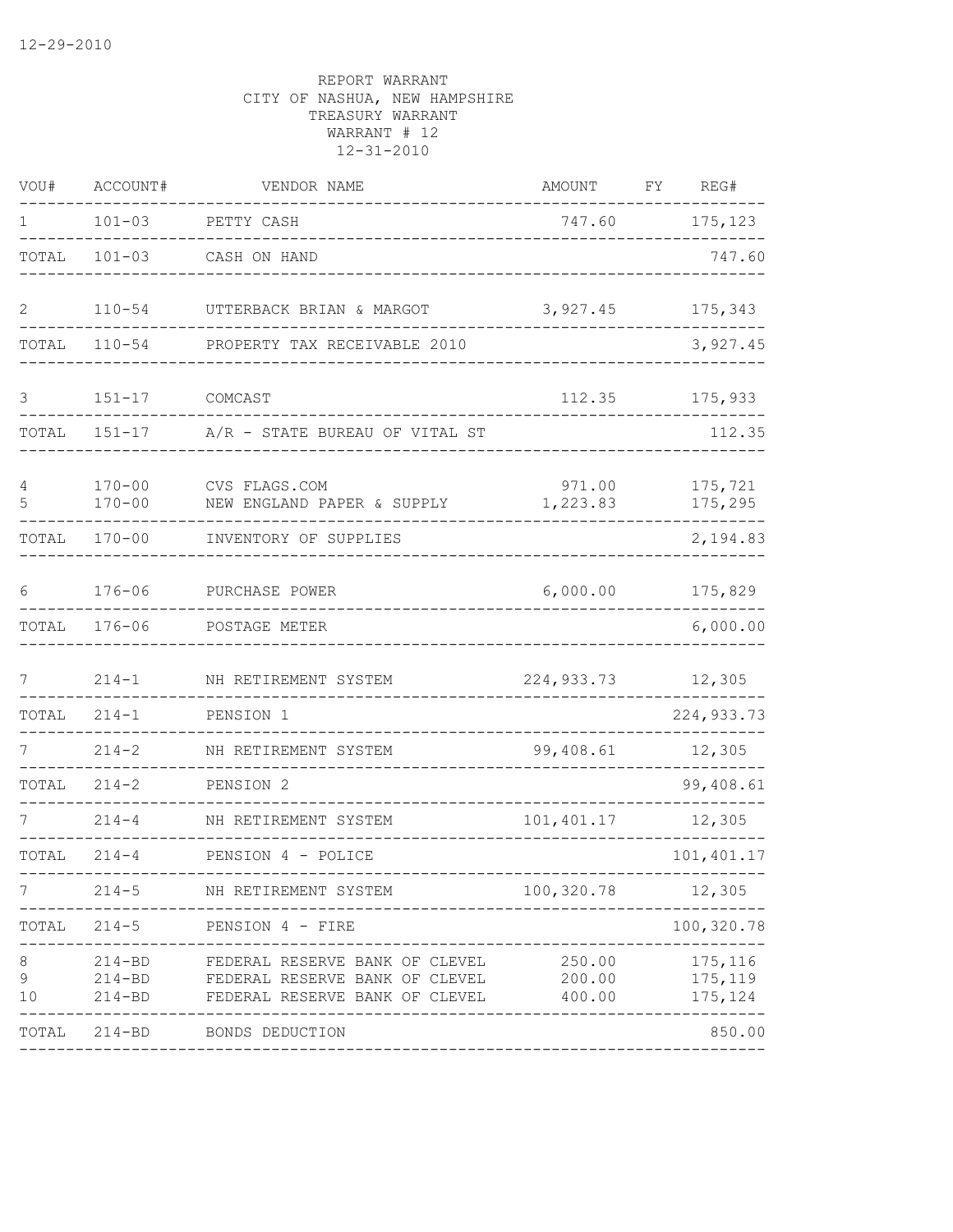| VOU#   | ACCOUNT#   | VENDOR NAME                                           | AMOUNT                                           | FY REG#   |
|--------|------------|-------------------------------------------------------|--------------------------------------------------|-----------|
| 11     | $214 - DC$ | ALLEN STACEY L                                        | 384.56                                           | 175,452   |
| 12     | $214 - DC$ | ANDERSON RYAN                                         | 1,760.00                                         | 175,308   |
| 13     | $214 - DC$ | ARRINGTON ERICA                                       | 384.56                                           | 175,656   |
| 14     | $214-DC$   | BATTISTELLI ERIC C                                    | 288.16                                           | 175,704   |
| 15     | $214 - DC$ | BUCACCI MICHELLE                                      | 384.56                                           | 175,658   |
| 16     | $214 - DC$ | BURKE CHRISTINE H                                     | 740.00                                           | 175,705   |
| 17     | $214 - DC$ | CARON CHRISTINE M                                     | 532.00                                           | 175,458   |
| 18     | $214 - DC$ | COTE KEITH                                            | 384.56                                           | 175,304   |
| 19     | $214-DC$   | DAVIDSON PATRICIA                                     | 380.00                                           | 175,341   |
| 20     | $214-DC$   | GORELICK CAROL                                        | 138.48                                           | 175,706   |
| 21     | $214 - DC$ | GRACE ROBERT                                          | 384.56                                           | 175,707   |
| 22     | $214-DC$   | HAMILTON TINA                                         | 100.00                                           | 175,460   |
| 23     | $214-DC$   | HODGDON CYNTHIA                                       | 384.56                                           | 175,306   |
| 24     | $214-DC$   | KRONES ALLISON                                        | 384.56                                           | 175,709   |
| 25     | $214 - DC$ | MANSFIELD WILLIAM R                                   | 48.50                                            | 175,133   |
| 26     | $214 - DC$ | MENARD PAUL                                           | 192.31                                           | 175,307   |
| 27     | $214-DC$   | ROMAINE RACHEL                                        | 700.00                                           | 175,463   |
| 28     | $214 - DC$ | SULLIVAN DAVID                                        | 288.48                                           | 175,424   |
| 29     | $214 - DC$ | WHOLEY MARK P                                         | 378.04                                           | 175,708   |
| 30     | $214 - DC$ | WOOD TODD                                             | 490.00<br>____________________________           | 175,710   |
|        |            | TOTAL 214-DC DEPENDENT CARE DEDUCTION                 |                                                  | 8,727.89  |
|        |            | 224,57 214-DI RELIANCE STANDARD LIFE INSURAN 1,101.03 |                                                  | 175,779   |
|        |            | TOTAL 214-DI SCHOOL DISABILITY                        | ------------------------------------             | 1,101.03  |
|        |            | 31 214-FS BENEFIT STRATEGIES INC                      | 13,430.58 12,315                                 |           |
|        |            | 32 214-FS BENEFIT STRATEGIES INC                      | 13, 414.83 12, 330<br>__________________________ |           |
|        |            | TOTAL 214-FS FLEXIBLE SPENDING-MEDICAL                | -------------------                              | 26,845.41 |
|        |            | 33 214-K PROTECTIVE LIFE INSURANCE COMP 59.28 12,316  | __________________________                       |           |
|        |            | TOTAL 214-K KEMPER TERM LIFE INSURANCE                |                                                  | 59.28     |
|        |            |                                                       |                                                  |           |
| 34     | $255 - 00$ | STATE OF NH-MV                                        | 21,452.89 12,301                                 |           |
| 35     | $255 - 00$ | STATE OF NH-MV                                        | 17,942.01                                        | 12,303    |
| 36     | $255 - 00$ | STATE OF NH-MV                                        | 18,259.99                                        | 12,307    |
| 37     | $255 - 00$ | STATE OF NH-MV                                        | 23,781.73                                        | 12,313    |
| 38     | $255 - 00$ | STATE OF NH-MV                                        | 18,932.35                                        | 12,317    |
| 39     | $255 - 00$ | STATE OF NH-MV                                        | 17,180.20                                        | 12,322    |
| 40     | $255 - 00$ | STATE OF NH-MV                                        | 16,691.01                                        | 12,325    |
| 41     | $255 - 00$ | STATE OF NH-MV                                        | 21,790.04                                        | 12,329    |
| 42     | $255 - 00$ | STATE OF NH-MV                                        | 18,049.38                                        | 12,332    |
| 43     | $255 - 00$ | STATE OF NH-MV                                        | 38,168.80                                        | 12,333    |
| $4\,4$ | $255 - 00$ | STATE OF NH-MV                                        | 25,048.60                                        | 12,334    |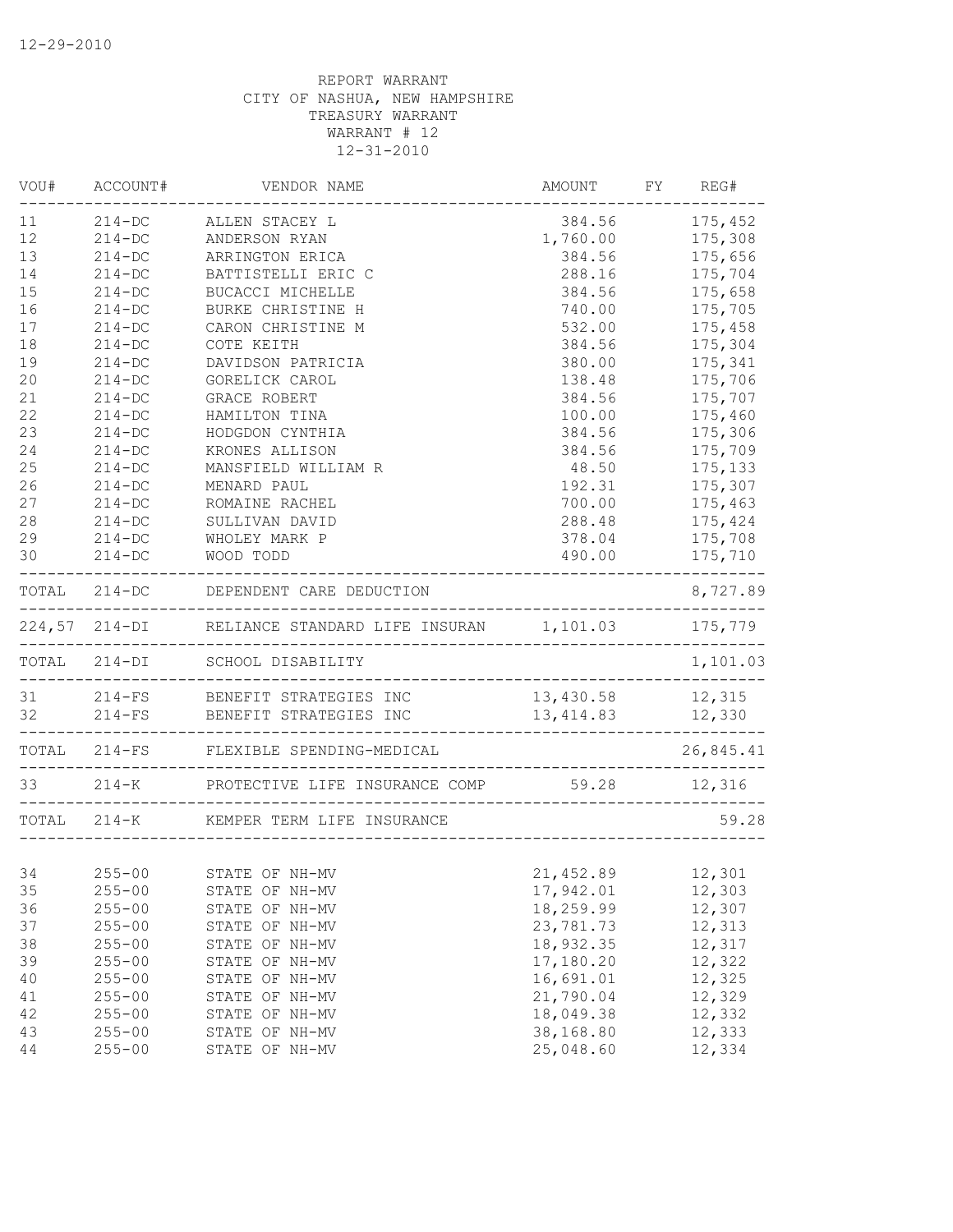| VOU#     | ACCOUNT#                 |           | VENDOR NAME                      | AMOUNT                 | FY. | REG#             |
|----------|--------------------------|-----------|----------------------------------|------------------------|-----|------------------|
| 45<br>46 | $255 - 00$<br>$255 - 00$ |           | STATE OF NH-MV<br>STATE OF NH-MV | 18,410.89<br>20,579.25 |     | 12,335<br>12,337 |
| TOTAL    | $255 - 00$               | STATE MVR |                                  |                        |     | 276,287.14       |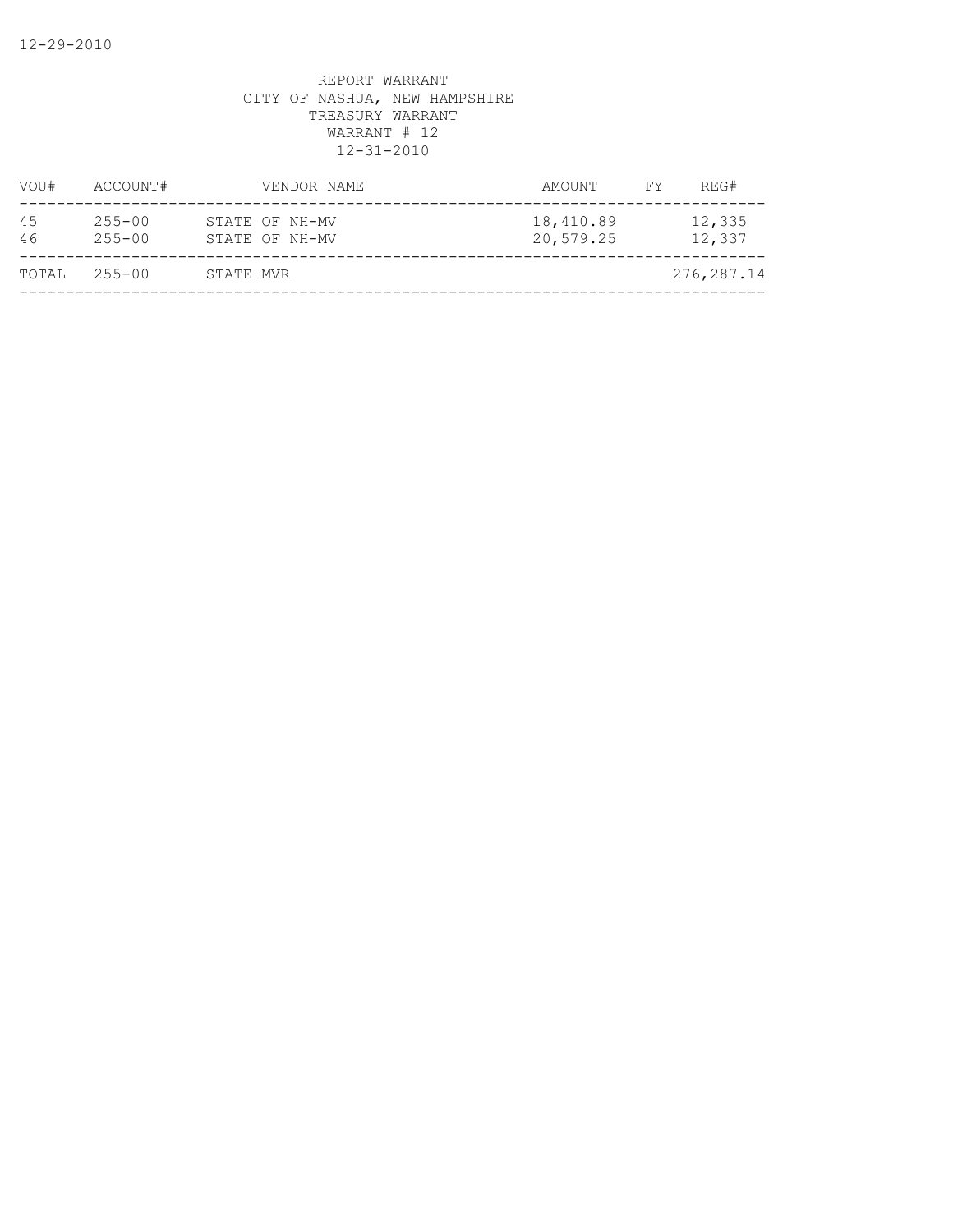| VOU#  | ACCOUNT#               | VENDOR NAME                      | AMOUNT               | FY | REG#     |
|-------|------------------------|----------------------------------|----------------------|----|----------|
| 47    | 305-33005              | PENNICHUCK WATER                 | 18.30                |    | 175,914  |
| 48    | 305-34015              | METROMEDIA ENERGY INC            | 33.65                |    | 175,954  |
| 49    | 305-34015              | NATIONAL GRID                    | 4.14                 |    | 175,947  |
| 50    | 305-41015              | PETTY CASH                       | 26.07                |    | 175,118  |
| 51    | 305-59100              | CLASSIC SIGNS INC                | 3,672.50             |    | 175,147  |
| 52    | 305-59100              | <b>JEYNES MIKE</b>               | 150.00               |    | 175,470  |
| 53    | 305-59100              | MCLEAN JIM                       | 262.50               |    | 175,318  |
| 54    | 305-59100              | O'NEIL TIM                       | 250.00               |    | 175,320  |
| 55    | 305-59100              | SOTO JESENIK                     | 50.00                |    | 175,757  |
| 56    | 305-59100              | WALLENT FRANK J                  | 500.00               |    | 175,195  |
| 57    | 305-59100              | WALLENT LOUISE                   | 50.00                |    | 175,461  |
| TOTAL | 305                    | SRF - CIVIC & COMM ACTIVITIES    |                      |    | 5,017.16 |
|       |                        |                                  |                      |    |          |
| 58    | 308-41015              | PETTY CASH                       | 11.96                |    | 175,118  |
| 59    | 308-59400              | ANTHEM BLUE CROSS BLUE SHIELD    | 76,657.77            |    | 12,310   |
| 60    | 308-59400              | HARVARD PILGRIM HEALTH CARE      | 13,329.12            |    | 12,311   |
| 61    | 308-59402              | ANTHEM BLUE CROSS BLUE SHIELD    | 57,536.01            |    | 12,310   |
| 62    | 308-59402              | HARVARD PILGRIM HEALTH CARE      | 18,793.05            |    | 12,311   |
| 63    | 308-83010              | ANTHEM BLUE CROSS BLUE SHIELD    | 66,365.14            |    | 12,310   |
| 64    | 308-83010              | ANTHEM BLUE CROSS BLUE SHIELD    | 65, 117.39           |    | 12,326   |
| 65    | 308-83011              | ANTHEM BLUE CROSS BLUE SHIELD    | 916.96               |    | 12,310   |
| 66    | 308-83011              | ANTHEM BLUE CROSS BLUE SHIELD    | 448.80               |    | 12,326   |
| 67    | 308-83012              | ANTHEM BLUE CROSS BLUE SHIELD    | 248,576.47           |    | 12,310   |
| 68    | 308-83012              | ANTHEM BLUE CROSS BLUE SHIELD    | 31,456.86            |    | 12,326   |
| 69    | 308-83013              | ANTHEM BLUE CROSS BLUE SHIELD    | 242,984.49           |    | 12,310   |
| 70    | 308-83013              | ANTHEM BLUE CROSS BLUE SHIELD    | 171, 333.55          |    | 12,326   |
| 71    | 308-83016              | HARVARD PILGRIM HEALTH CARE      | 44,023.64            |    | 12,311   |
| 72    | 308-83016              | HARVARD PILGRIM HEALTH CARE      | 56,710.82            |    | 12,327   |
| 73    | 308-83017              | HARVARD PILGRIM HEALTH CARE      | 44,126.02            |    | 12,311   |
| 74    | 308-83017              | HARVARD PILGRIM HEALTH CARE      | 69,898.44            |    | 12,327   |
| 75    | 308-83018              | ANTHEM BLUE CROSS BLUE SHIELD    | 137, 215.04          |    | 12,310   |
| 76    | 308-83018              | ANTHEM BLUE CROSS BLUE SHIELD    | 71,590.10            |    | 12,326   |
| 77    | 308-83019              | ANTHEM BLUE CROSS BLUE SHIELD    | 48,548.26            |    | 12,310   |
| 78    | 308-83019              | ANTHEM BLUE CROSS BLUE SHIELD    | 43, 190. 35          |    | 12,326   |
| 79    | 308-83020              | NORTHEAST DELTA                  | 18,607.33            |    | 12,314   |
| 80    | 308-83020              | NORTHEAST DELTA                  | 17,167.42            |    | 12,328   |
| 81    | 308-83021              | NORTHEAST DELTA                  | 4,322.86             |    | 12,314   |
| 82    | 308-83021              | NORTHEAST DELTA                  | 5,294.06             |    | 12,328   |
| 83    | 308-83025              | FRED C CHURCH INSURANCE          | 18,186.00            |    | 12,336   |
| 84    | 308-83028              | BENEFIT STRATEGIES INC           | 1,250.00             |    | 12,331   |
| 85    | 308-83040              | CONNECTICUT UNDERWRITERS INC     | 123.00               |    | 175,942  |
| 86    | 308-83041              | CULLENCOLLIMORE PLLC             | 18,387.10            |    | 175,425  |
|       |                        |                                  |                      |    | 12,336   |
| 87    | 308-83050<br>308-83053 | FRED C CHURCH INSURANCE          | 2,280.00<br>5,953.00 |    | 175,183  |
| 88    |                        | APPLE SERVICES NASHUA            |                      |    |          |
| 89    | 308-83053              | ASSOCIATED RADIOLOGISTS PA<br>W/ | 80.00                |    | 175,349  |
| 90    | 308-83053              | BRIGHAM & WOMENS PHYSICIANS OR   | 213.00               |    | 175,346  |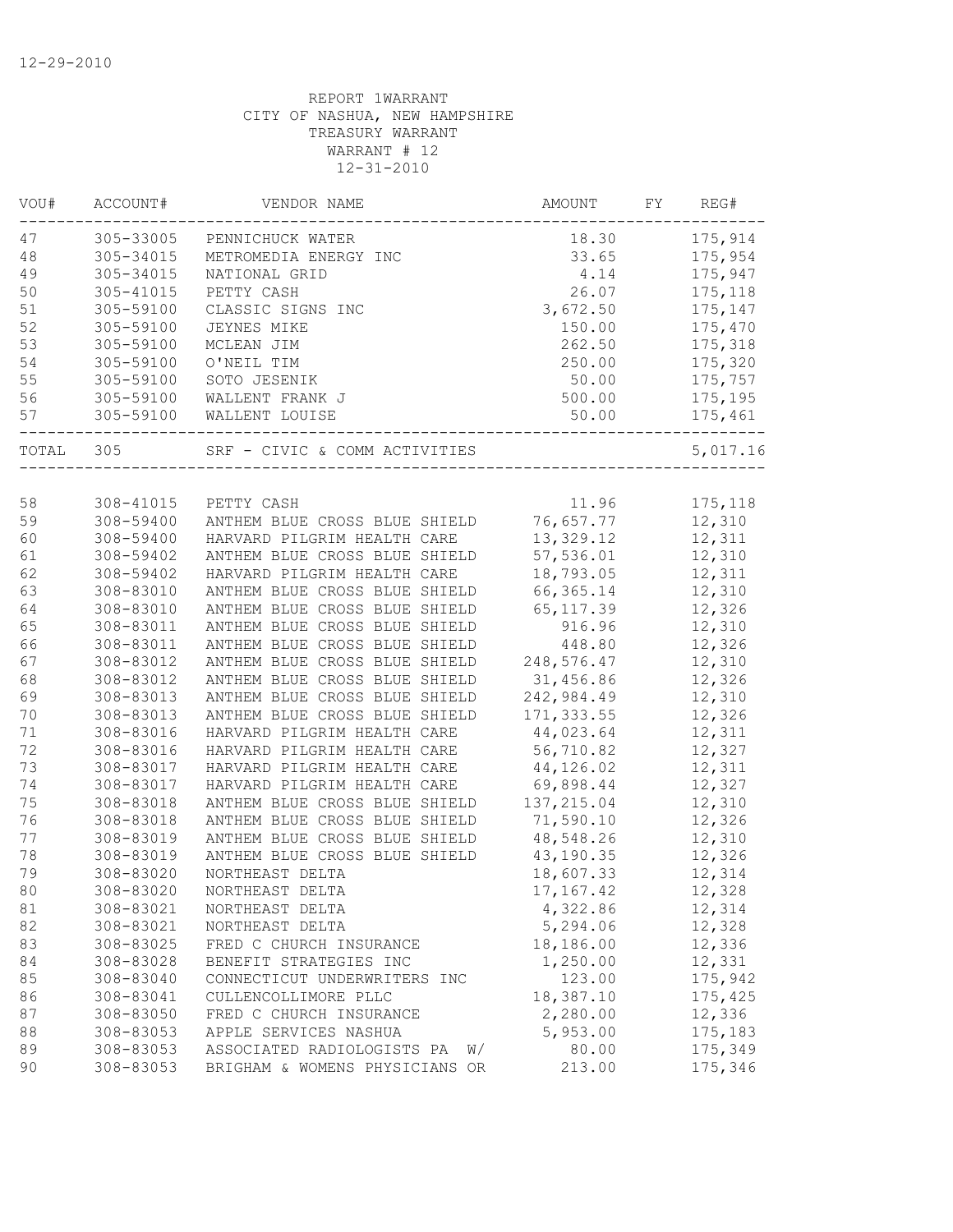| VOU# | ACCOUNT#  | VENDOR NAME                     | AMOUNT    | FY | REG#     |
|------|-----------|---------------------------------|-----------|----|----------|
| 91   | 308-83053 | CONCORD ORTHOPAEDICS PA         | 245.00    |    | 175,262  |
| 92   | 308-83053 | CONSTANTINEAU WILLIAM           | 265.55    |    | 175,752  |
| 93   | 308-83053 | DARTMOUTH-HITCHCOCK CLINIC      | 378.16    |    | 175,404  |
| 94   | 308-83053 | DERRY SPORTS & REHAB LLC        | 438.00    |    | 175,659  |
| 95   | 308-83053 | DH FAMILY MEDICINE NASHUA INC   | 233.00    |    | 175,347  |
| 96   | 308-83053 | FOUNDATION MEDICAL PARTNERS     | 346.00    |    | 175,381  |
| 97   | 308-83053 | FOUR SEASONS ORTHOPAEDIC CTR P  | 26,410.00 |    | 175,388  |
| 98   | 308-83053 | GRANITE STATE ANESTHESIOLOGIST  | 3,040.00  |    | 175,166  |
| 99   | 308-83053 | GREATER NASHUA EMERGENCY PHYS   | 138.00    |    | 175,374  |
| 100  | 308-83053 | HAND SURGICAL ASSOCIATES INC    | 185.00    |    | 175,377  |
| 101  | 308-83053 | HOME HEALTH VNA                 | 1,690.00  |    | 175,747  |
| 102  | 308-83053 | NASHUA EYE ASSOCIATES PA<br>W/C | 175.00    |    | 175,361  |
| 103  | 308-83053 | NASHUA RADIOLOGY PA             | 820.00    |    | 175,350  |
| 104  | 308-83053 | NEW ENGLAND BAPTIST HOSPITAL    | 212.00    |    | 175,233  |
| 105  | 308-83053 | NEW ENGLAND BAPTIST MEDICAL AS  | 510.00    |    | 175,725  |
| 106  | 308-83053 | OCCUPATIONAL HEALTH CTRS SOUTH  | 258.99    |    | 175,259  |
| 107  | 308-83053 | SO NH REGIONAL MEDICAL CENTER   | 1,531.63  |    | 175,351  |
| 108  | 308-83053 | SO NH SPORTS MEDICINE & ORTHO   | 485.00    |    | 175, 413 |
| 109  | 308-83053 | ST JOSEPH BUSINESS & HEALTH     | 180.00    |    | 175,250  |
| 110  | 308-83053 | ST JOSEPH'S HOSPITAL            | 5,594.35  |    | 175,179  |
| 111  | 308-83053 | SURGI-CARE INC                  | 537.73    |    | 175,254  |
| 112  | 308-83054 | A GENTLE APPROACH CHIROPRACTIC  | 1,175.00  |    | 175,756  |
| 113  | 308-83054 | APPLE SERVICES NASHUA           | 2,798.00  |    | 175,183  |
| 114  | 308-83054 | CPTE-NASHUA                     | 4,340.00  |    | 175, 173 |
| 115  | 308-83054 | DARTMOUTH-HITCHCOCK CLINIC      | 151.00    |    | 175,404  |
| 116  | 308-83054 | FOUR SEASONS ORTHOPAEDIC CTR P  | 639.00    |    | 175,388  |
| 117  | 308-83054 | GREATER NASHUA EMERGENCY PHYS   | 138.00    |    | 175,374  |
| 118  | 308-83054 | KING MEDICAL ASSOCIATES         | 120.00    |    | 175,733  |
| 119  | 308-83054 | MASSACHUSETTS GENERAL PHYSICIA  | 538.00    |    | 175,297  |
| 120  | 308-83054 | MEDICAL & RENAL CARE PA         | 120.00    |    | 175,267  |
| 121  | 308-83054 | OCCUPATIONAL HEALTH CTRS SOUTH  | 402.01    |    | 175,259  |
| 122  | 308-83054 | RS MEDICAL                      | 80.00     |    | 175, 135 |
| 123  | 308-83054 | SO NH REGIONAL MEDICAL CENTER   | 275.51    |    | 175,351  |
| 124  | 308-83054 | SOUTHERN NH RADIOLOGY CONSULTA  | 55.00     |    | 175,243  |
| 125  | 308-83054 | STONERIVER PHARMACY SOLUTIONS   | 783.02    |    | 175,378  |
| 126  | 308-83054 | WALGREEN CO<br>W/C              | 159.66    |    | 175,360  |
| 127  | 308-83054 | WOLF RALPH R<br>MD<br>W/C       | 125.00    |    | 175,358  |
| 128  | 308-83055 | COMP-SIGMA LTD                  | 140.40    |    | 175,336  |
| 129  | 308-83055 | COVENTRY HEALTH CARE WORKERS C  | 432.40    |    | 175,348  |
| 130  | 308-83055 | DEVINE MILLIMET & BRANCH PA     | 988.68    |    | 175,356  |
| 131  | 308-83055 | MORIARTY TODD                   | 59.25     |    | 175,196  |
| 132  | 308-83055 | NEW ENGLAND BAPTIST HOSPITAL    | 342.00    |    | 175,120  |
| 133  | 308-83055 | TREASURER STATE OF NH           | 71,782.63 |    | 175,980  |
| 134  | 308-83058 | SCOTT LAWSON GROUP LTD (THE)    | 1,738.50  |    | 175,500  |
| 135  | 308-83064 | CULLENCOLLIMORE PLLC            | 335.50    |    | 175,425  |
| 136  | 308-83064 | ILLG AUTOMOTIVE CORP            | 1,916.20  |    | 175,720  |
| 137  | 308-83064 | THE CONCORD GROUP INSURANCE CO  | 587.85    |    | 175,212  |
| 138  | 308-83070 | TREASURER STATE OF NH           | 50.00     |    | 175,980  |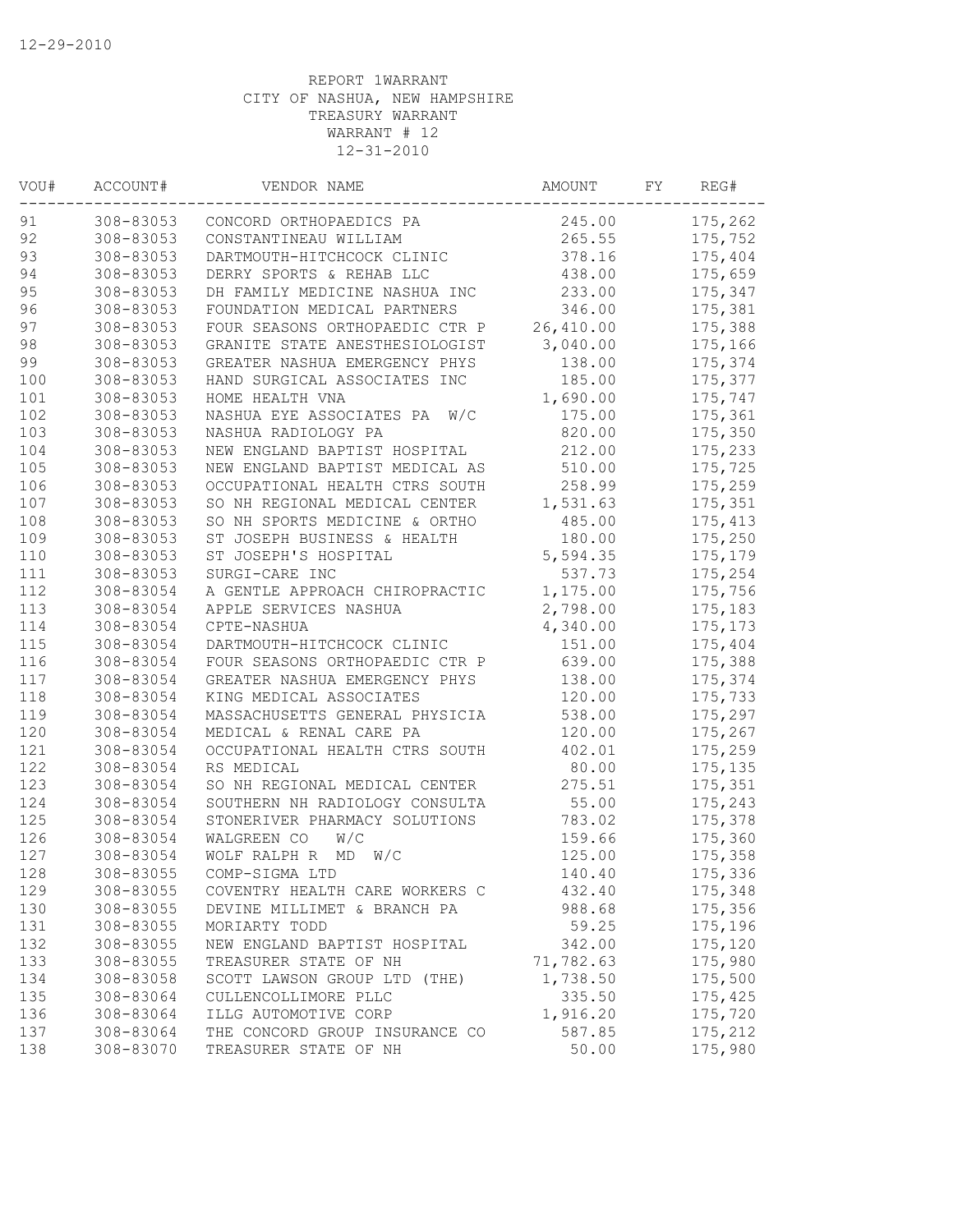| VOU#      | ACCOUNT#           | VENDOR NAME                                                           | AMOUNT      | REG#<br>FY   |
|-----------|--------------------|-----------------------------------------------------------------------|-------------|--------------|
| 139       | 308-83075          | GATE CITY FENCE CO INC W/C                                            | 190.00      | 175,354      |
| 140       | 308-83076          | FRED C CHURCH INSURANCE                                               | 62,988.90   | 12,302       |
| 141       | 308-83076          | FRED C CHURCH INSURANCE                                               | 5,437.00    | 12,336       |
| 142       | 308-83077          | IRC INC                                                               | 63,220.30   | 12,312       |
| 143       | 308-83084          | JACKSON LEWIS LLP                                                     | 687.50      | 175,723      |
| 144       | 308-91005          | DESHAINES JENNIFER                                                    | 123.35      | 175,833      |
| 145       | 308-91005          | DUGAS ROSS                                                            | 19.00       | 175,832      |
| 146       | 308-91005          | LIBERTY WENDY                                                         | 72.60       | 175,830      |
| 147       | 308-94005          | CHANDLER LINDA                                                        | 464.50      | 175,831      |
| 148       | 308-95005          | PRIMA                                                                 | 605.00      | 175,909      |
| TOTAL     | 308                | SRF - INSURANCE                                                       |             | 1,868,448.18 |
|           |                    |                                                                       |             |              |
|           |                    | 224,576 3091-49075 CENTRAL PAPER                                      | 807.46      | 175,529      |
|           | 224,577 3091-49085 | M SAUNDERS INC                                                        | 11,284.57   | 175,547      |
|           |                    | 224,577 3091-49085 M SAUNDERS INC<br>-------------------------------- | 1,264.05    | 175,548      |
| TOTAL 309 |                    | FY11 FRESH FRUIT & VEG GRANT                                          |             | 13,356.08    |
|           |                    |                                                                       |             |              |
|           | 224,578 3097-43005 | UNITED PARCEL SERVICE                                                 | 11.17       | 175,467      |
|           | 224,579 3097-49075 | CENTRAL PAPER                                                         | 11,210.02   | 175,529      |
|           | 224,579 3097-49075 | CENTRAL PAPER                                                         | 4,150.83    | 175,530      |
|           | 224,580 3097-49085 | BIMBO FOODS BAKERIES INC                                              | 4,752.95    | 175,672      |
|           | 224,580 3097-49085 | BIMBO FOODS BAKERIES INC                                              | 1,207.82    | 175,673      |
|           | 224,581 3097-49085 | BOSTON PIE INC                                                        | 1,634.25    | 175,683      |
|           | 224,582 3097-49085 | COCA-COLA BOTTLING COMPANY                                            | 4,533.75    | 175,493      |
|           | 224,583 3097-49085 | COSTA FRUIT & PRODUCE CO INC                                          | 21,906.96   | 175,727      |
|           | 224,583 3097-49085 | COSTA FRUIT & PRODUCE CO INC                                          | 34, 175. 48 | 175,728      |
|           | 224,583 3097-49085 | COSTA FRUIT & PRODUCE CO INC                                          | 16,712.27   | 175,729      |
|           | 224,584 3097-49085 | GARELICK FARMS-LYNN                                                   | 25,360.52   | 175,338      |
|           | 224,584 3097-49085 | GARELICK FARMS-LYNN                                                   | 10,541.19   | 175,339      |
|           | 224,585 3097-49085 | GILL'S PIZZA CO.                                                      | 9,209.00    | 175,562      |
|           | 224,586 3097-49085 | GREAT STATE BEVERAGES INC                                             | 1,439.76    | 175,531      |
|           | 224,587 3097-49085 | M SAUNDERS INC                                                        | 5,241.99    | 175,548      |
|           | 224,587 3097-49085 | M SAUNDERS INC                                                        | 4,025.64    | 175,549      |
|           | 224,588 3097-49085 | MCKEE FOODS CORP                                                      | 1,841.28    | 175,264      |
|           | 224,589 3097-49085 | NEW ENGLAND ICE CREAM                                                 | 3,213.97    | 175,571      |
|           | 224,590 3097-49085 | OTIS SPUNKMEYER INC                                                   | 643.32      | 175,485      |
|           | 224,591 3097-49085 | SURPLUS DISTRIBUTION SECTION                                          | 1,735.25    | 175,323      |
|           | 224,592 3097-64045 | TIGER DIRECT                                                          | 4,139.52    | 175,247      |
|           | 224,593 3097-64330 | NORTHEAST FOOD SVC EQUIPMENT &                                        | 18,433.00   | 175, 172     |
|           | 224,593 3097-64335 | NORTHEAST FOOD SVC EQUIPMENT &                                        | 128.10      | 175, 172     |
|           | 3097-82025         | NH RETIREMENT SYSTEM                                                  | 5,980.82    | 12,305       |
|           | 224,594 3097-91005 | <b>GUSTIN KAREN</b>                                                   | 78.33       | 175,541      |
|           | 224,595 3097-91005 | KIMBELL JEANETTE                                                      | 74.63       | 175,501      |
|           | 224,596 3097-94005 | SNA                                                                   | 6.00        | 176,011      |
|           |                    |                                                                       |             |              |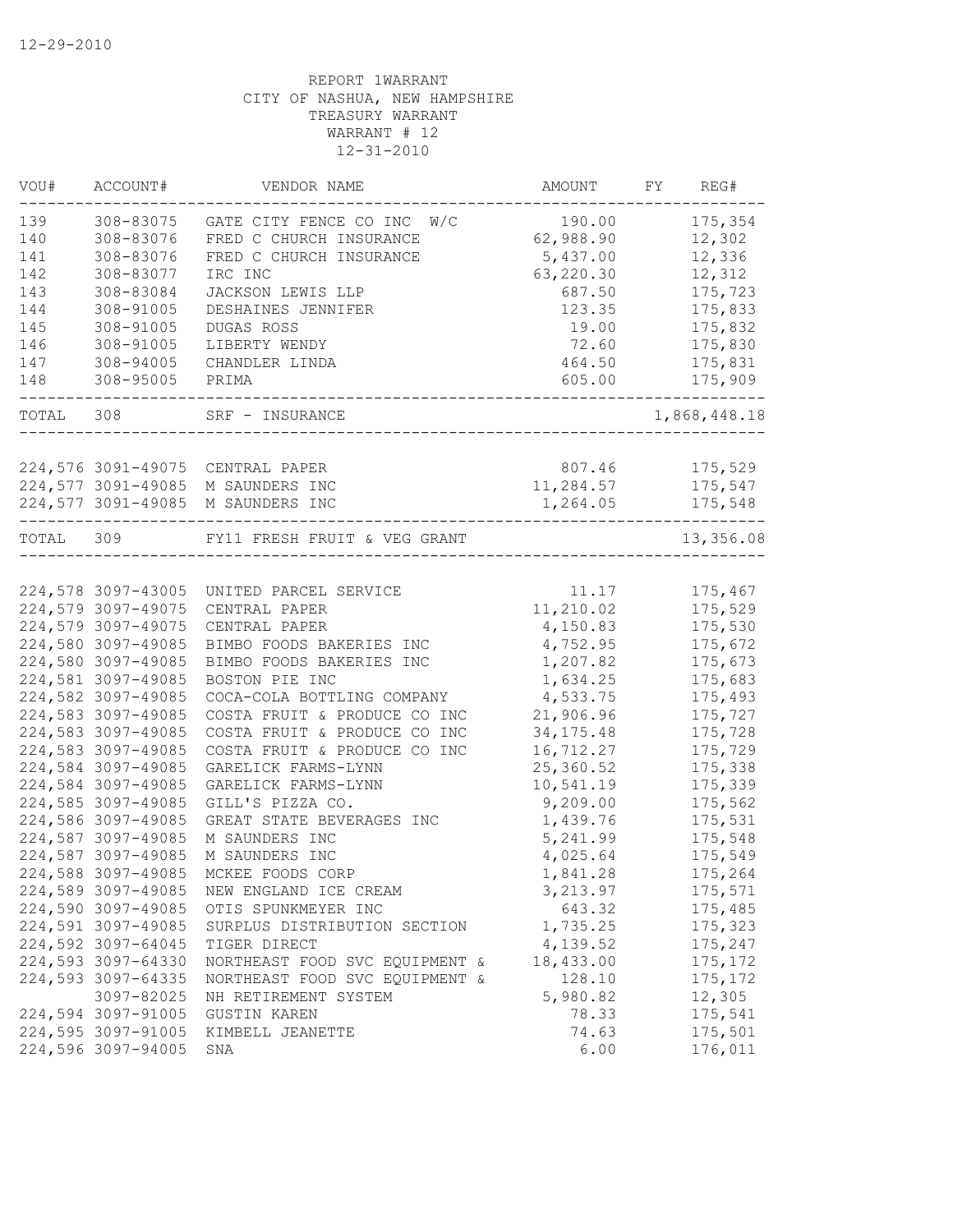|                                               | VOU# ACCOUNT#                                                                             |                                                                                                                                                                         |                                                                  | FY REG#                                                                  |
|-----------------------------------------------|-------------------------------------------------------------------------------------------|-------------------------------------------------------------------------------------------------------------------------------------------------------------------------|------------------------------------------------------------------|--------------------------------------------------------------------------|
|                                               |                                                                                           | TOTAL 309 SRF - FOOD SERVICES                                                                                                                                           | ----------------------------------                               | 192,387.82                                                               |
|                                               |                                                                                           | 224,597 3117-91040 DUBOIS WILLIAM                                                                                                                                       | 155.00 175,506                                                   |                                                                          |
|                                               | TOTAL 311                                                                                 | DRIVER'S EDUCATION                                                                                                                                                      |                                                                  | 155.00                                                                   |
| 150<br>151<br>153<br>152<br>154<br>155<br>156 | 312-41015<br>312-41015<br>312-43005<br>312-43005<br>312-46025<br>312-59182<br>$312 - 705$ | MILES KEDEX COMPANY INC<br>STAPLES ADVANTAGE<br>PRINTGRAPHICS OF MAINE<br>PRINTGRAPHICS OF MAINE<br>ALEC'S SHOE STORE INC<br>PRINTGRAPHICS OF MAINE<br>D & R TOWING INC | 727.67<br>183.33<br>800.00<br>21.64<br>52.95<br>264.32<br>470.00 | 175,268<br>175,443<br>12,304<br>175,201<br>175,261<br>175,201<br>175,668 |
| 157<br>158                                    | $312 - 705$<br>312-78007                                                                  | PRIORITY TOWING & RECOVERY<br>TOWERS MOTOR PARTS CORP                                                                                                                   | 660.00<br>256.90                                                 | 175,764<br>175,396                                                       |
|                                               |                                                                                           | TOTAL 312 SRF - FINANCIAL SERVICES                                                                                                                                      | _____________________                                            | 3,436.81                                                                 |
|                                               | 224,598 3122-49050<br>224,599 3122-49050                                                  | DESCHENES SARAH<br>MARKET BASKET<br>224,600 3122-49050 ROGERS MICHELLE<br>224,601 3122-49075 WALMART COMMUNITY                                                          | 161.14<br>221.08<br>_________________________                    | 140.87 175,620<br>156.86 175,288<br>175,611<br>175,448                   |
|                                               |                                                                                           | TOTAL 312 ADULT ED/CONTINUING ED                                                                                                                                        |                                                                  | 679.95                                                                   |
| TOTAL 324                                     |                                                                                           | 3245-82025 NH RETIREMENT SYSTEM<br>YOUTH SAFE HAVEN-PAL                                                                                                                 | 251.55 12,305                                                    | 251.55                                                                   |
|                                               | 224,603 3247-49075                                                                        | 224,602 3247-46040 VARSITY SWIM SHOP INC<br>NIXON CO INC<br>3247-705 NASHUA SCHOOL DISTRICT #42                                                                         | 1,902.55 175,573<br>2,420.00<br>515.00                           | 175,292<br>12,324                                                        |
|                                               |                                                                                           | TOTAL 324 ATHLETICS REVENUE FUND                                                                                                                                        |                                                                  | 4,837.55                                                                 |
|                                               | 224,604 3250-49075 AIA CORP                                                               |                                                                                                                                                                         |                                                                  | 461.02 175,446                                                           |
|                                               |                                                                                           | TOTAL 325 SAFE ROUTES TO SCHOOL                                                                                                                                         | ----------------------                                           | 461.02                                                                   |
|                                               |                                                                                           | 3261-82025 NH RETIREMENT SYSTEM                                                                                                                                         | 354.72 12,305                                                    |                                                                          |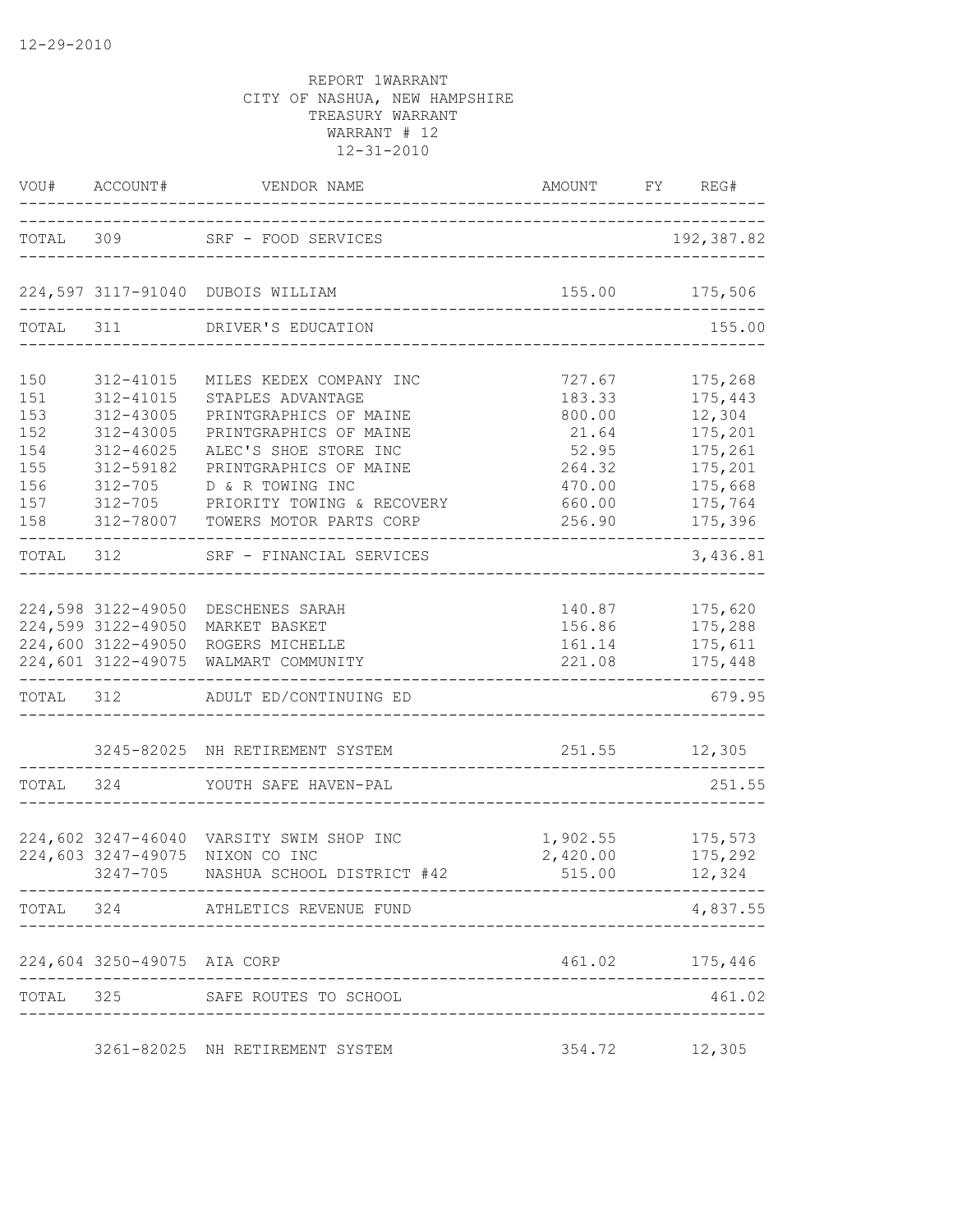| VOU#       | ACCOUNT#                                 | VENDOR NAME                          | AMOUNT          | FY | REG#               |
|------------|------------------------------------------|--------------------------------------|-----------------|----|--------------------|
| TOTAL      | 326                                      | NH ALTERNATE ASSESS COACH            |                 |    | 354.72             |
| 162        | 331-01663                                | CHILD ADVOCACY CENTER                | 5,000.00        |    | 175,331            |
| 163        | 331-18036                                | NASHUA POLICE DEPARTMENT             | 49.25           |    | 175,834            |
| 164        | 331-31050                                | VERIZON WIRELESS                     | 427.87          |    | 175,939            |
| 165        | 331-59100                                | COMCAST                              | 107.00          |    | 175,935            |
| 166        | 331-82030                                | NH RETIREMENT SYSTEM                 | 9,281.73        |    | 12,305             |
| TOTAL      | 331                                      | SRF - POLICE DEPARTMENT              |                 |    | 14,865.85          |
| 167        | 332-59100                                | LEYTON VALERIE M                     | 600.00          |    | 175,451            |
| 168        | 332-64192                                | WISE EL SANTO CO, INC                | 2,192.47        |    | 175,652            |
| 169        | 332-94005                                | LEYTON VALERIE M                     | 339.50          |    | 175,451            |
| TOTAL      | 332                                      | SRF - FIRE DEPARTMENT                |                 |    | 3, 131.97          |
|            |                                          |                                      |                 |    |                    |
| 170        | 341-01963                                | SOUTHERN NH HIV/AIDS TASK FORC       | 8,320.00        |    | 175,325            |
| 171        | 341-01966                                | GREATER NASHUA MENTAL HEALTH C       | 5,889.78        |    | 175,655            |
| 172        | 341-01969                                | SOUTHERN NH HIV/AIDS TASK FORC       | 582.00          |    | 175,325            |
| 173        | 341-41015                                | STAPLES ADVANTAGE                    | 21.99           |    | 175,443            |
| 174<br>175 | 341-53025<br>341-91025                   | DAVENPORT LOIS C<br>DEMBKOSKI CORINN | 90.00<br>44.00  |    | 175,300<br>175,835 |
| TOTAL      | 341                                      | SRF - COMMUNITY SERVICES             |                 |    | 14,947.77          |
|            |                                          |                                      |                 |    |                    |
| 176        | 342-01945                                | ACCURATE PRINTING INCORPORATED       | 855.50          |    | 175,688            |
| 177        | 342-01945                                | MATKOWSKY ALBERT                     | 33.40           |    | 175,221            |
| 178<br>179 | 342-47010                                | NH MEDICAL/DENTAL SUPPLY LLC/D       | 65.75           |    | 175,278            |
|            | 342-91025                                | PORRES LUIS                          | 70.00           |    | 175,291            |
| TOTAL      | 342                                      | SRF - COMMUNITY HEALTH               |                 |    | 1,024.65           |
|            |                                          |                                      |                 |    |                    |
|            | 224,605 3440-31005                       | NEXTEL COMMUNICATIONS                | 343.36          |    | 175,893            |
|            | 224,606 3440-49075<br>224,607 3440-49075 | AC MOORE INC                         | 22.98           |    | 175,528            |
|            | 224,608 3440-49075                       | DITOLLA MARIE<br>GARELICK FARMS-LYNN | 36.91<br>451.71 |    | 175,787<br>175,339 |
|            | 224,609 3440-49075                       | HAMM LINDA                           | 291.10          |    | 175,525            |
|            | 224,610 3440-49075                       | M SAUNDERS INC                       | 63.85           |    | 175,549            |
|            | 224,611 3440-49075                       | MARKET BASKET                        | 225.36          |    | 175,288            |
|            | 224,612 3440-49075                       | MARQUIS MARIA                        | 15.94           |    | 175,561            |
|            | 224,613 3440-49075                       | MILLER BRENDA                        | 10.86           |    | 175,788            |
|            | 224,614 3440-49075                       | NEW ENGLAND ICE CREAM                | 317.10          |    | 175,571            |
|            |                                          |                                      |                 |    |                    |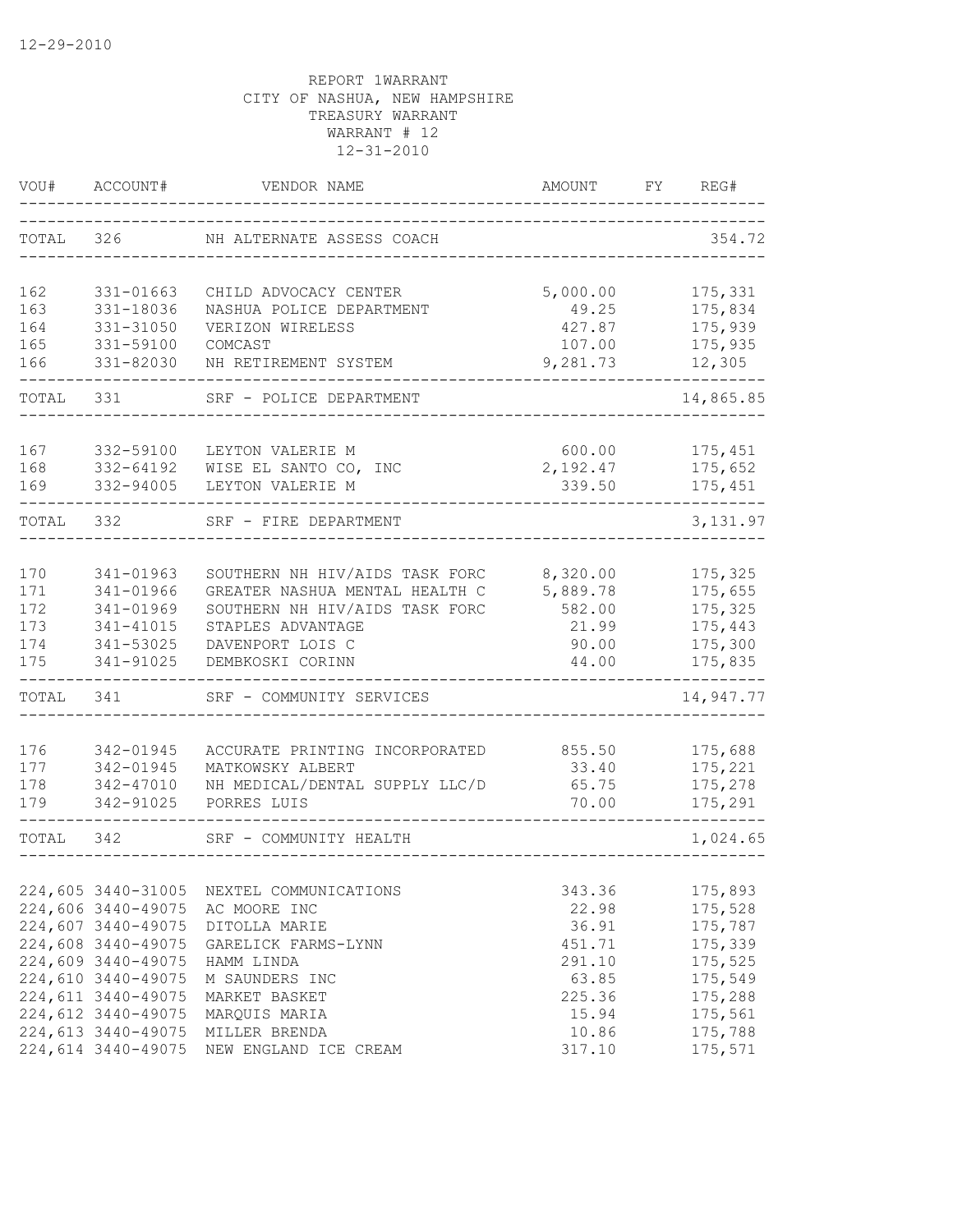|       |                    | $\verb VOU + \verb {{ACCOUNT} + \verb {{VENDOR NAME}}  \verb {{AMOUNT} + \verb {{FY}}  \verb {{REG} + \verb {{AMOUNT}} }$ |                                              |                    |
|-------|--------------------|---------------------------------------------------------------------------------------------------------------------------|----------------------------------------------|--------------------|
|       |                    | 224,615 3440-49075 SAM'S CLUB<br>__________________________________                                                       | 99.64 175,994                                |                    |
|       |                    | TOTAL 344 AFTER SCHOOL PROGRAM                                                                                            |                                              | 1,878.81           |
|       |                    | 3451-82025 NH RETIREMENT SYSTEM 1,000.95 12,305                                                                           |                                              |                    |
|       |                    | TOTAL 345 TITLE IV 21ST CENT ELEM                                                                                         |                                              | 1,000.95           |
|       |                    | 224,616 3461-49075 AC MOORE INC                                                                                           | 118.54                                       | 175,528            |
|       | 224,617 3461-49075 | ALMEIDA SUSAN                                                                                                             | 58.39                                        | 175,526            |
|       | 224,618 3461-49075 | GARELICK FARMS-LYNN                                                                                                       | 281.16                                       | 175,340            |
|       | 224,619 3461-49075 | GRAY TRACY                                                                                                                | 148.16                                       | 175,815            |
|       | 224,620 3461-49075 | M SAUNDERS INC                                                                                                            | 46.90                                        | 175,549            |
|       | 224,621 3461-49075 | MARKET BASKET                                                                                                             | 159.39                                       | 175,288            |
|       | 224,622 3461-49075 | NEW ENGLAND ICE CREAM                                                                                                     | 440.90                                       | 175,571            |
|       | 224,623 3461-49075 | ORIENTAL TRADING CO INC                                                                                                   | 49.94                                        | 175,496            |
|       | 224,624 3461-49075 | PARADISE ALAN                                                                                                             | 126.09                                       | 175,532            |
|       | 224,625 3461-49075 | SAM'S CLUB                                                                                                                | 178.54                                       | 175,994            |
|       | 224,626 3461-49075 | STAPLES BUSINESS ADVANTAGE                                                                                                | 60.56                                        | 175,376            |
|       | 224,627 3461-49075 | WALMART COMMUNITY                                                                                                         | 111.08                                       | 175,448            |
|       | 224,628 3461-53103 | BOYS & GIRLS CLUB OF GREATER N                                                                                            | 1,000.00                                     | 175,175            |
|       | 224,629 3461-55020 | FIRST STUDENT INC                                                                                                         | 2,506.65                                     | 175,510            |
|       | 3461-82025         | NH RETIREMENT SYSTEM                                                                                                      | 183.27                                       | 12,305             |
|       |                    | TOTAL 346 TITLE IV 21ST CENT MIDDLE                                                                                       |                                              | 5,469.57           |
|       |                    | 3468-82025 NH RETIREMENT SYSTEM                                                                                           | 753.45 12,305<br>--------------------------- |                    |
|       |                    | TOTAL 346 SMALLER LEARNING COMMUNITY                                                                                      |                                              | 753.45             |
|       |                    |                                                                                                                           |                                              |                    |
|       |                    | 224,630 3500-49035 ADVANCED LEARNING CTRS INC                                                                             | $193.18$ $175,804$                           |                    |
|       |                    | 224,631 3500-49035 BARNES & NOBLE INC                                                                                     | 206.70                                       | 175,128<br>175,792 |
|       | 224,632 3500-49035 | JOHN WILEY & SONS, INC.                                                                                                   | 35.32                                        |                    |
|       |                    | 224,633 3500-53102 COHEN CAROL                                                                                            | 1,800.00                                     | 175,802            |
|       |                    | 224,634 3500-91040 COLLEGE BOARD                                                                                          | 400.00                                       | 175,607            |
|       |                    | 224,635 3500-91040 REILLY KERRI                                                                                           | 57.63                                        | 175,783            |
| TOTAL | 350                | TITLE IIA HQT                                                                                                             |                                              | 2,692.83           |
|       |                    | 3501-82025 NH RETIREMENT SYSTEM                                                                                           | 3,961.24                                     | 12,305             |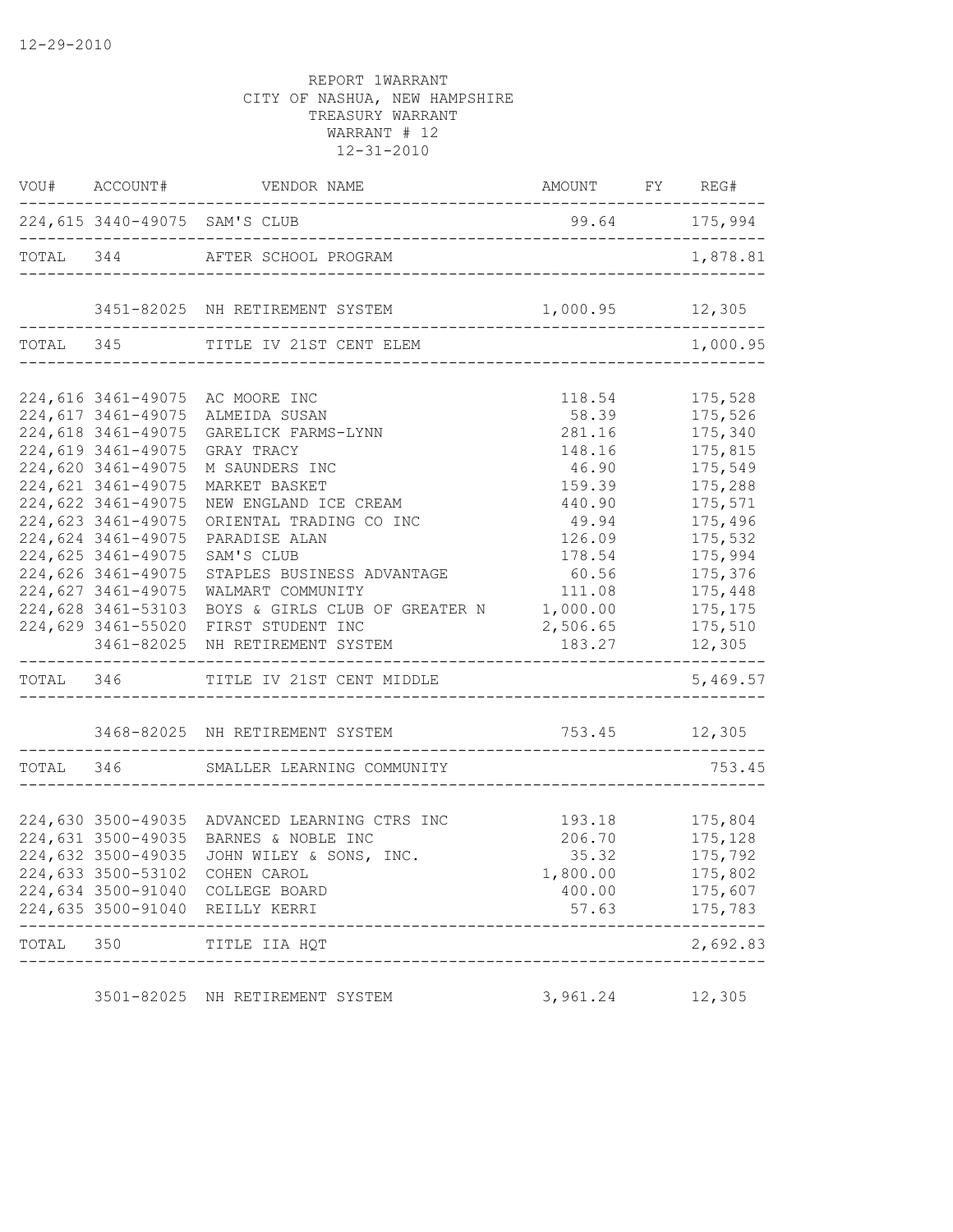| VOU#                            | ACCOUNT#                                                            | VENDOR NAME                                                                                                       | AMOUNT                                           | FY | REG#                                              |
|---------------------------------|---------------------------------------------------------------------|-------------------------------------------------------------------------------------------------------------------|--------------------------------------------------|----|---------------------------------------------------|
| TOTAL                           | 350                                                                 | TITLE IIA QUALITY TEACHERS                                                                                        |                                                  |    | 3,961.24                                          |
| 181<br>181<br>182<br>183<br>184 | $352 - 18$<br>$352 - 24$<br>352-59020<br>$352 - 686$<br>$352 - 687$ | ENGELWOOD CONST CO INC<br>ENGELWOOD CONST CO INC<br>THE COACH COMPANY<br>PETTY CASH<br>SUMMER CAMP & PROGRAM EXPO | 5,401.88<br>43.56<br>1,944.00<br>68.27<br>160.00 |    | 12,323<br>12,323<br>175,231<br>175,836<br>175,931 |
| TOTAL                           | 352                                                                 | SRF - PARKS AND RECREATION                                                                                        |                                                  |    | 7,617.71                                          |
|                                 |                                                                     | 224,636 3531-49075 CARTRIDGE WORLD NASHUA                                                                         | 90.00                                            |    | 175,583                                           |
| TOTAL 353                       |                                                                     | ADULT ED/HS DIPLOMA PROGRAM                                                                                       |                                                  |    | 90.00                                             |
|                                 |                                                                     | 224,637 3550-53100 HEZEL ASSOCIATES LLC                                                                           | 37,500.00                                        |    | 175,805                                           |
| TOTAL                           | 355                                                                 | TITLE IID TECH EVALUATION                                                                                         |                                                  |    | 37,500.00                                         |
|                                 |                                                                     | 224,638 3601-53100 ADULT LEARNING CENTER<br>3601-82025 NH RETIREMENT SYSTEM                                       | 5,640.00<br>331.52                               |    | 175,412<br>12,305                                 |
| TOTAL 360                       |                                                                     | DROPOUT PREVENTION ADULT ED                                                                                       |                                                  |    | 5,971.52                                          |
|                                 | 224,639 3657-49050                                                  | J POLEP DISTRIBUTION SERVICES<br>224,640 3657-49050 STITCHES & SCREENS                                            | 397.36<br>480.75                                 |    | 175,639<br>175,539                                |
| TOTAL 365                       |                                                                     | NHS - PAW SHOP                                                                                                    |                                                  |    | 878.11                                            |
|                                 |                                                                     | 224,641 3658-49050 TIGER DIRECT                                                                                   | 376.30                                           |    | 175,247                                           |
| TOTAL 365                       |                                                                     | SOUTH STUDENT SHOP                                                                                                |                                                  |    | 376.30                                            |
| 186<br>186                      |                                                                     | 372-01043 FLEGAL LAW OFFICES<br>372-01045 FLEGAL LAW OFFICES                                                      | $10,000.00$ 175,122<br>513,460.95                |    | 175,122                                           |
| TOTAL 372                       |                                                                     | SRF - PLANNING & BUILDING DEPT                                                                                    |                                                  |    | 523,460.95                                        |
| 187<br>188                      |                                                                     | 373-03 NH BAR FOUNDATION<br>373-53075 NASHUA REGIONAL PLANNING COMMI                                              | 100,000.00<br>2,430.00                           |    | 12,306<br>175,702                                 |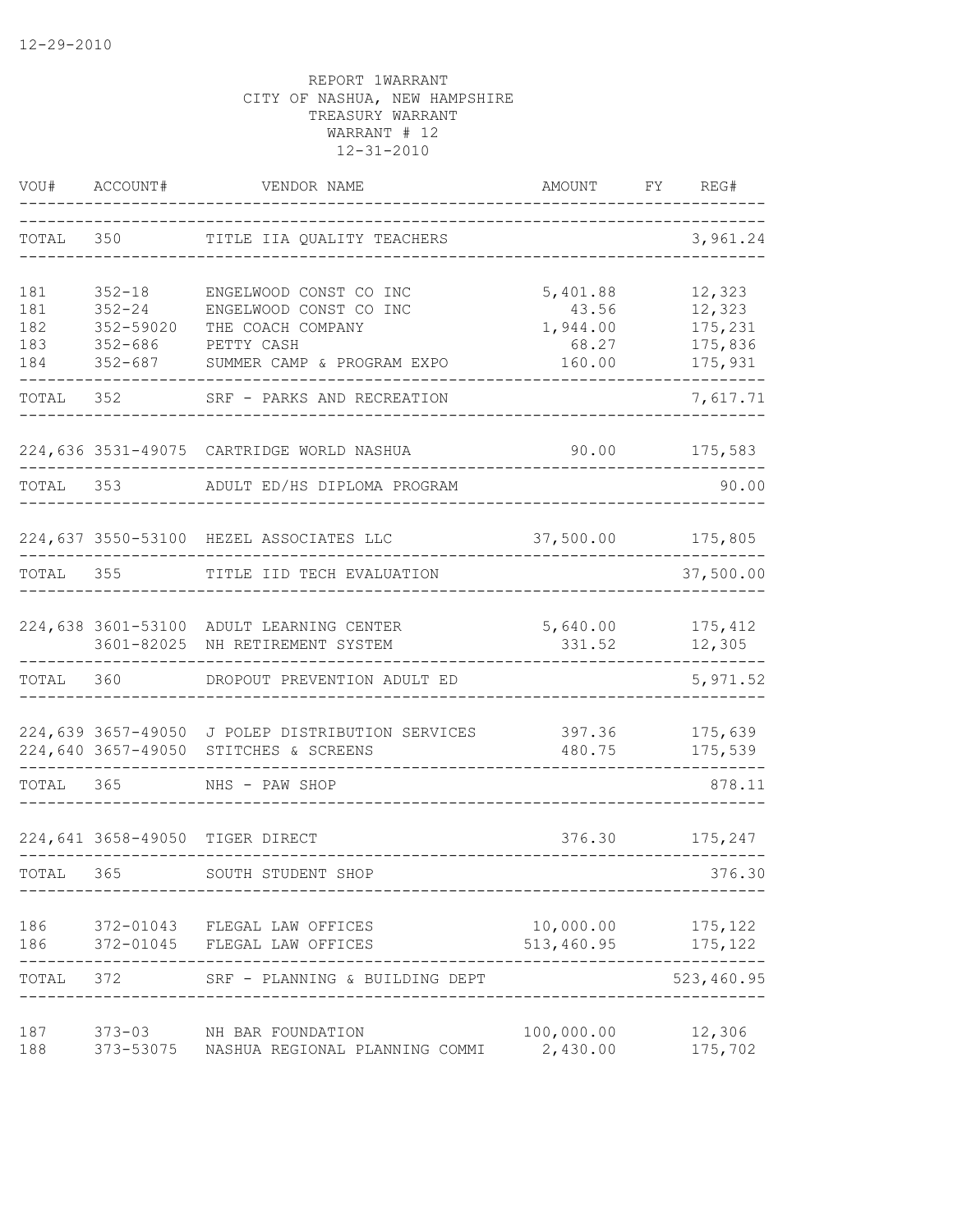| VOU#  | ACCOUNT#           | VENDOR NAME                         | AMOUNT            | FY REG#    |
|-------|--------------------|-------------------------------------|-------------------|------------|
| 189   |                    | 373-53075 NH BAR FOUNDATION         | 1, 177.50 12, 309 |            |
| TOTAL | 373                | SRF - ECONOMIC DEVELOPMENT          |                   | 103,607.50 |
| 190   | 374-01966          | SOUTHERN NH SERVICES                | 9,944.00          | 175,927    |
| 191   | 374-07040          | NIEMIEE PAULINE & MUNOZ CONSTR      | 19, 155.75        | 175,838    |
| 192   | 374-07090          | NASHUA SOUP KITCHEN & SHELTER       | 8,750.00          | 175,244    |
| 193   | 374-07340          | HILLSBOROUGH COUNTY TREASURER       | 78.00             | 175,689    |
| 194   | 374-07340          | SCHENA CARRIE JOHNSON               | 148.50            | 175,837    |
| 195   | 374-07340          | TELEGRAPH PUBLISHING COMPANY        | 513.80            | 175,690    |
| 196   | 374-07600          | 17-19 ABBOTT LLC & DAD'S ABATE      | 3,230.00          | 175,841    |
| 197   | 374-07600          | ALCHEMY LEAD MANAGMENT              | 225.00            | 175,734    |
| 198   | 374-07600          | KOROMA PAUL AND DUSUBA              | 14,503.53         | 175,839    |
| 199   | 374-09091          | NORTHERN BUS SALES INC              | 512.52            | 175,257    |
| 200   | 374-53063          | NASHUA REGIONAL PLANNING COMMI      | 6,523.09          | 175,702    |
| 201   | 374-59188          | ALCHEMY LEAD MANAGMENT              | 675.00            | 175,734    |
| 202   | 374-59188          | ASAP ENVIRONMENTAL INC              | 735.00            | 175,436    |
| 203   | 374-59212          | NASHUA PASTORAL CARE CENTER         | 42,200.00         | 175,904    |
| 204   | 374-91025          | BOIS JOHN                           | 106.50            | 175,840    |
| TOTAL | 374                | SRF - URBAN PROGRAMS                |                   | 107,300.69 |
|       |                    |                                     |                   |            |
| 205   | 375-45050          | BOSTON UNIVERSITY                   | 10.00             | 175,985    |
| 206   | 375-45050          | PARK STREET FOUNDATION              | 3,000.00          | 175,986    |
| 207   | 375-45050          | UNIQUE MANAGEMENT SERVICES INC      | 626.50            | 175,226    |
| 208   | 375-45150          | SEE WORTHY AQUARIUMS LLC            | 870.00            | 175,991    |
| TOTAL | 375                | SRF - PUBLIC LIBRARIES              |                   | 4,506.50   |
|       |                    |                                     |                   |            |
|       | 224,642 3751-53101 | EDWARDS EDUCATIONAL SERVICES,       | 2,897.75          | 175,623    |
|       | 224,643 3751-53101 | MUSCOTT HOWARD ED.D                 | 1,689.60          | 175,522    |
|       | 224,644 3751-53101 | SHEA DENISE                         | 1,300.00          | 175,488    |
|       | 224,645 3751-53101 | WEDIKO CHILDREN'S SERVICES          | 2,376.00          | 175,337    |
|       | 224,646 3751-64045 | CUSTOM COMPUTER SPECIALIST INC      | 35,078.47         | 175,427    |
|       | 224,647 3751-64045 | PRO AV SYSTEMS INC                  | 8,151.25          | 175,586    |
|       |                    | 3751-82025 NH RETIREMENT SYSTEM     | 1,134.86          | 12,305     |
|       |                    | 224,648 3751-94030 PETERS SANDRA    | 270.00            | 175,543    |
| TOTAL | 375                | ARRA TITLE I A                      |                   | 52,897.93  |
|       |                    |                                     |                   |            |
|       |                    | 3760-31005 FAIRPOINT COMMUNICATIONS | 152.76            | 175,957    |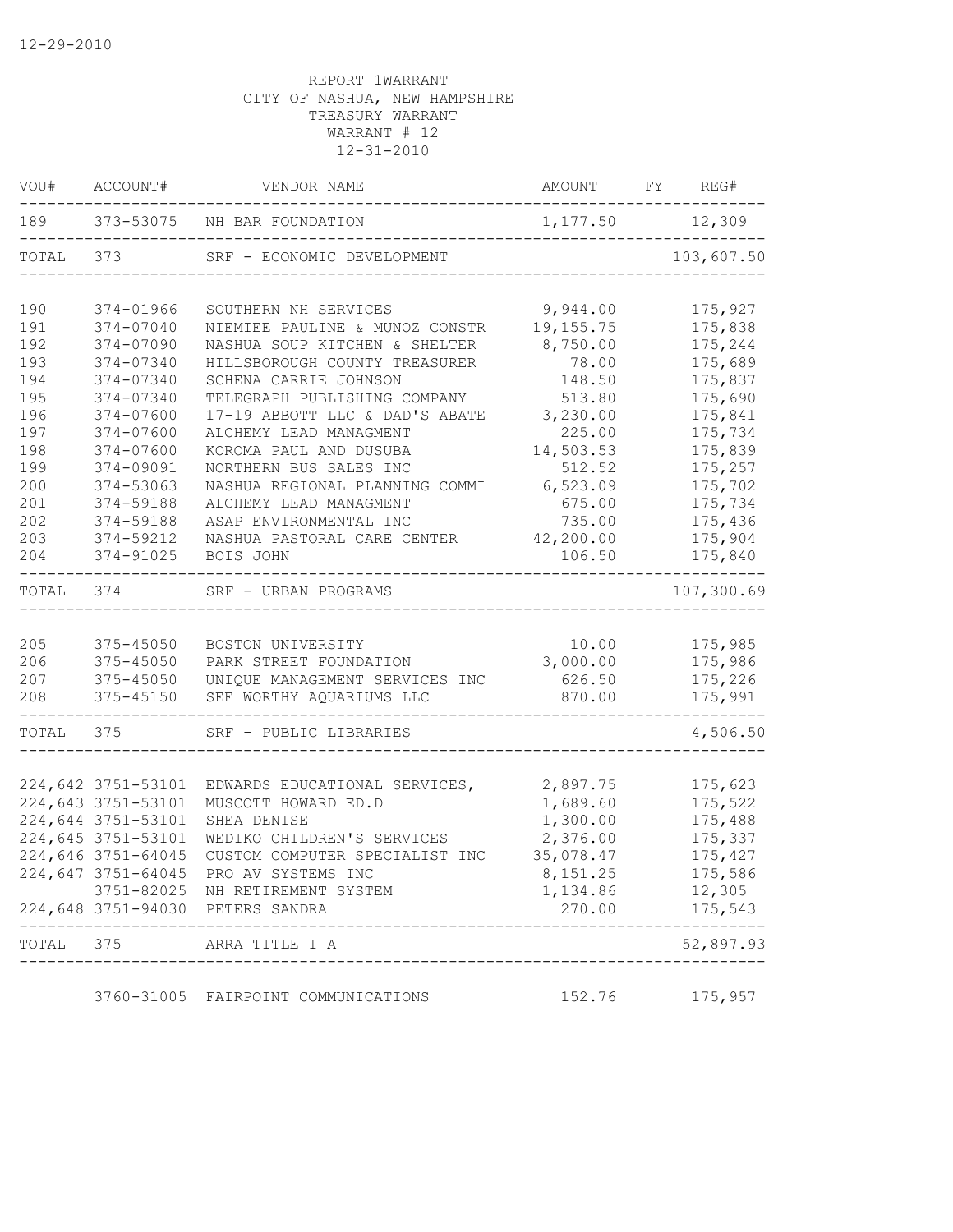|           | VOU# ACCOUNT#              | VENDOR NAME                                | AMOUNT   | REG#      |
|-----------|----------------------------|--------------------------------------------|----------|-----------|
| TOTAL 376 |                            | TITLE I                                    |          | 152.76    |
|           |                            |                                            |          |           |
|           |                            | 224,649 3761-31005 ONE COMMUNICATIONS      | 5.02     | 175,982   |
|           | 224,650 3761-49035         | ICAT PUBLISHING LLC                        | 386.38   | 175,664   |
|           | 224,651 3761-49035         | INTERNATIONAL READING ASSOC                | 702.95   | 175,678   |
|           | 224,652 3761-49035         | NATIONAL SCIENCE TEACHERS ASSO             | 553.39   | 175,519   |
|           | 224,653 3761-49050         | CHISHOLM JUNE                              | 128.45   | 175, 477  |
|           | 224,654 3761-49050         | HANDWRITING WITHOUT TEARS                  | 69.63    | 175,780   |
|           | 224,655 3761-49050         | LAKESHORE LEARNING MATERIALS               | 356.93   | 175,232   |
|           | 224,656 3761-49050         | RODRIQUEZ DOROTHY L                        | 22.00    | 175,495   |
|           | 224,657 3761-49050         | S&S WORLDWIDE                              | 26.94    | 175,472   |
|           | 224,658 3761-49050         | SCHOOL SPECIALTY INC                       | 231.01   | 175,491   |
|           |                            |                                            |          |           |
|           | 224,659 3761-49050         | SMILE MAKERS                               | 26.96    | 175,482   |
|           | 224,660 3761-49075         | ORIENTAL TRADING CO INC                    | 352.80   | 175,496   |
|           | 224,661 3761-49075         | POSITIVE PROMOTIONS INC                    | 199.15   | 175,182   |
|           | 224,662 3761-49075         | RODRIGUEZ DOROTHY                          | 23.00    | 175,812   |
|           | 224,663 3761-53101         | ACES                                       | 557.92   | 175,644   |
|           | 224,664 3761-53101         | BLUNT STEVE                                | 1,000.00 | 175,527   |
|           | 224,665 3761-53101         | EDWARDS EDUCATIONAL SERVICES,              | 5,795.41 | 175,623   |
|           | 224,666 3761-55015         | FIRST STUDENT INC                          | 91.31    | 175,510   |
|           | 224,667 3761-56020         | FIRST CHURCH                               | 3,455.00 | 175,209   |
|           | 3761-82025                 | NH RETIREMENT SYSTEM                       | 1,321.08 | 12,305    |
|           | 224,668 3761-94030         | BAKER CHERYL                               | 1,600.00 | 175,814   |
|           | 224,669 3761-94030 SDE INC |                                            | 698.00   | 175,517   |
|           | 224,670 3761-95010         | TIME FOR KIDS                              | 252.00   | 175,684   |
| TOTAL 376 |                            | TITLE IA<br>______________________________ |          | 17,855.33 |
|           |                            |                                            |          |           |
| 212       | 378-09061                  | ARAMARK UNIFORM SERVICES                   | 83.74    | 175,229   |
| 213       | 378-09061                  | GAGNON ELECTRICAL SERVICES INC             | 424.00   | 175,385   |
| 214       | 378-09081                  | MICHELIN NORTH AMERICA INC                 | 98.50    | 175,167   |
| 215       | 378-09091                  | BLUE TARP FINANCIAL, INC                   | 2.95     | 175,966   |
| 216       | 378-09091                  | CENTRAL PAPER PRODUCTS CO                  | 159.91   | 175,433   |
| 217       | 378-09091                  | CUMMINS NORTHEAST INC                      | 123.91   | 175,408   |
| 218       | 378-09091                  | FASTENAL COMPANY                           | 196.93   | 175,334   |
| 219       | 378-09091                  | GAGNON ELECTRICAL SERVICES INC             | 199.95   | 175,385   |
| 220       | 378-09091                  | GILLIG LLC                                 | 716.91   | 175,359   |
| 221       | 378-09091                  | HOME DEPOT CREDIT SERVICES                 | 248.32   | 175,906   |
| 222       | 378-09091                  | NAPA AUTO PARTS                            | $-67.85$ | 175,391   |
| 223       | 378-09091                  | PETTY CASH                                 | 42.50    | 175,118   |
| 224       | 378-09091                  | RYDER FLEET PRODUCTS.COM INC               | 456.35   | 175,394   |
| 225       | 378-09091                  | STAPLES ADVANTAGE                          | 244.12   | 175,443   |
| 226       | 378-09104                  | PSNH                                       | 230.93   | 175,974   |
| 227       | 378-09112                  | METROMEDIA ENERGY INC                      | 124.47   | 175,954   |
| 228       | 378-09112                  | NATIONAL GRID                              | 15.31    | 175,947   |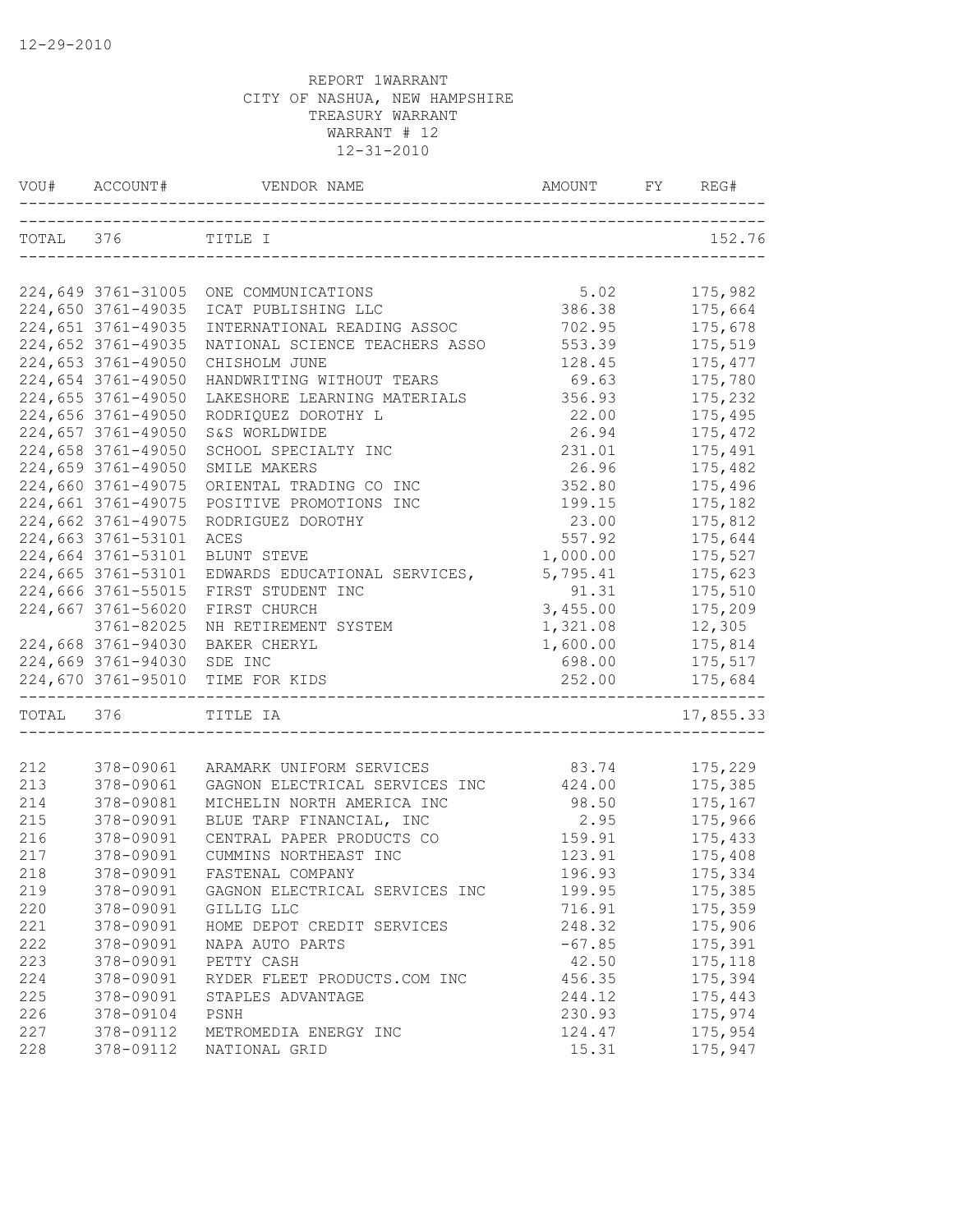| VOU#      | ACCOUNT#           | VENDOR NAME                                       | AMOUNT             | FY | REG#               |
|-----------|--------------------|---------------------------------------------------|--------------------|----|--------------------|
| 229       | 378-09114          | METROMEDIA ENERGY INC                             | 103.14             |    | 175,954            |
| 229       | 378-09115          | METROMEDIA ENERGY INC                             | 652.30             |    | 175,954            |
| 230       | 378-09115          | NATIONAL GRID                                     | 196.69             |    | 175,947            |
| 231       | 378-09124          | PENNICHUCK WATER                                  | 45.04              |    | 175,914            |
| 231       | 378-09125          | PENNICHUCK WATER                                  | 67.08              |    | 175,914            |
| 232       | 378-09133          | FAIRPOINT COMMUNICATIONS                          | 152.30             |    | 175,959            |
| 233       | 378-09261          | PETTY CASH                                        | 4.99               |    | 175,118            |
| 234       | 378-09261          | TELEGRAPH PUBLISHING COMPANY                      | 323.26             |    | 175,690            |
| TOTAL     | 378                | TRANSPORTATION                                    |                    |    | 4,845.75           |
|           |                    |                                                   |                    |    |                    |
|           | 224,671 3901-53102 | CONNOLLY DONNA                                    | 562.50             |    | 175,794            |
|           | 224,672 3901-53102 | HASBROUCK TARA L                                  | 562.50             |    | 175,638            |
|           | 224,673 3901-53102 | MANHEIM ZIMMERMAN AMY B                           | 562.50             |    | 175,618            |
|           | 224,674 3901-53102 | WOOD WILLIAM                                      | 1,212.50           |    | 175,641            |
|           | 224,675 3901-55035 | FIRST STUDENT INC                                 | 440.57             |    | 175,510            |
|           | 224,676 3901-64040 | APPLE COMPUTER INC                                | 1,096.00           |    | 175,515            |
|           | 224,676 3901-64045 | APPLE COMPUTER INC                                | 25,993.52          |    | 175,515            |
|           | 224,677 3901-64045 | HEWLETT PACKARD COMPANY                           | 3,497.80           |    | 175,220            |
|           | 224,678 3901-64045 | PRO AV SYSTEMS INC                                | 4,991.00           |    | 175,586            |
|           | 224,679 3901-64192 | BIO-RAD LABORATORIES                              | 314.24             |    | 175,608            |
|           | 224,680 3901-64192 | BOUND TREE MEDICAL LLC                            | 2,462.62           |    | 175,317            |
|           | 224,681 3901-64192 | BUTLER BROTHERS SUPPLY DIVISIO                    | 9,979.85           |    | 175,810            |
|           | 224,682 3901-64192 | CARPARTS OF NASHUA                                | 12,139.00          |    | 175,663            |
|           | 224,683 3901-64192 | PROJECT LEAD THE WAY INC                          | 2,498.29           |    | 175,511            |
|           | 224,684 3901-64192 | SARGENT-WELCH                                     | 373.71             |    | 175,190            |
|           | 3901-82025         | NH RETIREMENT SYSTEM                              | 293.23             |    | 12,305             |
|           | 224,685 3901-91040 | <b>DUSTIN MARIANNE</b>                            | 217.00             |    | 175,483            |
|           | 224,686 3901-91040 | MICHAUD MICHAEL                                   | 595.00             |    | 175,504            |
| TOTAL     | 390                | PERKINS VOCATIONAL ED                             |                    |    | 67,791.83          |
|           |                    |                                                   |                    |    |                    |
|           | 224,687 3927-49050 | CENTRAL PAPER PRODUCTS CO                         | 246.39             |    | 175,693            |
|           | 224,688 3927-49050 | HANNAFORD                                         | 228.06             |    | 175,422            |
|           | 224,689 3927-49050 | MARKET BASKET                                     | 81.61              |    | 175,288            |
| TOTAL     | 392                | CULINARY ARTS                                     |                    |    | 556.06             |
|           |                    | 3937-82025 NH RETIREMENT SYSTEM                   | 154.20             |    | 12,305             |
| TOTAL 393 |                    | DAY CARE                                          |                    |    | 154.20             |
|           |                    | 224,690 3940-49035 PEARSON EDUCATION              |                    |    |                    |
|           |                    | 224,691 3940-53102 BOLICK TERESA DBA BOLICK TERES | 1,580.98<br>400.00 |    | 175,554<br>175,474 |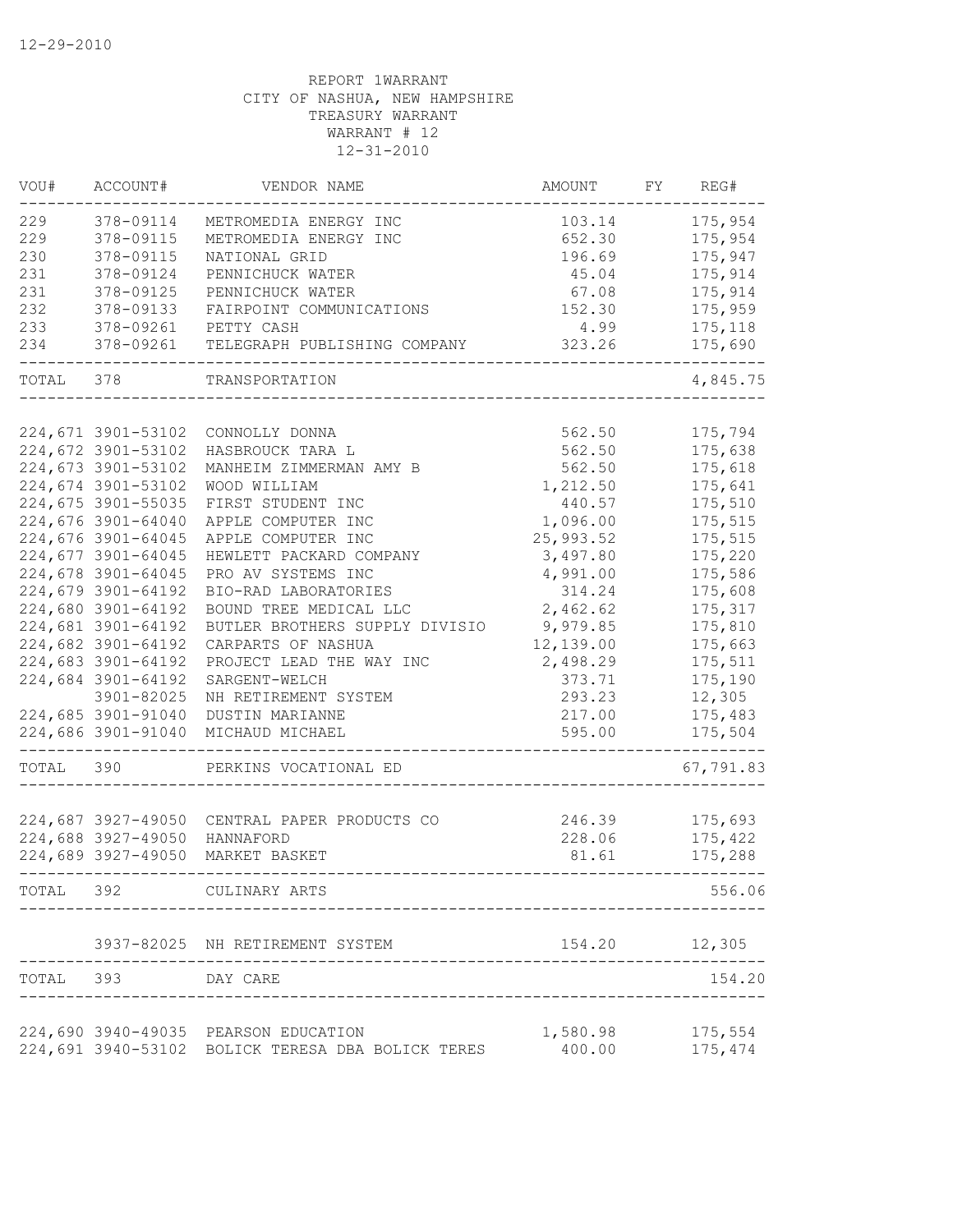| VOU# ACCOUNT#                                                                                                                                  | VENDOR NAME                                                                                                                                                                                                                       | AMOUNT FY REG#                                                                         |                                                                                     |
|------------------------------------------------------------------------------------------------------------------------------------------------|-----------------------------------------------------------------------------------------------------------------------------------------------------------------------------------------------------------------------------------|----------------------------------------------------------------------------------------|-------------------------------------------------------------------------------------|
| 224,692 3940-53102<br>224,693 3940-53102<br>224,694 3940-64192<br>3940-82025<br>224,695 3940-91040<br>224,696 3940-91040                       | PARENT INFORMATION CENTER<br>SERESC<br>PHONAK, INC<br>NH RETIREMENT SYSTEM<br>CPI INC<br>STERN CENTER FOR LANGUAGE AND                                                                                                            | 1,750.00<br>2,150.00<br>3,574.09<br>2,739.38<br>1,729.00<br>2,775.00                   | 175,137<br>175,632<br>175,558<br>12,305<br>175,538<br>175,490                       |
|                                                                                                                                                | TOTAL 394 ARRA IDEA SPEC ED                                                                                                                                                                                                       | ____________________________________                                                   | 16,698.45                                                                           |
| 224,698 3951-53109<br>224,699 3951-53109<br>224,700 3951-53109<br>224,701 3951-53109<br>224,702 3951-53109<br>224,703 3951-53109<br>3951-82025 | 224,697 3951-49075 SCHOOL SPECIALTY INC<br>BOLICK TERESA DBA BOLICK TERES<br>CARROLL CENTER FOR THE BLIND (<br>FONDEN CAROL<br>INTERIM HEALTH CARE<br>INTERIM HEALTHCARE OF THE NORT<br>MCGURK, CAROL ANN<br>NH RETIREMENT SYSTEM | 168.25<br>3,950.00<br>1,849.08<br>56.25<br>1,248.00<br>2,418.00<br>255.00<br>12,087.51 | 175,491<br>175,474<br>175,570<br>175,513<br>175,151<br>175,332<br>175,828<br>12,305 |
|                                                                                                                                                | TOTAL 395 IDEA B SPECIAL EDUCATION                                                                                                                                                                                                |                                                                                        | 22,032.09                                                                           |
| TOTAL 396                                                                                                                                      | 3961-82025 NH RETIREMENT SYSTEM<br>IDEA PRESCHOOL                                                                                                                                                                                 | 272.19                                                                                 | 12,305<br>272.19                                                                    |
|                                                                                                                                                |                                                                                                                                                                                                                                   |                                                                                        |                                                                                     |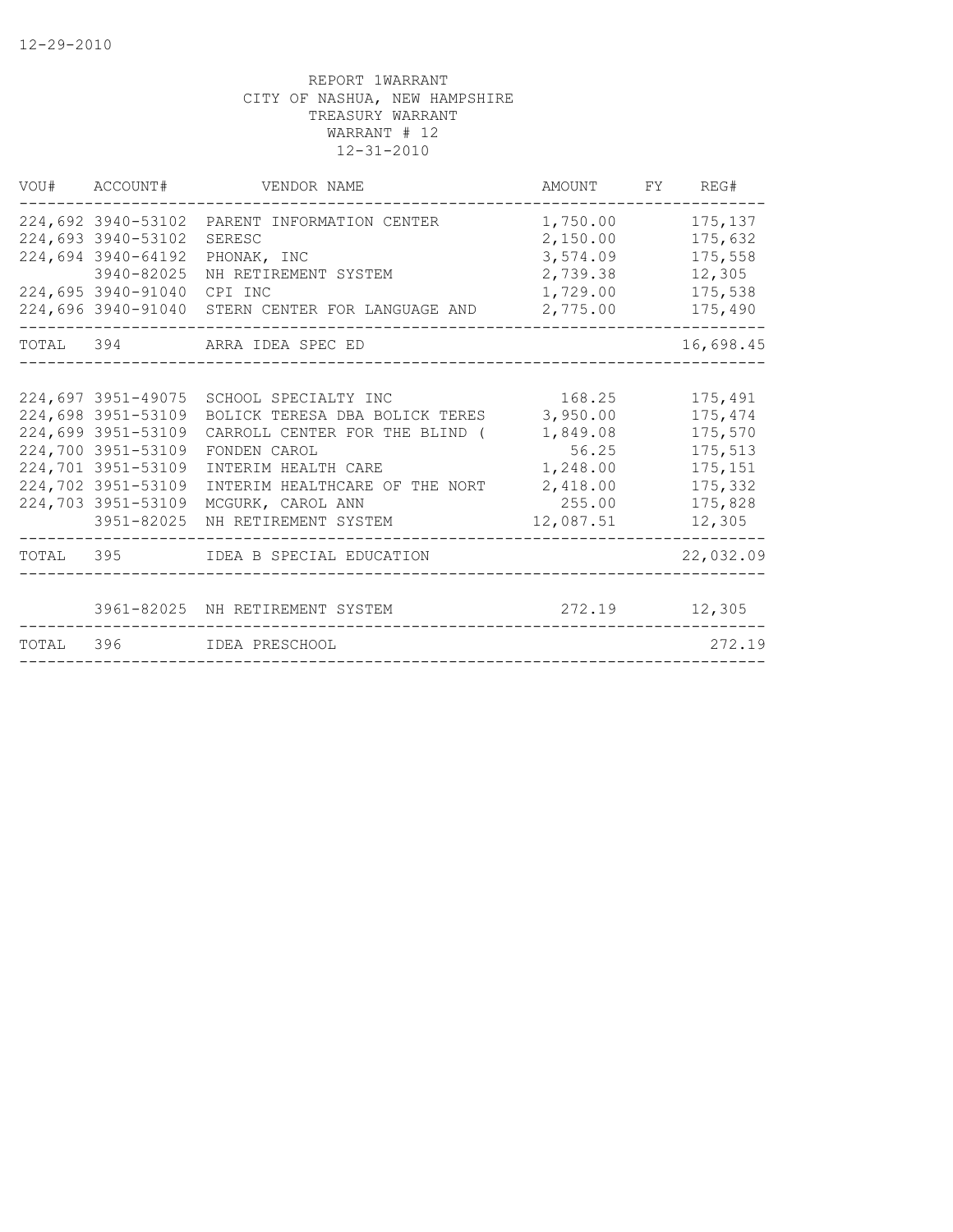| 236 413-203 TREASURER STATE OF NH<br>------------------------------------<br>TOTAL 413-20 CITY CLERK'S OFFICE<br>MARRIAGE LICENSES |                                                                                                                                                                                                                                                                                      | 1,290.00 175,928                                             |
|------------------------------------------------------------------------------------------------------------------------------------|--------------------------------------------------------------------------------------------------------------------------------------------------------------------------------------------------------------------------------------------------------------------------------------|--------------------------------------------------------------|
|                                                                                                                                    |                                                                                                                                                                                                                                                                                      |                                                              |
|                                                                                                                                    |                                                                                                                                                                                                                                                                                      | 1,290.00                                                     |
|                                                                                                                                    |                                                                                                                                                                                                                                                                                      |                                                              |
| CERTIFIED COPIES                                                                                                                   |                                                                                                                                                                                                                                                                                      | 8,474.00                                                     |
|                                                                                                                                    |                                                                                                                                                                                                                                                                                      |                                                              |
|                                                                                                                                    |                                                                                                                                                                                                                                                                                      | 26.42                                                        |
|                                                                                                                                    |                                                                                                                                                                                                                                                                                      | 42.00 175,972                                                |
| MECHANICAL PERMITS                                                                                                                 |                                                                                                                                                                                                                                                                                      | 42.00                                                        |
|                                                                                                                                    |                                                                                                                                                                                                                                                                                      | 63.50 175,972                                                |
| PLUMBING PERMITS<br>-------------------------------                                                                                |                                                                                                                                                                                                                                                                                      | 63.50                                                        |
|                                                                                                                                    | 236 413-303 TREASURER STATE OF NH<br>TOTAL 413-30 CITY CLERK'S OFFICE<br>237 431-314 NASHUA POLICE DEPARTMENT<br>TOTAL 431-31 POLICE DEPARTMENT<br>SALE OF PHOTOCOPIES<br>238  476-194  BRITO ROLAND<br>TOTAL 476-19 BUILDING<br>238  476-195  BRITO ROLAND<br>TOTAL 476-19 BUILDING | 8,474.00 175,928<br>26.42 175,842<br>----------------------- |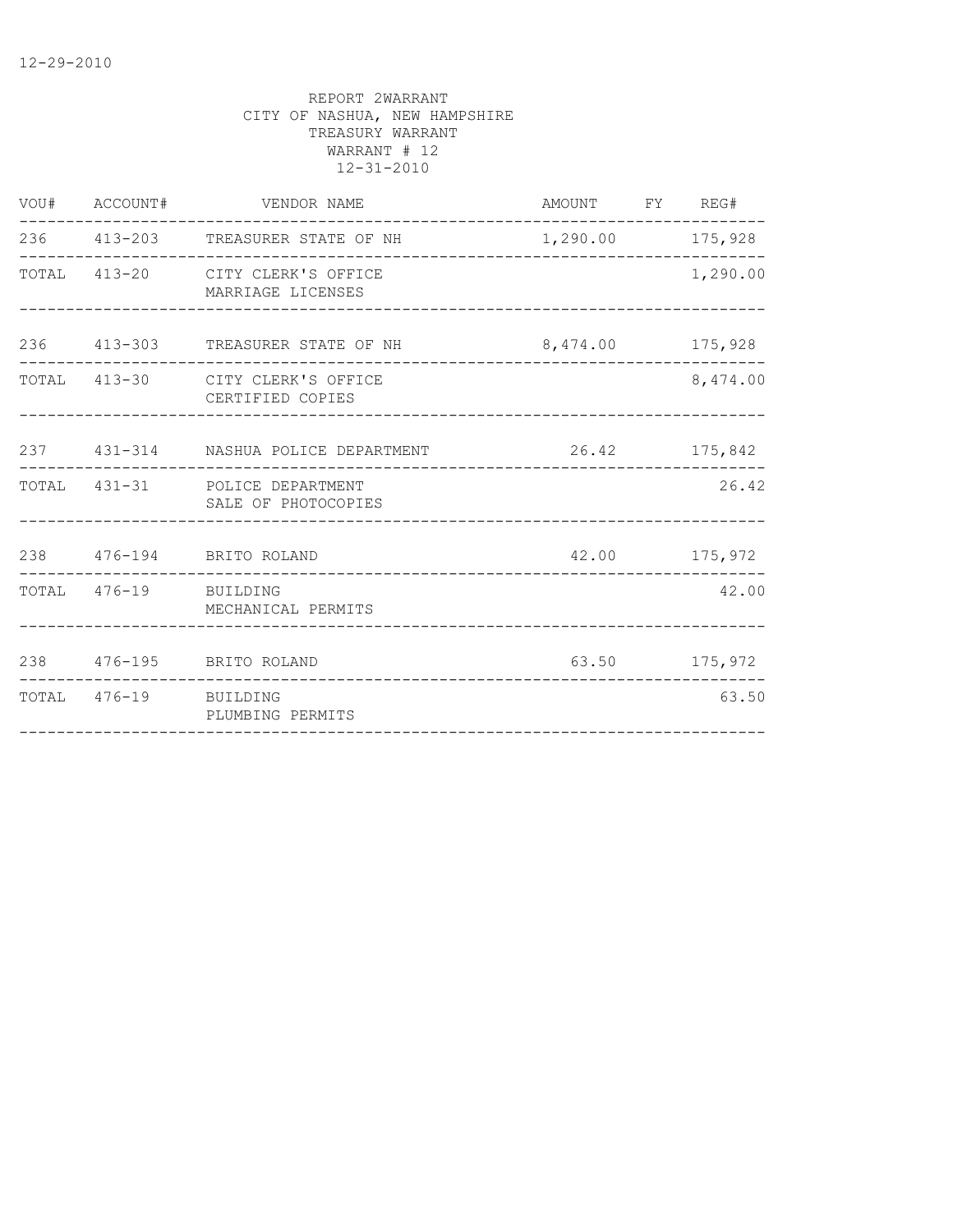| 239<br>501-53166<br>175,464<br>ALUKONIS DAVID J<br>3,500.00<br>240<br>501-98015<br>175,152<br>PAPERGRAPHICS<br>43.35<br>241<br>$501 - 94010$<br>175,118<br>PETTY CASH<br>44.50<br>241<br>501-98015<br>PETTY CASH<br>59.99<br>175,118<br>241<br>501-98060<br>PETTY CASH<br>15.99<br>175,118<br>$501 - 41015$<br>179.76<br>175,443<br>242<br>STAPLES ADVANTAGE<br>TOTAL<br>501<br>MAYOR'S OFFICE<br>502-66025<br>175,689<br>243<br>14.00<br>HILLSBOROUGH COUNTY TREASURER<br>244<br>502-41015<br>52.92<br>STAPLES ADVANTAGE<br>175,443<br>TOTAL<br>502<br>LEGAL DEPARTMENT<br>245<br>503-41015<br>PERFECTA CAMERA CORP<br>25.00<br>175,365<br>246<br>503-41015<br>118.24<br>175,443<br>STAPLES ADVANTAGE<br>TOTAL<br>503<br>BOARD OF ALDERMEN<br>143.24<br>3,500.00<br>247<br>505-81005<br>ADULT LEARNING CENTER<br>175, 412<br>248<br>505-81120<br>BOYS & GIRLS CLUB OF GREATER N<br>3,750.00<br>175, 175<br>249<br>1,200.00<br>175,896<br>505-81135<br>CITY YEAR NEW HAMPSHIRE<br>250<br>1,000.00<br>505-81007<br>FONS<br>175,843<br>251<br>3,625.00<br>175,290<br>505-81025<br>GIRLS INCORPORATED OF NH<br>252<br>505-81134<br>ICLEI USA MEMBERSHIP<br>1,200.00<br>175,949<br>253<br>505-81018<br>NASHUA CHILDREN'S HOME<br>5,812.50<br>175,499<br>254<br>505-81073<br>NASHUA PASTORAL CARE CENTER<br>4,900.00<br>175,442<br>254<br>2,950.00<br>505-81074<br>NASHUA PASTORAL CARE CENTER<br>175,442<br>255<br>505-81114<br>NEIGHBORHOOD HOUSING SERVICES<br>7,562.50<br>175,298<br>256<br>1,800.00<br>505-81116<br>SALVATION ARMY<br>175,150<br>257<br>2,416.10<br>175,687<br>505-81078<br>ST JOSEPH COMMUNITY SERVICES I<br>258<br>3,250.00<br>175,384<br>505-81014<br>THE CAREGIVERS INC<br>259<br>505-81007<br>WAL-MART COMMUNITY<br>218.00<br>175,923<br>TOTAL<br>505<br>CIVIC & COMM. ACTIVITIES<br>260<br>506-31005<br>128.30<br>175,944<br>COMCAST<br>261<br>506-31005<br>745.18<br>175,957<br>FAIRPOINT COMMUNICATIONS<br>262<br>506-31005<br>175,959<br>FAIRPOINT COMMUNICATIONS<br>39.95<br>263<br>506-31005<br>175,894<br>PAETEC COMMUNICATIONS INC<br>5,058.36<br>9.95<br>175,118<br>264<br>506-31005<br>PETTY CASH | VOU# | ACCOUNT# | VENDOR NAME | AMOUNT | FY | REG#        |
|----------------------------------------------------------------------------------------------------------------------------------------------------------------------------------------------------------------------------------------------------------------------------------------------------------------------------------------------------------------------------------------------------------------------------------------------------------------------------------------------------------------------------------------------------------------------------------------------------------------------------------------------------------------------------------------------------------------------------------------------------------------------------------------------------------------------------------------------------------------------------------------------------------------------------------------------------------------------------------------------------------------------------------------------------------------------------------------------------------------------------------------------------------------------------------------------------------------------------------------------------------------------------------------------------------------------------------------------------------------------------------------------------------------------------------------------------------------------------------------------------------------------------------------------------------------------------------------------------------------------------------------------------------------------------------------------------------------------------------------------------------------------------------------------------------------------------------------------------------------------------------------------------------------------------------------------------------------------------------------------------------------------------------------------------------------------------------------------------------------------------------|------|----------|-------------|--------|----|-------------|
|                                                                                                                                                                                                                                                                                                                                                                                                                                                                                                                                                                                                                                                                                                                                                                                                                                                                                                                                                                                                                                                                                                                                                                                                                                                                                                                                                                                                                                                                                                                                                                                                                                                                                                                                                                                                                                                                                                                                                                                                                                                                                                                                  |      |          |             |        |    |             |
|                                                                                                                                                                                                                                                                                                                                                                                                                                                                                                                                                                                                                                                                                                                                                                                                                                                                                                                                                                                                                                                                                                                                                                                                                                                                                                                                                                                                                                                                                                                                                                                                                                                                                                                                                                                                                                                                                                                                                                                                                                                                                                                                  |      |          |             |        |    |             |
|                                                                                                                                                                                                                                                                                                                                                                                                                                                                                                                                                                                                                                                                                                                                                                                                                                                                                                                                                                                                                                                                                                                                                                                                                                                                                                                                                                                                                                                                                                                                                                                                                                                                                                                                                                                                                                                                                                                                                                                                                                                                                                                                  |      |          |             |        |    |             |
|                                                                                                                                                                                                                                                                                                                                                                                                                                                                                                                                                                                                                                                                                                                                                                                                                                                                                                                                                                                                                                                                                                                                                                                                                                                                                                                                                                                                                                                                                                                                                                                                                                                                                                                                                                                                                                                                                                                                                                                                                                                                                                                                  |      |          |             |        |    |             |
|                                                                                                                                                                                                                                                                                                                                                                                                                                                                                                                                                                                                                                                                                                                                                                                                                                                                                                                                                                                                                                                                                                                                                                                                                                                                                                                                                                                                                                                                                                                                                                                                                                                                                                                                                                                                                                                                                                                                                                                                                                                                                                                                  |      |          |             |        |    |             |
|                                                                                                                                                                                                                                                                                                                                                                                                                                                                                                                                                                                                                                                                                                                                                                                                                                                                                                                                                                                                                                                                                                                                                                                                                                                                                                                                                                                                                                                                                                                                                                                                                                                                                                                                                                                                                                                                                                                                                                                                                                                                                                                                  |      |          |             |        |    |             |
|                                                                                                                                                                                                                                                                                                                                                                                                                                                                                                                                                                                                                                                                                                                                                                                                                                                                                                                                                                                                                                                                                                                                                                                                                                                                                                                                                                                                                                                                                                                                                                                                                                                                                                                                                                                                                                                                                                                                                                                                                                                                                                                                  |      |          |             |        |    | 3,843.59    |
|                                                                                                                                                                                                                                                                                                                                                                                                                                                                                                                                                                                                                                                                                                                                                                                                                                                                                                                                                                                                                                                                                                                                                                                                                                                                                                                                                                                                                                                                                                                                                                                                                                                                                                                                                                                                                                                                                                                                                                                                                                                                                                                                  |      |          |             |        |    |             |
|                                                                                                                                                                                                                                                                                                                                                                                                                                                                                                                                                                                                                                                                                                                                                                                                                                                                                                                                                                                                                                                                                                                                                                                                                                                                                                                                                                                                                                                                                                                                                                                                                                                                                                                                                                                                                                                                                                                                                                                                                                                                                                                                  |      |          |             |        |    |             |
|                                                                                                                                                                                                                                                                                                                                                                                                                                                                                                                                                                                                                                                                                                                                                                                                                                                                                                                                                                                                                                                                                                                                                                                                                                                                                                                                                                                                                                                                                                                                                                                                                                                                                                                                                                                                                                                                                                                                                                                                                                                                                                                                  |      |          |             |        |    | 66.92       |
|                                                                                                                                                                                                                                                                                                                                                                                                                                                                                                                                                                                                                                                                                                                                                                                                                                                                                                                                                                                                                                                                                                                                                                                                                                                                                                                                                                                                                                                                                                                                                                                                                                                                                                                                                                                                                                                                                                                                                                                                                                                                                                                                  |      |          |             |        |    |             |
|                                                                                                                                                                                                                                                                                                                                                                                                                                                                                                                                                                                                                                                                                                                                                                                                                                                                                                                                                                                                                                                                                                                                                                                                                                                                                                                                                                                                                                                                                                                                                                                                                                                                                                                                                                                                                                                                                                                                                                                                                                                                                                                                  |      |          |             |        |    |             |
|                                                                                                                                                                                                                                                                                                                                                                                                                                                                                                                                                                                                                                                                                                                                                                                                                                                                                                                                                                                                                                                                                                                                                                                                                                                                                                                                                                                                                                                                                                                                                                                                                                                                                                                                                                                                                                                                                                                                                                                                                                                                                                                                  |      |          |             |        |    |             |
|                                                                                                                                                                                                                                                                                                                                                                                                                                                                                                                                                                                                                                                                                                                                                                                                                                                                                                                                                                                                                                                                                                                                                                                                                                                                                                                                                                                                                                                                                                                                                                                                                                                                                                                                                                                                                                                                                                                                                                                                                                                                                                                                  |      |          |             |        |    |             |
|                                                                                                                                                                                                                                                                                                                                                                                                                                                                                                                                                                                                                                                                                                                                                                                                                                                                                                                                                                                                                                                                                                                                                                                                                                                                                                                                                                                                                                                                                                                                                                                                                                                                                                                                                                                                                                                                                                                                                                                                                                                                                                                                  |      |          |             |        |    |             |
|                                                                                                                                                                                                                                                                                                                                                                                                                                                                                                                                                                                                                                                                                                                                                                                                                                                                                                                                                                                                                                                                                                                                                                                                                                                                                                                                                                                                                                                                                                                                                                                                                                                                                                                                                                                                                                                                                                                                                                                                                                                                                                                                  |      |          |             |        |    |             |
|                                                                                                                                                                                                                                                                                                                                                                                                                                                                                                                                                                                                                                                                                                                                                                                                                                                                                                                                                                                                                                                                                                                                                                                                                                                                                                                                                                                                                                                                                                                                                                                                                                                                                                                                                                                                                                                                                                                                                                                                                                                                                                                                  |      |          |             |        |    |             |
|                                                                                                                                                                                                                                                                                                                                                                                                                                                                                                                                                                                                                                                                                                                                                                                                                                                                                                                                                                                                                                                                                                                                                                                                                                                                                                                                                                                                                                                                                                                                                                                                                                                                                                                                                                                                                                                                                                                                                                                                                                                                                                                                  |      |          |             |        |    |             |
|                                                                                                                                                                                                                                                                                                                                                                                                                                                                                                                                                                                                                                                                                                                                                                                                                                                                                                                                                                                                                                                                                                                                                                                                                                                                                                                                                                                                                                                                                                                                                                                                                                                                                                                                                                                                                                                                                                                                                                                                                                                                                                                                  |      |          |             |        |    |             |
|                                                                                                                                                                                                                                                                                                                                                                                                                                                                                                                                                                                                                                                                                                                                                                                                                                                                                                                                                                                                                                                                                                                                                                                                                                                                                                                                                                                                                                                                                                                                                                                                                                                                                                                                                                                                                                                                                                                                                                                                                                                                                                                                  |      |          |             |        |    |             |
|                                                                                                                                                                                                                                                                                                                                                                                                                                                                                                                                                                                                                                                                                                                                                                                                                                                                                                                                                                                                                                                                                                                                                                                                                                                                                                                                                                                                                                                                                                                                                                                                                                                                                                                                                                                                                                                                                                                                                                                                                                                                                                                                  |      |          |             |        |    |             |
|                                                                                                                                                                                                                                                                                                                                                                                                                                                                                                                                                                                                                                                                                                                                                                                                                                                                                                                                                                                                                                                                                                                                                                                                                                                                                                                                                                                                                                                                                                                                                                                                                                                                                                                                                                                                                                                                                                                                                                                                                                                                                                                                  |      |          |             |        |    |             |
|                                                                                                                                                                                                                                                                                                                                                                                                                                                                                                                                                                                                                                                                                                                                                                                                                                                                                                                                                                                                                                                                                                                                                                                                                                                                                                                                                                                                                                                                                                                                                                                                                                                                                                                                                                                                                                                                                                                                                                                                                                                                                                                                  |      |          |             |        |    |             |
|                                                                                                                                                                                                                                                                                                                                                                                                                                                                                                                                                                                                                                                                                                                                                                                                                                                                                                                                                                                                                                                                                                                                                                                                                                                                                                                                                                                                                                                                                                                                                                                                                                                                                                                                                                                                                                                                                                                                                                                                                                                                                                                                  |      |          |             |        |    |             |
|                                                                                                                                                                                                                                                                                                                                                                                                                                                                                                                                                                                                                                                                                                                                                                                                                                                                                                                                                                                                                                                                                                                                                                                                                                                                                                                                                                                                                                                                                                                                                                                                                                                                                                                                                                                                                                                                                                                                                                                                                                                                                                                                  |      |          |             |        |    |             |
|                                                                                                                                                                                                                                                                                                                                                                                                                                                                                                                                                                                                                                                                                                                                                                                                                                                                                                                                                                                                                                                                                                                                                                                                                                                                                                                                                                                                                                                                                                                                                                                                                                                                                                                                                                                                                                                                                                                                                                                                                                                                                                                                  |      |          |             |        |    |             |
|                                                                                                                                                                                                                                                                                                                                                                                                                                                                                                                                                                                                                                                                                                                                                                                                                                                                                                                                                                                                                                                                                                                                                                                                                                                                                                                                                                                                                                                                                                                                                                                                                                                                                                                                                                                                                                                                                                                                                                                                                                                                                                                                  |      |          |             |        |    |             |
|                                                                                                                                                                                                                                                                                                                                                                                                                                                                                                                                                                                                                                                                                                                                                                                                                                                                                                                                                                                                                                                                                                                                                                                                                                                                                                                                                                                                                                                                                                                                                                                                                                                                                                                                                                                                                                                                                                                                                                                                                                                                                                                                  |      |          |             |        |    |             |
|                                                                                                                                                                                                                                                                                                                                                                                                                                                                                                                                                                                                                                                                                                                                                                                                                                                                                                                                                                                                                                                                                                                                                                                                                                                                                                                                                                                                                                                                                                                                                                                                                                                                                                                                                                                                                                                                                                                                                                                                                                                                                                                                  |      |          |             |        |    | 43, 184. 10 |
|                                                                                                                                                                                                                                                                                                                                                                                                                                                                                                                                                                                                                                                                                                                                                                                                                                                                                                                                                                                                                                                                                                                                                                                                                                                                                                                                                                                                                                                                                                                                                                                                                                                                                                                                                                                                                                                                                                                                                                                                                                                                                                                                  |      |          |             |        |    |             |
|                                                                                                                                                                                                                                                                                                                                                                                                                                                                                                                                                                                                                                                                                                                                                                                                                                                                                                                                                                                                                                                                                                                                                                                                                                                                                                                                                                                                                                                                                                                                                                                                                                                                                                                                                                                                                                                                                                                                                                                                                                                                                                                                  |      |          |             |        |    |             |
|                                                                                                                                                                                                                                                                                                                                                                                                                                                                                                                                                                                                                                                                                                                                                                                                                                                                                                                                                                                                                                                                                                                                                                                                                                                                                                                                                                                                                                                                                                                                                                                                                                                                                                                                                                                                                                                                                                                                                                                                                                                                                                                                  |      |          |             |        |    |             |
|                                                                                                                                                                                                                                                                                                                                                                                                                                                                                                                                                                                                                                                                                                                                                                                                                                                                                                                                                                                                                                                                                                                                                                                                                                                                                                                                                                                                                                                                                                                                                                                                                                                                                                                                                                                                                                                                                                                                                                                                                                                                                                                                  |      |          |             |        |    |             |
|                                                                                                                                                                                                                                                                                                                                                                                                                                                                                                                                                                                                                                                                                                                                                                                                                                                                                                                                                                                                                                                                                                                                                                                                                                                                                                                                                                                                                                                                                                                                                                                                                                                                                                                                                                                                                                                                                                                                                                                                                                                                                                                                  |      |          |             |        |    |             |
|                                                                                                                                                                                                                                                                                                                                                                                                                                                                                                                                                                                                                                                                                                                                                                                                                                                                                                                                                                                                                                                                                                                                                                                                                                                                                                                                                                                                                                                                                                                                                                                                                                                                                                                                                                                                                                                                                                                                                                                                                                                                                                                                  |      |          |             |        |    |             |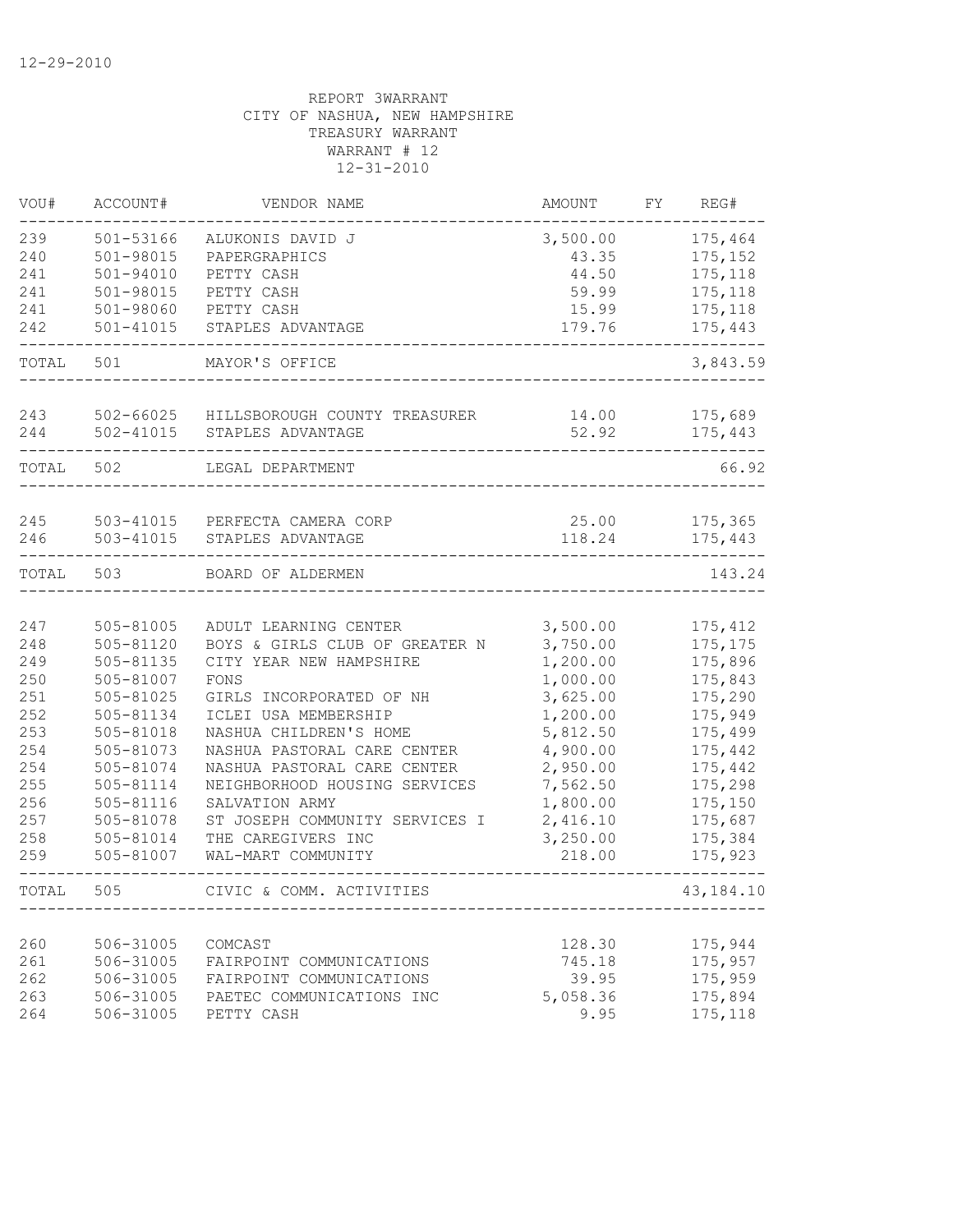|       | ACCOUNT#      | VENDOR NAME                                 | AMOUNT      | FY | REG#       |
|-------|---------------|---------------------------------------------|-------------|----|------------|
| TOTAL | 506           | TELECOMMUNICATIONS                          |             |    | 5,981.74   |
| 265   | 507-82020     | NH RETIREMENT SYSTEM                        | 199,778.80  |    | 12,305     |
| 265   | 507-82025     | NH RETIREMENT SYSTEM                        | 95,685.09   |    | 12,305     |
| 265   | 507-82030     | NH RETIREMENT SYSTEM                        | 150, 233.94 |    | 12,305     |
| 265   | 507-82035     | NH RETIREMENT SYSTEM                        | 338,770.40  |    | 12,305     |
| 265   | 507-82040     | NH RETIREMENT SYSTEM<br>___________________ | 76, 312.37  |    | 12,305     |
| TOTAL | 507           | PENSIONS                                    |             |    | 860,780.60 |
| 266   | 512-59095     | DOCULYNX INC                                | 558.66      |    | 175,746    |
| 267   | 512-91015     | FREDETTE DAVID                              | 198.32      |    | 175,844    |
| 268   | 512-94005     | <b>LGC</b>                                  | 200.00      |    | 175,967    |
| 269   | 512-94005     | NH TAX COLLECTOR'S ASSOCIATION              | 209.00      |    | 175,763    |
| 270   | 512-94005     | NHGFOA                                      | 35.00       |    | 175,899    |
| 271   | 512-91015     | PETTY CASH                                  | 52.00       |    | 175,118    |
| 273   | 512-43005     | PRINTGRAPHICS OF MAINE                      | 800.00      |    | 12,304     |
| 272   | 512-43005     | PRINTGRAPHICS OF MAINE                      | 21.63       |    | 175,201    |
| 274   | 512-59182     | PRINTGRAPHICS OF MAINE                      | 1,497.81    |    | 175,201    |
| 275   | 512-41010     | STANDARD REGISTER COMPANY                   | 1,203.33    |    | 175,178    |
| 276   | 512-41005     | STAPLES ADVANTAGE                           | 492.09      |    | 175,443    |
| 276   | 512-41010     | STAPLES ADVANTAGE                           | 149.95      |    | 175,443    |
| 276   | 512-41015     | STAPLES ADVANTAGE                           | 292.15      |    | 175,443    |
| 277   | 512-41010     | SURPLUS OFFICE EQUIPMENT INC                | 199.00      |    | 175,416    |
| 278   | 512-94005     | TREASURER STATE OF NH                       | 70.00       |    | 175,968    |
| TOTAL | 512           | FINANCIAL SERVICES                          |             |    | 5,978.94   |
| 279   | 513-43005     | J P COOKE CO                                | 51.40       |    | 175,169    |
| 279   | 513-49075     | J P COOKE CO                                | 940.80      |    | 175,169    |
| 280   | 513-95005     | NEACTC                                      | 55.00       |    | 175,913    |
| 281   | 513-59100     | OCCUPATIONAL DRUG TESTING LLC               | 520.00      |    | 175,342    |
| 282   | $513 - 41005$ | STAPLES ADVANTAGE                           | 186.62      |    | 175,443    |
| 282   | 513-41015     | STAPLES ADVANTAGE                           | 146.98      |    | 175,443    |
| 283   |               | 513-49025 WEST PAYMENT CENTER               | 150.10      |    | 175,912    |
| TOTAL | 513           | CITY CLERK'S OFFICE                         |             |    | 2,050.90   |
| 284   |               | 515-41015 STAPLES ADVANTAGE                 | 162.00      |    | 175,443    |
| TOTAL | 515           | HUMAN RESOURCES                             |             |    | 162.00     |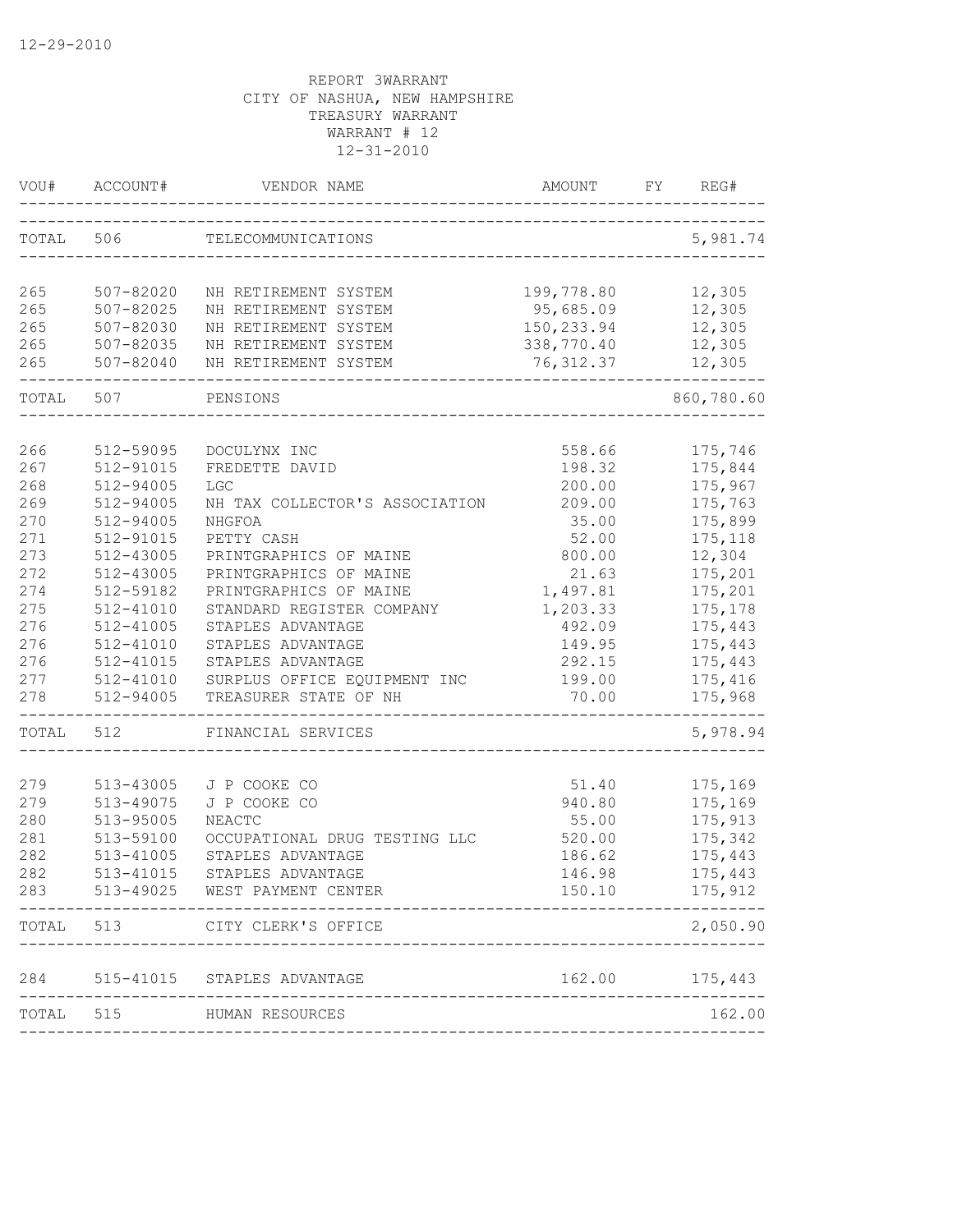| VOU#  | ACCOUNT#      | VENDOR NAME                    | AMOUNT   | FY | REG#                  |
|-------|---------------|--------------------------------|----------|----|-----------------------|
| 285   | 516-66025     | OFFICE EQUIPMENT FINANCE SERVI | 753.50   |    | 175,958               |
| 286   | 516-66030     | PITNEY BOWES                   | 1,020.00 |    | 175,186               |
| 287   | 516-41015     | STAPLES ADVANTAGE              | 106.65   |    | 175,443               |
| 288   | 516-54006     | TELEGRAPH PUBLISHING COMPANY   | 146.80   |    | 175,690               |
| 288   | 516-54011     | TELEGRAPH PUBLISHING COMPANY   | 256.90   |    | 175,690               |
| 288   | 516-54016     | TELEGRAPH PUBLISHING COMPANY   | 1,046.89 |    | 175,690               |
| 289   | 516-54016     | THE LOWELL PUBLISHING CO       | 1,262.52 |    | 175,905               |
| TOTAL | 516           | PURCHASING DEPARTMENT          |          |    | 4,593.26              |
| 290   | 517-75023     | B & S LOCKSMITH INC            | 310.00   |    | 175,324               |
| 290   | 517-75901     | B & S LOCKSMITH INC            | 70.65    |    | 175,324               |
| 291   | 517-59135     | BAIN PEST CONTROL SERVICE INC  | 75.00    |    | 175,694               |
| 292   | 517-75015     | BK SYSTEMS                     | 456.00   |    | 175, 471              |
| 293   | 517-75130     | HANSEN-FOX COMPANY INC         | 185.00   |    | 175,270               |
| 294   | 517-75023     | KERRY FIRE PROTECTION INC      | 1,470.50 |    | 175,285               |
| 295   | 517-75105     | M & M ELECTRICAL SUPPLY CO INC | 73.14    |    | 175,662               |
| 296   | 517-34015     | METROMEDIA ENERGY INC          | 3,374.83 |    | 175,954               |
| 297   | 517-33005     | PENNICHUCK WATER               | 689.73   |    | 175,914               |
| 298   | 517-75023     | PROTECTION ONE INC             | 82.50    |    | 175,929               |
| 298   | 517-75105     | PROTECTION ONE INC             | 145.00   |    | 175,929               |
| 299   | 517-32005     | PSNH                           | 39.51    |    | 175,974               |
| 300   | 517-32005     | PUBLIC SERVICE OF NEW HAMPSHIR | 4,988.94 |    | 175,983               |
| 301   | 517-75023     | TAYLOR RENTAL INC              | 87.48    |    | 175,245               |
| TOTAL | 517           | BUILDING MAINT - CITY ADMIN    |          |    | 12,048.28             |
|       |               |                                |          |    |                       |
| 302   | 519-94005     | DAME DOUGLAS                   | 494.55   |    | 175,845               |
| 303   | 519-41010     | STAPLES ADVANTAGE              | 63.27    |    | 175,443               |
| 304   | 519-91005     | TURGISS GARY                   | 91.50    |    | 175,222               |
| 305   | 519-91005     | TURGISS GREG                   | 703.00   |    | 175,138               |
| TOTAL | 519           | ASSESSORS                      |          |    | 1,352.32              |
|       |               |                                |          |    |                       |
| 306   |               | 520-74092 B & S LOCKSMITH INC  | 26.55    |    | 175,324               |
| 307   | 520-74092     | J LAWRENCE HALL INC            | 292.62   |    | 175,715               |
| 308   | 520-34015     | METROMEDIA ENERGY INC          | 531.52   |    | 175,954               |
| 309   | 520-34015     | NATIONAL GRID                  | 293.24   |    | 175,947               |
| 310   | $520 - 32005$ | PENNICHUCK WATER               | 46.68    |    | 175,914               |
| 311   | 520-32005     | PSNH                           | 501.09   |    | 175,974               |
| 312   | $520 - 41015$ | STAPLES ADVANTAGE              | 7.49     |    | 175,443<br>---------- |
| TOTAL | 520           | HUNT BUILDING                  |          |    | 1,699.19              |
|       |               |                                |          |    |                       |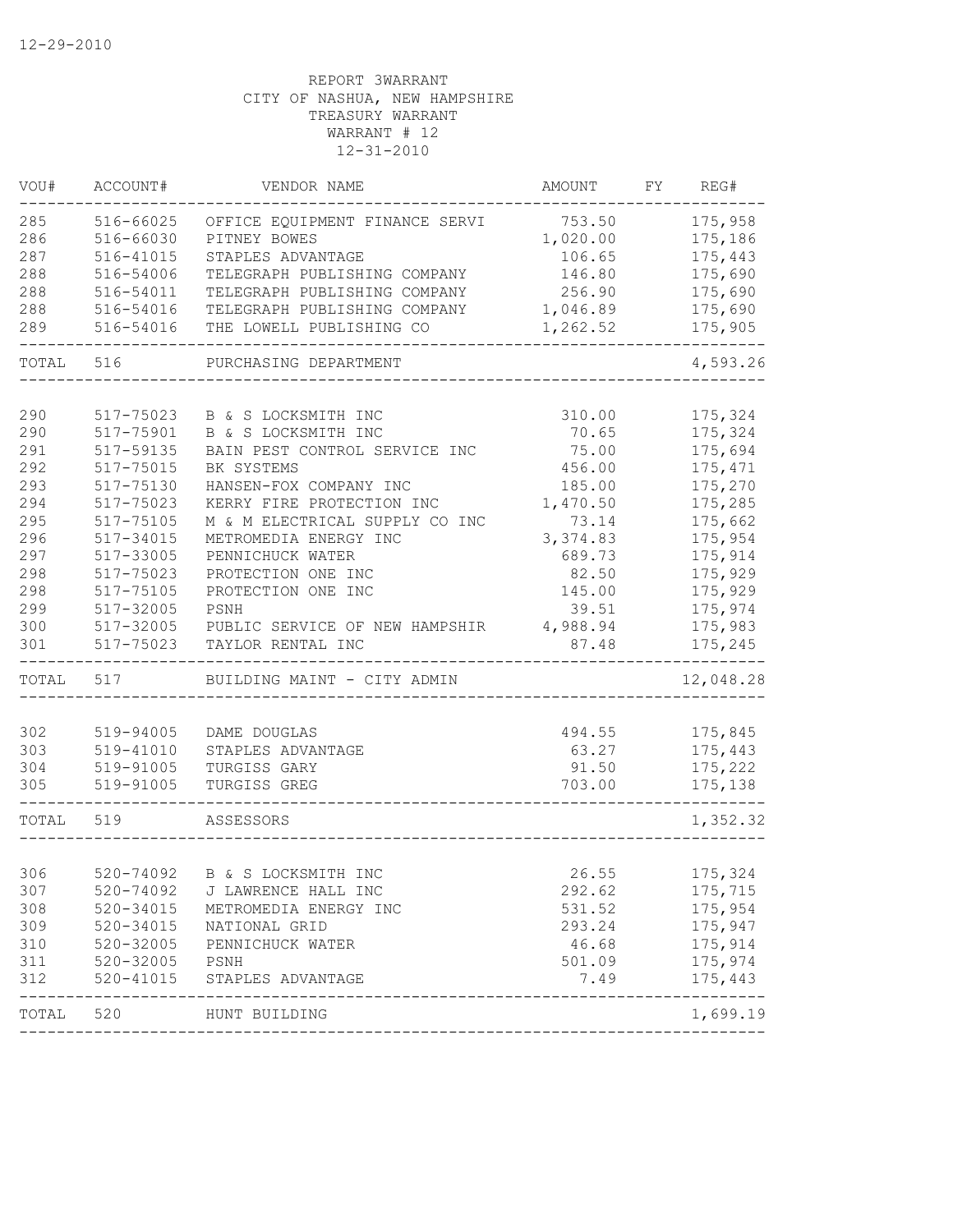|     | VOU# ACCOUNT# | VENDOR NAME                                                              | AMOUNT FY REG#               |               |
|-----|---------------|--------------------------------------------------------------------------|------------------------------|---------------|
|     |               | 313 522-74030 DELL MARKETING LP<br>314 522-74035 HEWLETT PACKARD COMPANY | 1, 441.77 175, 216<br>450.53 | 175,220       |
| 315 | 522-41015     | STAPLES ADVANTAGE                                                        | 246.97                       | 175,443       |
|     |               | TOTAL 522 INFORMATION TECHNOLOGY                                         |                              | 2,139.27      |
|     |               |                                                                          |                              |               |
| 316 | 524-64057     | COMPUTER HUT OF N E INC                                                  | 12,894.84 175,695            |               |
| 317 | $524 - 64045$ | DELL MARKETING LP                                                        |                              | 71.19 175,216 |
| 317 |               | 524-64057 DELL MARKETING LP                                              | 1,873.56 175,216             |               |
|     |               | 318 524-64045 PETTY CASH                                                 |                              | 30.00 175,118 |
|     |               | TOTAL 524 COMPUTERS - CITYWIDE                                           |                              | 14,869.59     |
|     |               |                                                                          |                              |               |
| 319 | 531-59100     | 1ST PRIORITY TOWING AND RECOVE 125.00                                    |                              | 175,774       |
| 320 | 531-78007     | AIRGAS EAST                                                              | 147.68                       | 175,185       |
| 321 | $531 - 46040$ | ALBERT JOSHUA                                                            | 60.59                        | 175,849       |
| 322 | $531 - 46045$ | ALEC'S SHOE STORE INC                                                    | 319.85                       | 175,261       |
| 323 | $531 - 46040$ | ALL SPORTS HEROES UNIFORMS,                                              | 99.99                        | 175,228       |
| 324 | $531 - 95000$ | AMERICAN POLYGRAPH ASSOCIATION                                           | 150.00                       | 175,926       |
| 325 | 531-59100     | BAER ALEXANDRA                                                           | 200.00                       | 175,293       |
| 326 | 531-91025     | BAILEY DAVID                                                             | 40.00                        | 175,848       |
| 327 | 531-91025     | BELMONT PHILIP                                                           | 40.00                        | 175,859       |
| 328 | 531-46030     | BEN'S UNIFORMS                                                           | 3,418.20                     | 175,699       |
| 328 | 531-46040     | BEN'S UNIFORMS                                                           | 2,923.74                     | 175,699       |
| 328 | $531 - 46045$ | BEN'S UNIFORMS                                                           | 761.85                       | 175,699       |
| 329 | 531-78007     | BEST FORD                                                                | 615.10                       | 175,146       |
| 329 | 531-78075     | BEST FORD                                                                | 317.08                       | 175,146       |
| 330 | 531-95000     | BLUE BOOK                                                                | 71.95                        | 175,992       |
| 331 | 531-47010     | BOUND TREE MEDICAL LLC                                                   | 82.37                        | 175,317       |
| 332 | 531-94010     | BOURGEOIS FRANCIS                                                        | 684.00                       | 175,846       |
| 333 | 531-45220     | BRICKHOUSE SECURITY                                                      | 678.40                       | 175,773       |
| 334 | 531-91025     | BROOKS NICOLE                                                            | 40.00                        | 175,852       |
| 334 | 531-94005     | BROOKS NICOLE                                                            | 40.00                        | 175,852       |
| 335 | 531-78007     | CARPARTS OF NASHUA                                                       | 398.12                       | 175,145       |
| 336 | 531-42000     | CENTRAL PAPER PRODUCTS CO                                                |                              | 175,433       |
| 337 | 531-75023     | CHOICE METALS INC                                                        | 197.00                       | 175,158       |
| 338 | 531-91025     | CINELLI JOHN                                                             | 22.00                        | 175,856       |
| 339 | 531-31025     | CINFO PETER                                                              | 45.96                        | 175,851       |
| 340 | 531-53125     | COLLINS NICHOLE                                                          | 200.00                       | 175,850       |
| 341 | 531-78075     | DAVE ILLG'S COLLISION REPAIR C                                           | 1,000.36                     | 175,719       |
| 342 | 531-94010     | DICKERSON RONALD                                                         | 813.80                       | 175,855       |
| 343 | 531-53125     | DONOVAN SEAN                                                             | 200.00                       | 175,853       |
| 344 | 531-91025     | DUMAIS RANDY                                                             | 40.00                        | 175,864       |
| 345 | 531-31020     | FAIRPOINT COMMUNICATIONS                                                 | 201.53                       | 175,957       |
| 346 | 531-31025     | FAIRPOINT COMMUNICATIONS                                                 | 142.23                       | 175,959       |
| 347 | 531-95000     | FBINAA/NE                                                                | 170.00                       | 175,930       |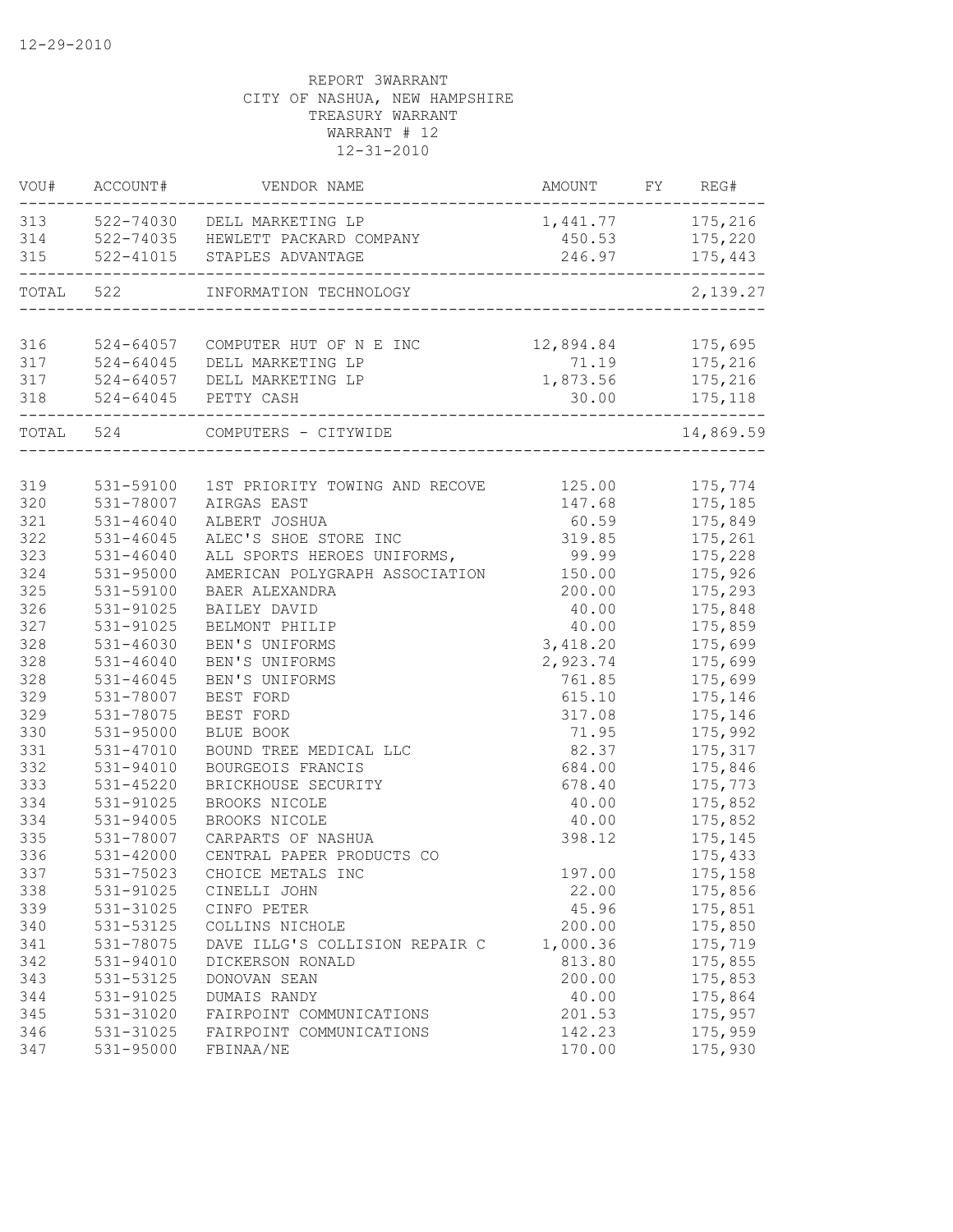| VOU# | ACCOUNT#      | VENDOR NAME                    | AMOUNT    | FY | REG#     |
|------|---------------|--------------------------------|-----------|----|----------|
| 348  | 531-48015     | FLEET SERVICES                 | 901.73    |    | 175,311  |
| 349  | 531-98035     | GOOD MORNING SALES INC         | 88.00     |    | 175,441  |
| 350  | 531-41015     | GRANITE STATE STAMPS INC       | 41.04     |    | 175,407  |
| 351  | 531-53125     | HAMMOND SCOTT                  | 250.00    |    | 175,863  |
| 352  | 531-94005     | HOWE SCOTT                     | 241.49    |    | 175,862  |
| 353  | 531-74035     | INFORMATION MANAGEMENT CORP    | 48,885.00 |    | 175,230  |
| 354  | 531-78075     | IRWIN MARINE                   | 179.45    |    | 175,439  |
| 355  | 531-75130     | J LAWRENCE HALL INC            | 1,159.32  |    | 175,715  |
| 356  | 531-94005     | K9 GUARDIAN INC                | 395.00    |    | 175, 312 |
| 357  | 531-91025     | KILGALLON KATELIN              | 40.00     |    | 175,858  |
| 358  | 531-46040     | LEDOUX MICHAEL                 | 95.91     |    | 175,854  |
| 359  | 531-53125     | LEE DENNIS                     | 200.00    |    | 175,847  |
| 360  | 531-75023     | LIGHTEC INC                    | 165.80    |    | 175,187  |
| 361  | 531-78007     | MAC MULKIN CHEVROLET INC       | 292.19    |    | 175,670  |
| 361  | 531-78075     | MAC MULKIN CHEVROLET INC       | 26.59     |    | 175,670  |
| 361  | 531-78100     | MAC MULKIN CHEVROLET INC       | 131.00    |    | 175,670  |
| 362  | 531-53125     | MACLEOD ROBERT                 | 200.00    |    | 175,866  |
| 363  | 531-91025     | MARQUIS JACLYN                 | 40.00     |    | 175,860  |
| 364  | 531-34015     | METROMEDIA ENERGY INC          | 6,413.33  |    | 175,954  |
| 365  | 531-78007     | MHQ MUNICIPAL VEHICLES         | 561.39    |    | 175,322  |
| 366  | 531-64192     | NASHUA OUTDOOR POWER EQUIPMENT | 324.00    |    | 175,287  |
| 367  | 531-59100     | NASHUA POLICE DEPARTMENT       | 25.00     |    | 175,861  |
| 368  | 531-34015     | NATIONAL GRID                  | 1,455.90  |    | 175,947  |
| 369  | 531-94005     | NICHOLS PHILLIP                | 200.00    |    | 175,865  |
| 370  | 531-78007     | NORTHEAST KUSTOM KREATIONS LLC | 126.00    |    | 175,260  |
| 371  | 531-78007     | NORTHERN FOREIGN CAR PARTS INC | 945.55    |    | 175,730  |
| 372  | 531-54015     | OFFICER.COM                    | 990.00    |    | 175,965  |
| 373  | $531 - 31040$ | PAETEC COMMUNICATIONS INC      | 276.70    |    | 175,894  |
| 374  | 531-33005     | PENNICHUCK WATER               | 40.28     |    | 175,914  |
| 375  | 531-32035     | PSNH                           | 414.27    |    | 175,974  |
| 376  | 531-78007     | ROBBINS AUTO PARTS             | 147.92    |    | 175,635  |
| 377  | 531-94005     | ROGER WILLIAMS UNIVERSITY      | 1,490.00  |    | 175,921  |
| 378  | 531-98025     | SAM'S CLUB DIRECT              | 272.55    |    | 175,924  |
| 379  | 531-69025     | SNAP ON TOOLS                  | 65.23     |    | 175,176  |
| 380  | 531-53045     | ST JOSEPH BUSINESS & HEALTH    | 224.35    |    | 175,250  |
| 381  | 531-31025     | ST ONGE JOSHUA                 | 45.96     |    | 175,857  |
| 382  | 531-41005     | STAPLES ADVANTAGE              | 217.80    |    | 175,443  |
| 382  | 531-41015     | STAPLES ADVANTAGE              | 3,969.81  |    | 175,443  |
| 383  | 531-46030     | STAR PACKER BADGES             | 157.40    |    | 175,202  |
| 384  | 531-31035     | STATE OF NEW HAMPSHIRE         | 1,125.00  |    | 175,900  |
| 385  | 531-42000     | THE DURKIN CO INC              | 388.05    |    | 175,299  |
| 386  | 531-78007     | TOWERS MOTOR PARTS CORP        | 165.57    |    | 175,396  |
| 387  | 531-43005     | UNITED PARCEL SERVICE          | 29.44     |    | 175,989  |
| 388  | 531-43005     | UNITED STATES POSTAL SERVICE   | 1,000.00  |    | 12,338   |
| 389  | 531-31025     | VERIZON WIRELESS               | $-21.51$  |    | 175,939  |
| 389  | 531-31050     | VERIZON WIRELESS               | 972.69    |    | 175,939  |
| 390  | 531-74035     | WEST PAYMENT CENTER            | 254.87    |    | 175,207  |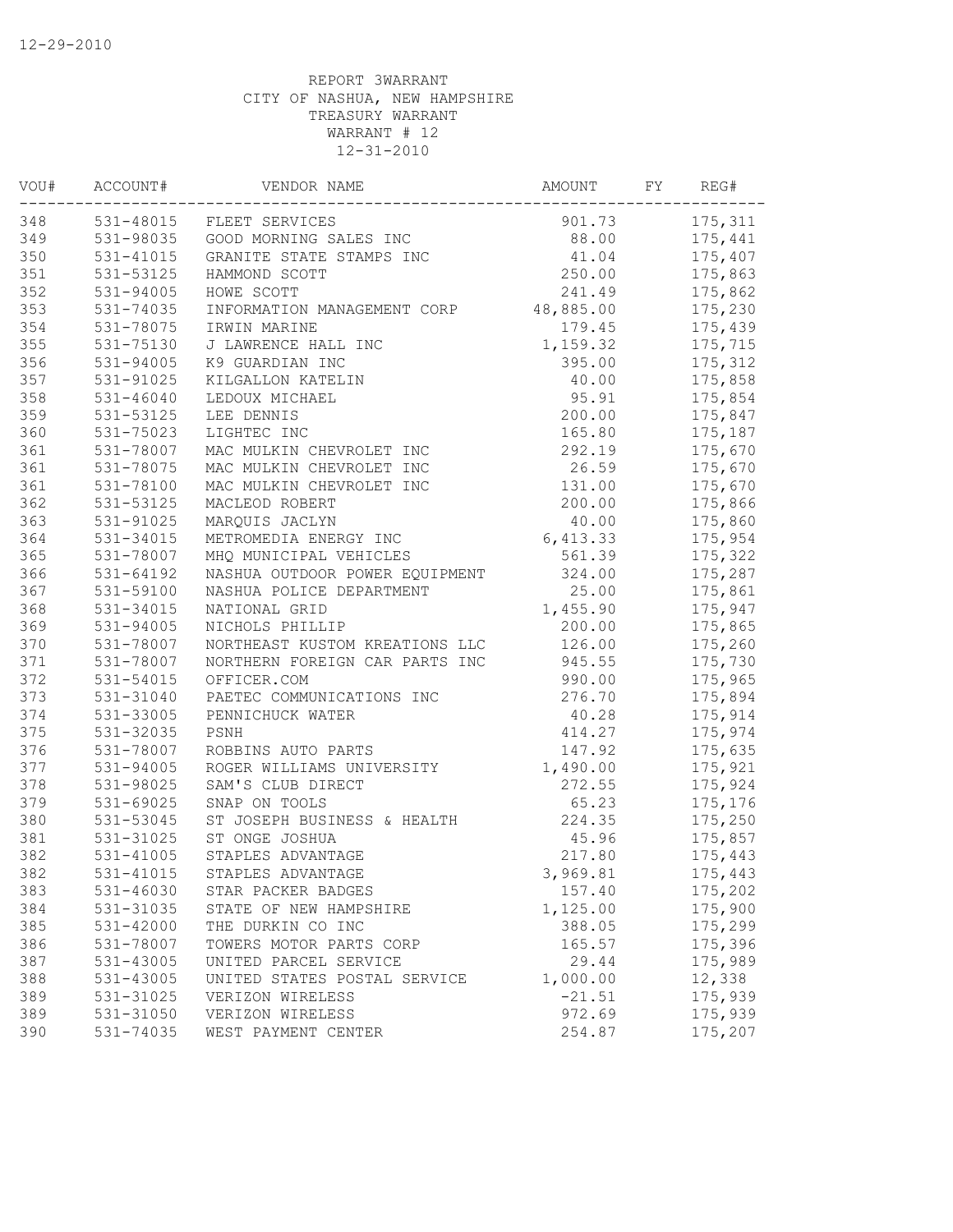| TOTAL 531<br>POLICE DEPARTMENT<br>89,856.87<br>126.85<br>175,636<br>532-75130<br>AE MECHANICAL INC<br>532-45175<br>224.64<br>175,185<br>AIRGAS EAST<br>532-78100<br>ARCSOURCE INC<br>14.50<br>175,283<br>BAILEY'S TOWING & AUTOBODY<br>968.00<br>532-78075<br>175,364<br>532-78100<br>128.95<br>175,419<br>BATTERIES PLUS<br>532-79040<br>40.19<br>175,419<br>BATTERIES PLUS<br>532-78035<br>BEARINGS SPECIALTY CO INC<br>138.48<br>175,724<br>532-75023<br>BELLETETES INC<br>175,277<br>40.85<br>532-46045<br>COTE STEPHEN<br>89.25<br>175,357<br>532-78100<br>FASTENAL COMPANY<br>18.46<br>175,334<br>175,235<br>532-45125<br>GHA TECHNOLOGIES INC<br>199.45<br>532-64192<br>GRANITE STATE BOAT WORKS INC<br>1,017.83<br>175,227<br>179.65<br>532-78020<br>GRANITE STATE BOAT WORKS INC<br>175,227<br>532-78020<br>58.13<br>GRAPPONE AUTOMOTIVE GROUP<br>175,434<br>403<br>98.33<br>532-75023<br>HOME DEPOT CREDIT SERVICES<br>175,906<br>404<br>532-64015<br>INFORMATION MANAGEMENT CORP 95.00<br>175,230<br>405<br>532-75130<br>J LAWRENCE HALL INC<br>190.00<br>175,715<br>406<br>532-59135<br>J P PEST SERVICES<br>85.00<br>175,316<br>M & M ELECTRICAL SUPPLY CO INC<br>407<br>33.75<br>175,662<br>532-75105<br>408<br>532-34015<br>7,331.13<br>175,954<br>METROMEDIA ENERGY INC<br>409<br>532-78100<br>MINUTEMAN TRUCKS INC<br>1,172.60<br>175,315<br>410<br>532-47005<br>810.05<br>175,401<br>MOORE MEDICAL LLC<br>2,228.91<br>411<br>532-34015<br>175,947<br>NATIONAL GRID<br>NEW ENGLAND PAPER & SUPPLY<br>412<br>532-42005<br>849.86<br>175,295<br>532-42010<br>NEW ENGLAND PAPER & SUPPLY<br>764.04<br>175,295<br>412<br>532-42020<br>NEW ENGLAND PAPER & SUPPLY<br>425.26<br>175,295<br>413<br>532-95005<br>NEW HAMPSHIRE BUILDING OFFICIA<br>40.00<br>175,988<br>414<br>532-46030<br>NORTHEAST RESCUE SYSTEMS<br>730.00<br>175,421<br>532-31040<br>PAETEC COMMUNICATIONS INC<br>20.15<br>175,894<br>532-75023<br>17.19<br>175,743<br>416<br>PEABODY SUPPLY COMPANY<br>1,357.72<br>175,914<br>417<br>532-33005<br>PENNICHUCK WATER<br>6,054.53<br>418<br>532-32005<br>175,974<br>PSNH<br>419<br>532-74038<br>R WHITE EQUIPMENT CENTER INC<br>30.00<br>175,682<br>420<br>532-79045<br>RADIO SHACK<br>93.96<br>175,665<br>175,281<br>421<br>532-78007<br>SANEL AUTO PARTS CO<br>405.16<br>421<br>532-78100<br>16.26<br>175,281<br>SANEL AUTO PARTS CO<br>422<br>532-41015<br>STAPLES ADVANTAGE<br>440.60<br>175,443<br>422<br>532-61020<br>STAPLES ADVANTAGE<br>148.49<br>175,443<br>423<br>532-59100<br>TRUE BLUE CLEANERS<br>288.33<br>175,314<br>175,634<br>424<br>532-41015<br>USI EDUCATION AND GOVERNMENT S<br>417.47<br>425<br>532-98005<br>W B HUNT COMPANY, INC<br>150.00<br>175,389<br>426<br>532-94010<br>WHOLEY MARK<br>1,184.00<br>175,208<br>427<br>532-78080<br>YANKEE TRUCKS<br>89.78<br>175,163 |     | VOU# ACCOUNT# |  |  |
|------------------------------------------------------------------------------------------------------------------------------------------------------------------------------------------------------------------------------------------------------------------------------------------------------------------------------------------------------------------------------------------------------------------------------------------------------------------------------------------------------------------------------------------------------------------------------------------------------------------------------------------------------------------------------------------------------------------------------------------------------------------------------------------------------------------------------------------------------------------------------------------------------------------------------------------------------------------------------------------------------------------------------------------------------------------------------------------------------------------------------------------------------------------------------------------------------------------------------------------------------------------------------------------------------------------------------------------------------------------------------------------------------------------------------------------------------------------------------------------------------------------------------------------------------------------------------------------------------------------------------------------------------------------------------------------------------------------------------------------------------------------------------------------------------------------------------------------------------------------------------------------------------------------------------------------------------------------------------------------------------------------------------------------------------------------------------------------------------------------------------------------------------------------------------------------------------------------------------------------------------------------------------------------------------------------------------------------------------------------------------------------------------------------------------------------------------------------------------------------------------------------------------------------------------------------------------------------------------------------------------------------------------------------------------------------------------------------------------------------------------------------------------------------------------------------------------|-----|---------------|--|--|
|                                                                                                                                                                                                                                                                                                                                                                                                                                                                                                                                                                                                                                                                                                                                                                                                                                                                                                                                                                                                                                                                                                                                                                                                                                                                                                                                                                                                                                                                                                                                                                                                                                                                                                                                                                                                                                                                                                                                                                                                                                                                                                                                                                                                                                                                                                                                                                                                                                                                                                                                                                                                                                                                                                                                                                                                                              |     |               |  |  |
|                                                                                                                                                                                                                                                                                                                                                                                                                                                                                                                                                                                                                                                                                                                                                                                                                                                                                                                                                                                                                                                                                                                                                                                                                                                                                                                                                                                                                                                                                                                                                                                                                                                                                                                                                                                                                                                                                                                                                                                                                                                                                                                                                                                                                                                                                                                                                                                                                                                                                                                                                                                                                                                                                                                                                                                                                              |     |               |  |  |
|                                                                                                                                                                                                                                                                                                                                                                                                                                                                                                                                                                                                                                                                                                                                                                                                                                                                                                                                                                                                                                                                                                                                                                                                                                                                                                                                                                                                                                                                                                                                                                                                                                                                                                                                                                                                                                                                                                                                                                                                                                                                                                                                                                                                                                                                                                                                                                                                                                                                                                                                                                                                                                                                                                                                                                                                                              | 391 |               |  |  |
|                                                                                                                                                                                                                                                                                                                                                                                                                                                                                                                                                                                                                                                                                                                                                                                                                                                                                                                                                                                                                                                                                                                                                                                                                                                                                                                                                                                                                                                                                                                                                                                                                                                                                                                                                                                                                                                                                                                                                                                                                                                                                                                                                                                                                                                                                                                                                                                                                                                                                                                                                                                                                                                                                                                                                                                                                              | 392 |               |  |  |
|                                                                                                                                                                                                                                                                                                                                                                                                                                                                                                                                                                                                                                                                                                                                                                                                                                                                                                                                                                                                                                                                                                                                                                                                                                                                                                                                                                                                                                                                                                                                                                                                                                                                                                                                                                                                                                                                                                                                                                                                                                                                                                                                                                                                                                                                                                                                                                                                                                                                                                                                                                                                                                                                                                                                                                                                                              | 393 |               |  |  |
|                                                                                                                                                                                                                                                                                                                                                                                                                                                                                                                                                                                                                                                                                                                                                                                                                                                                                                                                                                                                                                                                                                                                                                                                                                                                                                                                                                                                                                                                                                                                                                                                                                                                                                                                                                                                                                                                                                                                                                                                                                                                                                                                                                                                                                                                                                                                                                                                                                                                                                                                                                                                                                                                                                                                                                                                                              | 394 |               |  |  |
|                                                                                                                                                                                                                                                                                                                                                                                                                                                                                                                                                                                                                                                                                                                                                                                                                                                                                                                                                                                                                                                                                                                                                                                                                                                                                                                                                                                                                                                                                                                                                                                                                                                                                                                                                                                                                                                                                                                                                                                                                                                                                                                                                                                                                                                                                                                                                                                                                                                                                                                                                                                                                                                                                                                                                                                                                              | 395 |               |  |  |
|                                                                                                                                                                                                                                                                                                                                                                                                                                                                                                                                                                                                                                                                                                                                                                                                                                                                                                                                                                                                                                                                                                                                                                                                                                                                                                                                                                                                                                                                                                                                                                                                                                                                                                                                                                                                                                                                                                                                                                                                                                                                                                                                                                                                                                                                                                                                                                                                                                                                                                                                                                                                                                                                                                                                                                                                                              | 395 |               |  |  |
|                                                                                                                                                                                                                                                                                                                                                                                                                                                                                                                                                                                                                                                                                                                                                                                                                                                                                                                                                                                                                                                                                                                                                                                                                                                                                                                                                                                                                                                                                                                                                                                                                                                                                                                                                                                                                                                                                                                                                                                                                                                                                                                                                                                                                                                                                                                                                                                                                                                                                                                                                                                                                                                                                                                                                                                                                              | 396 |               |  |  |
|                                                                                                                                                                                                                                                                                                                                                                                                                                                                                                                                                                                                                                                                                                                                                                                                                                                                                                                                                                                                                                                                                                                                                                                                                                                                                                                                                                                                                                                                                                                                                                                                                                                                                                                                                                                                                                                                                                                                                                                                                                                                                                                                                                                                                                                                                                                                                                                                                                                                                                                                                                                                                                                                                                                                                                                                                              | 397 |               |  |  |
|                                                                                                                                                                                                                                                                                                                                                                                                                                                                                                                                                                                                                                                                                                                                                                                                                                                                                                                                                                                                                                                                                                                                                                                                                                                                                                                                                                                                                                                                                                                                                                                                                                                                                                                                                                                                                                                                                                                                                                                                                                                                                                                                                                                                                                                                                                                                                                                                                                                                                                                                                                                                                                                                                                                                                                                                                              | 398 |               |  |  |
|                                                                                                                                                                                                                                                                                                                                                                                                                                                                                                                                                                                                                                                                                                                                                                                                                                                                                                                                                                                                                                                                                                                                                                                                                                                                                                                                                                                                                                                                                                                                                                                                                                                                                                                                                                                                                                                                                                                                                                                                                                                                                                                                                                                                                                                                                                                                                                                                                                                                                                                                                                                                                                                                                                                                                                                                                              | 399 |               |  |  |
|                                                                                                                                                                                                                                                                                                                                                                                                                                                                                                                                                                                                                                                                                                                                                                                                                                                                                                                                                                                                                                                                                                                                                                                                                                                                                                                                                                                                                                                                                                                                                                                                                                                                                                                                                                                                                                                                                                                                                                                                                                                                                                                                                                                                                                                                                                                                                                                                                                                                                                                                                                                                                                                                                                                                                                                                                              | 400 |               |  |  |
|                                                                                                                                                                                                                                                                                                                                                                                                                                                                                                                                                                                                                                                                                                                                                                                                                                                                                                                                                                                                                                                                                                                                                                                                                                                                                                                                                                                                                                                                                                                                                                                                                                                                                                                                                                                                                                                                                                                                                                                                                                                                                                                                                                                                                                                                                                                                                                                                                                                                                                                                                                                                                                                                                                                                                                                                                              | 401 |               |  |  |
|                                                                                                                                                                                                                                                                                                                                                                                                                                                                                                                                                                                                                                                                                                                                                                                                                                                                                                                                                                                                                                                                                                                                                                                                                                                                                                                                                                                                                                                                                                                                                                                                                                                                                                                                                                                                                                                                                                                                                                                                                                                                                                                                                                                                                                                                                                                                                                                                                                                                                                                                                                                                                                                                                                                                                                                                                              | 401 |               |  |  |
|                                                                                                                                                                                                                                                                                                                                                                                                                                                                                                                                                                                                                                                                                                                                                                                                                                                                                                                                                                                                                                                                                                                                                                                                                                                                                                                                                                                                                                                                                                                                                                                                                                                                                                                                                                                                                                                                                                                                                                                                                                                                                                                                                                                                                                                                                                                                                                                                                                                                                                                                                                                                                                                                                                                                                                                                                              | 402 |               |  |  |
|                                                                                                                                                                                                                                                                                                                                                                                                                                                                                                                                                                                                                                                                                                                                                                                                                                                                                                                                                                                                                                                                                                                                                                                                                                                                                                                                                                                                                                                                                                                                                                                                                                                                                                                                                                                                                                                                                                                                                                                                                                                                                                                                                                                                                                                                                                                                                                                                                                                                                                                                                                                                                                                                                                                                                                                                                              |     |               |  |  |
|                                                                                                                                                                                                                                                                                                                                                                                                                                                                                                                                                                                                                                                                                                                                                                                                                                                                                                                                                                                                                                                                                                                                                                                                                                                                                                                                                                                                                                                                                                                                                                                                                                                                                                                                                                                                                                                                                                                                                                                                                                                                                                                                                                                                                                                                                                                                                                                                                                                                                                                                                                                                                                                                                                                                                                                                                              |     |               |  |  |
|                                                                                                                                                                                                                                                                                                                                                                                                                                                                                                                                                                                                                                                                                                                                                                                                                                                                                                                                                                                                                                                                                                                                                                                                                                                                                                                                                                                                                                                                                                                                                                                                                                                                                                                                                                                                                                                                                                                                                                                                                                                                                                                                                                                                                                                                                                                                                                                                                                                                                                                                                                                                                                                                                                                                                                                                                              |     |               |  |  |
|                                                                                                                                                                                                                                                                                                                                                                                                                                                                                                                                                                                                                                                                                                                                                                                                                                                                                                                                                                                                                                                                                                                                                                                                                                                                                                                                                                                                                                                                                                                                                                                                                                                                                                                                                                                                                                                                                                                                                                                                                                                                                                                                                                                                                                                                                                                                                                                                                                                                                                                                                                                                                                                                                                                                                                                                                              |     |               |  |  |
|                                                                                                                                                                                                                                                                                                                                                                                                                                                                                                                                                                                                                                                                                                                                                                                                                                                                                                                                                                                                                                                                                                                                                                                                                                                                                                                                                                                                                                                                                                                                                                                                                                                                                                                                                                                                                                                                                                                                                                                                                                                                                                                                                                                                                                                                                                                                                                                                                                                                                                                                                                                                                                                                                                                                                                                                                              |     |               |  |  |
|                                                                                                                                                                                                                                                                                                                                                                                                                                                                                                                                                                                                                                                                                                                                                                                                                                                                                                                                                                                                                                                                                                                                                                                                                                                                                                                                                                                                                                                                                                                                                                                                                                                                                                                                                                                                                                                                                                                                                                                                                                                                                                                                                                                                                                                                                                                                                                                                                                                                                                                                                                                                                                                                                                                                                                                                                              |     |               |  |  |
|                                                                                                                                                                                                                                                                                                                                                                                                                                                                                                                                                                                                                                                                                                                                                                                                                                                                                                                                                                                                                                                                                                                                                                                                                                                                                                                                                                                                                                                                                                                                                                                                                                                                                                                                                                                                                                                                                                                                                                                                                                                                                                                                                                                                                                                                                                                                                                                                                                                                                                                                                                                                                                                                                                                                                                                                                              |     |               |  |  |
|                                                                                                                                                                                                                                                                                                                                                                                                                                                                                                                                                                                                                                                                                                                                                                                                                                                                                                                                                                                                                                                                                                                                                                                                                                                                                                                                                                                                                                                                                                                                                                                                                                                                                                                                                                                                                                                                                                                                                                                                                                                                                                                                                                                                                                                                                                                                                                                                                                                                                                                                                                                                                                                                                                                                                                                                                              |     |               |  |  |
|                                                                                                                                                                                                                                                                                                                                                                                                                                                                                                                                                                                                                                                                                                                                                                                                                                                                                                                                                                                                                                                                                                                                                                                                                                                                                                                                                                                                                                                                                                                                                                                                                                                                                                                                                                                                                                                                                                                                                                                                                                                                                                                                                                                                                                                                                                                                                                                                                                                                                                                                                                                                                                                                                                                                                                                                                              |     |               |  |  |
|                                                                                                                                                                                                                                                                                                                                                                                                                                                                                                                                                                                                                                                                                                                                                                                                                                                                                                                                                                                                                                                                                                                                                                                                                                                                                                                                                                                                                                                                                                                                                                                                                                                                                                                                                                                                                                                                                                                                                                                                                                                                                                                                                                                                                                                                                                                                                                                                                                                                                                                                                                                                                                                                                                                                                                                                                              |     |               |  |  |
|                                                                                                                                                                                                                                                                                                                                                                                                                                                                                                                                                                                                                                                                                                                                                                                                                                                                                                                                                                                                                                                                                                                                                                                                                                                                                                                                                                                                                                                                                                                                                                                                                                                                                                                                                                                                                                                                                                                                                                                                                                                                                                                                                                                                                                                                                                                                                                                                                                                                                                                                                                                                                                                                                                                                                                                                                              | 412 |               |  |  |
|                                                                                                                                                                                                                                                                                                                                                                                                                                                                                                                                                                                                                                                                                                                                                                                                                                                                                                                                                                                                                                                                                                                                                                                                                                                                                                                                                                                                                                                                                                                                                                                                                                                                                                                                                                                                                                                                                                                                                                                                                                                                                                                                                                                                                                                                                                                                                                                                                                                                                                                                                                                                                                                                                                                                                                                                                              |     |               |  |  |
|                                                                                                                                                                                                                                                                                                                                                                                                                                                                                                                                                                                                                                                                                                                                                                                                                                                                                                                                                                                                                                                                                                                                                                                                                                                                                                                                                                                                                                                                                                                                                                                                                                                                                                                                                                                                                                                                                                                                                                                                                                                                                                                                                                                                                                                                                                                                                                                                                                                                                                                                                                                                                                                                                                                                                                                                                              |     |               |  |  |
|                                                                                                                                                                                                                                                                                                                                                                                                                                                                                                                                                                                                                                                                                                                                                                                                                                                                                                                                                                                                                                                                                                                                                                                                                                                                                                                                                                                                                                                                                                                                                                                                                                                                                                                                                                                                                                                                                                                                                                                                                                                                                                                                                                                                                                                                                                                                                                                                                                                                                                                                                                                                                                                                                                                                                                                                                              |     |               |  |  |
|                                                                                                                                                                                                                                                                                                                                                                                                                                                                                                                                                                                                                                                                                                                                                                                                                                                                                                                                                                                                                                                                                                                                                                                                                                                                                                                                                                                                                                                                                                                                                                                                                                                                                                                                                                                                                                                                                                                                                                                                                                                                                                                                                                                                                                                                                                                                                                                                                                                                                                                                                                                                                                                                                                                                                                                                                              | 415 |               |  |  |
|                                                                                                                                                                                                                                                                                                                                                                                                                                                                                                                                                                                                                                                                                                                                                                                                                                                                                                                                                                                                                                                                                                                                                                                                                                                                                                                                                                                                                                                                                                                                                                                                                                                                                                                                                                                                                                                                                                                                                                                                                                                                                                                                                                                                                                                                                                                                                                                                                                                                                                                                                                                                                                                                                                                                                                                                                              |     |               |  |  |
|                                                                                                                                                                                                                                                                                                                                                                                                                                                                                                                                                                                                                                                                                                                                                                                                                                                                                                                                                                                                                                                                                                                                                                                                                                                                                                                                                                                                                                                                                                                                                                                                                                                                                                                                                                                                                                                                                                                                                                                                                                                                                                                                                                                                                                                                                                                                                                                                                                                                                                                                                                                                                                                                                                                                                                                                                              |     |               |  |  |
|                                                                                                                                                                                                                                                                                                                                                                                                                                                                                                                                                                                                                                                                                                                                                                                                                                                                                                                                                                                                                                                                                                                                                                                                                                                                                                                                                                                                                                                                                                                                                                                                                                                                                                                                                                                                                                                                                                                                                                                                                                                                                                                                                                                                                                                                                                                                                                                                                                                                                                                                                                                                                                                                                                                                                                                                                              |     |               |  |  |
|                                                                                                                                                                                                                                                                                                                                                                                                                                                                                                                                                                                                                                                                                                                                                                                                                                                                                                                                                                                                                                                                                                                                                                                                                                                                                                                                                                                                                                                                                                                                                                                                                                                                                                                                                                                                                                                                                                                                                                                                                                                                                                                                                                                                                                                                                                                                                                                                                                                                                                                                                                                                                                                                                                                                                                                                                              |     |               |  |  |
|                                                                                                                                                                                                                                                                                                                                                                                                                                                                                                                                                                                                                                                                                                                                                                                                                                                                                                                                                                                                                                                                                                                                                                                                                                                                                                                                                                                                                                                                                                                                                                                                                                                                                                                                                                                                                                                                                                                                                                                                                                                                                                                                                                                                                                                                                                                                                                                                                                                                                                                                                                                                                                                                                                                                                                                                                              |     |               |  |  |
|                                                                                                                                                                                                                                                                                                                                                                                                                                                                                                                                                                                                                                                                                                                                                                                                                                                                                                                                                                                                                                                                                                                                                                                                                                                                                                                                                                                                                                                                                                                                                                                                                                                                                                                                                                                                                                                                                                                                                                                                                                                                                                                                                                                                                                                                                                                                                                                                                                                                                                                                                                                                                                                                                                                                                                                                                              |     |               |  |  |
|                                                                                                                                                                                                                                                                                                                                                                                                                                                                                                                                                                                                                                                                                                                                                                                                                                                                                                                                                                                                                                                                                                                                                                                                                                                                                                                                                                                                                                                                                                                                                                                                                                                                                                                                                                                                                                                                                                                                                                                                                                                                                                                                                                                                                                                                                                                                                                                                                                                                                                                                                                                                                                                                                                                                                                                                                              |     |               |  |  |
|                                                                                                                                                                                                                                                                                                                                                                                                                                                                                                                                                                                                                                                                                                                                                                                                                                                                                                                                                                                                                                                                                                                                                                                                                                                                                                                                                                                                                                                                                                                                                                                                                                                                                                                                                                                                                                                                                                                                                                                                                                                                                                                                                                                                                                                                                                                                                                                                                                                                                                                                                                                                                                                                                                                                                                                                                              |     |               |  |  |
|                                                                                                                                                                                                                                                                                                                                                                                                                                                                                                                                                                                                                                                                                                                                                                                                                                                                                                                                                                                                                                                                                                                                                                                                                                                                                                                                                                                                                                                                                                                                                                                                                                                                                                                                                                                                                                                                                                                                                                                                                                                                                                                                                                                                                                                                                                                                                                                                                                                                                                                                                                                                                                                                                                                                                                                                                              |     |               |  |  |
|                                                                                                                                                                                                                                                                                                                                                                                                                                                                                                                                                                                                                                                                                                                                                                                                                                                                                                                                                                                                                                                                                                                                                                                                                                                                                                                                                                                                                                                                                                                                                                                                                                                                                                                                                                                                                                                                                                                                                                                                                                                                                                                                                                                                                                                                                                                                                                                                                                                                                                                                                                                                                                                                                                                                                                                                                              |     |               |  |  |
|                                                                                                                                                                                                                                                                                                                                                                                                                                                                                                                                                                                                                                                                                                                                                                                                                                                                                                                                                                                                                                                                                                                                                                                                                                                                                                                                                                                                                                                                                                                                                                                                                                                                                                                                                                                                                                                                                                                                                                                                                                                                                                                                                                                                                                                                                                                                                                                                                                                                                                                                                                                                                                                                                                                                                                                                                              |     |               |  |  |
|                                                                                                                                                                                                                                                                                                                                                                                                                                                                                                                                                                                                                                                                                                                                                                                                                                                                                                                                                                                                                                                                                                                                                                                                                                                                                                                                                                                                                                                                                                                                                                                                                                                                                                                                                                                                                                                                                                                                                                                                                                                                                                                                                                                                                                                                                                                                                                                                                                                                                                                                                                                                                                                                                                                                                                                                                              |     |               |  |  |
|                                                                                                                                                                                                                                                                                                                                                                                                                                                                                                                                                                                                                                                                                                                                                                                                                                                                                                                                                                                                                                                                                                                                                                                                                                                                                                                                                                                                                                                                                                                                                                                                                                                                                                                                                                                                                                                                                                                                                                                                                                                                                                                                                                                                                                                                                                                                                                                                                                                                                                                                                                                                                                                                                                                                                                                                                              |     |               |  |  |
|                                                                                                                                                                                                                                                                                                                                                                                                                                                                                                                                                                                                                                                                                                                                                                                                                                                                                                                                                                                                                                                                                                                                                                                                                                                                                                                                                                                                                                                                                                                                                                                                                                                                                                                                                                                                                                                                                                                                                                                                                                                                                                                                                                                                                                                                                                                                                                                                                                                                                                                                                                                                                                                                                                                                                                                                                              |     |               |  |  |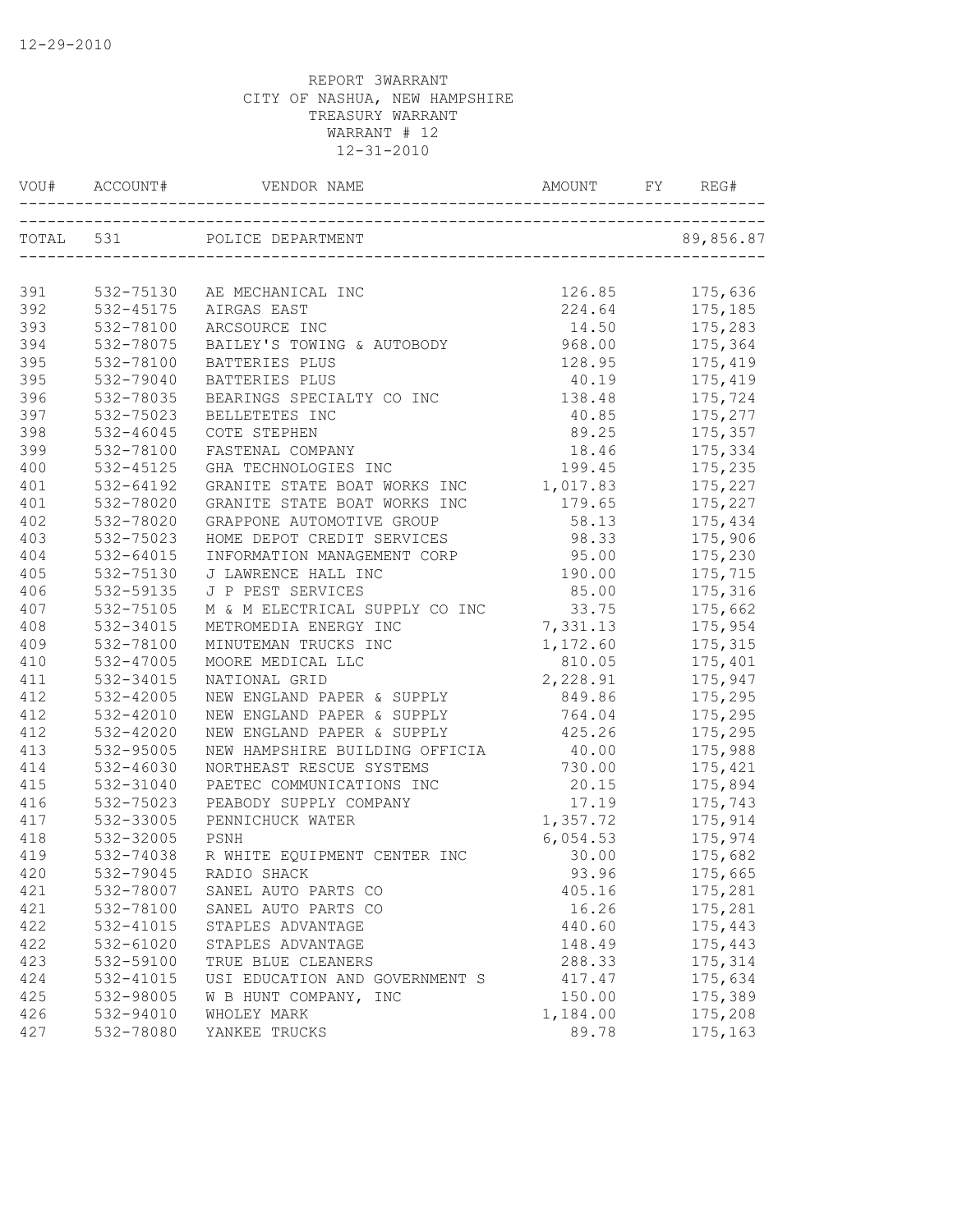| VOU#                                   | ACCOUNT#                                                                   | VENDOR NAME                                                                                                                 | AMOUNT                                                  | FY. | REG#                                                           |
|----------------------------------------|----------------------------------------------------------------------------|-----------------------------------------------------------------------------------------------------------------------------|---------------------------------------------------------|-----|----------------------------------------------------------------|
| TOTAL                                  | 532                                                                        | FIRE DEPARTMENT                                                                                                             |                                                         |     | 28,812.80                                                      |
| 428                                    | 534-32020                                                                  | PSNH                                                                                                                        | 267.97                                                  |     | 175,974                                                        |
| TOTAL                                  | 534                                                                        | STREET LIGHTING                                                                                                             |                                                         |     | 267.97                                                         |
| 429<br>430<br>431<br>432<br>433<br>434 | 536-74150<br>536-74150<br>536-32035<br>536-49075<br>536-43005<br>536-31050 | DELMMAR COMMUNICATIONS<br>MOTOROLA<br>PSNH<br>TESSCO INC<br>UNITED PARCEL SERVICE<br>VERIZON WIRELESS                       | 490.00<br>1,287.50<br>753.98<br>42.62<br>37.70<br>74.43 |     | 175,744<br>175,217<br>175,974<br>175,651<br>175,989<br>175,939 |
| TOTAL                                  | 536                                                                        | CITYWIDE COMMUNICATIONS                                                                                                     |                                                         |     | 2,686.23                                                       |
| 435<br>436<br>437<br>438<br>439        | 541-53165<br>541-33005<br>541-32005<br>541-34005<br>541-41015              | LANGUAGE LINE SERVICES<br>PENNICHUCK WATER<br>PUBLIC SERVICE OF NEW HAMPSHIR<br>SHATTUCK MALONE OIL CO<br>STAPLES ADVANTAGE | 93.00<br>226.62<br>993.40<br>2,491.25<br>36.73          |     | 175,204<br>175,914<br>175,983<br>175,887<br>175,443            |
| TOTAL                                  | 541                                                                        | COMMUNITY SERVICES DIVISION                                                                                                 |                                                         |     | 3,841.00                                                       |
| 439<br>440                             | 542-41015<br>542-91005                                                     | STAPLES ADVANTAGE<br>WENDT BETTY                                                                                            | 118.81<br>49.50                                         |     | 175,443<br>175,418                                             |
| TOTAL                                  | 542                                                                        | COMMUNITY HEALTH                                                                                                            |                                                         |     | 168.31                                                         |
| 441                                    | 543-95005                                                                  | NH HEALTH OFFICERS ASSN                                                                                                     | 25.00                                                   |     | 175,898                                                        |
| TOTAL                                  | 543                                                                        | ENVIRONMENTAL HEALTH DEPT.                                                                                                  |                                                         |     | 25.00<br>-----------                                           |
|                                        |                                                                            | 442 544-41015 STAPLES ADVANTAGE                                                                                             | 235.75                                                  |     | 175,443                                                        |
| TOTAL 544                              |                                                                            | WELFARE ADMINISTRATION                                                                                                      |                                                         |     | 235.75                                                         |
| 443<br>444<br>445<br>446               | 545-97020<br>545-97020<br>545-97020<br>545-97020                           | 188 CONCORD ST LLC DBA LILLIAN<br>243 MAIN STREET, LLC<br>BISHOP PROPERTY MANAGEMENT INC<br>BOSTON EXPRESS BUS INC          | 504.00<br>600.00<br>112.33<br>16.00                     |     | 175,344<br>175,754<br>175,367<br>175,345                       |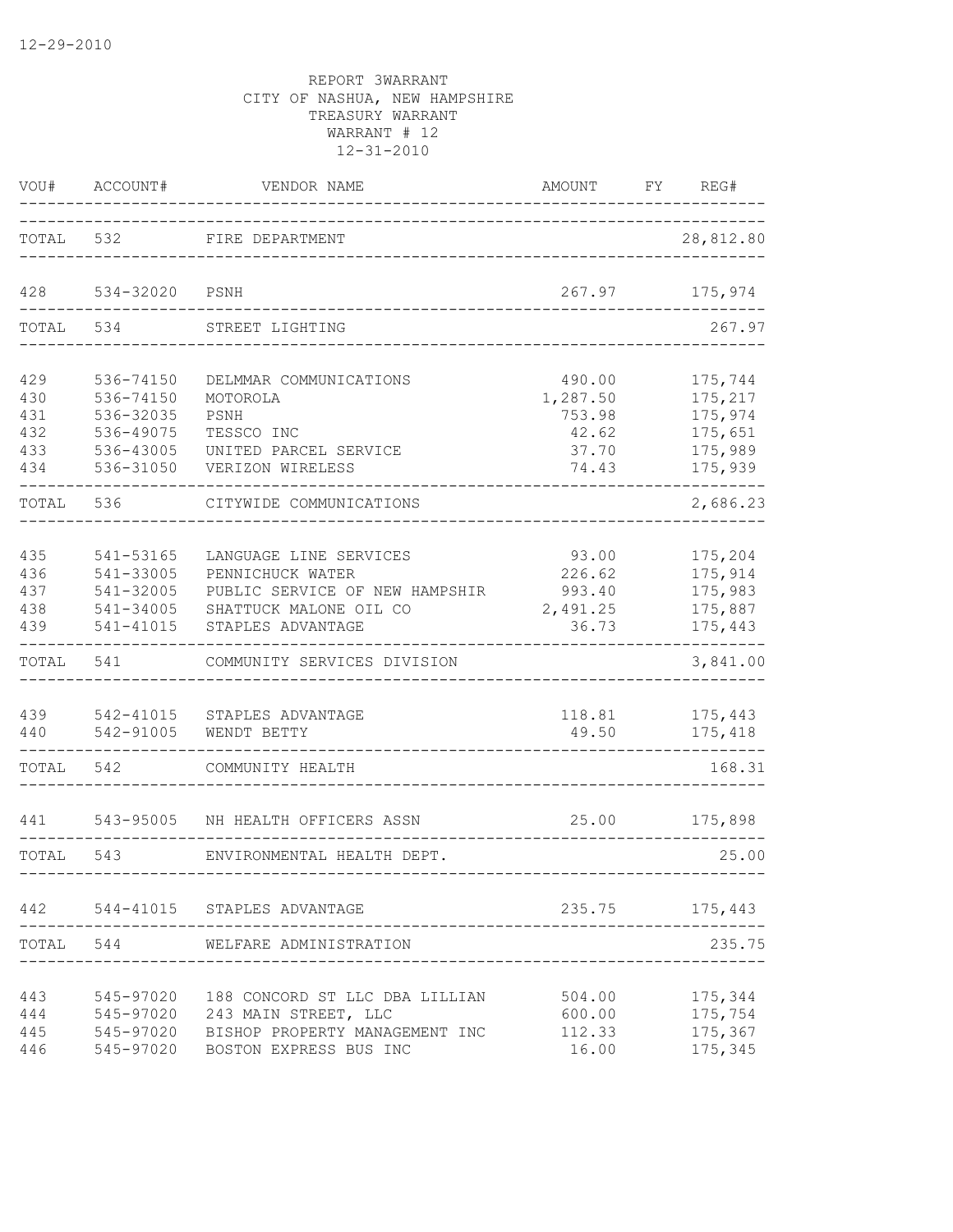| VOU#  | ACCOUNT#  | VENDOR NAME                    | AMOUNT   | FY | REG#      |
|-------|-----------|--------------------------------|----------|----|-----------|
| 447   | 545-97020 | CABRERA NICHOLAS J             | 688.47   |    | 175,184   |
| 448   | 545-97020 | CANTERBURY APARTMENTS          | 985.00   |    | 175,143   |
| 449   | 545-97020 | CONSTANT NORMAND               | 765.86   |    | 175,130   |
| 450   | 545-97020 | DAVIS FUNERAL HOME             | 1,500.00 |    | 175,165   |
| 451   | 545-97015 | DEMOULAS SUPERMARKETS INC      | 910.70   |    | 175,888   |
| 452   | 545-97020 | DESFOSSES CARMELLE             | 863.59   |    | 175,453   |
| 453   | 545-97020 | DOBENS REALTY                  | 300.95   |    | 175,238   |
| 454   | 545-97020 | DOWNTOWNER NELSON/DAVID A GREG | 587.28   |    | 175,157   |
| 455   | 545-97020 | DRURY DANA                     | 775.00   |    | 175,326   |
| 456   | 545-97020 | FREEDOM APARTMENTS LLC         | 1,700.00 |    | 175,271   |
| 457   | 545-97020 | GAUTHIER REALTY/CONNIE GAUTHIE | 299.00   |    | 175,410   |
| 458   | 545-97020 | GAUTHIER REALTY/CONNIE GAUTHIE | 3,470.49 |    | 175,431   |
| 459   | 545-97020 | GAUVIN GARY                    | 740.00   |    | 175,328   |
| 460   | 545-97020 | GOULET BARBARA A               | 639.00   |    | 175, 125  |
| 461   | 545-97020 | <b>JORDAN KAREN</b>            | 421.81   |    | 175,450   |
| 462   | 545-97020 | K-N-A PROPERTIES LLC           | 850.00   |    | 175,454   |
| 463   | 545-97020 | L & G PROPERTIES LLC           | 658.00   |    | 175,369   |
| 464   | 545-97020 | LAMERAND ENTERPRISES/KYLE LAME | 420.00   |    | 175,393   |
| 465   | 545-97020 | LAPOINTE OLIVER MARIE GABE & D | 650.70   |    | 175,258   |
| 466   | 545-97020 | LAVOIE HERVE E                 | 234.46   |    | 175,370   |
| 467   | 545-97020 | LTA INVESTMENTS LLC            | 520.00   |    | 175,329   |
| 468   | 545-97020 | MCCHANDLER LLC                 | 340.00   |    | 175,276   |
| 469   | 545-97020 | MOTEL 6                        | 1,584.88 |    | 175,395   |
| 470   | 545-97020 | NASHUA HOUSING AUTHORITY       | 237.00   |    | 175,399   |
| 471   | 545-97020 | PALM SQUARE LLC                | 538.27   |    | 175,455   |
| 472   | 545-97020 | PAQUIN EDWARD                  | 390.00   |    | 175,144   |
| 473   | 545-97020 | PARK VIEW APARTMENTS OF NASHUA | 212.35   |    | 175,405   |
| 474   | 545-97015 | PENNICHUCK WATER WORKS INC     | 170.00   |    | 175,911   |
| 475   | 545-97020 | POZA HUGH                      | 750.00   |    | 175,456   |
| 476   | 545-97020 | PRA PROPERTIES LTD PARTNERSHIP | 408.79   |    | 175,406   |
| 477   | 545-97015 | PSNH                           | 112.00   |    | 175,978   |
| 478   | 545-97020 | RAWDING NEIL                   | 740.00   |    | 175,330   |
| 479   | 545-97020 | RTN LLC                        | 552.83   |    | 175,327   |
| 480   | 545-97020 | SOSNOVSKY NIKOLAY              | 700.00   |    | 175,274   |
| 481   | 545-97020 | SPILLER LAURENCE D             | 500.00   |    | 175,142   |
| 482   | 545-97020 | WU DE QUAN                     | 486.81   |    | 175,457   |
| TOTAL | 545       | WELFARE COSTS                  |          |    | 26,935.57 |
|       |           |                                |          |    |           |
| 483   | 551-46045 | ALEC'S SHOE STORE INC          | 74.95    |    | 175,261   |
| 484   | 551-34015 | METROMEDIA ENERGY INC          | 121.12   |    | 175,954   |
| 485   | 551-34015 | NATIONAL GRID                  | 14.90    |    | 175,947   |
| 486   | 551-41015 | NEW ENGLAND PAPER & SUPPLY     | 70.59    |    | 175,295   |
| 487   | 551-31040 | PAETEC COMMUNICATIONS INC      | 6.27     |    | 175,894   |
| 488   | 551-33005 | PENNICHUCK WATER               | 67.08    |    | 175,914   |
| 489   | 551-41015 | STAPLES ADVANTAGE              | 511.18   |    | 175,444   |
| 490   | 551-61022 | SURPLUS OFFICE EQUIPMENT INC   | 423.00   |    | 175,416   |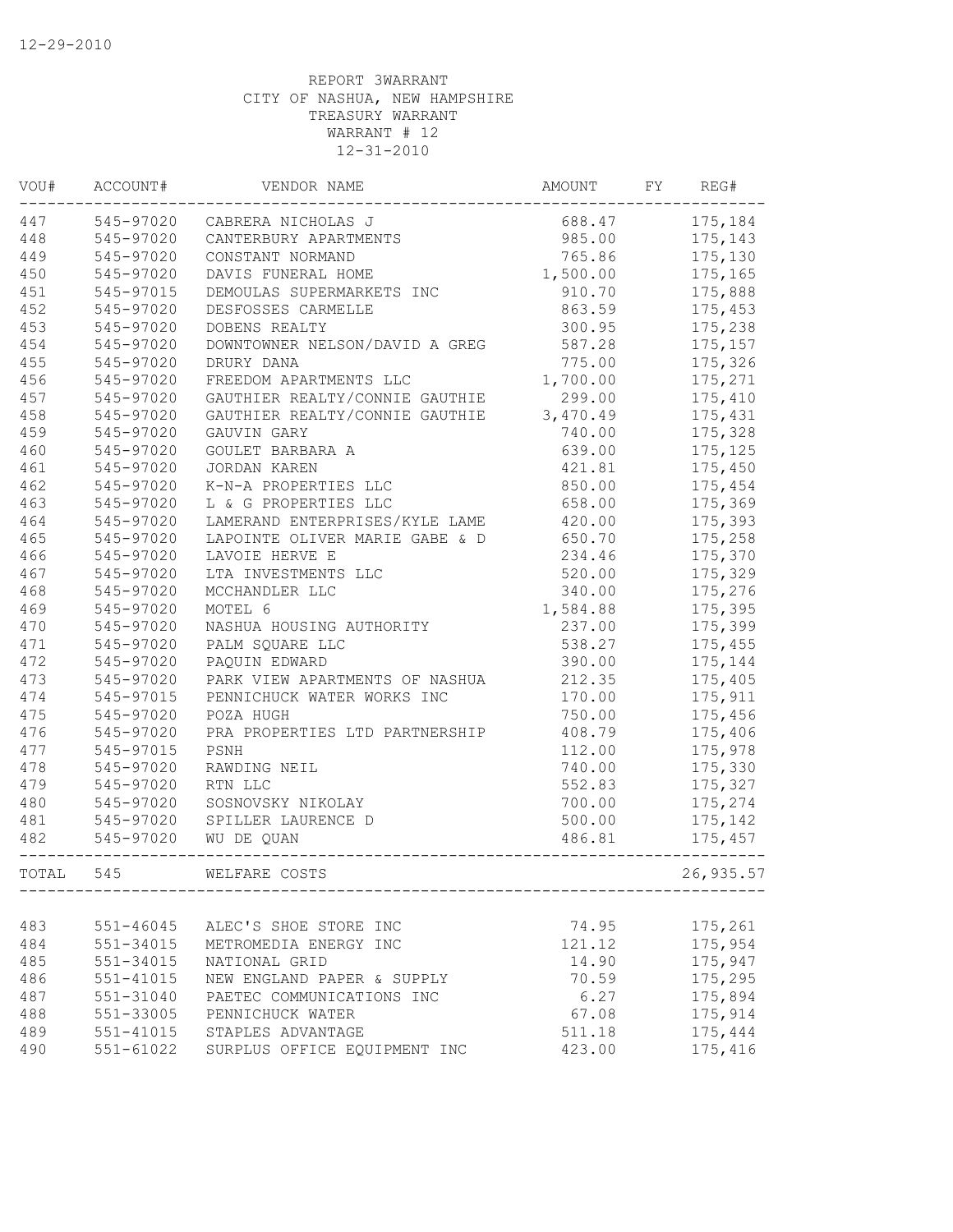| TOTAL 551<br>1,289.09<br>491<br>20.00<br>175,246<br>552-75022 AMERISCI BOSTON<br>56.05 175,324<br>492<br>552-75022<br>B & S LOCKSMITH INC<br>493<br>552-75021<br>232.00<br>175,170<br>B-B CHAIN<br>494<br>552-75022<br>4.31<br>BELLETETES INC<br>$1/5, 2/3$<br>175,685<br>495<br>552-75021<br>BOT-L-GAS INCORPORATED<br>100.00<br>175,145<br>496<br>552-78007<br>134.56<br>CARPARTS OF NASHUA<br>23.00 175,386<br>497<br>552-75021<br>CUES INC<br>497<br>552-78100<br>CUES INC<br>175.00<br>175,386<br>498<br>552-78100<br>D & R TOWING INC<br>295.00<br>175,668<br>499<br>552-78100<br>DONOVAN EQUIPMENT CO INC<br>87.55<br>175,174<br>500<br>66.00<br>552-59050<br>DROWN JEFF<br>175,379<br>501<br>552-59050<br>DROWN JOYCE<br>110.00<br>175,380<br>502<br>552-45196<br>FORTIN GAGE LIMITED<br>100.00<br>175,901<br>503<br>552-78007<br>FREIGHTLINER OF NH INC<br>601.29<br>175,409<br>504<br>552-75021<br>GATE CITY FENCE CO INC<br>3.25<br>175,249<br>1,300.00<br>505<br>GRANITE STATE PRESSURE WASHING<br>552-75040<br>175,155<br>506<br>552-46030<br>HOME DEPOT CREDIT SERVICES<br>39.96<br>175,906<br>506<br>552-64192<br>HOME DEPOT CREDIT SERVICES<br>105.61<br>175,906<br>506<br>552-75021<br>HOME DEPOT CREDIT SERVICES<br>296.15<br>175,906<br>507<br>552-59020<br>HTT1/CULINARY ARTS DEPARTMENT 5,337.50<br>175,761<br>508<br>$552 - 46030$<br>84.00<br>175,263<br>HUDSON SMALL ENGINE<br>508<br>552-74085<br>HUDSON SMALL ENGINE<br>72.00<br>175,263<br>508<br>552-75021<br>HUDSON SMALL ENGINE<br>39.00<br>175,263<br>JOHNSON'S ELECTRIC INC<br>545.44<br>509<br>552-75021<br>175,206<br>1,145.90<br>509<br>552-75040<br>JOHNSON'S ELECTRIC INC<br>175,206<br>510<br>552-59050<br>176.00<br>175,739<br>LEITH ADAM<br>511<br>552-75021<br>LOWE'S<br>175,940<br>116.68<br>512<br>$552 - 46045$<br>LYONS JOHN<br>14.50<br>175,867<br>513<br>1,002.00<br>$552 - 46005$<br>M & N SPORTS LLC<br>175,280<br>514<br>552-59050<br>MARINCHIK ANTON<br>88.00<br>175,766<br>175,701<br>175,954<br>515<br>$552 - 45285$<br>MARSHALL SIGNS INC<br>245.00<br>516<br>552-34015<br>METROMEDIA ENERGY INC<br>875.96<br>175,954<br>516<br>552-34045<br>METROMEDIA ENERGY INC<br>150.22<br>661.25<br>517<br>552-78007 NAPA AUTO PARTS<br>175,391<br>552-34015<br>175,947<br>518<br>398.22<br>NATIONAL GRID<br>518<br>552-34045<br>93.37<br>175,947<br>NATIONAL GRID<br>519<br>552-75021<br>430.87<br>175,335<br>OMEGA INDUSTRIAL SUPPLY INC<br>520<br>552-31040<br>PAETEC COMMUNICATIONS INC<br>20.90<br>175,894<br>521<br>552-33005<br>2,187.86<br>175,914<br>PENNICHUCK WATER<br>521<br>2,677.66<br>175,915<br>552-33005<br>PENNICHUCK WATER<br>521<br>509.90<br>175,915<br>552-33045<br>PENNICHUCK WATER<br>521<br>552-33050<br>104.46<br>175,914<br>PENNICHUCK WATER<br>522<br>552-78100<br>30.00<br>175,118<br>PETTY CASH<br>523<br>552-78007<br>PETTY CASH<br>8.00<br>175,868 | VOU# ACCOUNT# |  | REG# |
|--------------------------------------------------------------------------------------------------------------------------------------------------------------------------------------------------------------------------------------------------------------------------------------------------------------------------------------------------------------------------------------------------------------------------------------------------------------------------------------------------------------------------------------------------------------------------------------------------------------------------------------------------------------------------------------------------------------------------------------------------------------------------------------------------------------------------------------------------------------------------------------------------------------------------------------------------------------------------------------------------------------------------------------------------------------------------------------------------------------------------------------------------------------------------------------------------------------------------------------------------------------------------------------------------------------------------------------------------------------------------------------------------------------------------------------------------------------------------------------------------------------------------------------------------------------------------------------------------------------------------------------------------------------------------------------------------------------------------------------------------------------------------------------------------------------------------------------------------------------------------------------------------------------------------------------------------------------------------------------------------------------------------------------------------------------------------------------------------------------------------------------------------------------------------------------------------------------------------------------------------------------------------------------------------------------------------------------------------------------------------------------------------------------------------------------------------------------------------------------------------------------------------------------------------------------------------------------------------------------------------------------------------------------------------------------------------------------------------------------------------------------------------------------------------------------------------------------------------------------------------------|---------------|--|------|
|                                                                                                                                                                                                                                                                                                                                                                                                                                                                                                                                                                                                                                                                                                                                                                                                                                                                                                                                                                                                                                                                                                                                                                                                                                                                                                                                                                                                                                                                                                                                                                                                                                                                                                                                                                                                                                                                                                                                                                                                                                                                                                                                                                                                                                                                                                                                                                                                                                                                                                                                                                                                                                                                                                                                                                                                                                                                                |               |  |      |
|                                                                                                                                                                                                                                                                                                                                                                                                                                                                                                                                                                                                                                                                                                                                                                                                                                                                                                                                                                                                                                                                                                                                                                                                                                                                                                                                                                                                                                                                                                                                                                                                                                                                                                                                                                                                                                                                                                                                                                                                                                                                                                                                                                                                                                                                                                                                                                                                                                                                                                                                                                                                                                                                                                                                                                                                                                                                                |               |  |      |
|                                                                                                                                                                                                                                                                                                                                                                                                                                                                                                                                                                                                                                                                                                                                                                                                                                                                                                                                                                                                                                                                                                                                                                                                                                                                                                                                                                                                                                                                                                                                                                                                                                                                                                                                                                                                                                                                                                                                                                                                                                                                                                                                                                                                                                                                                                                                                                                                                                                                                                                                                                                                                                                                                                                                                                                                                                                                                |               |  |      |
|                                                                                                                                                                                                                                                                                                                                                                                                                                                                                                                                                                                                                                                                                                                                                                                                                                                                                                                                                                                                                                                                                                                                                                                                                                                                                                                                                                                                                                                                                                                                                                                                                                                                                                                                                                                                                                                                                                                                                                                                                                                                                                                                                                                                                                                                                                                                                                                                                                                                                                                                                                                                                                                                                                                                                                                                                                                                                |               |  |      |
|                                                                                                                                                                                                                                                                                                                                                                                                                                                                                                                                                                                                                                                                                                                                                                                                                                                                                                                                                                                                                                                                                                                                                                                                                                                                                                                                                                                                                                                                                                                                                                                                                                                                                                                                                                                                                                                                                                                                                                                                                                                                                                                                                                                                                                                                                                                                                                                                                                                                                                                                                                                                                                                                                                                                                                                                                                                                                |               |  |      |
|                                                                                                                                                                                                                                                                                                                                                                                                                                                                                                                                                                                                                                                                                                                                                                                                                                                                                                                                                                                                                                                                                                                                                                                                                                                                                                                                                                                                                                                                                                                                                                                                                                                                                                                                                                                                                                                                                                                                                                                                                                                                                                                                                                                                                                                                                                                                                                                                                                                                                                                                                                                                                                                                                                                                                                                                                                                                                |               |  |      |
|                                                                                                                                                                                                                                                                                                                                                                                                                                                                                                                                                                                                                                                                                                                                                                                                                                                                                                                                                                                                                                                                                                                                                                                                                                                                                                                                                                                                                                                                                                                                                                                                                                                                                                                                                                                                                                                                                                                                                                                                                                                                                                                                                                                                                                                                                                                                                                                                                                                                                                                                                                                                                                                                                                                                                                                                                                                                                |               |  |      |
|                                                                                                                                                                                                                                                                                                                                                                                                                                                                                                                                                                                                                                                                                                                                                                                                                                                                                                                                                                                                                                                                                                                                                                                                                                                                                                                                                                                                                                                                                                                                                                                                                                                                                                                                                                                                                                                                                                                                                                                                                                                                                                                                                                                                                                                                                                                                                                                                                                                                                                                                                                                                                                                                                                                                                                                                                                                                                |               |  |      |
|                                                                                                                                                                                                                                                                                                                                                                                                                                                                                                                                                                                                                                                                                                                                                                                                                                                                                                                                                                                                                                                                                                                                                                                                                                                                                                                                                                                                                                                                                                                                                                                                                                                                                                                                                                                                                                                                                                                                                                                                                                                                                                                                                                                                                                                                                                                                                                                                                                                                                                                                                                                                                                                                                                                                                                                                                                                                                |               |  |      |
|                                                                                                                                                                                                                                                                                                                                                                                                                                                                                                                                                                                                                                                                                                                                                                                                                                                                                                                                                                                                                                                                                                                                                                                                                                                                                                                                                                                                                                                                                                                                                                                                                                                                                                                                                                                                                                                                                                                                                                                                                                                                                                                                                                                                                                                                                                                                                                                                                                                                                                                                                                                                                                                                                                                                                                                                                                                                                |               |  |      |
|                                                                                                                                                                                                                                                                                                                                                                                                                                                                                                                                                                                                                                                                                                                                                                                                                                                                                                                                                                                                                                                                                                                                                                                                                                                                                                                                                                                                                                                                                                                                                                                                                                                                                                                                                                                                                                                                                                                                                                                                                                                                                                                                                                                                                                                                                                                                                                                                                                                                                                                                                                                                                                                                                                                                                                                                                                                                                |               |  |      |
|                                                                                                                                                                                                                                                                                                                                                                                                                                                                                                                                                                                                                                                                                                                                                                                                                                                                                                                                                                                                                                                                                                                                                                                                                                                                                                                                                                                                                                                                                                                                                                                                                                                                                                                                                                                                                                                                                                                                                                                                                                                                                                                                                                                                                                                                                                                                                                                                                                                                                                                                                                                                                                                                                                                                                                                                                                                                                |               |  |      |
|                                                                                                                                                                                                                                                                                                                                                                                                                                                                                                                                                                                                                                                                                                                                                                                                                                                                                                                                                                                                                                                                                                                                                                                                                                                                                                                                                                                                                                                                                                                                                                                                                                                                                                                                                                                                                                                                                                                                                                                                                                                                                                                                                                                                                                                                                                                                                                                                                                                                                                                                                                                                                                                                                                                                                                                                                                                                                |               |  |      |
|                                                                                                                                                                                                                                                                                                                                                                                                                                                                                                                                                                                                                                                                                                                                                                                                                                                                                                                                                                                                                                                                                                                                                                                                                                                                                                                                                                                                                                                                                                                                                                                                                                                                                                                                                                                                                                                                                                                                                                                                                                                                                                                                                                                                                                                                                                                                                                                                                                                                                                                                                                                                                                                                                                                                                                                                                                                                                |               |  |      |
|                                                                                                                                                                                                                                                                                                                                                                                                                                                                                                                                                                                                                                                                                                                                                                                                                                                                                                                                                                                                                                                                                                                                                                                                                                                                                                                                                                                                                                                                                                                                                                                                                                                                                                                                                                                                                                                                                                                                                                                                                                                                                                                                                                                                                                                                                                                                                                                                                                                                                                                                                                                                                                                                                                                                                                                                                                                                                |               |  |      |
|                                                                                                                                                                                                                                                                                                                                                                                                                                                                                                                                                                                                                                                                                                                                                                                                                                                                                                                                                                                                                                                                                                                                                                                                                                                                                                                                                                                                                                                                                                                                                                                                                                                                                                                                                                                                                                                                                                                                                                                                                                                                                                                                                                                                                                                                                                                                                                                                                                                                                                                                                                                                                                                                                                                                                                                                                                                                                |               |  |      |
|                                                                                                                                                                                                                                                                                                                                                                                                                                                                                                                                                                                                                                                                                                                                                                                                                                                                                                                                                                                                                                                                                                                                                                                                                                                                                                                                                                                                                                                                                                                                                                                                                                                                                                                                                                                                                                                                                                                                                                                                                                                                                                                                                                                                                                                                                                                                                                                                                                                                                                                                                                                                                                                                                                                                                                                                                                                                                |               |  |      |
|                                                                                                                                                                                                                                                                                                                                                                                                                                                                                                                                                                                                                                                                                                                                                                                                                                                                                                                                                                                                                                                                                                                                                                                                                                                                                                                                                                                                                                                                                                                                                                                                                                                                                                                                                                                                                                                                                                                                                                                                                                                                                                                                                                                                                                                                                                                                                                                                                                                                                                                                                                                                                                                                                                                                                                                                                                                                                |               |  |      |
|                                                                                                                                                                                                                                                                                                                                                                                                                                                                                                                                                                                                                                                                                                                                                                                                                                                                                                                                                                                                                                                                                                                                                                                                                                                                                                                                                                                                                                                                                                                                                                                                                                                                                                                                                                                                                                                                                                                                                                                                                                                                                                                                                                                                                                                                                                                                                                                                                                                                                                                                                                                                                                                                                                                                                                                                                                                                                |               |  |      |
|                                                                                                                                                                                                                                                                                                                                                                                                                                                                                                                                                                                                                                                                                                                                                                                                                                                                                                                                                                                                                                                                                                                                                                                                                                                                                                                                                                                                                                                                                                                                                                                                                                                                                                                                                                                                                                                                                                                                                                                                                                                                                                                                                                                                                                                                                                                                                                                                                                                                                                                                                                                                                                                                                                                                                                                                                                                                                |               |  |      |
|                                                                                                                                                                                                                                                                                                                                                                                                                                                                                                                                                                                                                                                                                                                                                                                                                                                                                                                                                                                                                                                                                                                                                                                                                                                                                                                                                                                                                                                                                                                                                                                                                                                                                                                                                                                                                                                                                                                                                                                                                                                                                                                                                                                                                                                                                                                                                                                                                                                                                                                                                                                                                                                                                                                                                                                                                                                                                |               |  |      |
|                                                                                                                                                                                                                                                                                                                                                                                                                                                                                                                                                                                                                                                                                                                                                                                                                                                                                                                                                                                                                                                                                                                                                                                                                                                                                                                                                                                                                                                                                                                                                                                                                                                                                                                                                                                                                                                                                                                                                                                                                                                                                                                                                                                                                                                                                                                                                                                                                                                                                                                                                                                                                                                                                                                                                                                                                                                                                |               |  |      |
|                                                                                                                                                                                                                                                                                                                                                                                                                                                                                                                                                                                                                                                                                                                                                                                                                                                                                                                                                                                                                                                                                                                                                                                                                                                                                                                                                                                                                                                                                                                                                                                                                                                                                                                                                                                                                                                                                                                                                                                                                                                                                                                                                                                                                                                                                                                                                                                                                                                                                                                                                                                                                                                                                                                                                                                                                                                                                |               |  |      |
|                                                                                                                                                                                                                                                                                                                                                                                                                                                                                                                                                                                                                                                                                                                                                                                                                                                                                                                                                                                                                                                                                                                                                                                                                                                                                                                                                                                                                                                                                                                                                                                                                                                                                                                                                                                                                                                                                                                                                                                                                                                                                                                                                                                                                                                                                                                                                                                                                                                                                                                                                                                                                                                                                                                                                                                                                                                                                |               |  |      |
|                                                                                                                                                                                                                                                                                                                                                                                                                                                                                                                                                                                                                                                                                                                                                                                                                                                                                                                                                                                                                                                                                                                                                                                                                                                                                                                                                                                                                                                                                                                                                                                                                                                                                                                                                                                                                                                                                                                                                                                                                                                                                                                                                                                                                                                                                                                                                                                                                                                                                                                                                                                                                                                                                                                                                                                                                                                                                |               |  |      |
|                                                                                                                                                                                                                                                                                                                                                                                                                                                                                                                                                                                                                                                                                                                                                                                                                                                                                                                                                                                                                                                                                                                                                                                                                                                                                                                                                                                                                                                                                                                                                                                                                                                                                                                                                                                                                                                                                                                                                                                                                                                                                                                                                                                                                                                                                                                                                                                                                                                                                                                                                                                                                                                                                                                                                                                                                                                                                |               |  |      |
|                                                                                                                                                                                                                                                                                                                                                                                                                                                                                                                                                                                                                                                                                                                                                                                                                                                                                                                                                                                                                                                                                                                                                                                                                                                                                                                                                                                                                                                                                                                                                                                                                                                                                                                                                                                                                                                                                                                                                                                                                                                                                                                                                                                                                                                                                                                                                                                                                                                                                                                                                                                                                                                                                                                                                                                                                                                                                |               |  |      |
|                                                                                                                                                                                                                                                                                                                                                                                                                                                                                                                                                                                                                                                                                                                                                                                                                                                                                                                                                                                                                                                                                                                                                                                                                                                                                                                                                                                                                                                                                                                                                                                                                                                                                                                                                                                                                                                                                                                                                                                                                                                                                                                                                                                                                                                                                                                                                                                                                                                                                                                                                                                                                                                                                                                                                                                                                                                                                |               |  |      |
|                                                                                                                                                                                                                                                                                                                                                                                                                                                                                                                                                                                                                                                                                                                                                                                                                                                                                                                                                                                                                                                                                                                                                                                                                                                                                                                                                                                                                                                                                                                                                                                                                                                                                                                                                                                                                                                                                                                                                                                                                                                                                                                                                                                                                                                                                                                                                                                                                                                                                                                                                                                                                                                                                                                                                                                                                                                                                |               |  |      |
|                                                                                                                                                                                                                                                                                                                                                                                                                                                                                                                                                                                                                                                                                                                                                                                                                                                                                                                                                                                                                                                                                                                                                                                                                                                                                                                                                                                                                                                                                                                                                                                                                                                                                                                                                                                                                                                                                                                                                                                                                                                                                                                                                                                                                                                                                                                                                                                                                                                                                                                                                                                                                                                                                                                                                                                                                                                                                |               |  |      |
|                                                                                                                                                                                                                                                                                                                                                                                                                                                                                                                                                                                                                                                                                                                                                                                                                                                                                                                                                                                                                                                                                                                                                                                                                                                                                                                                                                                                                                                                                                                                                                                                                                                                                                                                                                                                                                                                                                                                                                                                                                                                                                                                                                                                                                                                                                                                                                                                                                                                                                                                                                                                                                                                                                                                                                                                                                                                                |               |  |      |
|                                                                                                                                                                                                                                                                                                                                                                                                                                                                                                                                                                                                                                                                                                                                                                                                                                                                                                                                                                                                                                                                                                                                                                                                                                                                                                                                                                                                                                                                                                                                                                                                                                                                                                                                                                                                                                                                                                                                                                                                                                                                                                                                                                                                                                                                                                                                                                                                                                                                                                                                                                                                                                                                                                                                                                                                                                                                                |               |  |      |
|                                                                                                                                                                                                                                                                                                                                                                                                                                                                                                                                                                                                                                                                                                                                                                                                                                                                                                                                                                                                                                                                                                                                                                                                                                                                                                                                                                                                                                                                                                                                                                                                                                                                                                                                                                                                                                                                                                                                                                                                                                                                                                                                                                                                                                                                                                                                                                                                                                                                                                                                                                                                                                                                                                                                                                                                                                                                                |               |  |      |
|                                                                                                                                                                                                                                                                                                                                                                                                                                                                                                                                                                                                                                                                                                                                                                                                                                                                                                                                                                                                                                                                                                                                                                                                                                                                                                                                                                                                                                                                                                                                                                                                                                                                                                                                                                                                                                                                                                                                                                                                                                                                                                                                                                                                                                                                                                                                                                                                                                                                                                                                                                                                                                                                                                                                                                                                                                                                                |               |  |      |
|                                                                                                                                                                                                                                                                                                                                                                                                                                                                                                                                                                                                                                                                                                                                                                                                                                                                                                                                                                                                                                                                                                                                                                                                                                                                                                                                                                                                                                                                                                                                                                                                                                                                                                                                                                                                                                                                                                                                                                                                                                                                                                                                                                                                                                                                                                                                                                                                                                                                                                                                                                                                                                                                                                                                                                                                                                                                                |               |  |      |
|                                                                                                                                                                                                                                                                                                                                                                                                                                                                                                                                                                                                                                                                                                                                                                                                                                                                                                                                                                                                                                                                                                                                                                                                                                                                                                                                                                                                                                                                                                                                                                                                                                                                                                                                                                                                                                                                                                                                                                                                                                                                                                                                                                                                                                                                                                                                                                                                                                                                                                                                                                                                                                                                                                                                                                                                                                                                                |               |  |      |
|                                                                                                                                                                                                                                                                                                                                                                                                                                                                                                                                                                                                                                                                                                                                                                                                                                                                                                                                                                                                                                                                                                                                                                                                                                                                                                                                                                                                                                                                                                                                                                                                                                                                                                                                                                                                                                                                                                                                                                                                                                                                                                                                                                                                                                                                                                                                                                                                                                                                                                                                                                                                                                                                                                                                                                                                                                                                                |               |  |      |
|                                                                                                                                                                                                                                                                                                                                                                                                                                                                                                                                                                                                                                                                                                                                                                                                                                                                                                                                                                                                                                                                                                                                                                                                                                                                                                                                                                                                                                                                                                                                                                                                                                                                                                                                                                                                                                                                                                                                                                                                                                                                                                                                                                                                                                                                                                                                                                                                                                                                                                                                                                                                                                                                                                                                                                                                                                                                                |               |  |      |
|                                                                                                                                                                                                                                                                                                                                                                                                                                                                                                                                                                                                                                                                                                                                                                                                                                                                                                                                                                                                                                                                                                                                                                                                                                                                                                                                                                                                                                                                                                                                                                                                                                                                                                                                                                                                                                                                                                                                                                                                                                                                                                                                                                                                                                                                                                                                                                                                                                                                                                                                                                                                                                                                                                                                                                                                                                                                                |               |  |      |
|                                                                                                                                                                                                                                                                                                                                                                                                                                                                                                                                                                                                                                                                                                                                                                                                                                                                                                                                                                                                                                                                                                                                                                                                                                                                                                                                                                                                                                                                                                                                                                                                                                                                                                                                                                                                                                                                                                                                                                                                                                                                                                                                                                                                                                                                                                                                                                                                                                                                                                                                                                                                                                                                                                                                                                                                                                                                                |               |  |      |
|                                                                                                                                                                                                                                                                                                                                                                                                                                                                                                                                                                                                                                                                                                                                                                                                                                                                                                                                                                                                                                                                                                                                                                                                                                                                                                                                                                                                                                                                                                                                                                                                                                                                                                                                                                                                                                                                                                                                                                                                                                                                                                                                                                                                                                                                                                                                                                                                                                                                                                                                                                                                                                                                                                                                                                                                                                                                                |               |  |      |
|                                                                                                                                                                                                                                                                                                                                                                                                                                                                                                                                                                                                                                                                                                                                                                                                                                                                                                                                                                                                                                                                                                                                                                                                                                                                                                                                                                                                                                                                                                                                                                                                                                                                                                                                                                                                                                                                                                                                                                                                                                                                                                                                                                                                                                                                                                                                                                                                                                                                                                                                                                                                                                                                                                                                                                                                                                                                                |               |  |      |
|                                                                                                                                                                                                                                                                                                                                                                                                                                                                                                                                                                                                                                                                                                                                                                                                                                                                                                                                                                                                                                                                                                                                                                                                                                                                                                                                                                                                                                                                                                                                                                                                                                                                                                                                                                                                                                                                                                                                                                                                                                                                                                                                                                                                                                                                                                                                                                                                                                                                                                                                                                                                                                                                                                                                                                                                                                                                                |               |  |      |
|                                                                                                                                                                                                                                                                                                                                                                                                                                                                                                                                                                                                                                                                                                                                                                                                                                                                                                                                                                                                                                                                                                                                                                                                                                                                                                                                                                                                                                                                                                                                                                                                                                                                                                                                                                                                                                                                                                                                                                                                                                                                                                                                                                                                                                                                                                                                                                                                                                                                                                                                                                                                                                                                                                                                                                                                                                                                                |               |  |      |
|                                                                                                                                                                                                                                                                                                                                                                                                                                                                                                                                                                                                                                                                                                                                                                                                                                                                                                                                                                                                                                                                                                                                                                                                                                                                                                                                                                                                                                                                                                                                                                                                                                                                                                                                                                                                                                                                                                                                                                                                                                                                                                                                                                                                                                                                                                                                                                                                                                                                                                                                                                                                                                                                                                                                                                                                                                                                                |               |  |      |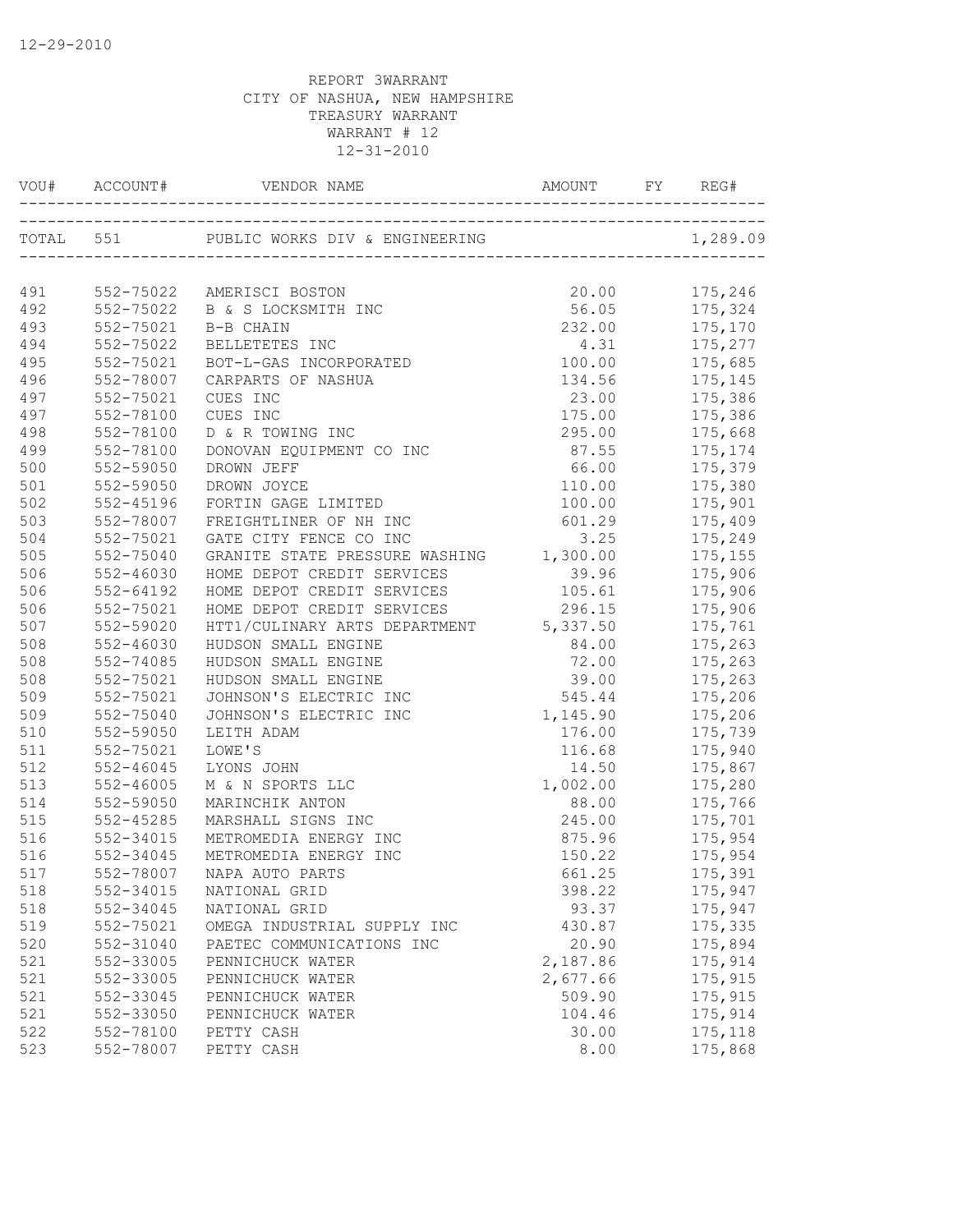| VOU#  | ACCOUNT#      | VENDOR NAME                                    | AMOUNT    | FY | REG#      |
|-------|---------------|------------------------------------------------|-----------|----|-----------|
| 524   | 552-32005     | PSNH                                           | 1,200.46  |    | 175,974   |
| 524   | 552-32005     | PSNH                                           | 2,868.24  |    | 175,975   |
| 524   | 552-32030     | PSNH                                           | 178.83    |    | 175,974   |
| 524   | 552-32030     | PSNH                                           | 49.19     |    | 175,975   |
| 525   | 552-59050     | REYNOLDS SCOTT                                 | 94.00     |    | 175,466   |
| 526   | 552-59050     | ROCHELEAU ROB                                  | 88.00     |    | 175,765   |
| 527   | 552-59050     | ROOT CONNOR                                    | 88.00     |    | 175,731   |
| 528   | 552-78007     | SANEL AUTO PARTS CO                            | 253.70    |    | 175,281   |
| 529   | 552-48005     | SHATTUCK MALONE OIL CO                         | 5,696.30  |    | 175,887   |
| 530   | $552 - 41015$ | STAPLES ADVANTAGE                              | 103.93    |    | 175,444   |
| 531   | 552-75021     | TIM'S TURF & LANDSCAPING MATER                 | 82.00     |    | 175,426   |
| 532   | 552-74085     | TURF PRODUCTS CORP                             | 1,552.45  |    | 175,447   |
| 533   | 552-66000     | UNITED SITE SERVICES NORTHEAST                 | 54.97     |    | 175,960   |
| TOTAL | 552           | PARKS AND RECREATION                           |           |    | 33,074.49 |
|       |               |                                                |           |    |           |
| 534   |               | 553-45175 ABCO WELDING & INDUSTRIAL SUPP 50.62 |           |    | 175,737   |
| 534   | 553-49075     | ABCO WELDING & INDUSTRIAL SUPP                 | 24.08     |    | 175,737   |
| 534   | 553-69030     | ABCO WELDING & INDUSTRIAL SUPP 2,015.56        |           |    | 175,737   |
| 535   | 553-59160     | AUDETTE AND SONS                               | 907.50    |    | 175,948   |
| 536   | 553-42010     | BANNER SYSTEMS OF MASSACHUSETT                 | 69.60     |    | 175,661   |
| 537   | 553-49075     | BELLETETES INC                                 | 769.10    |    | 175,277   |
| 537   | 553-69025     | BELLETETES INC                                 | 6.83      |    | 175,277   |
| 537   | 553-75023     | BELLETETES INC                                 | 24.99     |    | 175,277   |
| 538   | 553-59160     | BRIAND ROY E                                   | 1,106.00  |    | 175,943   |
| 539   | 553-45015     | BROX INDUSTRIES INC                            | 255.36    |    | 175, 177  |
| 539   | 553-45190     | BROX INDUSTRIES INC                            | 535.46    |    | 175,177   |
| 540   | 553-59160     | CADY PATRICK T                                 | 1,557.50  |    | 175,941   |
| 541   | 553-59150     | CALLOGIX INC                                   | 154.44    |    | 175,775   |
| 542   | 553-49075     | CASEY EQUIPMENT & RENTAL CORP                  | 133.26    |    | 175,400   |
| 542   | 553-78100     | CASEY EQUIPMENT & RENTAL CORP                  | 901.35    |    | 175,400   |
| 543   | 553-78100     | CHAPPELL TRACTOR SALES, INC                    | 197.59    |    | 175,742   |
| 544   | 553-59160     | COMTOIS DERIK                                  | 935.00    |    | 175,969   |
| 545   | 553-45010     | CONTINENTAL PAVING INC                         | 584.77    |    | 175,692   |
| 545   | 553-45015     | CONTINENTAL PAVING INC                         | 469.51    |    | 175,692   |
| 546   | 553-59160     | CORCORAN WILLIAM J                             | 921.25    |    | 175,922   |
| 547   | 553-45060     | CORRIVEAU ROUTHIER INC                         | 6.95      |    | 175,667   |
| 548   | 553-48015     | DENNIS K BURKE INC                             | 31,991.80 |    | 175,990   |
| 549   | 553-49075     | DONOVAN EQUIPMENT CO INC                       | 19.02     |    |           |
| 550   |               |                                                |           |    | 175, 174  |
|       | 553-59160     | DUMAIS KENT                                    | 990.00    |    | 175,950   |
| 551   | 553-45260     | EASTERN MINERALS INC                           | 6,275.39  |    | 175, 417  |
| 552   | 553-45265     | FL MERRILL CONSTRUCTION INC                    | 845.85    |    | 175,355   |
| 553   | 553-75130     | G H PHILBRICK SONS INC                         | 674.50    |    | 175,294   |
| 554   | 553-45060     | GATE CITY FENCE CO INC                         | 2,200.00  |    | 175,249   |
| 555   | 553-59100     | HOMETOWN FORECAST SERVICES INC                 | 3,500.00  |    | 175,237   |
| 556   | 553-77020     | HOWARD P FAIRFIELD, LLC                        | 186.59    |    | 175,602   |
| 556   | 553-78100     | HOWARD P FAIRFIELD, LLC                        | 392.81    |    | 175,602   |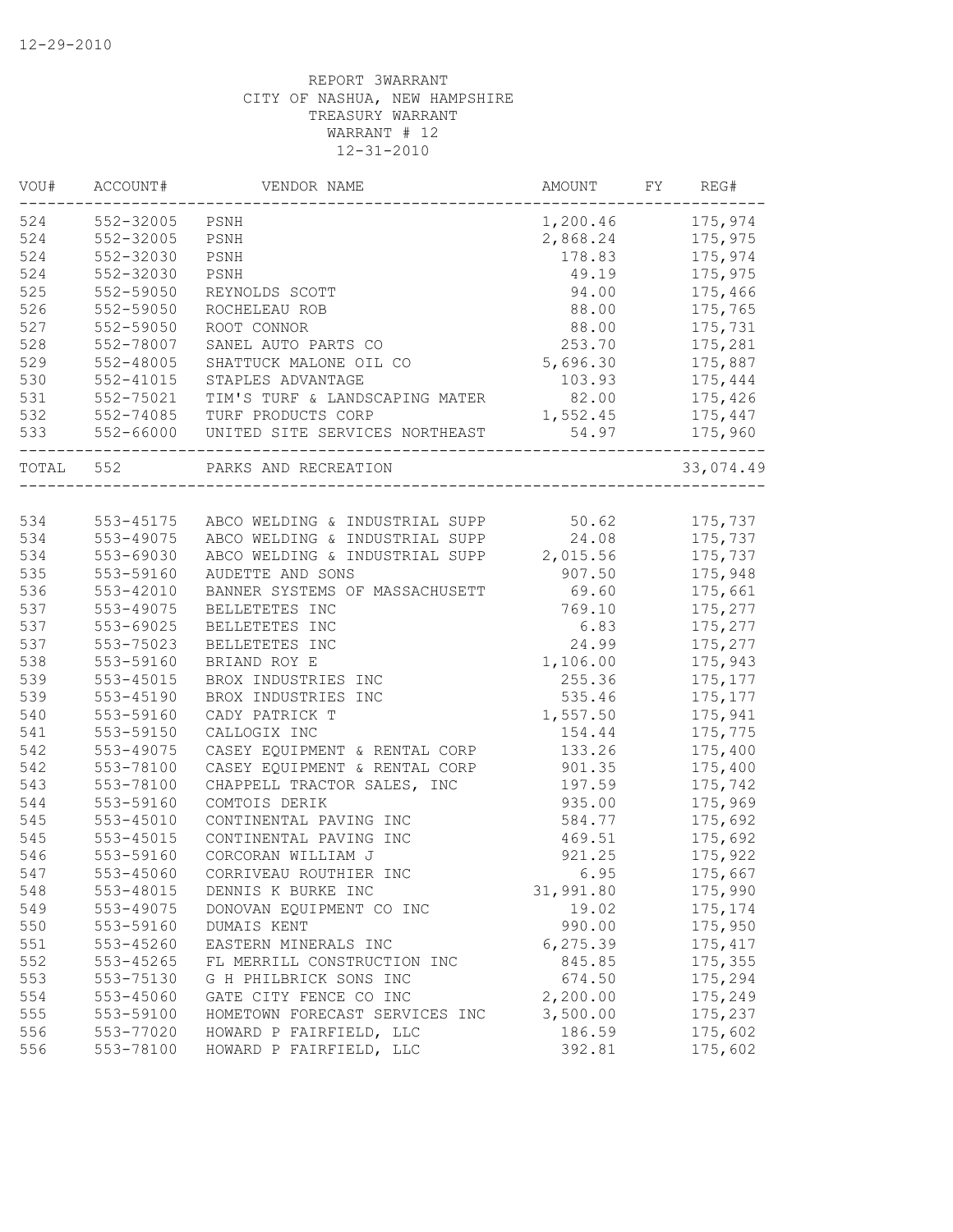| VOU# | ACCOUNT#  | VENDOR NAME                    | AMOUNT    | FY | REG#     |
|------|-----------|--------------------------------|-----------|----|----------|
| 557  | 553-59135 | J P PEST SERVICES              | 65.35     |    | 175,316  |
| 558  | 553-59160 | KERRY'S POOL & SPA             | 1,076.75  |    | 175,919  |
| 559  | 553-59160 | LAKEVIEW LANDSCAPE & MATERIALS | 2,738.00  |    | 175,963  |
| 560  | 553-49075 | LIBERTY INTN'L TRUCKS OF NH LL | 121.10    |    | 175,677  |
| 560  | 553-78100 | LIBERTY INTN'L TRUCKS OF NH LL | 554.70    |    | 175,677  |
| 561  | 553-94005 | LOCAL GOVERNMENT CENTER INC    | 20.00     |    | 175,219  |
| 562  | 553-75023 | M & M ELECTRICAL SUPPLY CO INC | 1,498.85  |    | 175,662  |
| 563  | 553-78100 | MAC MULKIN CHEVROLET INC       | 685.93    |    | 175,670  |
| 564  | 553-59160 | MANN RONALD                    | 619.50    |    | 175,973  |
| 565  | 553-59160 | MARINO JOHN                    | 1,017.50  |    | 175,918  |
| 566  | 553-78065 | MAYNARD & LESIEUR INCORPORATED | 1,296.60  |    | 175,680  |
| 567  | 553-78100 | MB TRACTOR & EQUIPMENT         | 79.92     |    | 175,698  |
| 568  | 553-78100 | MCDEVITT TRUCKS INC            | 634.74    |    | 175,420  |
| 569  | 553-34015 | METROMEDIA ENERGY INC          | 2,076.95  |    | 175,954  |
| 569  | 553-34015 | METROMEDIA ENERGY INC          | 3,795.05  |    | 175,955  |
| 570  | 553-69025 | MSC INDUSTRIAL SUPPLY CO INC   | 99.59     |    | 175,502  |
| 571  | 553-49075 | NAPA AUTO PARTS                | 354.86    |    | 175,391  |
| 571  | 553-69025 | NAPA AUTO PARTS                | 139.00    |    | 175,391  |
| 571  | 553-78100 | NAPA AUTO PARTS                | 825.30    |    | 175,391  |
| 571  | 553-78100 | NAPA AUTO PARTS                | 315.62    |    | 175,392  |
| 572  | 553-34015 | NATIONAL GRID                  | 1,596.26  |    | 175,947  |
| 573  | 553-78035 | NEW G.H. BERLIN OIL COMPANY    | 904.37    |    | 175,301  |
| 574  | 553-31040 | PAETEC COMMUNICATIONS INC      | 19.35     |    | 175,894  |
| 575  | 553-44005 | PETTY CASH                     | 35.28     |    | 175,118  |
| 575  | 553-98021 | PETTY CASH                     | 72.80     |    | 175,118  |
| 576  | 553-49075 | PINE MOTOR PARTS               | 10.82     |    | 175,681  |
| 576  | 553-78100 | PINE MOTOR PARTS               | 712.59    |    | 175,681  |
| 577  | 553-59160 | PWM CONTRACTING LLC            | 5,222.25  |    | 175,936  |
| 578  | 553-49075 | R WHITE EQUIPMENT CENTER INC   | 152.80    |    | 175,682  |
| 579  | 553-64318 | RADIO SHACK                    | 16.99     |    | 175,665  |
| 580  | 553-49075 | ROBBINS AUTO PARTS             | 511.90    |    | 175,635  |
| 581  | 553-59160 | RWC EXCAVATION & LANDSCAPING   | 948.75    |    | 175,951  |
| 582  | 553-49075 | SANEL AUTO PARTS CO            | 64.66     |    | 175,281  |
| 582  | 553-69025 | SANEL AUTO PARTS CO            | 307.59    |    | 175,281  |
| 582  | 553-69025 | SANEL AUTO PARTS CO            | $-302.23$ |    | 175,282  |
| 582  | 553-78035 | SANEL AUTO PARTS CO            | 45.54     |    | 175,281  |
| 582  | 553-78100 | SANEL AUTO PARTS CO            | 109.16    |    | 175,281  |
| 582  | 553-78100 | SANEL AUTO PARTS CO            | 108.85    |    | 175,282  |
| 583  | 553-48005 | SHATTUCK MALONE OIL CO         | 20,303.89 |    | 175,887  |
| 584  | 553-69025 | SNAP ON TOOLS                  | 22.60     |    | 175,176  |
| 585  | 553-41015 | STAPLES ADVANTAGE              | 381.79    |    | 175,444  |
| 586  | 553-59160 | THERIAULT & SONS               | 3,654.00  |    | 175,970  |
| 587  | 553-49075 | TRUDEL GEORGE E                | 185.60    |    | 175,776  |
| 588  | 553-49075 | TST EQUIPMENT INC              | 60.81     |    | 175,248  |
| 588  | 553-78100 | TST EQUIPMENT INC              | 306.10    |    | 175,248  |
| 589  | 553-59160 | U.T.S.                         | 1,766.00  |    | 175,952  |
| 590  | 553-46045 | UNIFIRST CORPORATION           | 965.12    |    | 175, 411 |
| 591  | 553-69025 | UNITED RENTALS NORTH AMERICA I | 63.88     |    | 175,631  |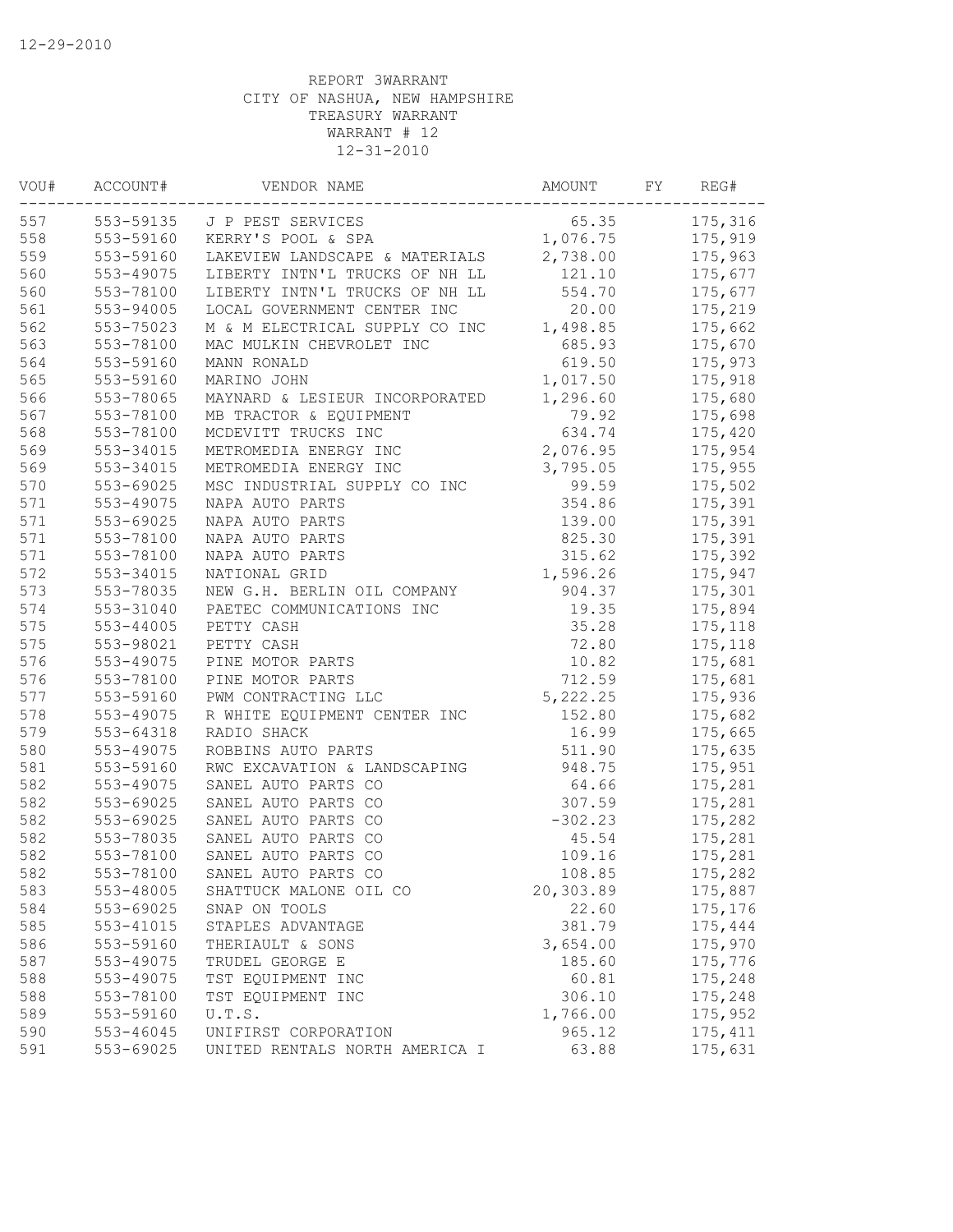| VOU#  | ACCOUNT#      | VENDOR NAME                    | AMOUNT   | FY | REG#       |
|-------|---------------|--------------------------------|----------|----|------------|
| 592   | 553-59160     | UNITED ROOFING & HOME IMPROVEM | 288.75   |    | 175,925    |
| 593   | 553-75100     | UNLIMITED DOOR SERVICE/STEVEN  | 180.00   |    | 175,700    |
| 594   | 553-49075     | USP OF NEW ENGLAND             | 351.41   |    | 175,383    |
| 595   | 553-45060     | W E AUBUCHON COMPANY INC       | 167.74   |    | 175,153    |
| 596   | 553-59160     | WAYE JASON                     | 935.00   |    | 175,934    |
| 597   | 553-59160     | WHALEY FRANCIS                 | 924.66   |    | 175,962    |
| TOTAL | 553           | STREET DEPARTMENT              |          |    | 117,813.07 |
|       |               |                                |          |    |            |
| 598   | 555-75023     | BELLETETES INC                 | 6.29     |    | 175,277    |
| 599   | 555-34015     | ENERGYNORTH PROPANE            | 1,989.40 |    | 175,908    |
| 600   | 555-49075     | HOME DEPOT CREDIT SERVICES     | 50.88    |    | 175,906    |
| 601   | 555-46045     | LAMBERT MARK                   | 72.95    |    | 175,869    |
| 602   | 555-49075     | M & M ELECTRICAL SUPPLY CO INC | 10.85    |    | 175,662    |
| 603   | 555-64040     | MCTRANS CENTER                 | 250.00   |    | 175,953    |
| 604   | 555-78140     | NAPA AUTO PARTS                | 113.16   |    | 175,392    |
| 605   | 555-31040     | PAETEC COMMUNICATIONS INC      | 19.36    |    | 175,894    |
| 606   | 555-32025     | PENNICHUCK WATER               | 13.29    |    | 175,915    |
| 607   | 555-45285     | PERMA-LINE CORP OF NEW ENGLAND | 317.79   |    | 175,159    |
| 608   | 555-32025     | PSNH                           | 1,642.46 |    | 175,975    |
| 608   | 555-32025     | PSNH                           | 1,459.40 |    | 175,976    |
| 609   | 555-41015     | STAPLES ADVANTAGE              | 138.33   |    | 175,444    |
| TOTAL | 555           | TRAFFIC DEPARTMENT             |          |    | 6,084.16   |
|       |               |                                |          |    |            |
| 610   | 557-31040     | PAETEC COMMUNICATIONS INC      | 7.08     |    | 175,894    |
| 611   | 557-33005     | PENNICHUCK WATER               | 70.03    |    | 175,915    |
| 612   | $557 - 64035$ | POM INCORPORATED               | 82.57    |    | 175,748    |
| 613   | 557-32005     | PSNH                           | 443.85   |    | 175,976    |
| 614   | 557-32005     | PUBLIC SERVICE OF NEW HAMPSHIR | 1,367.42 |    | 175,983    |
| 615   | 557-32005     | PUBLIC SERVICE OF NH           | 1,072.39 |    | 175,979    |
| 616   | 557-59100     | UNITED SITE SERVICES NORTHEAST | 54.97    |    | 175,960    |
| TOTAL | 557           | PARKING LOTS                   |          |    | 3,098.31   |
|       |               |                                |          |    |            |
| 617   | $561 - 74085$ | NASHUA OUTDOOR POWER EQUIPMENT | 309.86   |    | 175,287    |
| 618   | 561-33005     | PENNICHUCK WATER               | 155.17   |    | 175,915    |
| 619   | 561-74085     | PETTY CASH                     | 3.00     |    | 175,118    |
| TOTAL | 561           | EDGEWOOD CEMETERY              |          |    | 468.03     |
| 620   | 562-33005     | PENNICHUCK WATER               | 94.73    |    | 175,915    |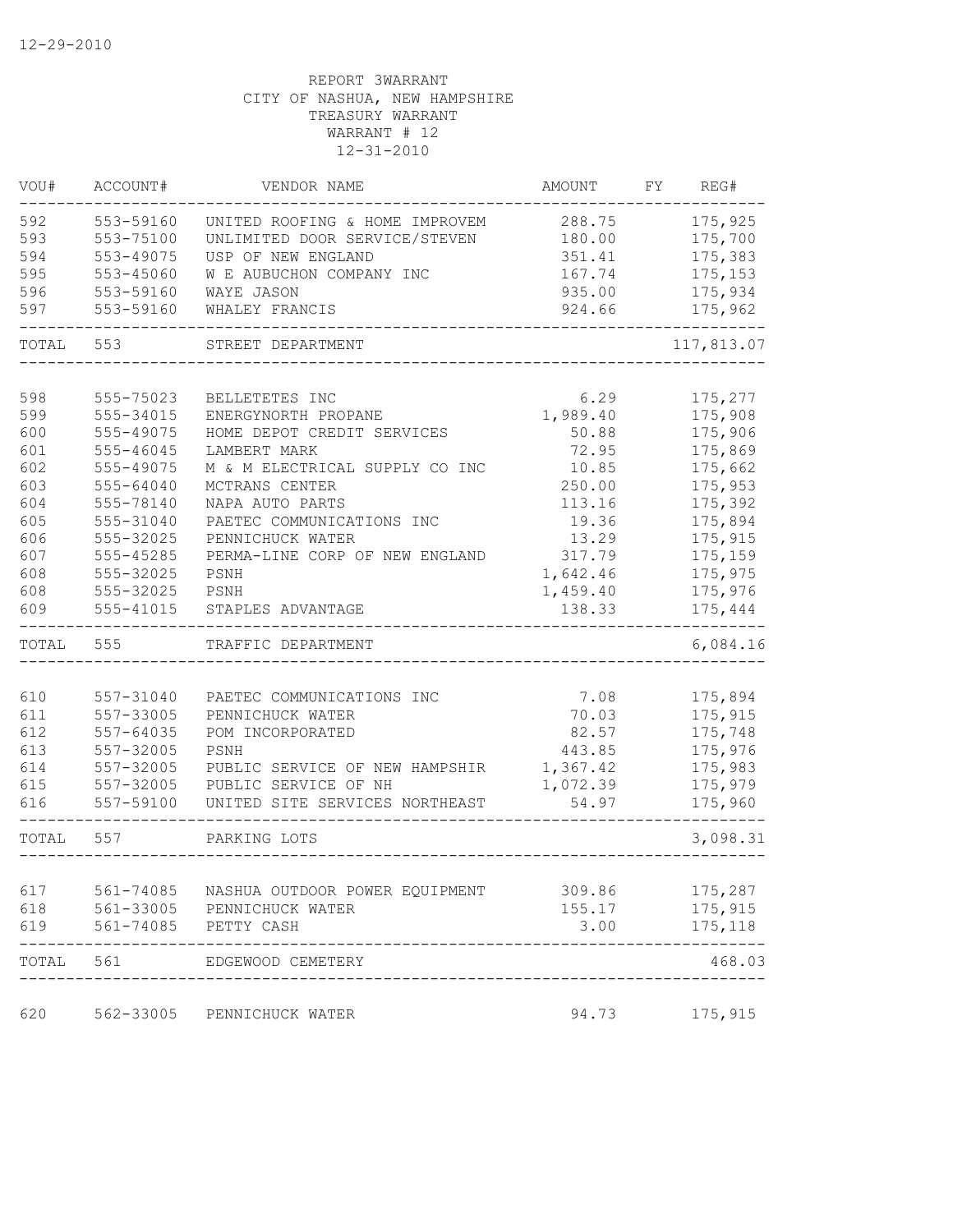|            |                         | VOU# ACCOUNT# VENDOR NAME                                 | AMOUNT FY REG#<br>___________________________ |                                 |
|------------|-------------------------|-----------------------------------------------------------|-----------------------------------------------|---------------------------------|
|            |                         | TOTAL 562 SUBURBAN CEMETERIES                             |                                               | 94.73                           |
|            |                         |                                                           |                                               |                                 |
| 621        | 563-75023               | HOME DEPOT CREDIT SERVICES                                | 1.32                                          | 175,906                         |
| 622        | 563-34015               | NATIONAL GRID                                             |                                               | $64.01$ 175,947                 |
| 623        | 563-31040               | PAETEC COMMUNICATIONS INC                                 |                                               | 14.39 175,894<br>246.96 175,976 |
| 624<br>625 | 563-32005               | PSNH<br>563-78007 SANEL AUTO PARTS CO                     | 37.68                                         | 175,282                         |
|            |                         |                                                           | ___________________________                   |                                 |
|            | TOTAL 563               | WOODLAWN CEMETERY                                         |                                               | 364.36                          |
|            |                         |                                                           |                                               |                                 |
|            | 626 571-41005 SPILLER'S |                                                           |                                               | 52.74 175,387                   |
| 627        |                         | 571-41015 STAPLES ADVANTAGE                               |                                               | 341.31 175,444                  |
|            | TOTAL 571               | COMMUNITY DEVELOPMENT                                     |                                               | 394.05                          |
|            |                         |                                                           |                                               |                                 |
|            |                         | 628 572-91005 PETTY CASH                                  |                                               | 98.00 175,118                   |
|            |                         | 628 572-94005 PETTY CASH                                  |                                               | 75.00 175,118                   |
| 628        |                         | 572-98029 PETTY CASH                                      | 9.57                                          | 175,118                         |
|            | TOTAL 572               | PLANNING DEPARTMENT                                       |                                               | 182.57                          |
|            |                         | 629 573-91005 GALLIGANI THOMAS                            | 46.05 175,870                                 |                                 |
|            |                         | -----------------------<br>TOTAL 573 ECONOMIC DEVELOPMENT |                                               | 46.05                           |
|            |                         |                                                           |                                               |                                 |
| 630        | 575-45090               | AC MOORE INC                                              | 57.58                                         | 175,296                         |
| 631        | 575-45050               | AMAZON                                                    | 128.36                                        | 175,987                         |
| 632        | 575-72060               | AMS IMAGING LLC                                           | 96.95                                         | 175,160                         |
| 633        | 575-41015               | ANCO SIGNS & STAMPS INC                                   | 54.00                                         | 175,368                         |
| 634        | 575-45050               | BAKER & TAYLOR                                            | 2,028.37                                      | 175,197                         |
| 634        | 575-45050               | BAKER & TAYLOR                                            | 434.27                                        | 175,198                         |
| 635        | 575-45050               | GALE                                                      | 141.56                                        | 175,397                         |
| 636        | 575-59100               | GUILBEAULT DENNIS                                         | 200.00                                        | 175,872                         |
| 637        | 575-75901               | HOME DEPOT CREDIT SERVICES                                | 39.78                                         | 175,906                         |
| 638        | 575-45050               | INGRAM LIBRARY SERVICES                                   | 354.07                                        | 175,432                         |
| 639        | $575 - 45050$           | INTERNATIONAL BOOK IMPORT SERV                            | 245.68                                        | 175,759                         |
| 640        | 575-45050               | LERNER PUBLISHING GROUP                                   | 371.10                                        | 175,403                         |
| 641        | 575-45050               | MATTHEW BENDER & CO INC                                   | 63.71                                         | 175, 414                        |
| 642        | 575-34015               | METROMEDIA ENERGY INC                                     | 1,683.04                                      | 175,955                         |
| 643        | 575-45085               | MICROMARKETING LLC                                        | 144.42                                        | 175,272                         |
| 644        | 575-59100               | MONTELLO EDMUND                                           | 250.00                                        | 175,871                         |
| 645        | 575-45050               | NADA APPRAISAL GUIDES                                     | 205.00                                        | 175,892                         |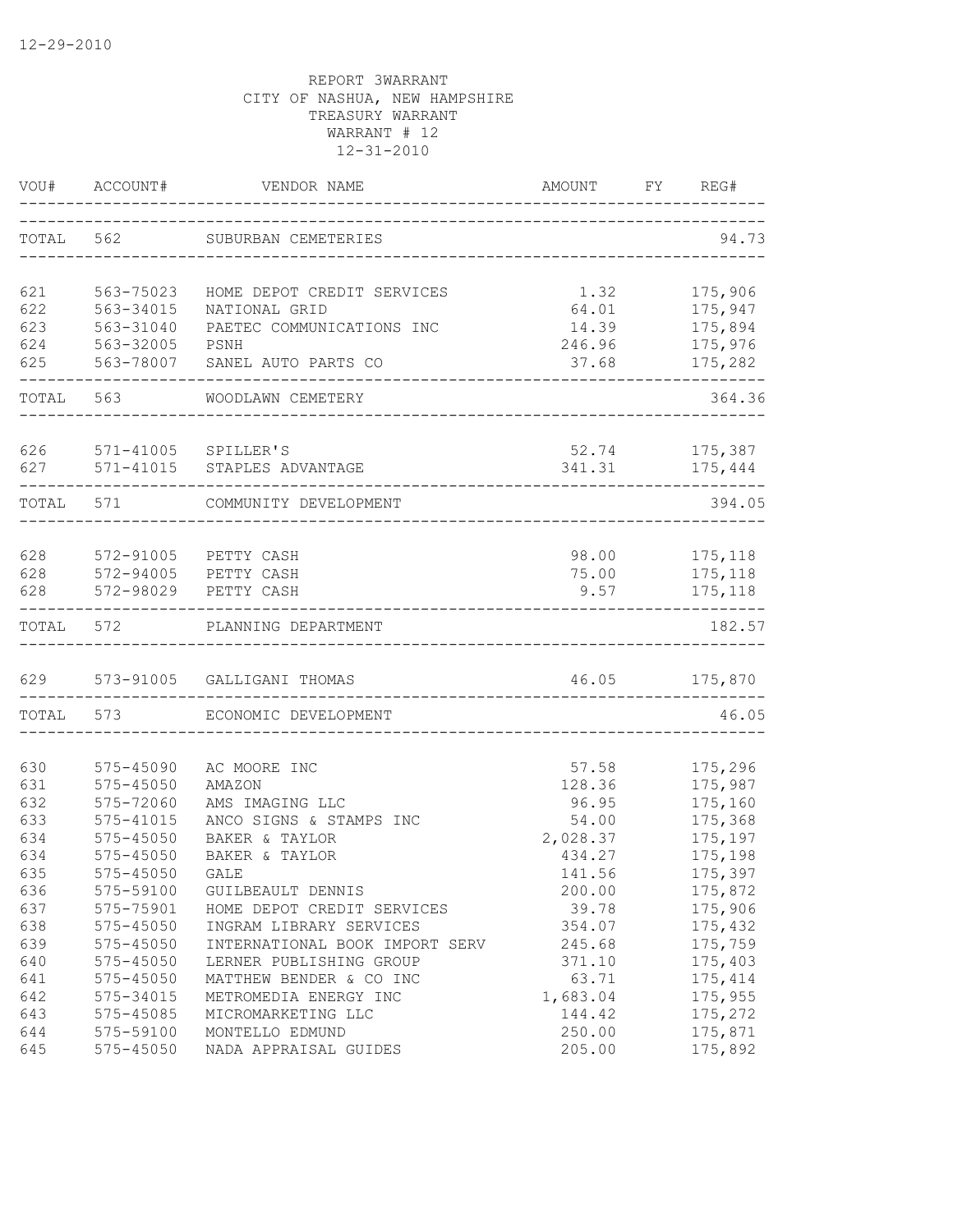| VOU#  | ACCOUNT#          | VENDOR NAME                    | AMOUNT    | FY | REG#      |
|-------|-------------------|--------------------------------|-----------|----|-----------|
| 646   | 575-45050         | NATIONAL BOOK NETWORK          | 162.11    |    | 175,755   |
| 647   | 575-34015         | NATIONAL GRID                  | 734.52    |    | 175,947   |
| 648   | 575-42005         | NEW ENGLAND PAPER & SUPPLY     | 173.68    |    | 175,295   |
| 648   | 575-42020         | NEW ENGLAND PAPER & SUPPLY     | 53.04     |    | 175,295   |
| 649   | 575-45903         | NEWSPAPER ARCHIVE INC          | 1,000.00  |    | 175,751   |
| 650   | 575-95005         | NHLA                           | 590.00    |    | 175,920   |
| 651   | 575-31040         | PAETEC COMMUNICATIONS INC      | 10.62     |    | 175,894   |
| 652   | 575-45050         | PDR DISTRIBUTION LLC           | 59.95     |    | 175,749   |
| 653   | 575-33005         | PENNICHUCK WATER               | 309.43    |    | 175,915   |
| 654   | 575-45315         | SAM'S CLUB DIRECT              | 214.62    |    | 175,924   |
| 655   | 575-41015         | SCHIFFMAYER PLASTICS CORP      | 75.35     |    | 175,964   |
| 656   | 575-45050         | SIMON & SCHUSTER               | 34.44     |    | 175,191   |
| 657   | 575-74010         | SIRSIDYNIX                     | 19,330.37 |    | 175,946   |
| 658   | 575-74085         | STANLEY CONVERGENT SECURITY SO | 174.18    |    | 175,956   |
| 659   | 575-75023         | STANLEY ELEVATOR COMPANY INC   | 73.16     |    | 175,696   |
| 660   | 575-91005         | TAGGART LINDA                  | 197.50    |    | 175,289   |
| 660   | 575-94005         | TAGGART LINDA                  | 50.00     |    | 175,289   |
| 661   | 575-45050         | WEST PAYMENT CENTER            | 150.10    |    | 175,207   |
| 662   | $575 - 45050$     | WOODALL'S PUBLICATIONS CORP    | 16.95     |    | 175,390   |
| 663   | 575-45050         | WORLD BOOK SCHOOL AND LIBRARY  | 779.00    |    | 175,484   |
| 664   | $575 - 45150$     | WWW.GENIUSBABIES.COM           | 8.95      |    | 175,760   |
| TOTAL | 575               | PUBLIC LIBRARIES               |           |    | 30,695.86 |
|       |                   |                                |           |    |           |
| 665   | 576-91005         | DUPONT TIMOTHY                 | 80.60     |    | 175,873   |
| 666   | 576-49025         | ICC                            | 126.00    |    | 175,984   |
| 667   | 576-94005         | NEW HAMPSHIRE BUILDING OFFICIA | 2,420.00  |    | 175,988   |
| 668   | 576-94005         | NH BUILDING OFFICIALS SUPPORT  | 50.00     |    | 175,971   |
| 669   | 576-91005         | PETTY CASH                     | 42.00     |    | 175,118   |
| 669   | 576-94005         | PETTY CASH                     | 15.00     |    | 175,118   |
| TOTAL | 576               | BUILDING DEPARTMENT            |           |    | 2,733.60  |
|       |                   |                                |           |    |           |
|       |                   | 224,704 581-49035 AARTHUN KAY  | 8.43      |    | 175,557   |
|       | 224,705 581-95005 | AASA                           | 426.00    |    | 175,902   |
|       | 224,706 581-53100 | ABSOLUTE DATA DESTRUCTION      | 905.30    |    | 175,622   |
|       | 224,707 581-49050 | ACADEMIC THERAPY PUBLICATIONS  | 218.90    |    | 175,234   |
|       | 224,708 581-49050 | ACCURATE LABEL DESIGNS INC     | 217.00    |    | 175,540   |
|       | 224,709 581-53100 | ACE PRINTING COMPANY           | 850.00    |    | 175,382   |
|       | 224,710 581-53100 | ADSHADE CHRISTOPHER            | 137.28    |    | 175,807   |
|       | 224,711 581-53101 | ADULT LEARNING CENTER          | 26,500.00 |    | 175,412   |
|       | 224,712 581-91040 | ADVANCED LEARNING CTRS INC     | 79.00     |    | 175,804   |
|       | 224,713 581-42120 | AIRWAVES PARTS & ACCESSORIES L | 277.39    |    | 175,614   |
|       | 224,714 581-46040 | ALEC'S SHOE STORE INC          | 100.00    |    | 175,261   |
|       | 224,715 581-42110 | ALLIED ELECTRONICS INC         | 65.29     |    | 175,703   |
|       | 224,716 581-44005 | ALPHAGRAPHICS                  | 454.00    |    | 175,284   |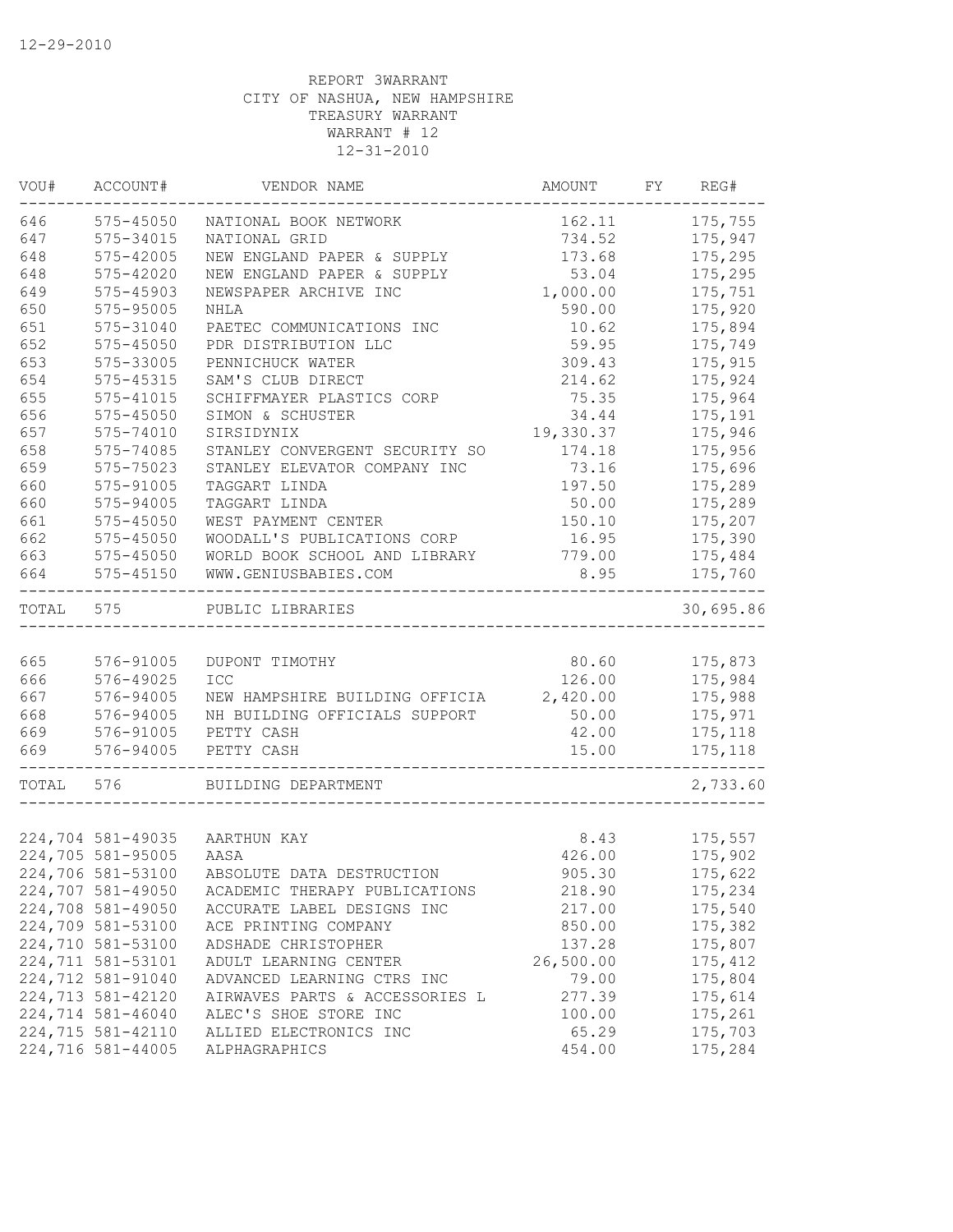| VOU# | ACCOUNT#          | VENDOR NAME                    | AMOUNT    | FY | REG#     |
|------|-------------------|--------------------------------|-----------|----|----------|
|      | 224,717 581-59130 | ALTOBELLO MICHAEL              | 60.00     |    | 175,600  |
|      | 224,718 581-49035 | AMAZON                         | 545.05    |    | 175,987  |
|      | 224,719 581-59130 | APFELBERG MICHAEL              | 80.00     |    | 175,643  |
|      | 224,720 581-59130 | ARMSTRONG ANDREW               | 92.00     |    | 175,816  |
|      | 224,721 581-95005 | ASCD                           | 985.00    |    | 175,993  |
|      | 224,722 581-31005 | AT&T                           | 31.81     |    | 175,997  |
|      | 224,723 581-75023 | B & S LOCKSMITH INC            | 383.73    |    | 175,324  |
|      | 224,724 581-49050 | BACHELDER-GILES STACEY         | 28.55     |    | 175,537  |
|      | 224,725 581-53100 | BAILEY DAVID                   | 500.00    |    | 175,189  |
|      | 224,725 581-74092 | BAILEY DAVID                   | 80.00     |    | 175,189  |
|      | 224,726 581-49050 | BAILEY POTTERY EQUIP CORP      | 15.35     |    | 175,556  |
|      | 224,727 581-42110 | BATTERY SPECIALISTS OF NH LLC  | 69.95     |    | 175,625  |
|      | 224,728 581-42130 | BEARINGS SPECIALTY CO INC      | 149.23    |    | 175,724  |
|      | 224,729 581-91040 | BEAULIEU HEATHER               | 219.00    |    | 175,577  |
|      | 224,730 581-49050 | BELLETETES INC                 | 613.51    |    | 175,277  |
|      | 224,730 581-75023 | BELLETETES INC                 | 384.32    |    | 175,277  |
|      | 224,731 581-59130 | BILODEAU MAURICE               | 80.00     |    | 175,253  |
|      | 224,732 581-49075 | BLUETARP FINANCIAL INC         | 117.77    |    | 175,789  |
|      | 224,733 581-84030 | BOOTHBY THERAPY SERVICES LLC   | 834.99    |    | 175,640  |
|      | 224,734 581-49050 | BOUND TREE MEDICAL LLC         | 248.78    |    | 175, 317 |
|      | 224,735 581-56030 | BOYS & GIRLS CLUB OF GREATER N | 2,563.33  |    | 175, 175 |
|      | 224,736 581-94030 | BUCKNAM KELLY                  | 100.00    |    | 175,813  |
|      | 224,737 581-55010 | BUDGET CAR & TRUCK RENTAL      | 176.23    |    | 175,524  |
|      | 224,738 581-91040 | BUREAU OF EDUCATION & RESEARCH | 199.00    |    | 175,907  |
|      | 224,739 581-59130 | BURKHART DENNIS                | 50.00     |    | 175,252  |
|      | 224,740 581-49050 | C B SULLIVAN COMPANY INC       | 28.00     |    | 175,550  |
|      | 224,741 581-55015 | CANTARA DEBORAH                | 360.00    |    | 175,223  |
|      | 224,742 581-49050 | CAROLINA BIOLOGICAL SUPPLY CO  | 208.30    |    | 175,691  |
|      | 224,743 581-49050 | CARPARTS OF NASHUA             | 16.25     |    | 175,663  |
|      | 224,744 581-49050 | CARTRIDGE WORLD NASHUA         | 2,076.72  |    | 175,583  |
|      | 224,745 581-84030 | CEDARCREST INC                 | 75.30     |    | 175,139  |
|      | 224,746 581-42010 | CENTRAL PAPER PRODUCTS CO      | 299.18    |    | 175,693  |
|      | 224,746 581-42020 | CENTRAL PAPER PRODUCTS CO      | 2,148.60  |    | 175,693  |
|      | 224,746 581-49910 | CENTRAL PAPER PRODUCTS CO      | 6,727.50  |    | 175,693  |
|      | 224,747 581-59130 | CHERBONNEAU MARK               | 80.00     |    | 175,273  |
|      | 224,748 581-53103 | CLARK ASSOCIATES/DEBBIE CLARK  | 38,576.25 |    | 175,181  |
|      | 224,749 581-59130 | CLINTON PHILIP                 | 120.00    |    | 175,579  |
|      | 224,750 581-43005 | CMRS-POC                       | 2,000.00  |    | 175,998  |
|      | 224,751 581-49050 | COMPUTER CABLE STORE           | 45.37     |    | 175,799  |
|      | 224,752 581-49050 | COMPUTER HUT OF N E INC        | 334.65    |    | 175,695  |
|      | 224,752 581-74092 | COMPUTER HUT OF N E INC        | 349.00    |    | 175,695  |
|      | 224,753 581-49050 | CONNECTICUT VALLEY BIOLOGICAL  | 58.50     |    | 175,675  |
|      | 224,754 581-42130 | CONTROL TECHNOLOGIES INC       | 1,765.48  |    | 175,462  |
|      | 224,755 581-72010 | CONWAY OFFICE PRODUCTS LLC     | 138.00    |    | 175,242  |
|      | 224,756 581-49075 | COPY SHOP                      | 150.00    |    | 175,239  |
|      | 224,757 581-49910 | CORRIVEAU ROUTHIER INC         | 365.13    |    | 175,667  |
|      | 224,758 581-49050 | COUSIN'S VIDEO INC             | 63.14     |    | 175,630  |
|      | 224,758 581-74092 | COUSIN'S VIDEO INC             | 52.70     |    | 175,630  |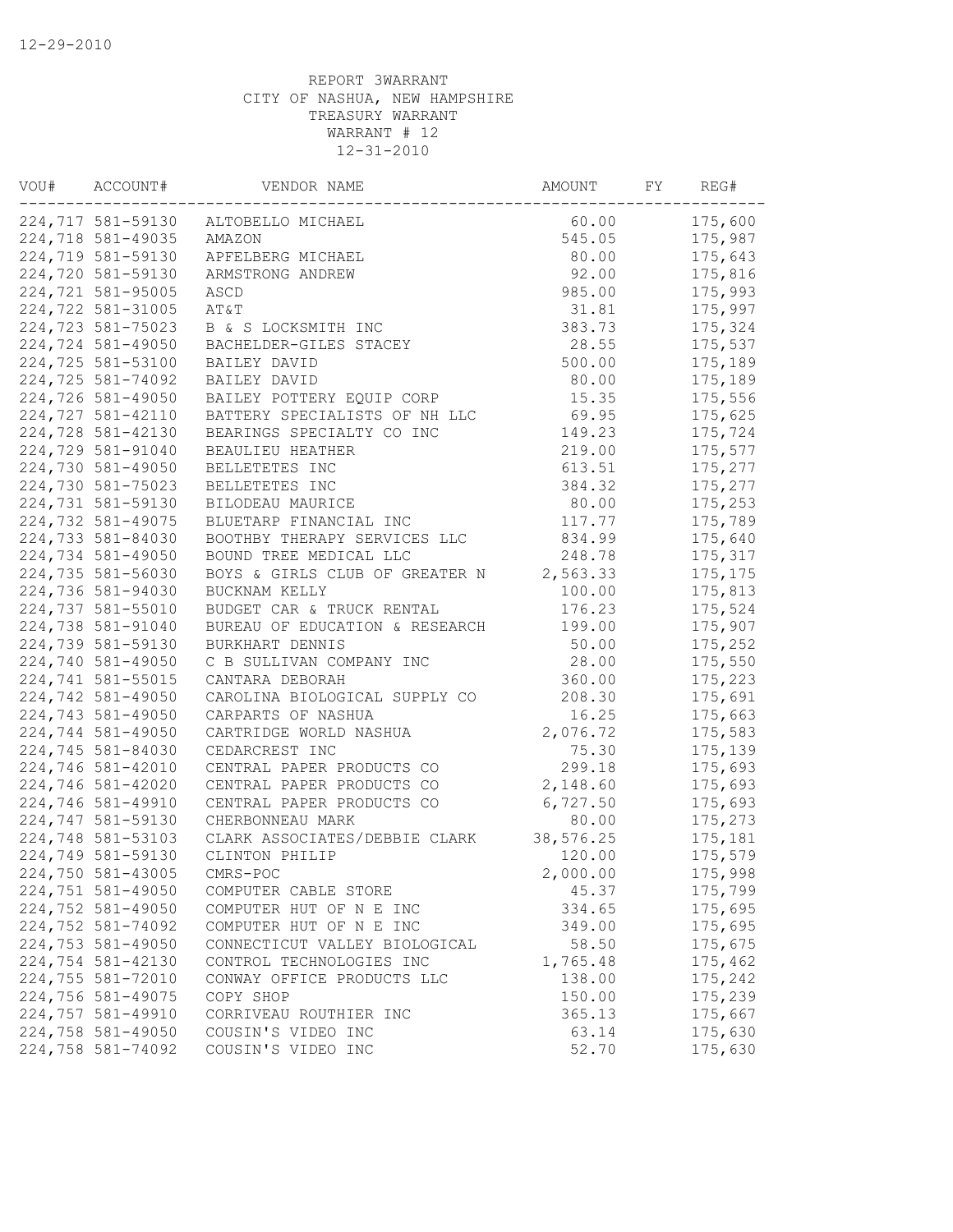| VOU# | ACCOUNT#          | VENDOR NAME                   | AMOUNT    | FY | REG#     |
|------|-------------------|-------------------------------|-----------|----|----------|
|      | 224,759 581-91005 | COVART VIRGINIA L             | 7.88      |    | 175,637  |
|      | 224,760 581-59130 | CROSBY MICHAEL                | 120.00    |    | 175,585  |
|      | 224,761 581-84030 | CROTCHED MOUNTAIN REHAB CTR   | 9,865.34  |    | 175,476  |
|      | 224,762 581-49050 | CRYSTAL PRODUCTIONS           | 19.95     |    | 175,717  |
|      | 224,763 581-49050 | CRYSTAL ROCK BOTTLED WATER    | 153.55    |    | 175,613  |
|      | 224,764 581-59130 | CUVELLIER RICHARD             | 120.00    |    | 175,211  |
|      | 224,765 581-49050 | DARWISH COLLEEN               | 49.95     |    | 175,582  |
|      | 224,766 581-91005 | DEGRAPPO KIMBERLEY J          | 139.00    |    | 175,275  |
|      | 224,767 581-49050 | DELK ANNAMARIA                | 74.57     |    | 175,518  |
|      | 224,768 581-91005 | DIONNE CLAUDIA M              | 21.55     |    | 175,310  |
| 670  | 581-53100         | DOCULYNX INC                  | 62.00     |    | 175,746  |
|      | 224,769 581-78007 | DONOVAN EQUIPMENT CO INC      | 888.75    |    | 175, 174 |
|      | 224,770 581-91005 | DRAKOULAKOS JENNIFER          | 5.50      |    | 175,509  |
|      | 224,771 581-59130 | DUBE ROBERT                   | 60.00     |    | 175,824  |
|      | 224,772 581-91005 | DUSTIN MARIANNE               | 71.00     |    | 175,483  |
|      | 224,773 581-84055 | EASTER SEALS NEW HAMPSHIRE    | 17,752.32 |    | 175,415  |
|      | 224,774 581-84030 | EDUCATION INC                 | 116.38    |    | 175,534  |
|      | 224,775 581-95010 | EDUCATION WEEK                | 74.94     |    | 176,008  |
|      | 224,776 581-49050 | EDUCATIONAL INNOVATIONS INC   | 167.19    |    | 175, 475 |
|      | 224,777 581-42130 | F W WEBB COMPANY              | 966.20    |    | 175,203  |
|      | 224,778 581-31005 | FAIR POINT COMMUNICATIONS INC | 52.13     |    | 176,000  |
| 671  | 581-31005         | FAIRPOINT COMMUNICATIONS      | 745.41    |    | 175,957  |
|      | 224,779 581-31005 | FAIRPOINT COMMUNICATIONS      | 114.33    |    | 175,880  |
|      | 224,780 581-31005 | FAIRPOINT COMMUNICATIONS INC  | 36.15     |    | 176,001  |
|      | 224,781 581-31005 | FAIRPOINT COMMUNICATIONS INC  | 56.85     |    | 176,002  |
|      | 224,782 581-34015 | FAIRPOINT COMMUNICATIONS INC  | 29.04     |    | 176,003  |
|      | 224,783 581-34015 | FAIRPOINT COMMUNICATIONS INC  | 33.53     |    | 176,004  |
|      | 224,784 581-34015 | FAIRPOINT COMMUNICATIONS INC  | 30.35     |    | 176,005  |
|      | 224,785 581-31005 | FAIRPOINT COMMUNICATIONS INC  | 28.40     |    | 176,006  |
|      | 224,786 581-64040 | FARONICS TECHNOLOGIES USA INC | 1,770.00  |    | 175,564  |
|      | 224,787 581-49075 | FASTENAL COMPANY              | 79.19     |    | 175,334  |
|      | 224,788 581-59130 | FERNANDES DON                 | 120.00    |    | 175,627  |
|      | 224,789 581-55005 | FIRST STUDENT INC             | 1,240.87  |    | 175,510  |
|      | 224,789 581-55010 | FIRST STUDENT INC             | 894.59    |    | 175,510  |
|      | 224,790 581-59130 | FLINN BRIDGET                 | 80.00     |    | 175,628  |
|      | 224,791 581-49030 | FOLLETT LIBRARY RESOURCES     | 494.40    |    | 175,156  |
|      | 224,791 581-49050 | FOLLETT LIBRARY RESOURCES     | 118.43    |    | 175,156  |
|      | 224,791 581-49055 | FOLLETT LIBRARY RESOURCES     | 100.11    |    | 175,156  |
|      | 224,792 581-49050 | FOLLETT SOFTWARE COMPANY      | 285.19    |    | 175,713  |
|      | 224,793 581-49050 | FREY SCIENTIFIC               | 484.65    |    | 175,240  |
|      | 224,794 581-59130 | FRONK KEITH                   | 80.00     |    | 175,578  |
|      | 224,795 581-59130 | FROST MICHAEL                 | 80.00     |    | 175,594  |
|      | 224,796 581-59130 | GABRIEL SCOTT                 | 60.00     |    | 175,604  |
|      | 224,797 581-59130 | GADBOIS GERALD                | 180.00    |    | 175, 127 |
|      | 224,798 581-91005 | GAMMON JESSICA E              | 24.95     |    | 175,800  |
|      | 224,799 581-55015 | GEFFRARD JEAN                 | 80.80     |    | 175,817  |
|      | 224,800 581-53100 | GENERAL LINEN SERVICE INC     | 38.45     |    | 175,647  |
|      | 224,801 581-49050 | GLOBAL TRADEQUEST INC         | 209.00    |    | 175,797  |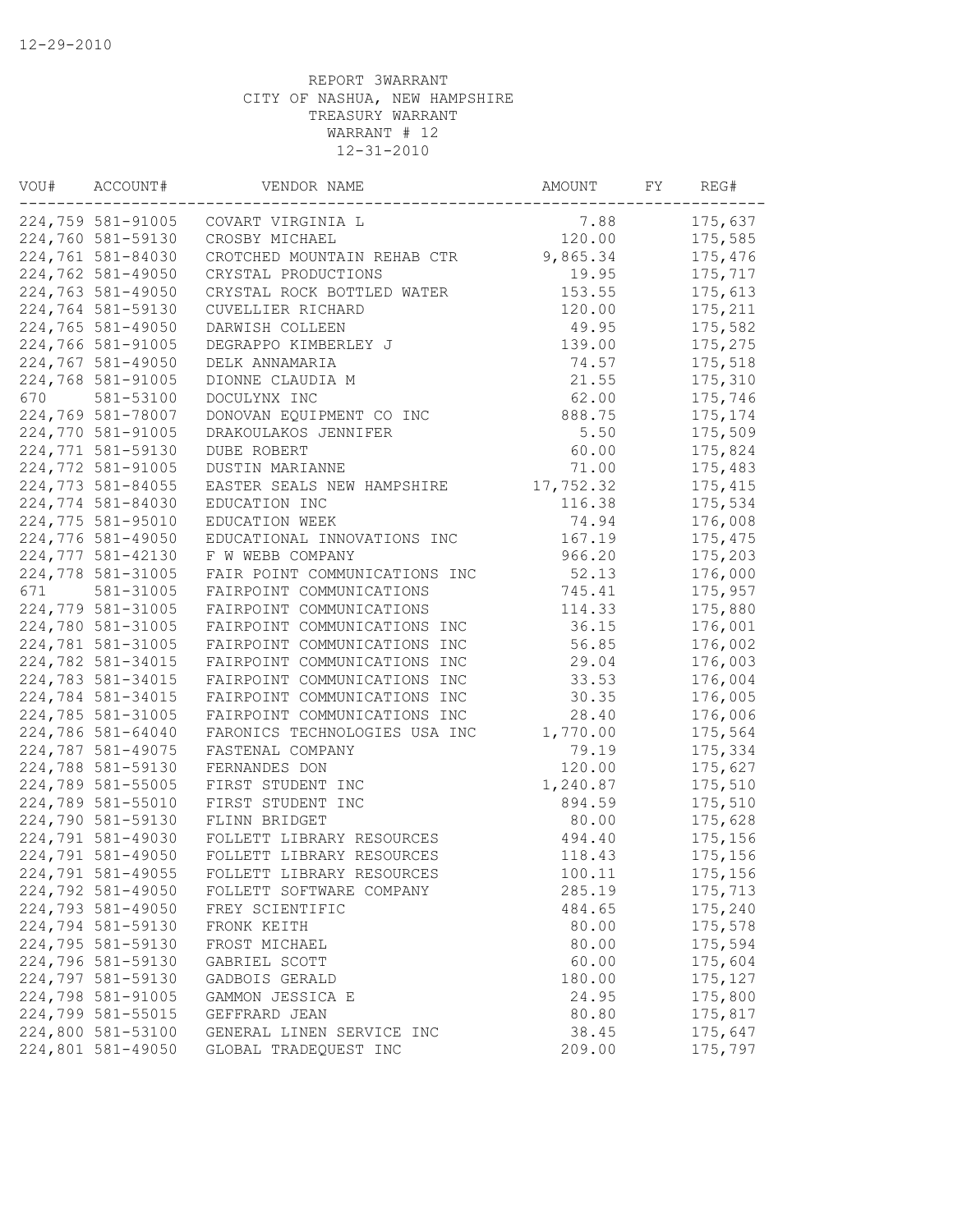| VOU# | ACCOUNT#          | VENDOR NAME                    | AMOUNT   | FY | REG#    |
|------|-------------------|--------------------------------|----------|----|---------|
|      | 224,802 581-59130 | GODDU DAN                      | 50.00    |    | 175,210 |
|      | 224,803 581-94010 | GODLEWSKI JEAN                 | 1,000.00 |    | 175,305 |
|      | 224,804 581-49050 | <b>GOPHER</b>                  | 46.28    |    | 175,473 |
|      | 224,805 581-42130 | GRAINGER                       | 1,725.04 |    | 175,218 |
|      | 224,806 581-59130 | GREBINAR PHILIP                | 104.87   |    | 175,806 |
|      | 224,807 581-91005 | GREENBERG ELLEN                | 229.50   |    | 175,612 |
|      | 224,808 581-59130 | GREENIDGE DAVID                | 60.00    |    | 175,616 |
|      | 224,809 581-59130 | GREENWOOD STEVE                | 120.00   |    | 175,592 |
|      | 224,810 581-49075 | GREGORY J FLOORING & DESIGN LL | 1,290.00 |    | 175,633 |
|      | 224,811 581-91005 | GUAL WENDY                     | 38.13    |    | 175,546 |
|      | 224,812 581-59130 | HALL DOUGLAS                   | 130.03   |    | 175,811 |
|      | 224,813 581-59130 | HAMILTON MICHAEL               | 60.00    |    | 175,584 |
|      | 224,814 581-78007 | HANSON'S AUTOMOTIVE SERVICE    | 120.30   |    | 175,576 |
|      | 224,815 581-59130 | HARRINGTON MICHAEL             | 60.00    |    | 175,781 |
|      | 224,816 581-74092 | HARRIS EQUIPMENT REPAIR SERVIC | 572.88   |    | 175,679 |
|      | 224,817 581-53100 | HARRIS WILLIAM                 | 400.00   |    | 175,808 |
|      | 224,818 581-43005 | HASLER INC                     | 119.85   |    | 176,007 |
|      | 224,819 581-91005 | HATFIELD ELAINE                | 10.64    |    | 175,168 |
|      | 224,820 581-42130 | HEATING SPECIALTIES OF NH INC  | 1,048.90 |    | 175,669 |
|      | 224,821 581-49035 | HEINEMANN                      | 453.75   |    | 175,492 |
|      | 224,822 581-59130 | HENDERSON MICHAEL              | 240.00   |    | 175,588 |
|      | 224,823 581-59130 | HENDERSON WILFRED              | 120.00   |    | 175,373 |
|      | 224,824 581-47010 | HENRY SCHEIN INC               | 142.57   |    | 175,551 |
|      | 224,825 581-94010 | HERBERT TIMOTHY                | 1,040.00 |    | 175,649 |
|      | 224,826 581-64045 | HEWLETT PACKARD COMPANY        | 1,995.00 |    | 175,220 |
|      | 224,827 581-59130 | HICKS ADAM                     | 80.00    |    | 175,597 |
|      | 224,828 581-94010 | HICKS NANCY                    | 1,094.40 |    | 175,629 |
|      | 224,829 581-49050 | HIGHSMITH INC                  | 22.79    |    | 175,686 |
|      | 224,829 581-63085 | HIGHSMITH INC                  | 1,879.27 |    | 175,686 |
|      | 224,830 581-49095 | HM RECEIVABLES CO LLC          | 290.40   |    | 175,646 |
|      | 224,831 581-49075 | HOME DEPOT CREDIT SERVICES     | 32.25    |    | 175,505 |
|      | 224,832 581-49050 | HOME DEPOT CREDIT SERVICES     | 301.98   |    | 175,533 |
|      | 224,833 581-78007 | HOWARD P FAIRFIELD, LLC        | 28.45    |    | 175,602 |
|      | 224,834 581-59130 | HURLEY JR DANIEL               | 140.00   |    | 175,598 |
|      | 224,835 581-59130 | HUSBAND WAYNE R                | 120.00   |    | 175,786 |
|      | 224,836 581-91005 | INSINGA SCOTT                  | 55.00    |    | 175,718 |
|      | 224,837 581-84030 | INSTITUTE OF PROFESSIONAL PRAC | 1,453.37 |    | 175,593 |
|      | 224,838 581-41040 | INTEGRATED OFFICE SOLUTIONS    | 1,104.00 |    | 175,621 |
|      | 224,839 581-74092 | IT PARTS DEPOT                 | 180.00   |    | 175,796 |
|      | 224,840 581-51015 | JACKSON LEWIS LLP              | 1,005.50 |    | 175,723 |
|      | 224,841 581-59130 | JOHNSON EVAN                   | 120.00   |    | 175,587 |
|      | 224,842 581-59130 | JOHNSON EVAN                   | 210.00   |    | 175,599 |
|      | 224,843 581-42110 | KEYSTONE BATTERY               | 746.74   |    | 175,503 |
|      | 224,844 581-59130 | KOHM JASON                     | 60.00    |    | 175,589 |
|      | 224,845 581-91040 | KROM MARY                      | 219.00   |    | 175,520 |
|      | 224,846 581-59130 | KUBA GARY                      | 60.00    |    | 175,595 |
|      | 224,847 581-59130 | KUZMICH DAVID                  | 200.00   |    | 175,601 |
|      | 224,848 581-91005 | LALIME MAUREEN                 | 20.00    |    | 175,521 |
|      |                   |                                |          |    |         |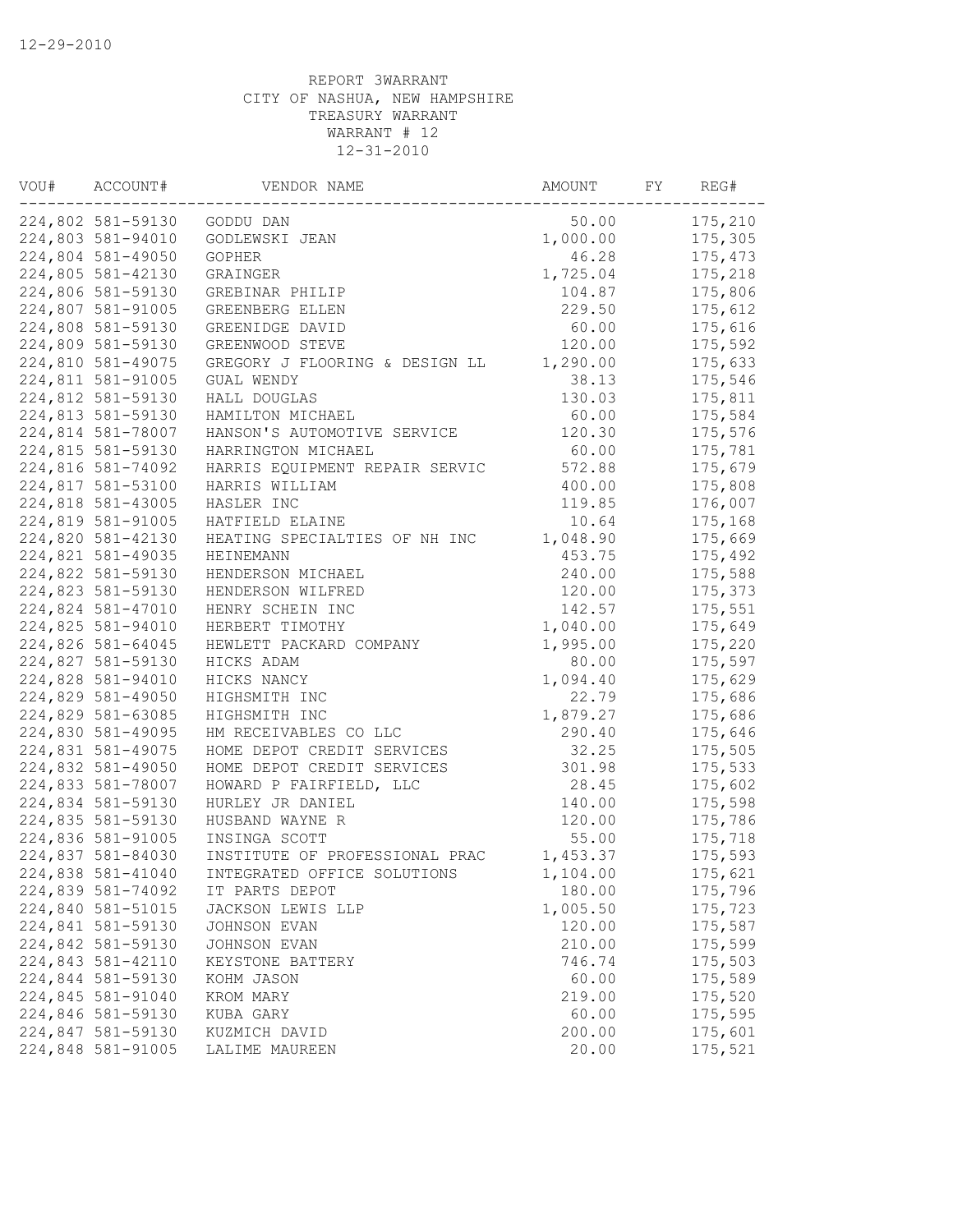| VOU# | ACCOUNT#          | VENDOR NAME                    | AMOUNT    | FY | REG#    |
|------|-------------------|--------------------------------|-----------|----|---------|
|      | 224,849 581-59130 | LALLY JOSEPH                   | 110.00    |    | 175,192 |
|      | 224,850 581-91005 | LAOUERRE MARC                  | 226.51    |    | 175,516 |
|      | 224,851 581-59130 | LATHAM FREDERICK               | 240.00    |    | 175,581 |
|      | 224,852 581-84030 | LEARNING CENTER FOR THE DEAF   | 10,918.42 |    | 175,609 |
|      | 224,853 581-49050 | LEBLANC SERA                   | 15.12     |    | 175,793 |
|      | 224,854 581-91005 | LEWIS SUSAN A                  | 10.63     |    | 175,535 |
|      | 224,855 581-84030 | LIGHTHOUSE SCHOOL INC          | 61,292.36 |    | 175,478 |
|      | 224,856 581-59130 | LIZOTTE TIMOTHY                | 80.00     |    | 175,782 |
|      | 224,857 581-91005 | LOFTUS JUDITH                  | 24.75     |    | 175,489 |
|      | 224,858 581-49050 | LORENZ CORP (THE)              | 220.75    |    | 175,559 |
|      | 224,859 581-59130 | LOUGHRAN SHAWN                 | 60.00     |    | 175,823 |
|      | 224,860 581-42110 | M & M ELECTRICAL SUPPLY CO INC | 1,545.25  |    | 175,662 |
|      | 224,860 581-74092 | M & M ELECTRICAL SUPPLY CO INC | 471.59    |    | 175,662 |
|      | 224,861 581-59080 | M & N SPORTS LLC               | 1,414.40  |    | 175,280 |
|      | 224,861 581-74092 | M & N SPORTS LLC               | 2,158.00  |    | 175,280 |
|      | 224,862 581-94010 | MACDONALD TARA                 | 1,040.00  |    | 175,648 |
|      | 224,863 581-64192 | MAGUIRE EQUIPMENT INC          | 1,975.00  |    | 175,366 |
|      | 224,864 581-66005 | MAILFINANCE                    | 145.22    |    | 175,790 |
|      | 224,865 581-49050 | MARKET BASKET                  | 1,307.32  |    | 175,288 |
|      | 224,866 581-91005 | MARTIN JANICE                  | 146.50    |    | 175,479 |
|      | 224,867 581-59130 | MARTINEAU PAUL                 | 60.00     |    | 175,428 |
|      | 224,868 581-75090 | MARVELL PLATE GLASS INC        | 5.00      |    | 175,149 |
|      | 224,869 581-59130 | MCCARTHY DENNIS                | 80.00     |    | 175,362 |
|      | 224,870 581-53103 | MCCARTNEY AMY                  | 11,054.00 |    | 175,615 |
|      | 224,871 581-49050 | MCFEELY'S                      | 664.15    |    | 175,826 |
|      | 224,872 581-49050 | MCGILL'S INC                   | 1,766.55  |    | 175,697 |
|      | 224,873 581-59130 | MCNAMARA SHAWN                 | 60.00     |    | 175,819 |
|      | 224,874 581-47010 | MEDCO SUPPLY INC               | 2,741.49  |    | 175,508 |
|      | 224,875 581-59130 | MELANSON DENNIS                | 60.00     |    | 175,148 |
|      | 224,876 581-84030 | MERRIMACK SPECIAL EDUCATION    | 5,560.52  |    | 175,610 |
|      | 224,877 581-34015 | METROMEDIA ENERGY INC          | 44,972.01 |    | 175,999 |
|      | 224,878 581-59130 | MICHAEL BARBARA                | 60.00     |    | 175,580 |
|      | 224,879 581-94030 | MILLER LARISSA                 | 100.00    |    | 175,821 |
|      | 224,880 581-59130 | MORIN ARTHUR                   | 120.00    |    | 175,363 |
|      | 224,881 581-49050 | MORIN JACQUELINE               | 175.00    |    | 175,803 |
|      | 224,882 581-49050 | MSC INDUSTRIAL SUPPLY CO INC   | 79.98     |    | 175,502 |
|      | 224,883 581-53100 | MULTI-STATE BILLING SERVICES L | 2.56      |    | 175,619 |
|      | 224,884 581-94010 | MURPHY ERIN                    | 1,040.00  |    | 175,798 |
|      | 224,885 581-49910 | NARDONE SAND & GRAVEL CO INC   | 2,365.13  |    | 175,265 |
|      | 224,886 581-49050 | NASHUA OUTDOOR POWER EQUIPMENT | 575.89    |    | 175,287 |
|      | 224,886 581-49910 | NASHUA OUTDOOR POWER EQUIPMENT | 129.48    |    | 175,287 |
| 672  | 581-45295         | NASHUA SCHOOL DISTRICT #42     | 1,490.00  |    | 12,324  |
|      | 224,887 581-74092 | NASHUA SEW & VAC               | 69.95     |    | 175,131 |
|      | 224,888 581-78007 | NASHUA WHOLESALE TIRE INC      | 592.00    |    | 175,251 |
|      | 224,889 581-34015 | NATIONAL GRID                  | 22,102.07 |    | 176,010 |
|      | 224,890 581-42010 | NATIONWIDE SALES & SERVICE     | 84.09     |    | 175,486 |
|      | 224,891 581-49095 | NCS PEARSON INC                | 514.84    |    | 175,512 |
|      | 224,892 581-72060 | NELSON PIANO SERVICE/FRANK J N | 90.00     |    | 175,255 |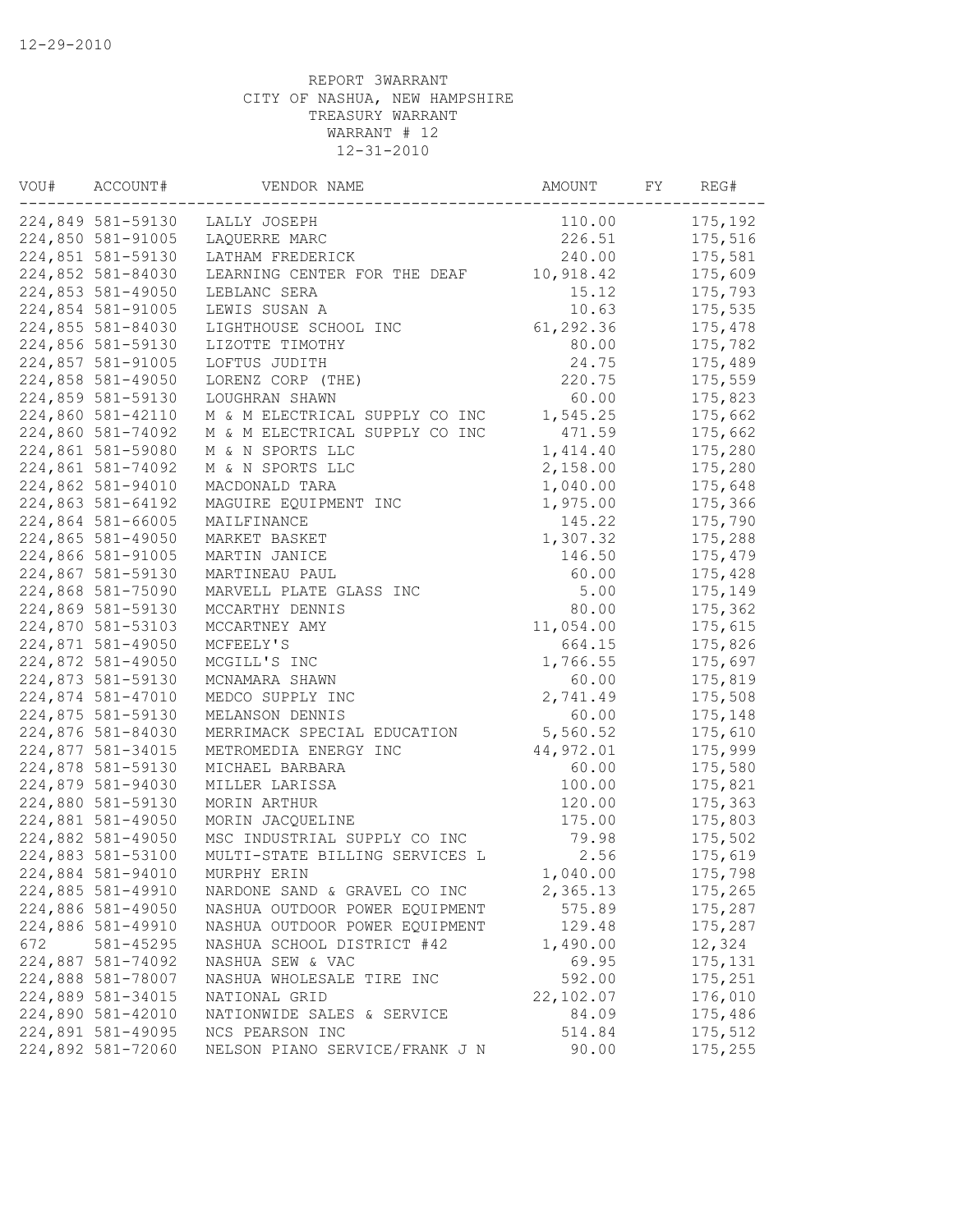| VOU# | ACCOUNT#           | VENDOR NAME                              | AMOUNT     | FY | REG#    |
|------|--------------------|------------------------------------------|------------|----|---------|
|      | 224,892 581-74092  | NELSON PIANO SERVICE/FRANK J N           | 90.00      |    | 175,255 |
|      | 224,893 581-59130  | NEVERETT WILLIAM                         | 120.00     |    | 175,371 |
|      | 224,894 581-49050  | NEWEGG.COM                               | 182.98     |    | 175,795 |
|      | 224,895 581-31005  | NEXTEL COMMUNICATIONS                    | 2,289.06   |    | 175,893 |
|      | 224,896 581-95005  | NH INDOOR TRACK LEAGUE                   | 2,820.00   |    | 175,161 |
|      | 224,897 581-95005  | NHAMLE                                   | 25.00      |    | 175,995 |
|      | 224,898 581-95005  | NHASP                                    | 1,408.00   |    | 175,891 |
|      | 224,899 581-94030  | NHSTE                                    | 10.00      |    | 175,574 |
|      | 224,900 581-59130  | NITSO PAUL                               | 60.00      |    | 175,820 |
|      | 224,901 581-49050  | NORTHCENTER FOODSERVICE                  | 993.43     |    | 175,514 |
|      | 224,902 581-91005  | O'CONNOR MARIANNE                        | 45.00      |    | 175,544 |
|      | 224,903 581-94010  | OKONAK JACQUELINE                        | 2,188.80   |    | 175,572 |
|      | 224,904 581-31005  | ONE COMMUNICATIONS                       | 5,346.98   |    | 175,982 |
|      | 224,904 581-31040  | ONE COMMUNICATIONS                       | 686.40     |    | 175,982 |
|      | 224,905 581-31005  | ONE COMMUNICATIONS                       | 6,256.03   |    | 176,009 |
|      | 224,906 581-59130  | ORDWAY DENNIS                            | 120.00     |    | 175,801 |
|      | 224,907 581-94030  | OTA JULIE                                | 100.00     |    | 175,784 |
|      | 224,908 581-91005  | OUELLETTE MARTHA                         | 306.80     |    | 175,553 |
|      | 224,909 581-59130  | PARKER ROY H                             | 50.00      |    | 175,591 |
|      | 224,910 581-49075  | PASEK CORP                               | 1,990.22   |    | 175,465 |
|      | 224, 911 581-49050 | PAUL MELANIE                             | 46.64      |    | 175,545 |
|      | 224,911 581-94030  | PAUL MELANIE                             | 100.00     |    | 175,545 |
|      | 224,912 581-42120  | PEABODY SUPPLY CO INC                    | 730.97     |    | 175,791 |
|      | 224,913 581-33005  | PENNICHUCK WATER WORKS INC               | 4,881.04   |    | 175,897 |
|      | 224,914 581-43005  | PETTY CASH                               | 5.54       |    | 175,874 |
|      | 224,914 581-49050  | PETTY CASH                               | 54.61      |    | 175,874 |
|      | 224,915 581-43005  | PETTY CASH                               | 21.86      |    | 175,875 |
|      | 224,915 581-49050  | PETTY CASH                               | 21.14      |    | 175,875 |
|      | 224, 915 581-64192 | PETTY CASH                               | 14.28      |    | 175,875 |
|      | 224,916 581-41015  | PETTY CASH                               | 12.39      |    | 175,876 |
|      | 224,916 581-43005  | PETTY CASH                               | 88.81      |    | 175,876 |
|      | 224,916 581-49050  | PETTY CASH                               | 19.99      |    | 175,876 |
|      | 224,917 581-43005  | PETTY CASH                               | 37.17      |    | 175,877 |
|      | 224,917 581-49050  | PETTY CASH                               | 20.00      |    | 175,877 |
|      | 224,918 581-59130  | PINCENCE RON                             | 60.00      |    | 175,596 |
|      |                    | 224,919 581-84055 PINE HAVEN BOYS CENTER | 5, 411.78  |    | 175,469 |
|      | 224,920 581-75023  | PIONEER TREE SERVICE LLC                 | 2,000.00   |    | 175,507 |
|      | 224,921 581-53100  | PITNEY BOWES                             | 465.00     |    | 175,186 |
|      | 224,922 581-84030  | PROTESTANT GUILD FOR HUMAN SVC           | 6,353.46   |    | 175,654 |
|      | 224,923 581-94010  | PROVOST HOLLY A                          | 503.20     |    | 175,352 |
|      | 224,924 581-32005  | PSNH                                     | 1,622.91   |    | 175,981 |
|      | 224,925 581-32005  | PUBLIC SERVICE OF NH                     | 138,729.65 |    | 175,979 |
|      | 224,926 581-49050  | PYRAMID EDUCATIONAL CONSULTANT           | 95.40      |    | 175,563 |
|      | 224,927 581-75023  | RALPH PILL ELECTRIC SUPPLY COM           | 1,430.00   |    | 175,671 |
|      | 224,928 581-53103  | READYNURSE STAFFING SERVICES             | 1,468.58   |    | 175,215 |
|      | 224,929 581-49050  | REALLY GOOD STUFF INC                    | 466.82     |    | 175,480 |
|      | 224,930 581-42110  | REDLON & JOHNSON                         | 6.79       |    | 175,430 |
|      | 224,931 581-43005  | RESERVE ACCOUNT                          | 2,000.00   |    | 175,996 |
|      |                    |                                          |            |    |         |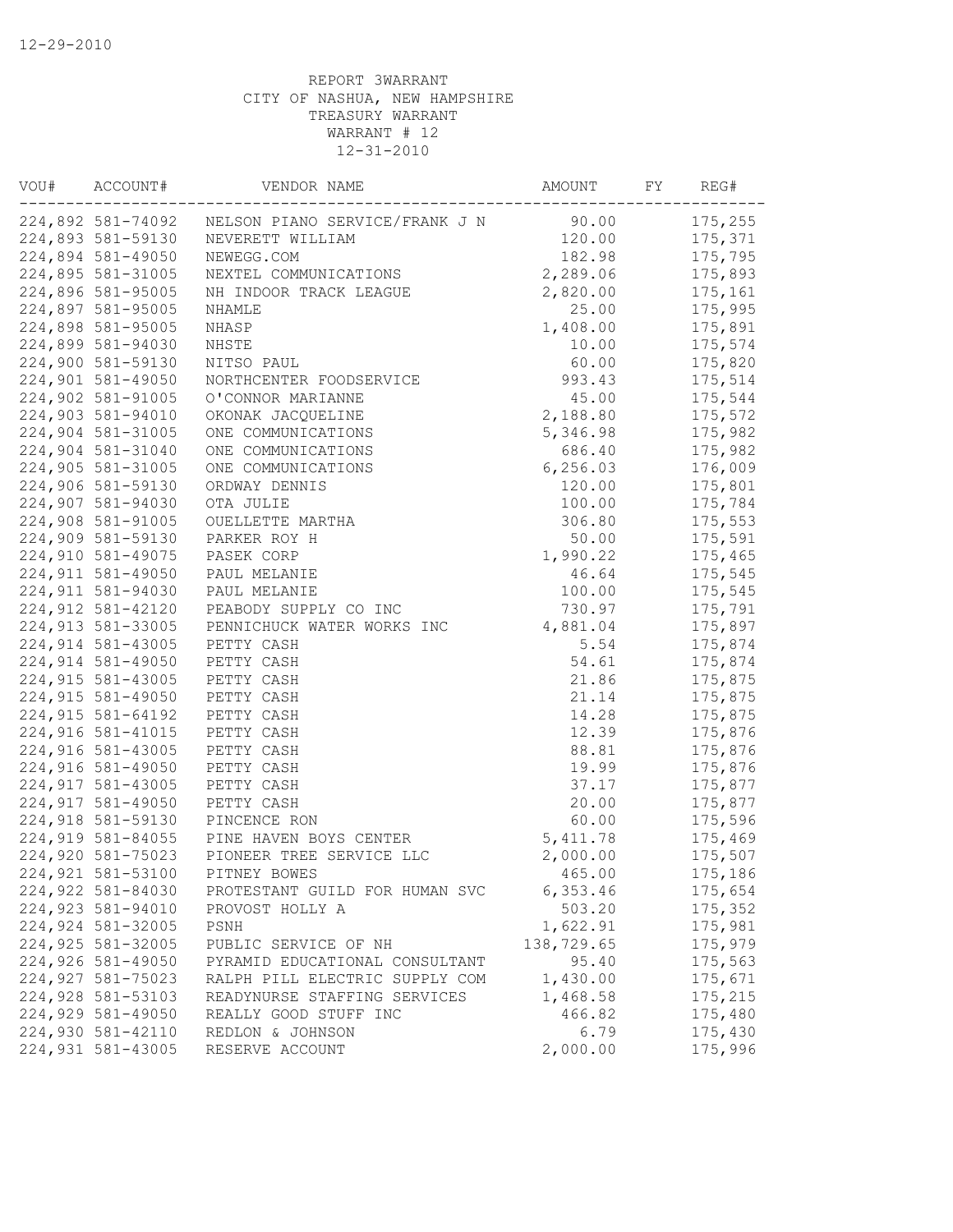| VOU# | ACCOUNT#          | VENDOR NAME                    | AMOUNT     | FY | REG#    |
|------|-------------------|--------------------------------|------------|----|---------|
|      | 224,932 581-94010 | RICH AMI                       | 2,144.00   |    | 175,822 |
|      | 224,933 581-41040 | RICOH AMERICAS CORPORATION     | 82.48      |    | 175,497 |
|      | 224,934 581-84030 | RIVERVIEW SCHOOL INC           | 6, 165.50  |    | 175,555 |
|      | 224,935 581-49050 | ROSEN CLASSROOM                | 318.00     |    | 175,809 |
|      | 224,936 581-91005 | RYAN DAVID                     | 252.35     |    | 175,605 |
|      | 224,937 581-78007 | SAFELITE AUTOGLASS             | 229.90     |    | 175,818 |
|      | 224,938 581-94010 | SALOIS KELLY                   | 520.00     |    | 175,785 |
|      | 224,939 581-78007 | SANEL AUTO PARTS CO            | 997.86     |    | 175,282 |
|      | 224,940 581-91005 | SAUNDERS SHARON                | 90.00      |    | 175,642 |
|      | 224,941 581-47010 | SCHOOL HEALTH CORP             | 42.93      |    | 175,154 |
|      | 224,941 581-49050 | SCHOOL HEALTH CORP             | 29.23      |    | 175,154 |
|      | 224,942 581-41015 | SCHOOL SPECIALTY INC           | 405.02     |    | 175,491 |
|      | 224,942 581-49050 | SCHOOL SPECIALTY INC           | 4,739.64   |    | 175,491 |
|      | 224,943 581-94010 | SEABORNE ANN-MARIE             | 1,576.00   |    | 175,575 |
|      | 224,944 581-94010 | SELLNER LINDA                  | 1,203.20   |    | 175,676 |
|      | 224,945 581-94030 | SERESC                         | 350.00     |    | 175,141 |
|      | 224,946 581-34015 | SHATTUCK MALONE OIL CO         | 4,131.60   |    | 175,887 |
|      | 224,947 581-31005 | SHEEHY FREDERICK JR            | 345.75     |    | 175,498 |
|      | 224,948 581-49075 | SHIFFLER EQUIPMENT SALES INC   | 26.34      |    | 175,468 |
|      | 224,949 581-53100 | SIEMENS INDUSTRY, INC          | 1,509.62   |    | 175,560 |
|      | 224,950 581-49050 | SILVA AMANDA                   | 39.06      |    | 175,626 |
|      | 224,951 581-94010 | SOUCY KATE                     | 1,280.00   |    | 175,825 |
|      | 224,952 581-55015 | SPIRO AMANDA                   | 540.00     |    | 175,653 |
|      | 224,953 581-53100 | STANLEY ACCESS TECH            | 242.61     |    | 175,567 |
|      | 224,954 581-41015 | STAPLES BUSINESS ADVANTAGE     | 758.87     |    | 175,376 |
|      | 224,954 581-49050 | STAPLES BUSINESS ADVANTAGE     | 1,813.02   |    | 175,376 |
|      | 224,955 581-53100 | STATE OF NH CRIMINAL RECORDS   | 1,086.00   |    | 175,878 |
|      | 224,956 581-49050 | STELLOS ELECTRIC SUPPLY INC    | 290.00     |    | 175,319 |
|      | 224,957 581-45910 | TELEGRAPH PUBLISHING COMPANY   | 182.00     |    | 176,012 |
|      | 224,958 581-53100 | TERMINIX PROCESSING CENTER     | 112.00     |    | 175,569 |
|      | 224,959 581-49050 | THOMPSON MARYBETH              | 99.00      |    | 175,552 |
|      | 224,959 581-94030 | THOMPSON MARYBETH              | 100.00     |    | 175,552 |
|      | 224,960 581-49050 | THOMPSON PUBLISHING GROUP INC  | 243.95     |    | 175,136 |
|      | 224,961 581-49050 | TIGER DIRECT                   | 621.91     |    | 175,247 |
|      | 224,961 581-64045 | TIGER DIRECT                   | 1,180.17   |    | 175,247 |
|      | 224,962 581-49030 | TOADSTOOL BOOKSHOP             | 174.28     |    | 175,236 |
|      | 224,963 581-78007 | TOWERS MOTOR PARTS CORP        | 287.38     |    | 175,396 |
|      | 224,964 581-84055 | TREASURER STATE OF NH          | 56, 255.92 |    | 175,487 |
|      | 224,965 581-53100 | TWIN STATE//VOICE.DATA.VIDEO.I | 60.00      |    | 175,536 |
|      | 224,966 581-43005 | U S POSTAL SERVICES            | 400.00     |    | 175,879 |
|      | 224,967 581-74092 | UNITED MACHINE REPAIR INC      | 97.69      |    | 175,712 |
|      | 224,968 581-43005 | UNITED PARCEL SERVICE          | 45.14      |    | 175,467 |
|      | 224,969 581-83102 | UNUM LIFE INSURANCE CO OF AMER | 1,470.94   |    | 175,645 |
|      | 224,969 581-83103 | UNUM LIFE INSURANCE CO OF AMER | 1,885.18   |    | 175,645 |
|      | 224,970 581-94010 | VANCE MICHELE                  | 2,188.80   |    | 175,566 |
|      | 224,971 581-94030 | VAUGHAN LINDA                  | 100.00     |    | 175,193 |
|      | 224,972 581-31005 | VERIZON BUSINESS               | 4,412.68   |    | 175,126 |
|      | 224,973 581-84030 | VERMONT CTR FOR THE DEAF &     | 110.00     |    | 175,624 |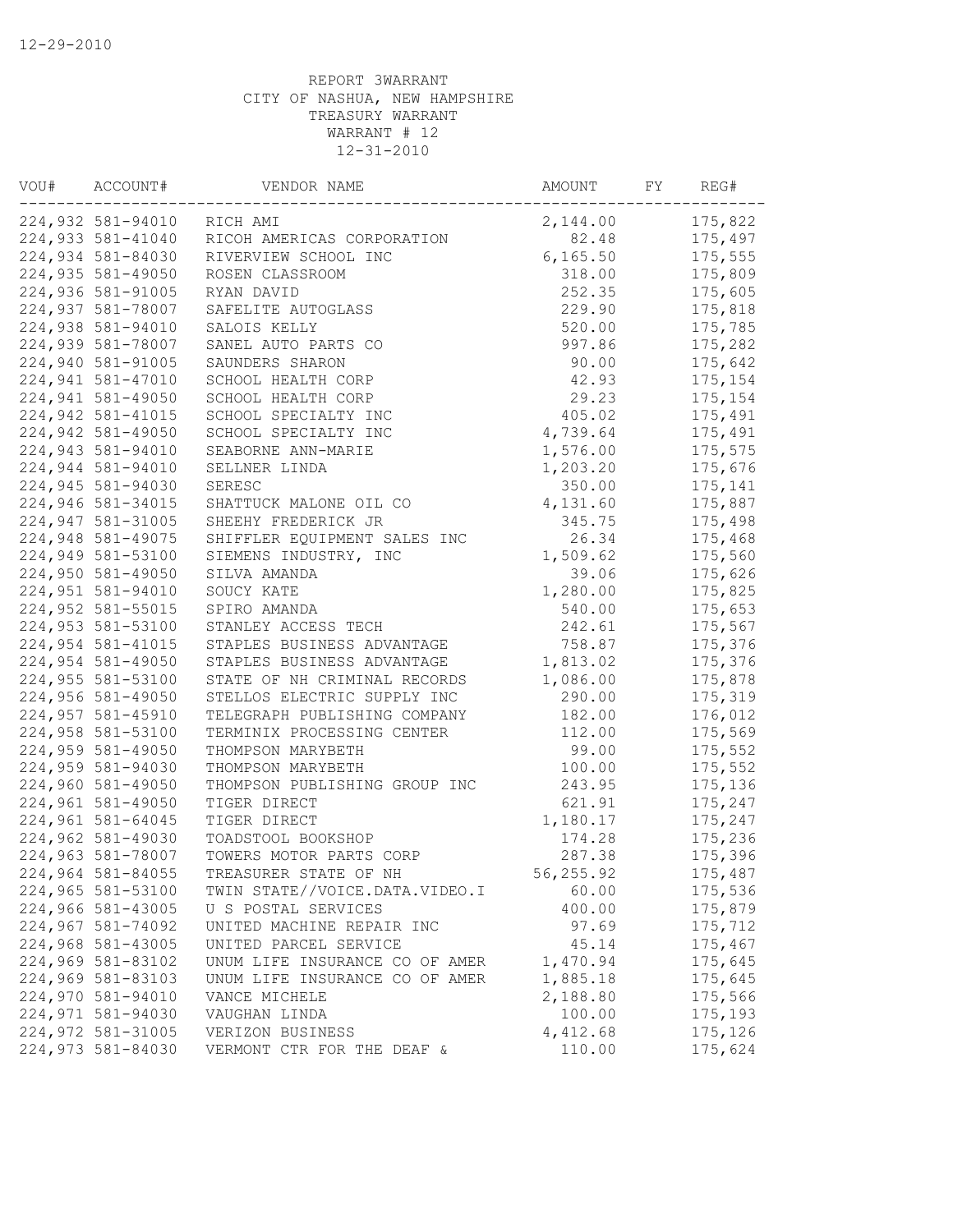|            | VOU# ACCOUNT#                                                                                                                                                        | VENDOR NAME                                                                                                                                                                 | AMOUNT                                                                         | FY<br>REG#                                                                           |
|------------|----------------------------------------------------------------------------------------------------------------------------------------------------------------------|-----------------------------------------------------------------------------------------------------------------------------------------------------------------------------|--------------------------------------------------------------------------------|--------------------------------------------------------------------------------------|
|            | 224,974 581-75180<br>224,975 581-59130<br>224,976 581-55018<br>224,977 581-41045<br>224,978 581-84055<br>224,979 581-59130<br>224,980 581-49050<br>224,981 581-59130 | VIKING ROOFING, INC.<br>WALSH GARY<br>WALTHAM CENTRAL SCHOOL<br>WB MASON COMPANY INC<br>WEDIKO CHILDREN'S SERVICES<br>WHALLEY DAVID<br>WOODWIND & BRASSWIND<br>ZWICKER DAVE | 785.00<br>180.00<br>455.00<br>4,396.80<br>9,131.20<br>60.00<br>87.00<br>120.00 | 175,568<br>175,674<br>175,666<br>175,171<br>175,337<br>175,617<br>175,494<br>175,590 |
|            | TOTAL 581                                                                                                                                                            | SCHOOL DEPARTMENT                                                                                                                                                           |                                                                                | 641,992.32                                                                           |
|            |                                                                                                                                                                      | 673 590-24501 A W EMBOSS LLC                                                                                                                                                |                                                                                | 228.50 175,121                                                                       |
| TOTAL      |                                                                                                                                                                      | 590 PRIOR YEAR OBLIGATIONS                                                                                                                                                  |                                                                                | 228.50                                                                               |
| 674<br>675 | 592-85005 FEDEX<br>592-85005 US BANK                                                                                                                                 |                                                                                                                                                                             | 300.00                                                                         | 29.31 175,895<br>175,903                                                             |
| TOTAL      |                                                                                                                                                                      | 592 BONDED DEBT SERVICE                                                                                                                                                     |                                                                                | 329.31                                                                               |
|            |                                                                                                                                                                      | 676 594-21005 HILLSBOROUGH COUNTY TREASURER 9,416,623.00 12,320                                                                                                             |                                                                                |                                                                                      |
| TOTAL      |                                                                                                                                                                      | 594 HILLSBOROUGH COUNTY TAX                                                                                                                                                 |                                                                                | 9,416,623.00                                                                         |
|            |                                                                                                                                                                      | 677 595-22025 LAW OFFICE OF                                                                                                                                                 |                                                                                | 2, 118.88 175, 726                                                                   |
| TOTAL      | 595                                                                                                                                                                  | OVERLAY                                                                                                                                                                     |                                                                                | 2,118.88                                                                             |
|            |                                                                                                                                                                      |                                                                                                                                                                             |                                                                                |                                                                                      |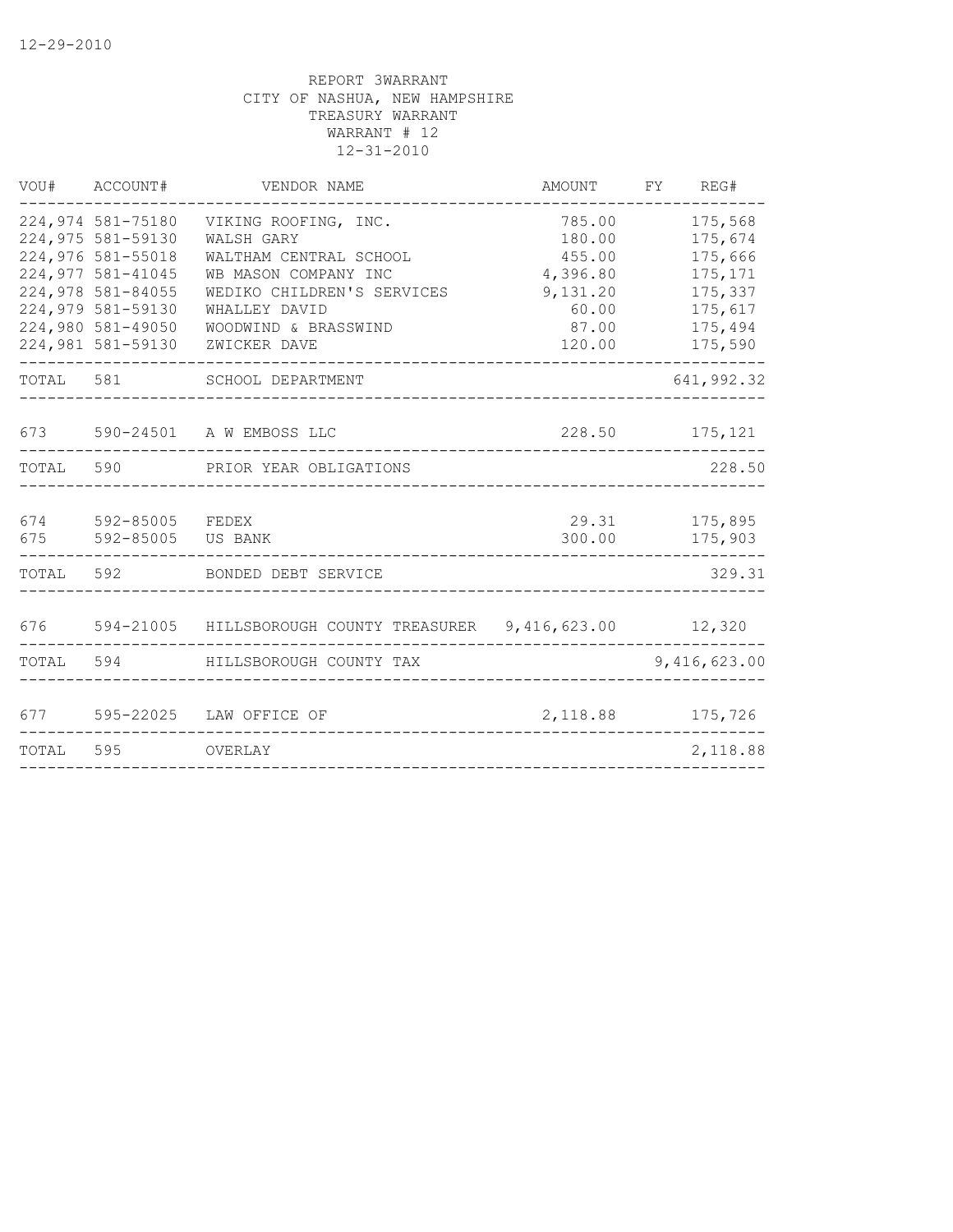| VOU#                            | ACCOUNT#                                                           | VENDOR NAME                                                                                                                   | AMOUNT                                                     | FY. | REG#                                                 |
|---------------------------------|--------------------------------------------------------------------|-------------------------------------------------------------------------------------------------------------------------------|------------------------------------------------------------|-----|------------------------------------------------------|
| 678<br>679<br>680<br>682<br>681 | $617 - 01$<br>$617 - 01$<br>$617 - 01$<br>$617 - 01$<br>$617 - 01$ | CN CARLEY ASSOCIATES<br>DL KING & ASSOCIATES, INC<br>JAMES J WELCH & CO., INC<br>THE JORDAN INSTITUTE<br>THE JORDAN INSTITUTE | 254.68<br>30,653.08<br>107,164.40<br>17,550.00<br>8,930.00 |     | 175,735<br>175,882<br>175,881<br>175, 117<br>175,459 |
| TOTAL                           | $617 - 01$                                                         | CAP IMP - BUILDING MAINT<br>GENERAL REPAIRS - CITY HALL                                                                       |                                                            |     | 164, 552.16                                          |
| 683                             | $632 - 09$                                                         | THERIAULT & SONS INC                                                                                                          | 6,600.00                                                   |     | 175,523                                              |
| TOTAL                           | $632 - 09$                                                         | $CAP$ IMP - FIRE<br>DEFERRED BUILDING MAINT FY09                                                                              |                                                            |     | 6,600.00                                             |
| 684                             | $653 - 20$                                                         | MILL CITY LANDSCAPING                                                                                                         | 1,100.00                                                   |     | 175,657                                              |
| TOTAL                           | $653 - 20$                                                         | CAP IMP - STREET DEPT<br>SIDEWALK CONSTR & REPLACEMENT                                                                        |                                                            |     | 1,100.00                                             |
| 685                             | $653 - 22$                                                         | BROX INDUSTRIES INC                                                                                                           | 1,186.48                                                   |     | 175,177                                              |
| TOTAL                           | $653 - 22$                                                         | CAP IMP - STREET DEPT<br>SIDEWALK PROGRAM FY09                                                                                |                                                            |     | 1,186.48                                             |
| 686                             | $653 - 23$                                                         | FL MERRILL CONSTRUCTION INC                                                                                                   | 16, 124.22                                                 |     | 175,355                                              |
| TOTAL                           | $653 - 23$                                                         | CAP IMP - STREET DEPT<br>STREET PAVING PROGRAM FY10                                                                           |                                                            |     | 16, 124.22                                           |
| 687                             | $655 - 08$                                                         | MILL CITY LANDSCAPING                                                                                                         | 10,789.50                                                  |     | 175,657                                              |
| TOTAL                           | $655 - 08$                                                         | CAP IMP - TRAFFIC<br>PEDESTRIAN SAFETY IMPROVEMENTS                                                                           |                                                            |     | 10,789.50                                            |
|                                 |                                                                    | 224,982 681-13 AAA PUMP SERVICE INC                                                                                           | 5, 210.72 175, 741                                         |     |                                                      |
|                                 |                                                                    | TOTAL 681-13 CAP IMP - SCHOOL<br>DEFERRED MAINTENANCE/                                                                        |                                                            |     | 5,210.72                                             |
| 688<br>689                      | 699-07<br>699-07                                                   | C W DOWNER & CO<br>GEOINSIGHT INC                                                                                             | 968.73<br>1,147.08                                         |     | 175,449<br>175,745                                   |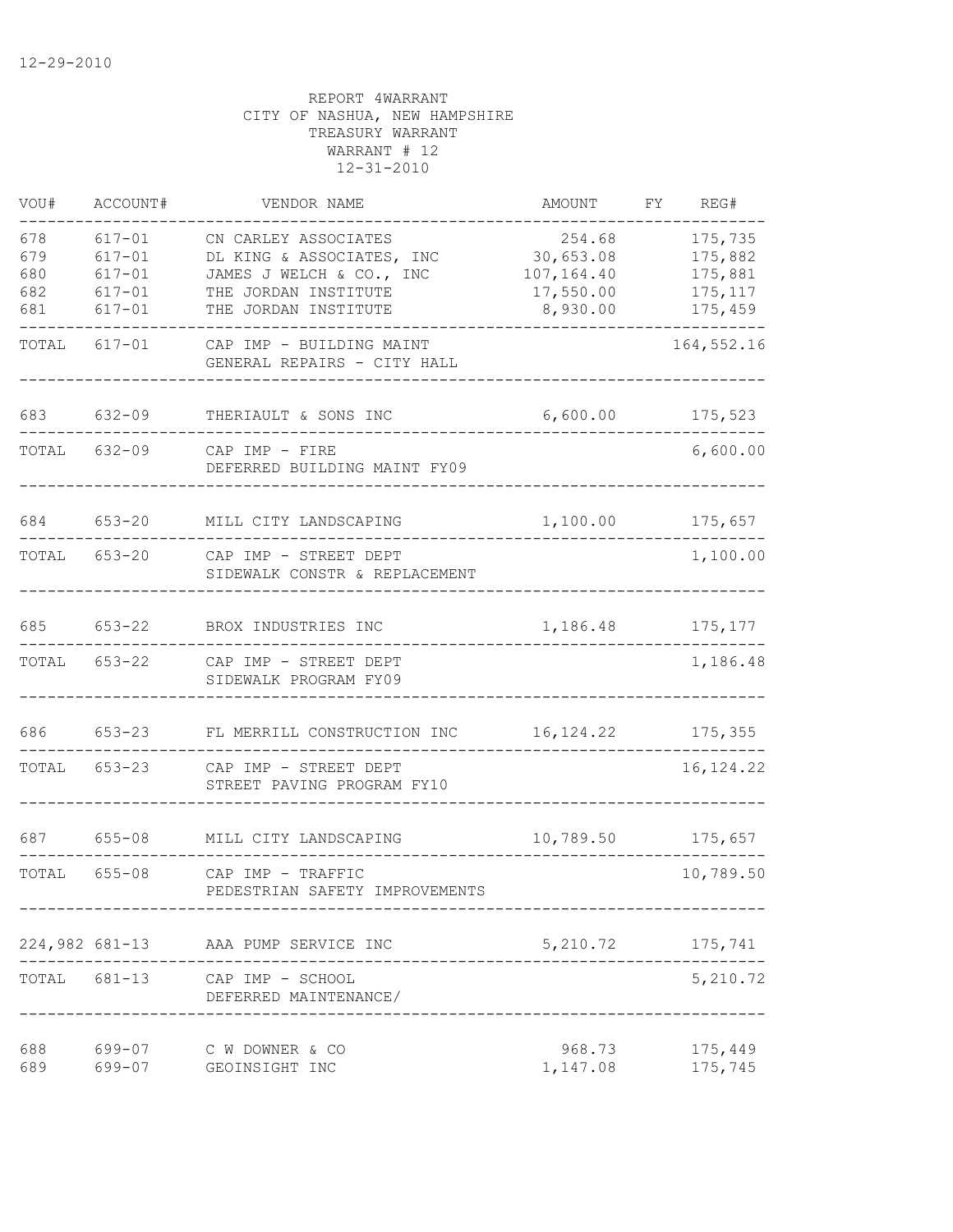| VOU#                     | ACCOUNT#                             | VENDOR NAME                                                                                    | AMOUNT                                         | FY | REG#                                     |
|--------------------------|--------------------------------------|------------------------------------------------------------------------------------------------|------------------------------------------------|----|------------------------------------------|
| 690<br>691<br>692<br>693 | 699-07<br>699-07<br>699-07<br>699-07 | MELANSON HEATH & COMPANY PC<br>PECKAR & ABRAMSON<br>R W BECK INC<br>RATH YOUNG & PIGNATELLI PC | 22, 117.50<br>708.50<br>39,388.31<br>61,865.90 |    | 175,256<br>175,740<br>175,313<br>175,435 |
| TOTAL                    | 699-07                               | OTHER EXPENSES<br>WATER SUPPLY ACOUISITION                                                     |                                                |    | 126,196.02                               |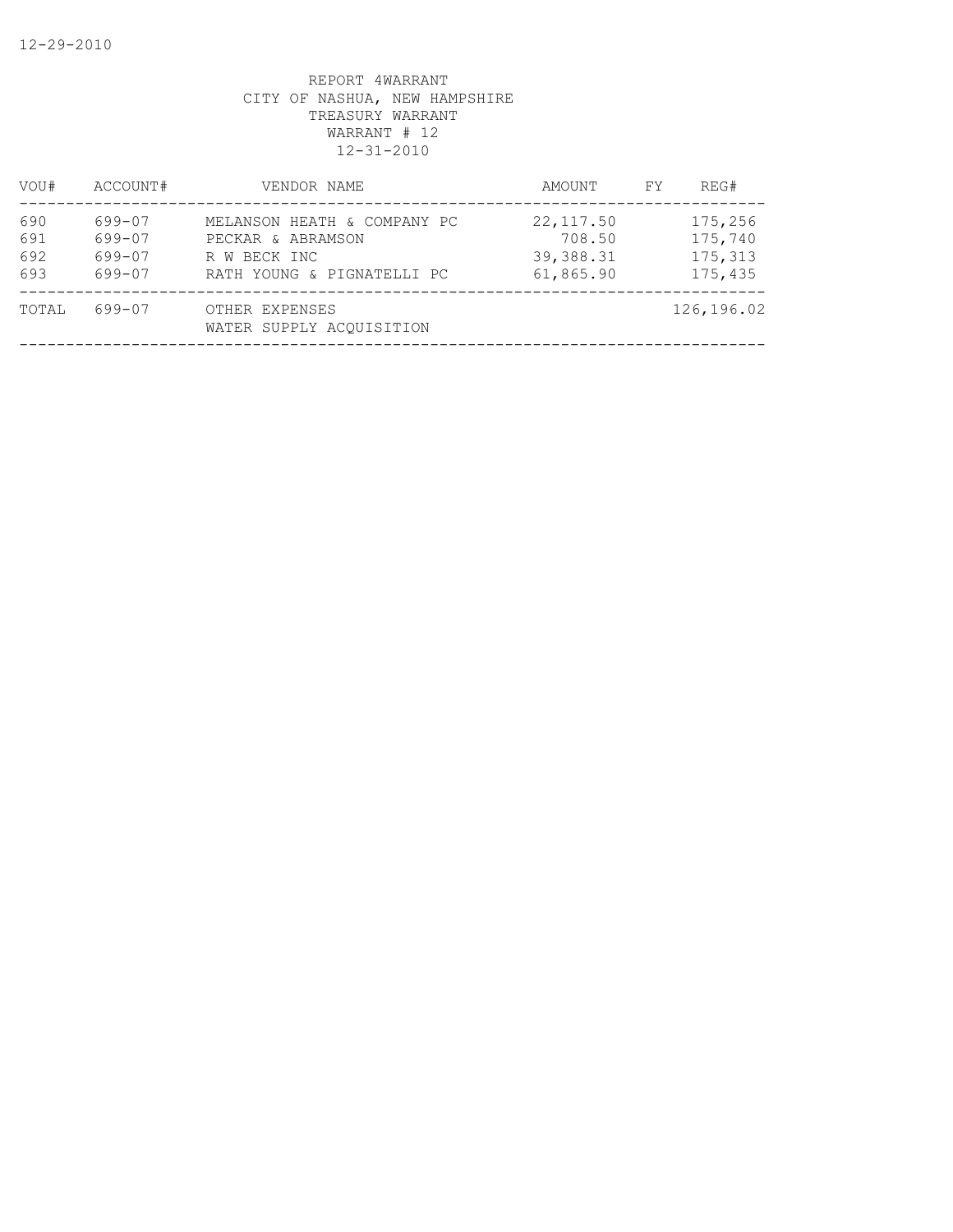| VOU#  | ACCOUNT#          | VENDOR NAME<br>PROGRAM                      | AMOUNT      | FY REG# |
|-------|-------------------|---------------------------------------------|-------------|---------|
| 694   |                   | 717-01310 3732 JAMES J WELCH & CO., INC     | 185,740.60  | 175,883 |
| TOTAL | 717               | CPF-GENERAL GOV'T BUILDINGS                 | 185,740.60  |         |
| 695   | $722 -$           | FEDEX                                       | 10.58       | 175,895 |
| 696   | 722-31070         | 3735 ADVANTAGE OPTICS INC                   | 1,858.00    | 175,423 |
| 697   | 722-53029         | 3735 VELOCITY TECHNOLOGY SOLUTIONS          | 86,130.00   | 175,753 |
| 698   | 722-53036         | 3735 COURTYARD BY MARRIOTT                  | 1,376.00    | 175,758 |
| 699   | 722-53036         | 3735 VELOCITY TECHNOLOGY SOLUTIONS          | 9,148.59    | 175,753 |
| 700   | 722-53140         | 3735 CAREER CONNECTIONS                     | 2,478.00    | 175,241 |
| 701   | 722-91075         | 3735 BARKER JOHN                            | 59.00       | 175,884 |
| 702   | 722-98033         | 3735 PETTY CASH                             | 31.99       | 175,118 |
| TOTAL | 722               | CPF-INFORMATION TECHNOLOGY                  | 101,092.16  |         |
|       |                   |                                             |             |         |
| 703   | 753-53030         | 3713 CLD CONSULTING ENGINEERS INC           | 1,154.66    | 175,188 |
| 704   | 753-53075         | 3740 HAYNER/SWANSON INC                     | 24,639.48   | 175,542 |
| 705   | 753-53075         | 3740 VANASSE HANGEN BRUSTLIN INC            | 10,783.03   | 175,132 |
| TOTAL | 753               | CPF-STREET DEPT                             | 36, 577.17  |         |
| 706   | 757-53030         | 3736 DESMAN ASSOCIATES                      | 625.00      | 175,937 |
| 706   | 757-53030         | 3737 DESMAN ASSOCIATES                      | 625.00      | 175,937 |
| TOTAL | 757               | CPF-PARKING LOTS                            | 1,250.00    |         |
|       | 224,983 781-53095 | 3775 HARVEY CONSTRUCTION CO                 | 50,807.80   | 175,129 |
|       | 224,984 781-53095 | 3775 TURNER BUILDING SCIENCE LLC            | 38,494.00   | 175,606 |
| TOTAL | 781               | CPF-SCHOOL DEPARTMENT                       | 89,301.80   |         |
|       |                   |                                             |             |         |
| 707   | 792-01310         | 3743 REILLY ELECTRIC COMPANY                | 115, 102.30 | 175,716 |
| 708   | $792 - 31$        | 3795 PARK CONSTRUCTION CORP                 | 12,491.33   | 12,308  |
| 708   | $792 - 32$        | 3795 PARK CONSTRUCTION CORP                 | 89.27       | 12,308  |
| 709   |                   | 792-53030 3746 FAY SPOFFORD & THORNDIKE LLC | 40,850.26   | 175,162 |
| 710   | 792-53030         | 3748 HAYNER/SWANSON INC                     | 9,728.59    | 175,542 |
| 711   | 792-53030         | 3741 HAZEN & SAWYER, PC                     | 32, 115.13  | 175,438 |
| 711   | 792-53075         | 3749 HAZEN & SAWYER, PC                     | 11,963.81   | 175,438 |
| 712   | $792 - 56$        | 3793 RD EDMUNDS & SONS INC                  | 28,780.33   | 12,321  |
| 712   | 792-57            | 3793 RD EDMUNDS & SONS INC                  | 149.35      | 12,321  |
| 713   |                   | 792-59232 3795 FL MERRILL CONSTRUCTION INC  | 224,188.29  | 175,355 |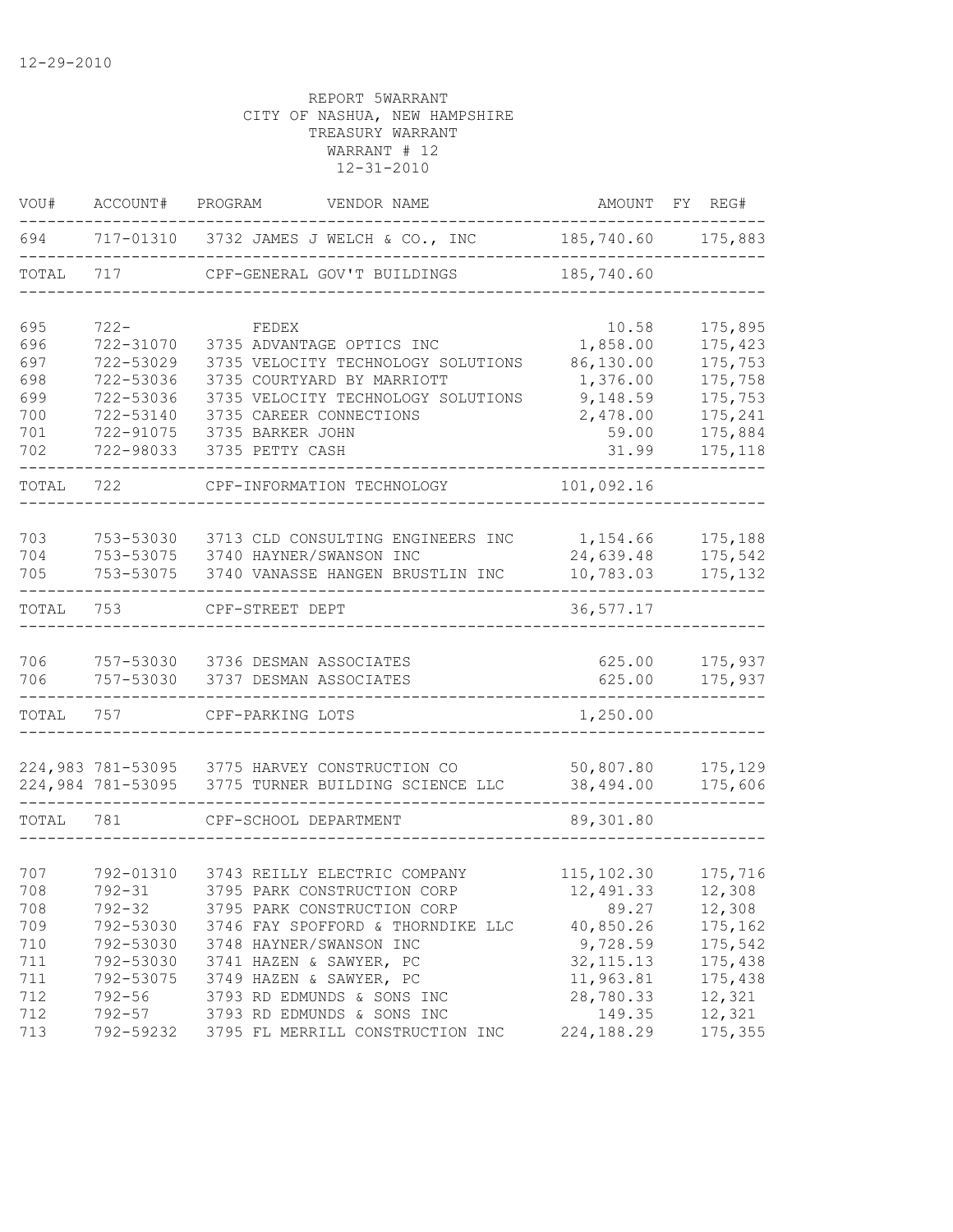| VOU#       | ACCOUNT# PROGRAM |                          | VENDOR NAME | AMOUNT FY REG# |  |
|------------|------------------|--------------------------|-------------|----------------|--|
|            |                  |                          |             |                |  |
| тотат. 792 |                  | CPF-WASTEWATER USER FUND |             | 475,458.66     |  |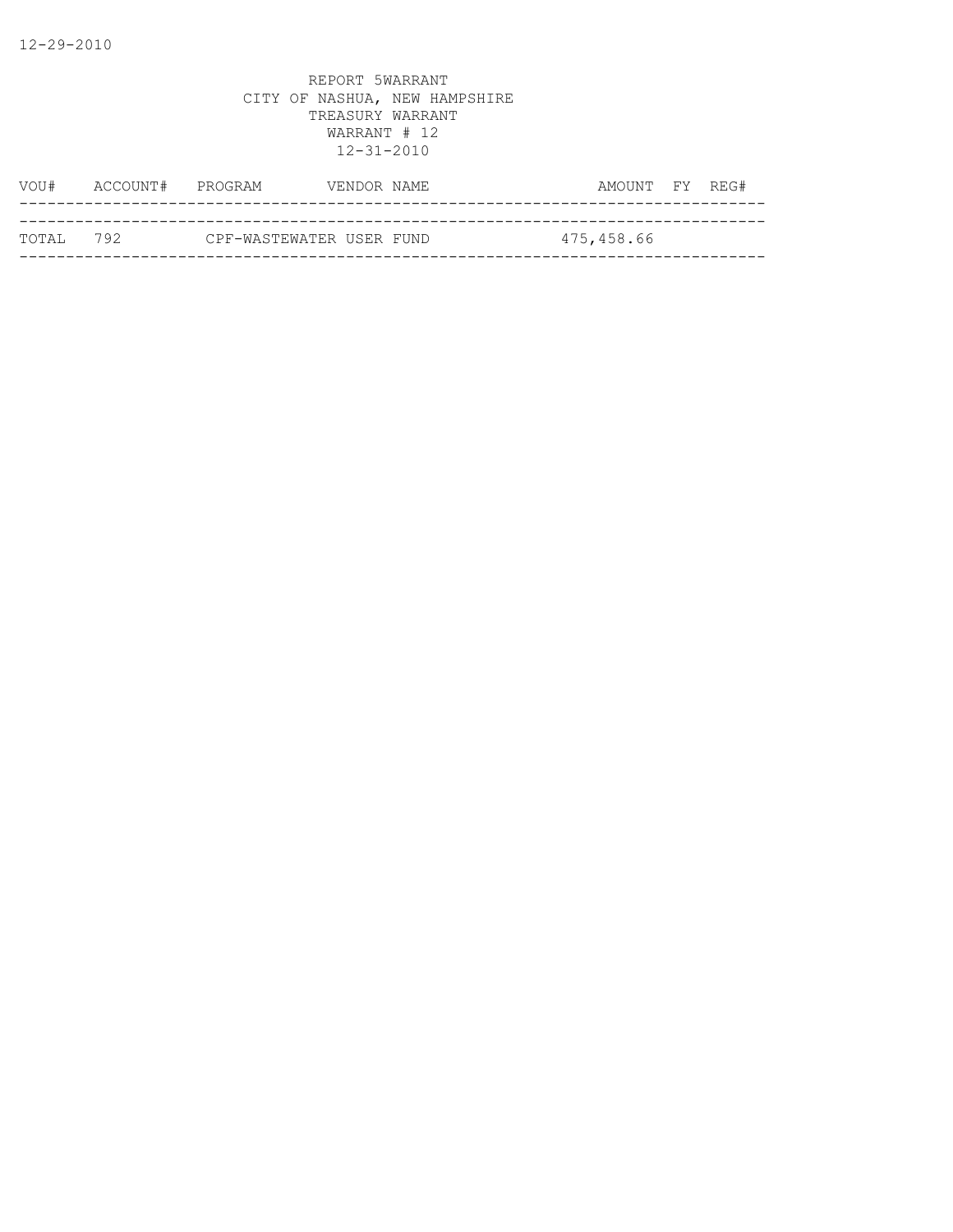| VOU#             | ACCOUNT#   | VENDOR NAME                         | AMOUNT     | FY | REG#      |  |
|------------------|------------|-------------------------------------|------------|----|-----------|--|
| 714<br>801-31005 |            | COMCAST                             | 68.48      |    | 175,932   |  |
| 715              | 801-31005  | FAIRPOINT COMMUNICATIONS            | 28.40      |    | 175,959   |  |
| 716              | 801-31040  | PAETEC COMMUNICATIONS INC           | 7.21       |    | 175,894   |  |
| 717              | 801-34015  | ENERGYNORTH PROPANE                 | 1,211.92   |    | 175,908   |  |
| 718              | 801-41015  | STAPLES ADVANTAGE                   | 182.03     |    | 175,444   |  |
| 719              | 801-43005  | FEDEX                               | 244.41     |    | 175,895   |  |
| 720              | 801-44005  | RYDIN DECAL                         | 3, 241.04  |    | 175,353   |  |
| 721              | 801-46045  | CCP INDUSTRIES INC                  | 121.25     |    | 175,286   |  |
| 722              | 801-47010  | BASS FIRST AID SERVICE COMPANY      | 85.95      |    | 175,199   |  |
| 723              | 801-48005  | SHATTUCK MALONE OIL CO              | 9,413.97   |    | 175,887   |  |
| 723              | 801-48005  | SHATTUCK MALONE OIL CO              | 10,826.08  |    | 175,887   |  |
| 723              | 801-48005  | SHATTUCK MALONE OIL CO              | 3,294.89   |    | 175,887   |  |
| 724              | 801-49040  | CALLOGIX INC                        | 313.56     |    | 175,775   |  |
| 725              | 801-53030  | SANBORN HEAD & ASSOCIATES INC       | 6,000.00   |    | 175,961   |  |
| 726              | 801-53075  | USDA APHIS                          | 5,441.67   |    | 175,916   |  |
| 727              | 801-53130  | COLUMBIA ANALYTICAL SERVICES I      | 582.00     |    | 175,303   |  |
| 728              | 801-53130  | ENDYNE INC                          | 11,863.00  |    | 175,309   |  |
| 729              | 801-59100  | <b>NRRA</b>                         | 200.00     |    | 175,910   |  |
| 730              | 801-59100  | TOTER INC                           | 11, 451.53 |    | 175,200   |  |
| 731              | 801-59100  | UNIVERSAL RECYCLING TECH LLC        | 5,129.82   |    | 175,714   |  |
| 732              | 801-59238  | DOCULYNX INC                        | 17.23      |    | 175,746   |  |
| 733              | 801-59245  | D & R TOWING INC                    | 450.00     |    | 175,668   |  |
| 734              | 801-75023  | B & S LOCKSMITH INC                 | 241.34     |    | 175,324   |  |
| 735              | 801-75023  | GATE CITY FENCE CO INC              | 975.00     |    | 175,249   |  |
| 736              | 801-75023  | HOME DEPOT CREDIT SERVICES          | 30.96      |    | 175,906   |  |
| 737              | 801-77020  | CN WOOD CO INC                      | 1,168.33   |    | 175,565   |  |
| 737              | 801-77020  | CN WOOD CO INC                      | 298.29     |    | 175,565   |  |
| 738              | 801-77020  | EASTERN NE HYDRAULICS INC           | 1,750.00   |    | 175,437   |  |
| 739              | 801-77020  | LIBERTY INTN'L TRUCKS OF NH LL      | 2,499.66   |    | 175,677   |  |
| 740              | 801-77020  | MCDEVITT TRUCKS INC                 | 34.43      |    | 175,420   |  |
| 740              | 801-77020  | MCDEVITT TRUCKS INC                 | 119.15     |    | 175,420   |  |
| 741              | 801-77020  | SOUTHWORTH MILTON INC               | 190.27     |    | 175,889   |  |
| 742              | 801-78065  | MAYNARD & LESIEUR INCORPORATED      | 930.00     |    | 175,680   |  |
| 743              | 801-78100  | BIG TRUCK RENTAL LLC                | 1,500.00   |    | 175,767   |  |
| 744              | 801-78100  | CASEY & DUPUIS EQUIPMENT CORP       | 55.28      |    | 175,402   |  |
| 745              | 801-78100  | <b>DUNN BATTERY</b>                 | 451.80     |    | 175,224   |  |
| 746              | 801-78100  | FREIGHTLINER OF NH INC              | 97.82      |    | 175,409   |  |
| 746              | 801-78100  | FREIGHTLINER OF NH INC              | $-113.85$  |    | 175,409   |  |
| 747              | 801-78100  | MILL METALS CORP                    | 784.00     |    | 175,372   |  |
| 748              | 801-78100  | NAPA AUTO PARTS                     | 600.39     |    | 175,392   |  |
| 749              | 801-78100  | SANEL AUTO PARTS CO                 | 231.80     |    | 175,282   |  |
| 750              |            | 801-82025 NH RETIREMENT SYSTEM      | 70.88      |    | 12,305    |  |
| 750              | 801-82025  | NH RETIREMENT SYSTEM                | 422.13     |    | 12,305    |  |
| TOTAL            | 801        | SOLID WASTE DISPOSAL                |            |    | 82,512.12 |  |
|                  | ---------- |                                     |            |    |           |  |
| 751              |            | 802-215-00 CORNELLIER DONALD & JOAN | 34.95      |    | 175,770   |  |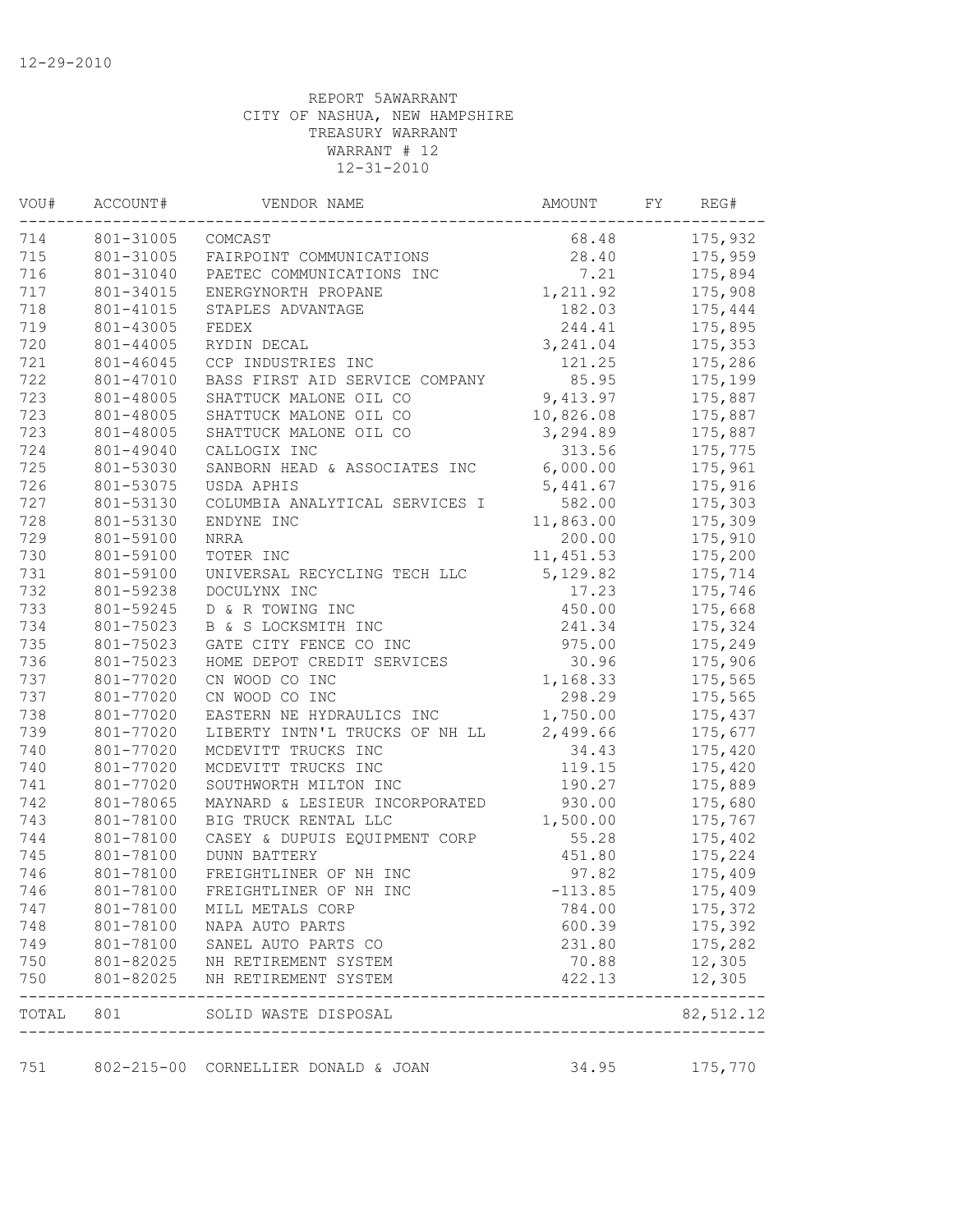| VOU#<br>ACCOUNT#<br>752 |                  | VENDOR NAME                                        | AMOUNT           | REG# |          |
|-------------------------|------------------|----------------------------------------------------|------------------|------|----------|
|                         |                  | 802-215-00 DIGRE PER S                             | 45.52            |      | 175,768  |
| 753                     | $802 - 215 - 00$ | GATO PROPERTIES                                    | 55.54            |      | 175,738  |
| 754                     | $802 - 215 - 00$ | HARMON LAW OFFICES                                 | 60.66            |      | 175,772  |
| 755                     | $802 - 215 - 00$ | QINGYONG HU                                        | 45.80            |      | 175,771  |
| 756                     | $802 - 215 - 00$ | SUMMIT TITLE SERVICES                              | 176.00           |      | 175,711  |
| 757                     | $802 - 215 - 00$ | TILDEN AUTOMOTIVE                                  | 21.78            |      | 175,769  |
| 758                     | 802-31005        | FAIRPOINT COMMUNICATIONS                           | 672.27           |      | 175,957  |
| 759                     | 802-31040        | PAETEC COMMUNICATIONS INC                          | 8.13             |      | 175,894  |
| 760                     | 802-32005        | PENNICHUCK WATER                                   | 20.14            |      | 175,915  |
| 761                     | 802-32005        | PSNH                                               | 667.56           |      | 175,976  |
| 761                     | 802-32005        | PSNH                                               | 196.11           |      | 175,977  |
| 762                     | 802-32005        | PUBLIC SERVICE OF NEW HAMPSHIR                     | 56,061.51        |      | 175,983  |
| 763                     | 802-33005        | PENNICHUCK WATER                                   | 1,251.64         |      | 175,915  |
| 764                     | 802-34015        | METROMEDIA ENERGY INC                              | 12,436.80        |      | 175,955  |
| 765                     | 802-34015        | NATIONAL GRID                                      | 4,130.28         |      | 175,947  |
| 766                     | 802-41015        | STAPLES ADVANTAGE                                  | 213.50           |      | 175,444  |
| 767                     | 802-42010        | CENTRAL PAPER PRODUCTS CO                          | 930.86           |      | 175,433  |
| 768                     | 802-45103        | JCI JONES                                          | 3,218.66         |      | 175,750  |
| 769                     | 802-45105        | HOLLAND COMPANY INC                                | 5,762.88         |      | 175,225  |
| 770                     | 802-45175        | ARCSOURCE INC                                      | 34.00            |      | 175,283  |
| 771                     | 802-46045        | NH BRAGG & SONS INC                                | 143.72           |      | 175,140  |
| 772                     | 802-46045        | PETTY CASH                                         | 24.99            |      | 175,118  |
| 773                     | 802-46045        | UNIFIRST CORPORATION                               | 82.50            |      | 175,411  |
| 773                     | 802-46045        | UNIFIRST CORPORATION                               | 559.01           |      | 175, 411 |
| 774                     | 802-49070        | ENVIRONMENTAL RESOURCE ASSOCIA                     | 442.81           |      | 175,180  |
| 775                     | 802-49070        | HACH COMPANY                                       | 641.30           |      | 175,398  |
| 776                     | 802-49070        | LAB SAFETY SUPPY INC                               | 158.35           |      | 175,440  |
| 777                     | 802-49070        | VWR INTERNATIONAL INC                              | 431.14           |      | 175,445  |
| 778                     | 802-49075        | OMEGA INDUSTRIAL SUPPLY INC                        | 752.00           |      | 175,335  |
| 779                     | 802-49075        | PEABODY SUPPLY COMPANY                             | 700.59           |      | 175,743  |
| 780                     | 802-53030        | CHEMSERVE ENVIRONMENTAL ANALYS                     | 563.67           |      | 175,375  |
| 781                     | 802-53030        |                                                    |                  |      |          |
|                         | 802-53030        | HEALTH & SAFETY SERVICES UNLIM<br>WOODARD & CURRAN | 243.00<br>321.60 |      | 175,269  |
| 782                     |                  |                                                    |                  |      | 175,736  |
| 783                     | 802-53075        | FLOW ASSESSMENT SERVICES LLC                       | 7,633.32         |      | 175,660  |
| 784                     | 802-59100        | AMERICAN TANK MANAGEMENT INC                       | 950.00           |      | 175,279  |
| 785                     | 802-59100        | ANSWERING SERVICES OF NH LLC                       | 77.00            |      | 175,321  |
| 786                     | 802-59100        | PETTY CASH                                         | 29.63            |      | 175,118  |
| 787                     | 802-59100        | WITZGALL MICHAEL                                   | 1,210.00         |      | 175,732  |
| 788                     | 802-59105        | GREENLEAF WILLIAM                                  | 850.00           |      | 175,333  |
| 789                     | 802-59220        | PRINTGRAPHICS OF MAINE                             | 5,740.60         |      | 175,201  |
| 790                     | 802-59225        | RESOURCE MANAGEMENT INC                            | 7,422.71         |      | 175,722  |
| 791                     | 802-59230        | BROX INDUSTRIES INC                                | 129.92           |      | 175, 177 |
| 792                     | 802-59230        | GATE CITY FENCE CO INC                             | 375.00           |      | 175,249  |
| 793                     | 802-59230        | MARSHALL SIGNS INC                                 | 250.00           |      | 175,701  |
| 794                     | 802-59230        | TDD EARTH TECHNOLOGIES INC                         | 9,000.00         |      | 175,205  |
| 795                     | 802-59238        | DOCULYNX INC                                       | 55.71            |      | 175,746  |
| 796                     | 802-59238        | OFFICE EQUIPMENT FINANCE SERVI                     | 79.65            |      | 175,958  |
| 797                     | 802-59265        | CITIZENS BANK                                      | 2,145.74         |      | 12,318   |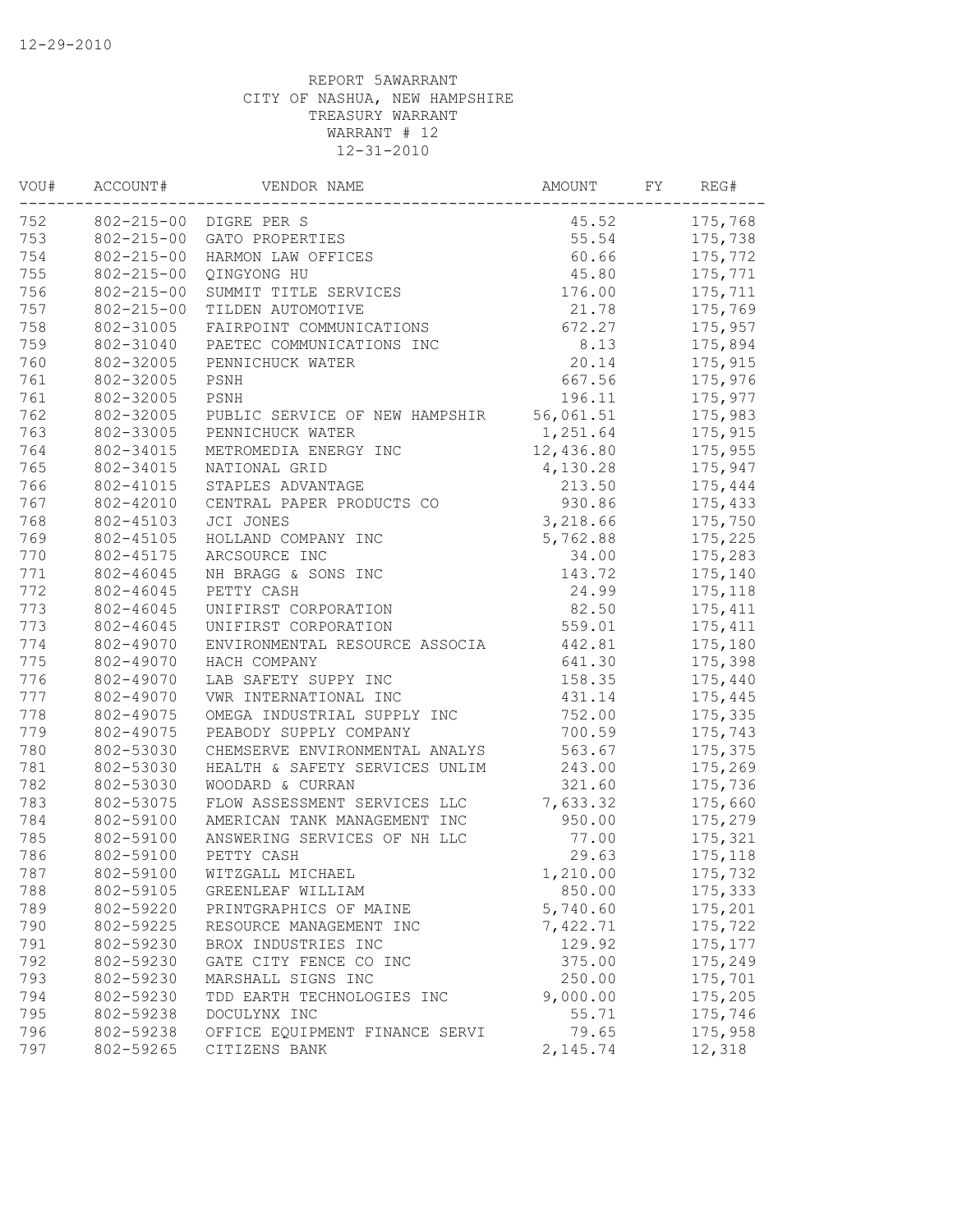| VOU#  | ACCOUNT#  | VENDOR NAME                    | AMOUNT    | FY | REG#        |
|-------|-----------|--------------------------------|-----------|----|-------------|
| 798   | 802-59265 | CITIZENS BANK                  | 873.63    |    | 12,319      |
| 799   | 802-59320 | CN WOOD CO INC                 | 1,116.53  |    | 175,565     |
| 800   | 802-59320 | MAC MULKIN CHEVROLET INC       | 168.30    |    | 175,670     |
| 801   | 802-59320 | MAYNARD & LESIEUR INCORPORATED | 500.00    |    | 175,680     |
| 802   | 802-59320 | OMEGA INDUSTRIAL SUPPLY INC    | 1,680.26  |    | 175,335     |
| 803   | 802-59320 | SANEL AUTO PARTS CO            | $-39.94$  |    | 175,282     |
| 803   | 802-59320 | SANEL AUTO PARTS CO            | 340.10    |    | 175,282     |
| 804   | 802-64192 | FASTENAL COMPANY               | 5.66      |    | 175,334     |
| 805   | 802-64192 | GRAINGER                       | 207.80    |    | 175,218     |
| 805   | 802-64192 | GRAINGER                       | 847.94    |    | 175,218     |
| 806   | 802-64192 | HOME DEPOT CREDIT SERVICES     | 34.95     |    | 175,906     |
| 807   | 802-64192 | M & M ELECTRICAL SUPPLY CO INC | 538.85    |    | 175,662     |
| 808   | 802-64192 | PINE MOTOR PARTS               | 312.16    |    | 175,681     |
| 809   | 802-77050 | GRAINGER                       | 475.54    |    | 175,218     |
| 810   | 802-77050 | PINE MOTOR PARTS               | 126.33    |    | 175,681     |
| 811   | 802-77055 | MCMASTER-CARR SUPPLY CO        | 164.21    |    | 175,266     |
| 811   | 802-77065 | MCMASTER-CARR SUPPLY CO        | 69.55     |    | 175,266     |
| 811   | 802-77066 | MCMASTER-CARR SUPPLY CO        | 75.78     |    | 175,266     |
| 812   | 802-77067 | FASTENAL COMPANY               | 22.35     |    | 175,334     |
| 813   | 802-77067 | HEATING SPECIALTIES OF NH INC  | 18.08     |    | 175,669     |
| 814   | 802-77067 | MCMASTER-CARR SUPPLY CO        | 141.04    |    | 175,266     |
| 815   | 802-77069 | GRAINGER                       | 163.62    |    | 175,218     |
| 815   | 802-77069 | GRAINGER                       | 125.46    |    | 175,218     |
| 816   | 802-77069 | LEMELIN ENVIRONMENTAL SERVICES | 375.00    |    | 175,650     |
| 817   | 802-77069 | MCMASTER-CARR SUPPLY CO        | 456.50    |    | 175,266     |
| 818   | 802-77070 | SAFETY KLEEN INC               | 512.86    |    | 175,302     |
| 819   | 802-77070 | WINDWARD PETROLEUM             | 846.33    |    | 175,194     |
| 820   | 802-77072 | HIGHLAND POWER                 | 8,913.23  |    | 175,429     |
| 821   | 802-82025 | NH RETIREMENT SYSTEM           | 123.88    |    | 12,305      |
| 821   | 802-82025 | NH RETIREMENT SYSTEM           | 700.88    |    | 12,305      |
| 822   | 802-94005 | MCAULEY LESIEUR NANCY          | 274.40    |    | 175,164     |
| 823   | 802-95005 | NHWPCA                         | 25.00     |    | 175,938     |
| 824   | 802-95075 | NH DES - DEPT OF ENV SVCS      | 1,360.40  |    | 175,945     |
| 825   | 802-95075 | TREASURER STATE OF NH          | 50.00     |    | 175,890     |
| 826   | 802-96004 | HORIZON SOLUTIONS CORP         | 1,362.51  |    | 175,134     |
| 827   | 802-96004 | RADIO SHACK                    | 44.97     |    | 175,665     |
| 828   | 802-96135 | ALFA LAVAL INC                 | 36,050.00 |    | 175,762     |
| TOTAL | 802       | SEWERAGE DISPOSAL SYSTEM       |           |    | 186, 122.71 |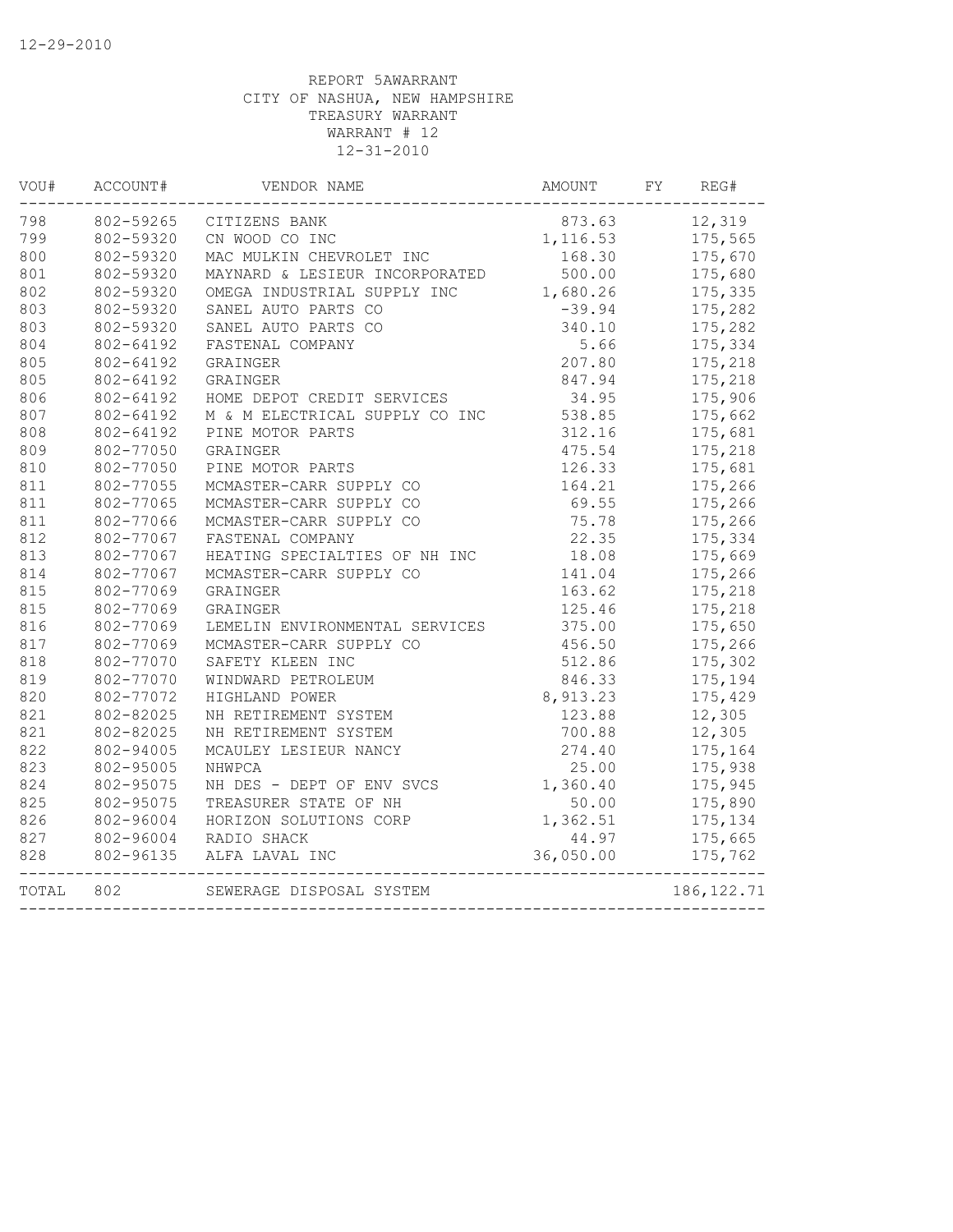|                                               | VOU# ACCOUNT#                                                                                   | VENDOR NAME                                                                                                                                  | AMOUNT FY REG#                                                     |  | $---$                                                                     |
|-----------------------------------------------|-------------------------------------------------------------------------------------------------|----------------------------------------------------------------------------------------------------------------------------------------------|--------------------------------------------------------------------|--|---------------------------------------------------------------------------|
|                                               |                                                                                                 | 829 915-94010 DUFFINA CYNTHIA                                                                                                                | 821.25 175,885                                                     |  |                                                                           |
| TOTAL                                         |                                                                                                 | 915 HUMAN RESOURCE TRUST FUND                                                                                                                |                                                                    |  | 821.25                                                                    |
| 830                                           |                                                                                                 | 941-98029 PETTY CASH                                                                                                                         |                                                                    |  | 113.49 175,886                                                            |
| TOTAL                                         | 941 — 10                                                                                        | HEALTH & COMM SVCS TRUST FUND                                                                                                                |                                                                    |  | 113.49                                                                    |
| 831                                           |                                                                                                 | 951-53100 MILL CITY LANDSCAPING                                                                                                              | 2,765.00 175,657                                                   |  |                                                                           |
| TOTAL                                         | 951                                                                                             | PWD & ENG TRUST FUND                                                                                                                         |                                                                    |  | 2,765.00                                                                  |
|                                               |                                                                                                 | 832 952-05058 UNITED SITE SERVICES NORTHEAST 54.97 175,960                                                                                   |                                                                    |  |                                                                           |
| TOTAL 952                                     |                                                                                                 | PARK & RECREATION TRUST FUND                                                                                                                 |                                                                    |  | 54.97                                                                     |
| 833                                           |                                                                                                 | 953-45030 PARK CONSTRUCTION CORP 5,747.88 175,214                                                                                            |                                                                    |  |                                                                           |
| TOTAL                                         |                                                                                                 | 953 STREET TRUST FUND                                                                                                                        |                                                                    |  | --------------<br>5,747.88                                                |
| 834<br>835                                    |                                                                                                 | 963-05054 MARK K COULOMBE & SONS LLC 360.00 175,777<br>963-34005 MCLAUGHLIN OIL COMPANY                                                      | 1,043.16                                                           |  | 175,213                                                                   |
| TOTAL                                         | 963 — 100                                                                                       | WOODLAWN CEMETERY TRUST FUND                                                                                                                 |                                                                    |  | 1,403.16                                                                  |
| 836<br>837<br>838<br>839<br>840<br>841<br>842 | 975-32005<br>975-33005<br>975-34015<br>975-34015<br>$975 - 45050$<br>$975 - 45050$<br>975-45903 | PSNH<br>PENNICHUCK WATER<br>METROMEDIA ENERGY INC<br>NATIONAL GRID<br>INGRAM LIBRARY SERVICES<br>LERNER PUBLISHING GROUP<br>NH STATE LIBRARY | 59.18<br>20.14<br>213.07<br>168.73<br>230.17<br>1,569.66<br>750.00 |  | 175,977<br>175,915<br>175,955<br>175,947<br>175,432<br>175,403<br>175,917 |
|                                               |                                                                                                 | -----------------------------------<br>TOTAL 975 LIBRARY TRUST FUND<br>-------------------------------------                                 |                                                                    |  | 3,010.95                                                                  |
| 224,98<br>224,98<br>224,98<br>224,98          | 981-49075<br>981-49075<br>981-49075<br>981-49075<br>224,98 981-49075<br>224,99 981-49075        | GOPHER<br>MARTIN MARILYN<br>OLSON KATHLEEN<br>ORIENTAL TRADING CO INC<br>SOUSA KIM<br>TAVARES GRACE                                          | 355.47<br>40.00<br>175.34<br>22.95<br>99.25<br>48.45               |  | 175,473<br>175,481<br>175,778<br>175,496<br>175,603<br>175,827            |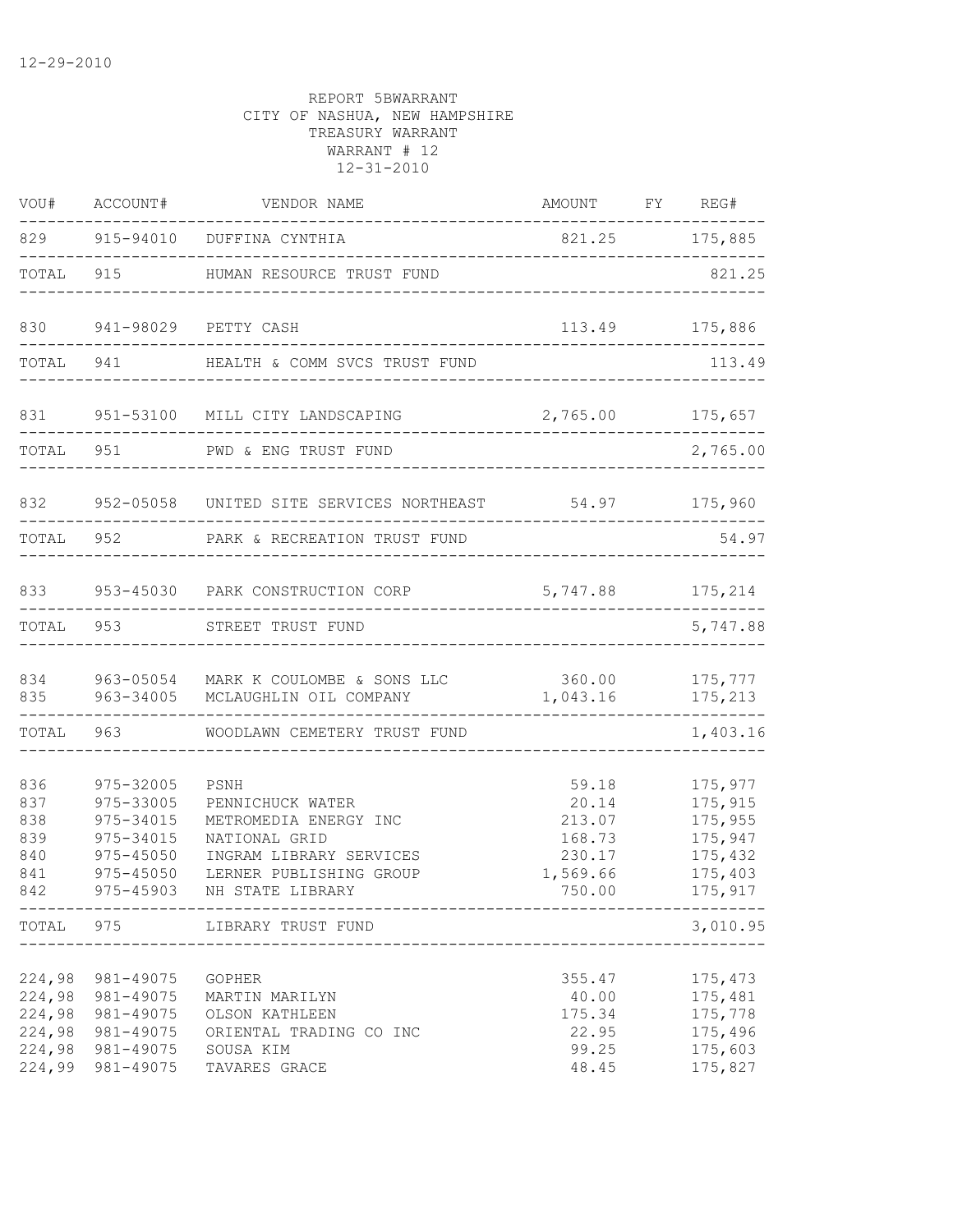| VOU#      | ACCOUNT# |                   | VENDOR NAME | AMOUNT | <b>FY</b> | REG#   |
|-----------|----------|-------------------|-------------|--------|-----------|--------|
|           |          |                   |             |        |           |        |
| TOTAL 981 |          | SCHOOL TRUST FUND |             |        |           | 741.46 |
|           |          |                   |             |        |           |        |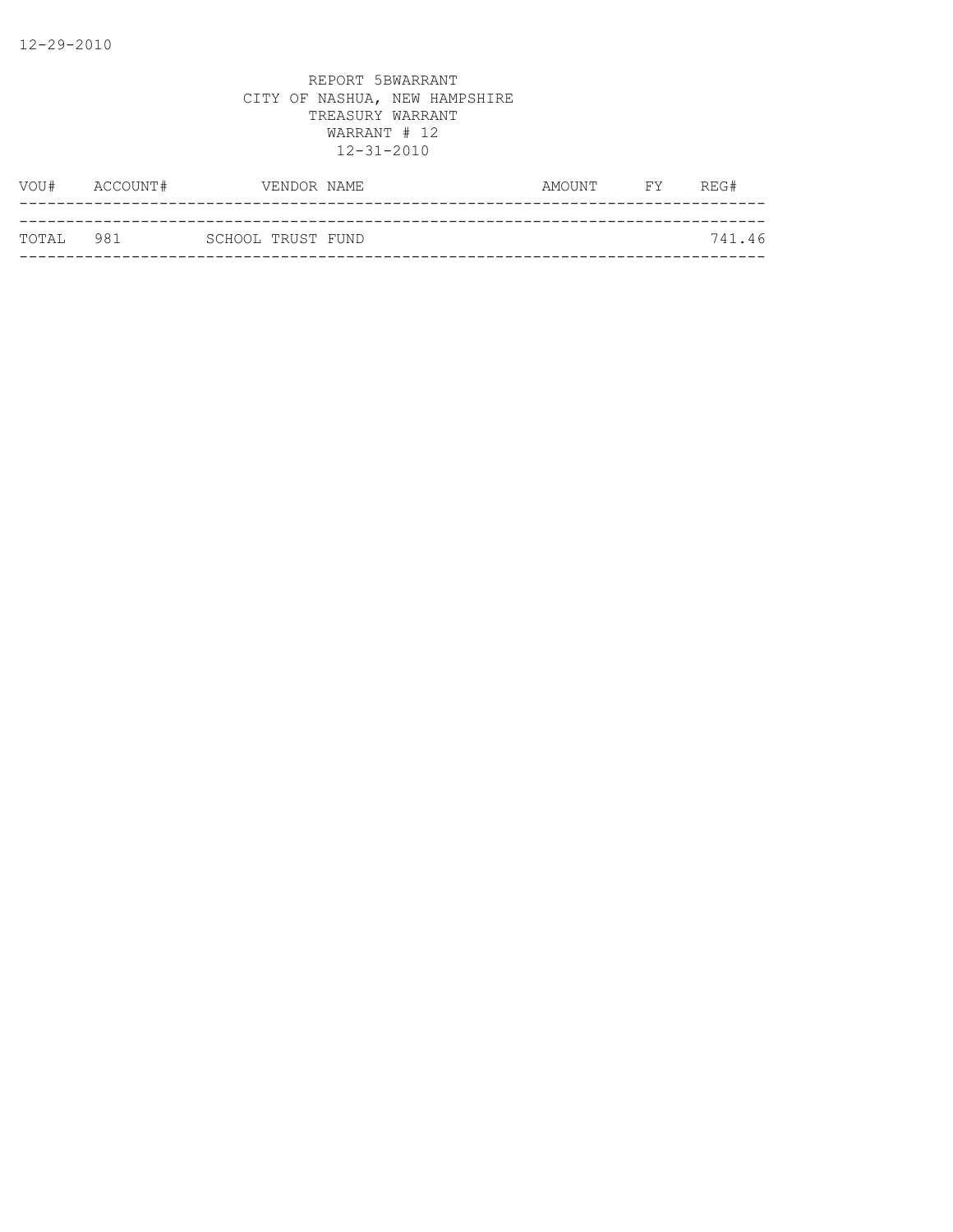|           | ACCOUNT# PAYROLL WEEK ENDING |  |  | AMOUNT |
|-----------|------------------------------|--|--|--------|
|           |                              |  |  |        |
| TOTAL 951 |                              |  |  |        |
|           |                              |  |  |        |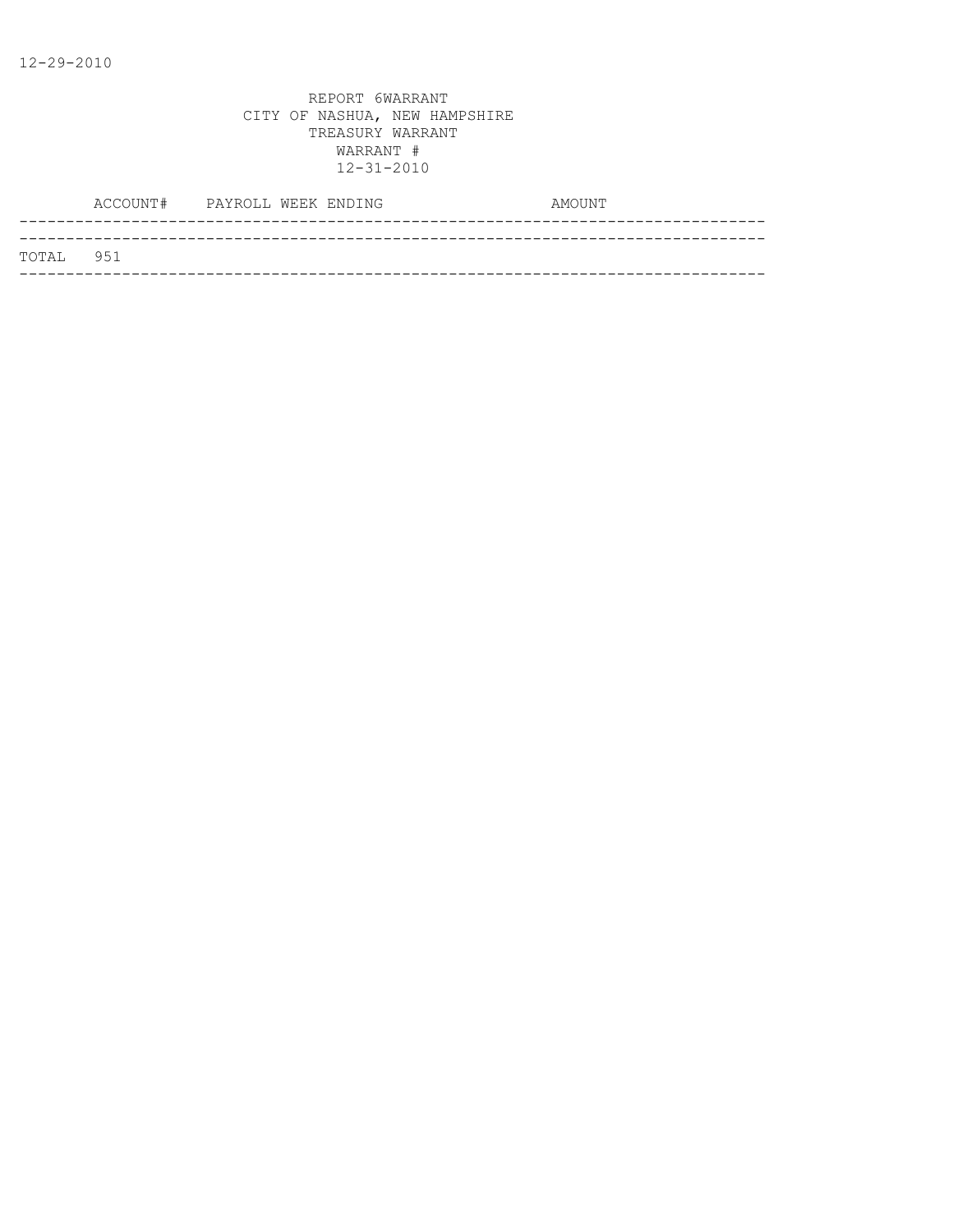|           |                        | ACCOUNT# PAYROLL WEEK ENDING     | AMOUNT               |           |
|-----------|------------------------|----------------------------------|----------------------|-----------|
|           |                        | 305-11125  11-DEC-2010           | 957.28               |           |
|           |                        | 305-11125  18-DEC-2010           | 957.28               |           |
|           |                        | 305-11125 25-DEC-2010            | 957.28               |           |
|           |                        | 305-11239 11-DEC-2010            | 1,075.15             |           |
|           |                        | 305-11239  18-DEC-2010           | 1,075.15             |           |
|           |                        | 305-11239 25-DEC-2010            | 1,075.15             |           |
|           |                        | 305-31050 25-DEC-2010            | 80.00                |           |
| TOTAL 305 |                        |                                  |                      | 6,177.29  |
|           |                        |                                  |                      |           |
|           |                        | 308-11130  11-DEC-2010           | 858.43               |           |
|           |                        | 308-11130  18-DEC-2010           | 858.44               |           |
|           |                        | 308-11130 25-DEC-2010            | 858.44               |           |
|           | 308-11418              | 11-DEC-2010                      | 493.53               |           |
|           | 308-11418              | 18-DEC-2010                      | 493.53               |           |
|           | 308-11418              | 25-DEC-2010                      | 493.54               |           |
|           | 308-11441              | 11-DEC-2010                      | 1,446.40             |           |
|           | 308-11441              | 18-DEC-2010                      | 1,446.40             |           |
|           | 308-11441              | 25-DEC-2010                      | 1,446.40             |           |
|           | 308-11446              | 11-DEC-2010                      | 1,030.52             |           |
|           | 308-11446              | 18-DEC-2010                      | 1,150.52             |           |
|           | 308-11446              | 25-DEC-2010<br>$11 - DEC - 2010$ | 1,150.52             |           |
|           | 308-11540              | 18-DEC-2010                      | 1,078.51             |           |
|           | 308-11540<br>308-11540 | 25-DEC-2010                      | 1,078.50<br>1,078.51 |           |
|           | 308-11578              | 11-DEC-2010                      | 992.86               |           |
|           | 308-11578              | 18-DEC-2010                      | 992.86               |           |
|           | 308-11578              | 25-DEC-2010                      | 992.86               |           |
|           | 308-11589              | 11-DEC-2010                      | 1,075.14             |           |
|           | 308-11589              | 18-DEC-2010                      | 1,075.14             |           |
|           | 308-11589              | 25-DEC-2010                      | 1,075.15             |           |
|           | 308-11608              | $11 - DEC - 2010$                | 976.17               |           |
|           | 308-11608              | 18-DEC-2010                      | 976.17               |           |
|           | 308-11608              | 25-DEC-2010                      | 976.17               |           |
|           | 308-83051              | 11-DEC-2010                      | 4,089.69             |           |
|           | 308-83051              | 18-DEC-2010                      | 4,090.95             |           |
|           | 308-83051              | 25-DEC-2010                      | 3,479.34             |           |
|           | 308-83052              | $11 - DEC - 2010$                | 1,897.50             |           |
|           |                        | 308-83052  18-DEC-2010           | 1,682.34             |           |
|           | 308-83052              | 25-DEC-2010                      | 1,682.34             |           |
|           | 308-83102              | 11-DEC-2010                      | 2,939.44             |           |
|           | 308-83102              | 18-DEC-2010                      | 5,584.14             |           |
|           | 308-83102              | 25-DEC-2010                      | 4,020.04             |           |
| TOTAL     | 308                    | SRF - INSURANCE                  |                      | 53,560.49 |
|           |                        |                                  |                      |           |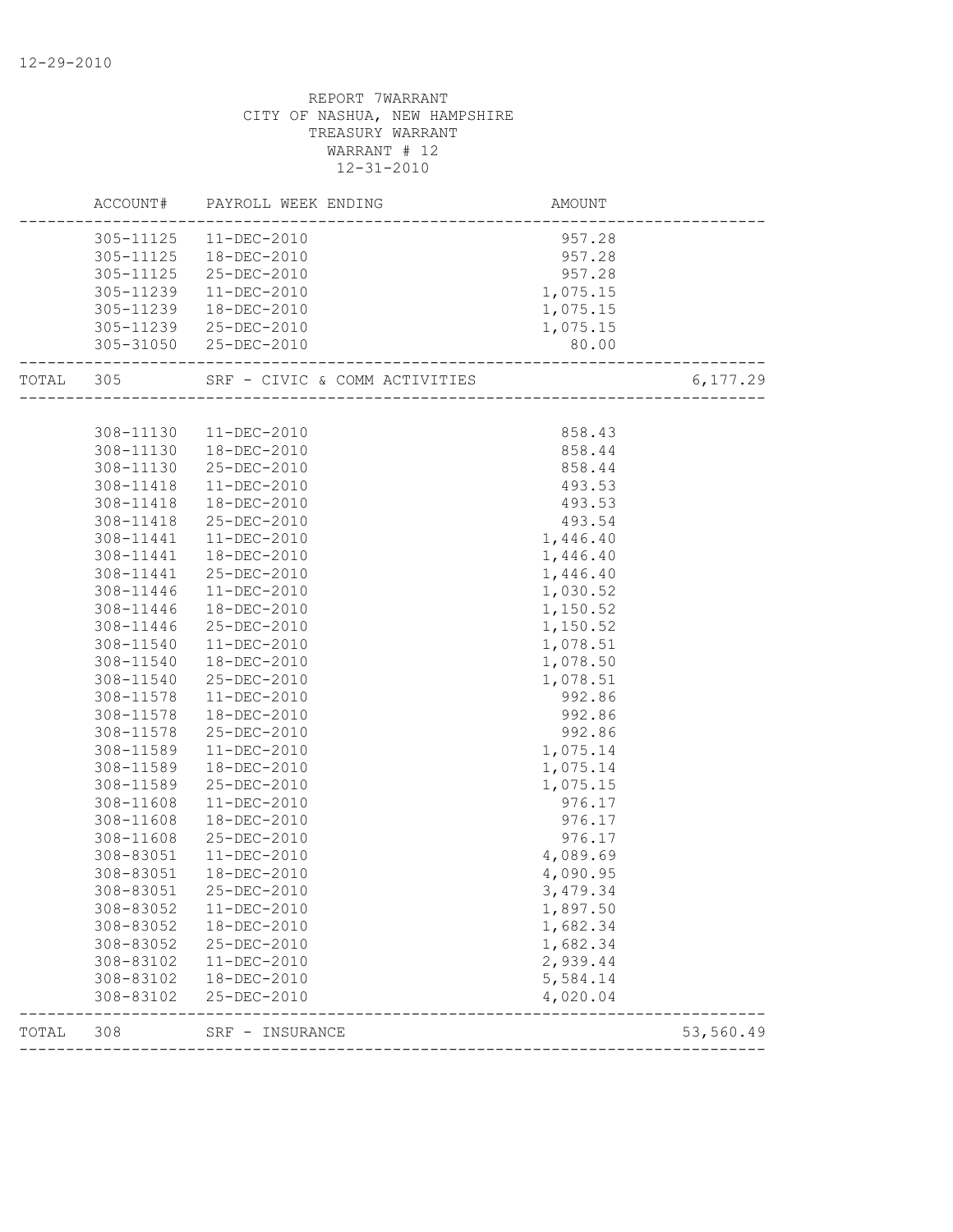|            | ACCOUNT# PAYROLL WEEK ENDING           | AMOUNT                                    |            |
|------------|----------------------------------------|-------------------------------------------|------------|
|            | 3091-13004 11-DEC-2010                 | 578.08                                    |            |
|            | 3091-13004 18-DEC-2010                 | 871.33                                    |            |
|            | 3091-13004 25-DEC-2010                 | 481.39                                    |            |
|            | TOTAL 309 FY11 FRESH FRUIT & VEG GRANT |                                           | 1,930.80   |
|            |                                        |                                           |            |
|            | 3097-11162 11-DEC-2010                 | 644.25                                    |            |
|            | 3097-11162  18-DEC-2010                | 644.25                                    |            |
|            | 3097-11162 25-DEC-2010                 | 644.25                                    |            |
|            | 3097-12112 11-DEC-2010                 | 533.76                                    |            |
|            | 3097-12112  18-DEC-2010                | 1,767.50                                  |            |
|            | 3097-12112 25-DEC-2010                 | 416.50                                    |            |
| 3097-12830 | 11-DEC-2010                            | 135.82                                    |            |
| 3097-12830 | 18-DEC-2010                            | 9.41                                      |            |
|            | 3097-12830 25-DEC-2010                 | 111.47                                    |            |
| 3097-19138 | 18-DEC-2010                            | 3,011.20                                  |            |
| 3097-19139 | 18-DEC-2010                            | 13,063.76                                 |            |
| 3097-19140 | $11 - DEC - 2010$                      | 8,847.65                                  |            |
| 3097-19140 | 18-DEC-2010                            | 8,847.65                                  |            |
| 3097-19140 | 25-DEC-2010                            | 10,617.18                                 |            |
| 3097-19540 | 11-DEC-2010                            | 23,996.08                                 |            |
|            | 3097-19540  18-DEC-2010                | 24,899.29                                 |            |
|            | 3097-19540 25-DEC-2010                 | 29,689.16                                 |            |
|            | 3097-19544 11-DEC-2010                 | 691.18                                    |            |
|            | 3097-19544  18-DEC-2010                | 682.32                                    |            |
|            | 3097-19544 25-DEC-2010                 | 513.96                                    |            |
|            | 3097-19545 11-DEC-2010                 | 1,780.98                                  |            |
|            | 3097-19545 18-DEC-2010                 | 1,948.52                                  |            |
|            | 3097-19545 25-DEC-2010                 | 1,913.39                                  |            |
|            | TOTAL 309 SRF - FOOD SERVICES          |                                           | 135,409.53 |
|            |                                        |                                           |            |
|            | 3117-12006 18-DEC-2010                 | 3,000.00                                  |            |
|            | 3117-12006 25-DEC-2010                 | 525.00                                    |            |
| 3117-13032 | 11-DEC-2010                            | 27.03                                     |            |
|            | 3117-13032 25-DEC-2010                 | 27.03<br>-------------------------------- |            |
|            | TOTAL 311 DRIVER'S EDUCATION           |                                           | 3,579.06   |
|            |                                        |                                           |            |
| 312-11165  | 11-DEC-2010                            | 925.19                                    |            |
| 312-11165  | 18-DEC-2010                            | 978.67                                    |            |
| 312-11165  | 25-DEC-2010                            | 735.43                                    |            |
| 312-11167  | $11 - DEC - 2010$                      | 290.46                                    |            |
| 312-11167  | 18-DEC-2010                            | 290.45                                    |            |
| 312-11167  | 25-DEC-2010                            | 290.45                                    |            |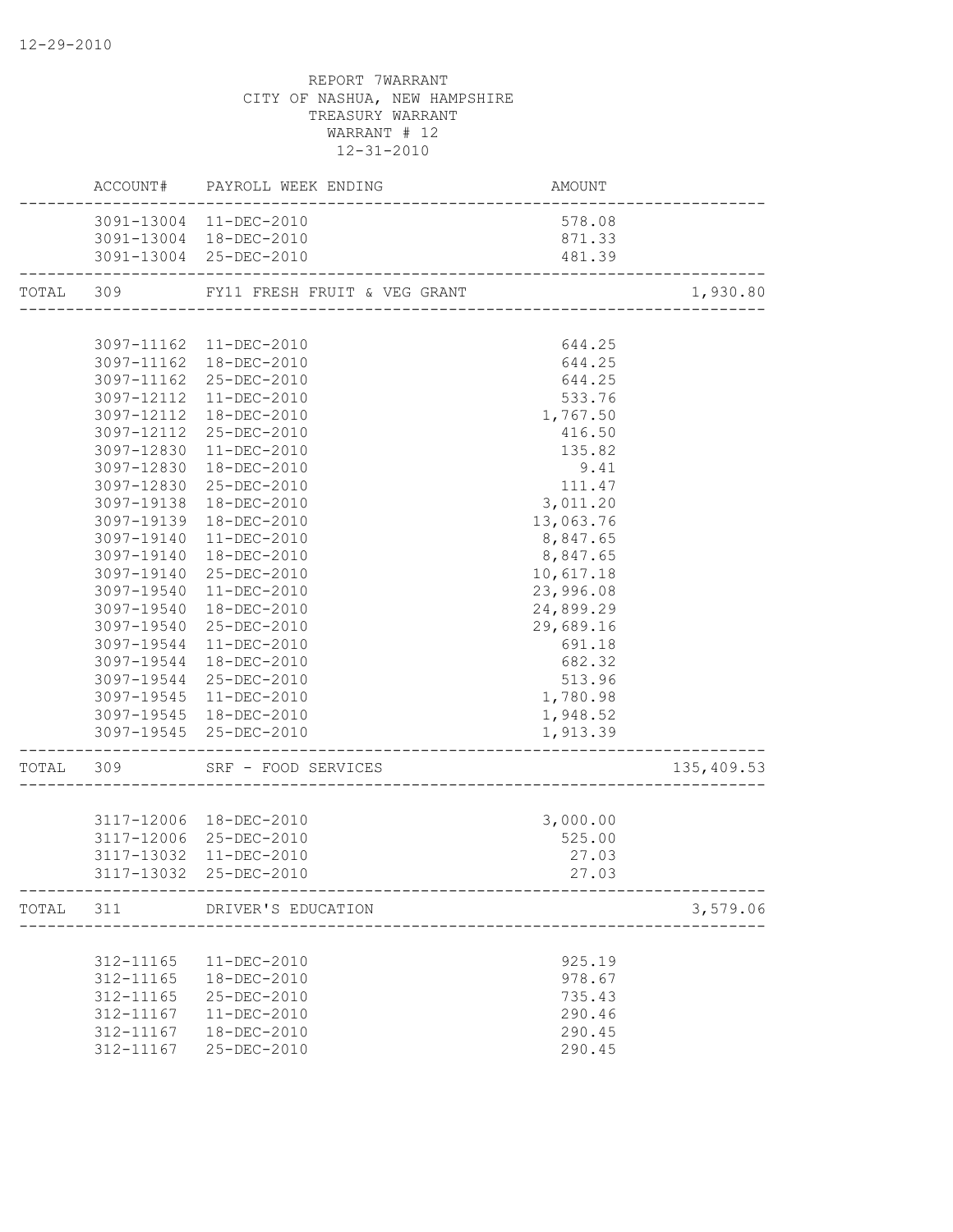|           | ACCOUNT#               | PAYROLL WEEK ENDING                                           | AMOUNT               |                 |
|-----------|------------------------|---------------------------------------------------------------|----------------------|-----------------|
|           | 312-11191              | $11 - DEC - 2010$                                             | 827.27               |                 |
|           | 312-11191              | 18-DEC-2010                                                   | 827.26               |                 |
|           | 312-11191              | 25-DEC-2010                                                   | 827.26               |                 |
|           | 312-11445              | $11-DEC-2010$                                                 | 109.36               |                 |
|           | 312-11445              | 18-DEC-2010                                                   | 109.36               |                 |
|           | 312-11445              | 25-DEC-2010                                                   | 109.36               |                 |
|           | 312-11547<br>312-11547 | 11-DEC-2010<br>18-DEC-2010                                    | 2,224.37<br>2,224.37 |                 |
|           | 312-11547              | 25-DEC-2010                                                   | 2,224.35             |                 |
|           | 312-12116              | $11 - DEC - 2010$                                             | 630.24               |                 |
|           | 312-12116              | 18-DEC-2010                                                   | 630.24               |                 |
|           | 312-12116              | 25-DEC-2010                                                   | 630.24               |                 |
|           | 312-13004              | 11-DEC-2010                                                   | 1,011.02             |                 |
|           |                        | 312-13004  18-DEC-2010                                        | 434.16               |                 |
|           |                        | 312-13004 25-DEC-2010                                         | 19.16                |                 |
| TOTAL 312 |                        | SRF - FINANCIAL SERVICES<br>_________________________________ |                      | 16,348.67       |
|           |                        |                                                               |                      |                 |
|           |                        | 3122-12006 11-DEC-2010                                        | 100.00               |                 |
|           |                        | 3122-12006 18-DEC-2010                                        | 700.00               |                 |
|           |                        | 3122-12006 25-DEC-2010                                        | 75.00                |                 |
|           |                        | TOTAL 312 ADULT ED/CONTINUING ED                              |                      | 875.00          |
|           |                        | 3211-12006 18-DEC-2010                                        | 300.00               |                 |
|           |                        | TOTAL 321 ADULT ED/COLLEGE TRANSITIONS                        |                      | 300.00          |
|           |                        | 3231-11870  18-DEC-2010                                       | 800.00               |                 |
|           |                        |                                                               |                      |                 |
|           | TOTAL 323              | ADULT ED/HS ALTERNATIVE ED                                    |                      | 800.00          |
|           |                        | 3245-11860 18-DEC-2010                                        | 1,373.08             | --------------- |
| TOTAL     | 324                    | YOUTH SAFE HAVEN-PAL                                          |                      | 1,373.08        |
|           |                        | 3261-11860 18-DEC-2010                                        | 2,211.46             |                 |
|           |                        |                                                               |                      |                 |
| TOTAL     | 326                    | NH ALTERNATE ASSESS COACH                                     |                      | 2,211.46        |
|           |                        | 331-11250  11-DEC-2010                                        | 717.45               |                 |
|           |                        | 331-11250  18-DEC-2010                                        | 717.44               |                 |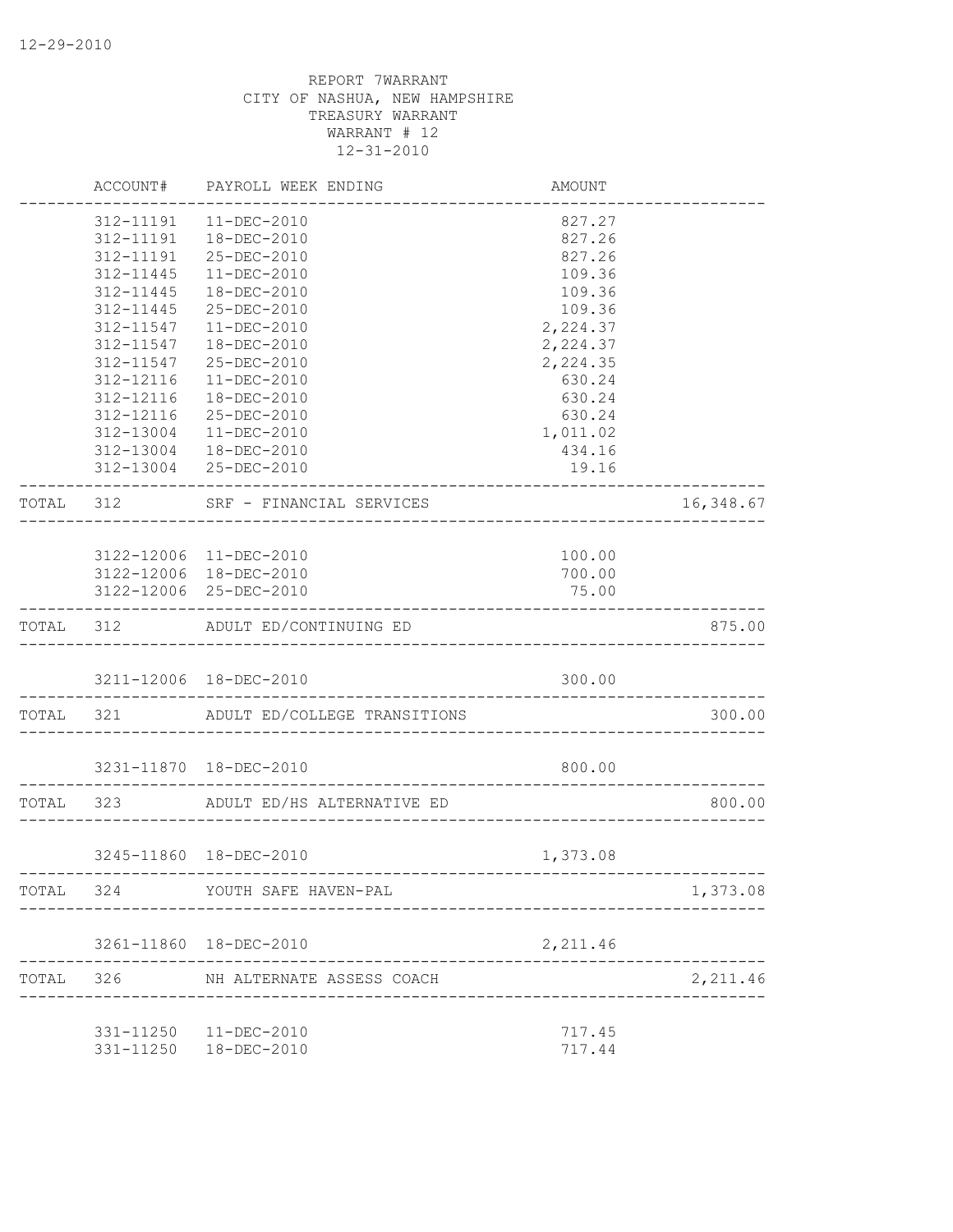| 47,394.12 |
|-----------|
|           |
|           |
|           |
| 681.29    |
|           |
|           |
|           |
|           |
|           |
|           |
|           |
|           |
|           |
|           |
|           |
|           |
|           |
|           |
|           |
|           |
|           |
|           |
|           |
|           |
|           |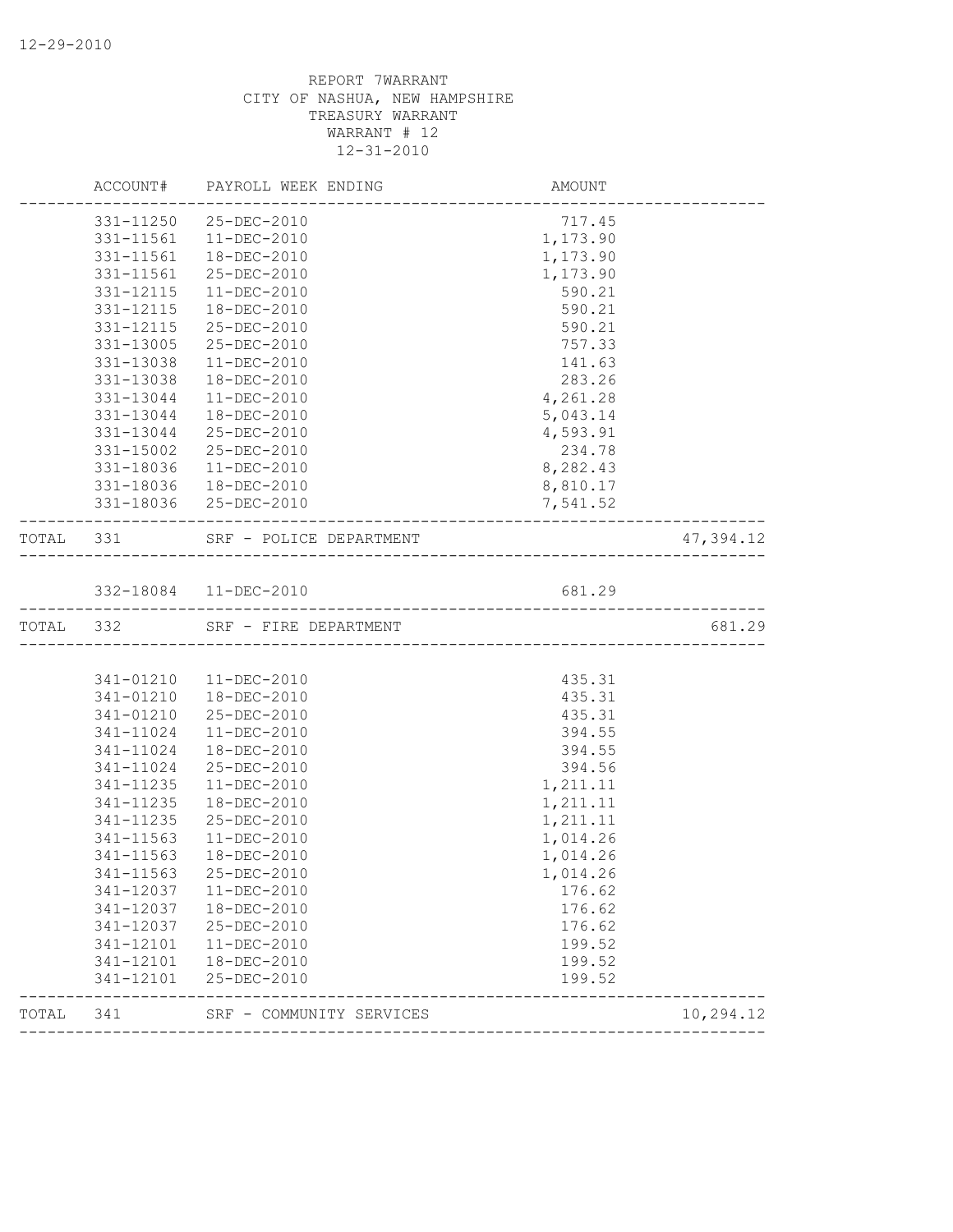|           | ACCOUNT#   | PAYROLL WEEK ENDING                      | <b>AMOUNT</b> |           |
|-----------|------------|------------------------------------------|---------------|-----------|
|           | 342-11499  | $11 - DEC - 2010$                        | 1,036.26      |           |
|           | 342-11499  | 18-DEC-2010                              | 1,036.26      |           |
|           | 342-11499  | 25-DEC-2010                              | 1,036.26      |           |
|           | 342-11584  | 11-DEC-2010                              | 1,577.59      |           |
|           | 342-11584  | 18-DEC-2010                              | 1,577.59      |           |
|           | 342-11584  | 25-DEC-2010                              | 1,577.58      |           |
|           | 342-12000  | $11 - DEC - 2010$                        | 652.84        |           |
|           | 342-12000  | 18-DEC-2010                              | 652.84        |           |
|           | 342-12000  | 25-DEC-2010                              | 652.85        |           |
|           | 342-12081  | 11-DEC-2010                              | 85.40         |           |
|           |            | 342-12081  18-DEC-2010                   | 61.00         |           |
|           |            | 342-12081 25-DEC-2010                    | 61.00         |           |
| TOTAL 342 |            | SRF - COMMUNITY HEALTH                   |               | 10,007.47 |
|           |            |                                          |               |           |
|           |            | 3440-12078 11-DEC-2010                   | 187.50        |           |
|           |            | 3440-12078  18-DEC-2010                  | 6,256.25      |           |
|           |            | 3440-12078 25-DEC-2010                   | 300.00        |           |
| TOTAL 344 |            | AFTER SCHOOL PROGRAM                     |               | 6,743.75  |
|           |            |                                          |               |           |
|           |            | 3451-11162  11-DEC-2010                  | 709.50        |           |
|           |            | 3451-11162  18-DEC-2010                  | 709.50        |           |
|           |            | 3451-11162 25-DEC-2010                   | 851.40        |           |
|           | 3451-11860 | 18-DEC-2010                              | 6,598.38      |           |
|           |            | 3451-12006 11-DEC-2010                   | 3,581.63      |           |
|           |            | 3451-12006 18-DEC-2010                   | 5,120.32      |           |
|           |            | 3451-12006 25-DEC-2010                   | 3,260.32      |           |
| TOTAL     | 345        | TITLE IV 21ST CENT ELEM                  |               | 20,831.05 |
|           |            |                                          |               |           |
|           |            | 3461-11860 18-DEC-2010                   | 4,210.86      |           |
|           |            | 3461-12006 11-DEC-2010                   | 918.05        |           |
|           | 3461-12006 | 18-DEC-2010                              | 5,834.90      |           |
|           |            | 3461-12006 25-DEC-2010                   | 1,048.05      |           |
|           |            | TOTAL 346 21 ST CENTURY AFTER SCH MIDDLE |               | 12,011.86 |
|           |            |                                          |               |           |
|           | 3468-11162 | 11-DEC-2010                              | 644.25        |           |
|           | 3468-11162 | 18-DEC-2010                              | 644.25        |           |
|           | 3468-11162 | 25-DEC-2010                              | 773.10        |           |
|           |            | 3468-11870  18-DEC-2010                  | 4,461.44      |           |
|           | 3468-19230 | 18-DEC-2010                              | 1,553.50      |           |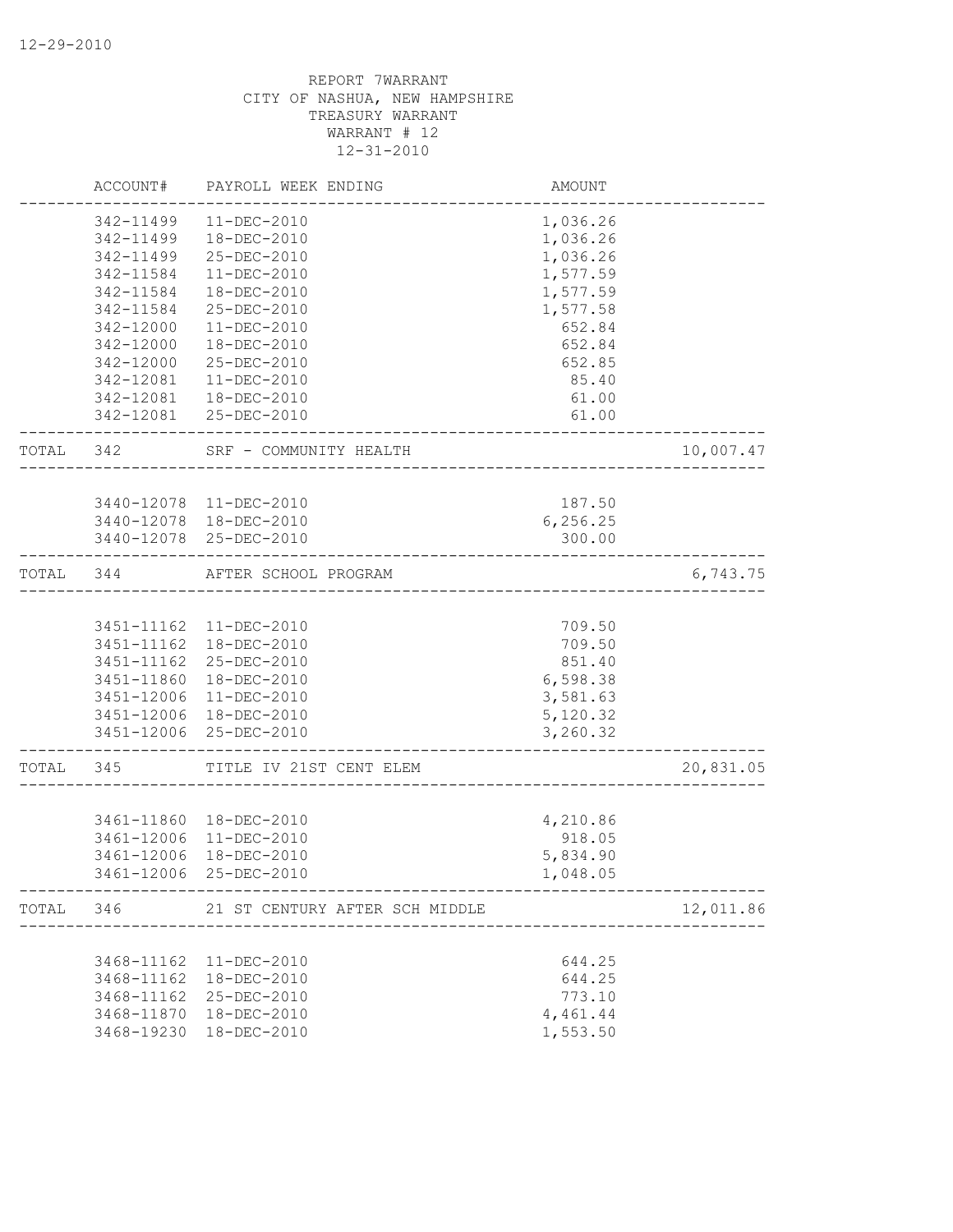|           | ACCOUNT#               | PAYROLL WEEK ENDING                                                         | AMOUNT                         |           |
|-----------|------------------------|-----------------------------------------------------------------------------|--------------------------------|-----------|
| TOTAL     | 346                    | SMALLER LEARNING COMMUNITY                                                  |                                | 8,076.54  |
|           |                        | 3501-11726 18-DEC-2010<br>3501-12201 11-DEC-2010                            | 24,646.00<br>93.00             |           |
|           |                        | 3501-12201 18-DEC-2010                                                      | 341.00                         |           |
| TOTAL     | 350                    | TITLE IIA QUALITY TEACHERS                                                  |                                | 25,080.00 |
|           | 352-11562              | 11-DEC-2010<br>352-11562  18-DEC-2010<br>352-11562 25-DEC-2010              | 420.52<br>420.52<br>420.52     |           |
| TOTAL 352 |                        | SRF - PARKS AND RECREATION                                                  |                                | 1,261.56  |
|           |                        | 3520-11802 11-DEC-2010<br>3520-11802  18-DEC-2010<br>3520-11802 25-DEC-2010 | 344.50<br>212.00<br>238.50     |           |
| TOTAL     | 352                    | ARRA TITLE IID 21C CLASSROOMS                                               |                                | 795.00    |
|           |                        | 3531-12006 11-DEC-2010<br>3531-12006 18-DEC-2010<br>3531-12006 25-DEC-2010  | 750.00<br>3,337.50<br>750.00   |           |
| TOTAL     | 353                    | ADULT ED/HS DIPLOMA PROGRAM                                                 |                                | 4,837.50  |
|           |                        | 3601-11515  18-DEC-2010<br>3601-11870 18-DEC-2010<br>3601-13133 18-DEC-2010 | 4,158.00<br>600.00<br>4,750.00 |           |
| TOTAL     | 360                    | DROPOUT PREVENTION ADULT ED                                                 |                                | 9,508.00  |
|           |                        | 371-11024 25-DEC-2010                                                       | 432.00                         |           |
| TOTAL     | 371                    |                                                                             |                                | 432.00    |
|           | 373-53075<br>373-53075 | $11 - DEC - 2010$<br>373-53075  18-DEC-2010<br>25-DEC-2010                  | 73.72<br>165.87<br>110.58      |           |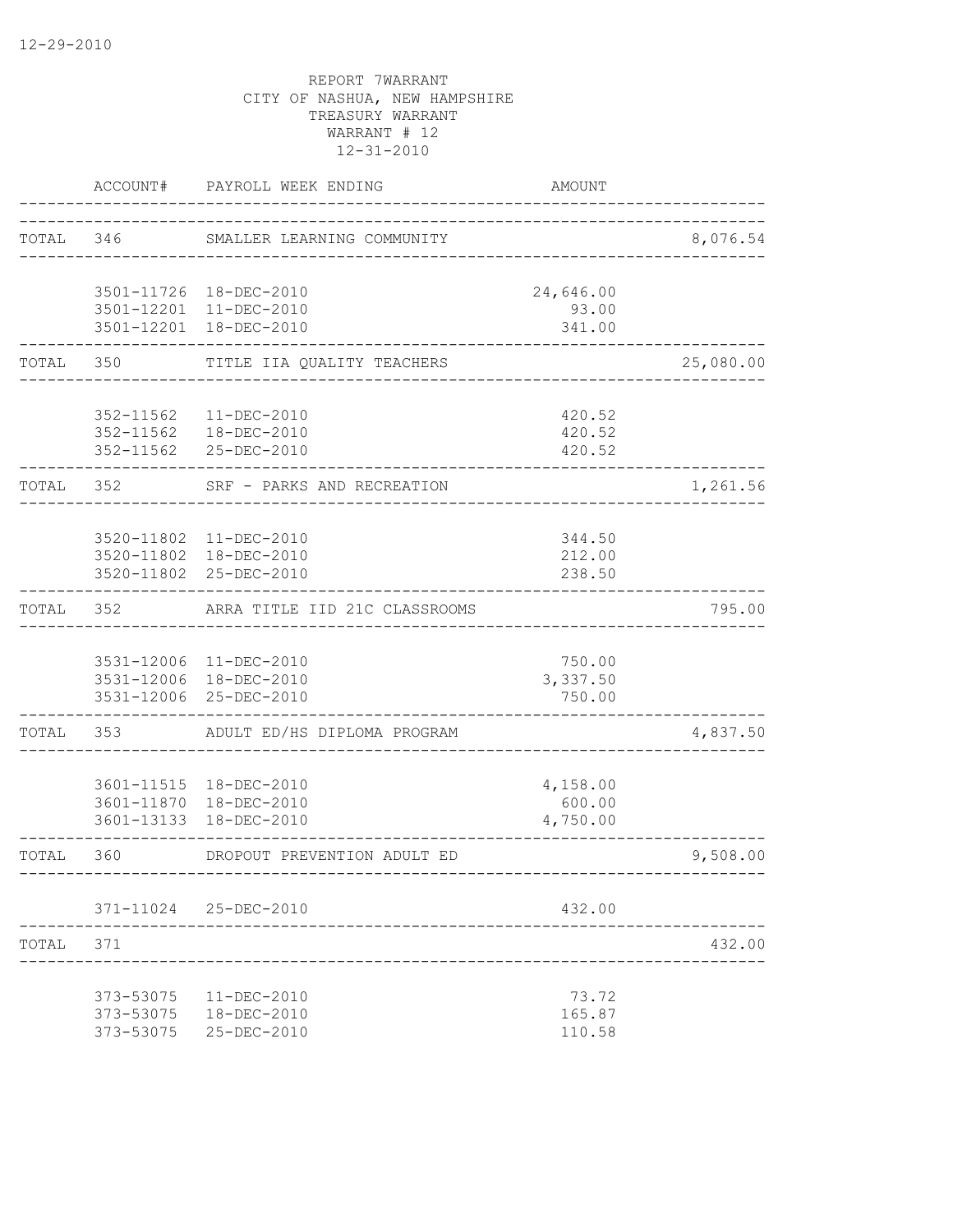| TOTAL | 373        | SRF - ECONOMIC DEVELOPMENT           |           | 350.17     |
|-------|------------|--------------------------------------|-----------|------------|
|       |            |                                      |           |            |
|       | 374-0705M  | 25-DEC-2010                          | 390.00    |            |
|       | 374-0705P  | $11 - DEC - 2010$                    | 1,475.37  |            |
|       | 374-0705P  | 18-DEC-2010                          | 1,559.37  |            |
|       | 374-0705P  | 25-DEC-2010                          | 1,391.36  |            |
|       | 374-07235  | $11 - DEC - 2010$                    | 505.21    |            |
|       | 374-07235  | 18-DEC-2010                          | 505.21    |            |
|       | 374-07235  | 25-DEC-2010                          | 505.21    |            |
|       | 374-0734P  | $11 - DEC - 2010$                    | 1,658.69  |            |
|       | 374-0734P  | 18-DEC-2010                          | 1,658.69  |            |
|       | 374-0734P  | 25-DEC-2010                          | 1,658.69  |            |
|       | 374-0734R  | $11 - DEC - 2010$                    | 49.28     |            |
|       | 374-0734R  | $18 - DEC - 2010$                    | 49.28     |            |
|       | 374-0734R  | 25-DEC-2010                          | 49.28     |            |
|       | 374-11149  | $11 - DEC - 2010$                    | 1,932.52  |            |
|       | 374-11149  | $18 - DEC - 2010$                    | 1,932.53  |            |
|       | 374-11149  | 25-DEC-2010                          | 1,932.53  |            |
|       | 374-11168  | $11 - DEC - 2010$                    | 976.17    |            |
|       | 374-11168  | 18-DEC-2010                          | 976.17    |            |
|       | 374-11168  | 25-DEC-2010                          | 976.16    |            |
|       | 374-31050  | 25-DEC-2010                          | 34.00     |            |
| TOTAL | 374        | SRF - URBAN PROGRAMS                 |           | 20, 215.72 |
|       |            |                                      |           |            |
|       |            | 3751-11726  18-DEC-2010              | 5,627.77  |            |
|       | 3751-11870 | 11-DEC-2010                          | 750.00    |            |
|       | 3751-11870 | 18-DEC-2010                          | 750.00    |            |
|       | 3751-11870 | 25-DEC-2010                          | 600.00    |            |
|       | 3751-12111 | $11 - DEC - 2010$                    | 1,961.34  |            |
|       | 3751-12111 | 18-DEC-2010                          | 1,987.50  |            |
|       | 3751-12111 | 25-DEC-2010                          | 2,385.00  |            |
|       | 3751-12198 | 18-DEC-2010                          | 15,272.10 |            |
|       | 3751-13133 | 25-DEC-2010                          | 400.00    |            |
|       | 3751-19000 | 11-DEC-2010                          | 189.05    |            |
|       | 3751-19000 | 18-DEC-2010                          | 823.50    |            |
|       |            | 3751-19000 25-DEC-2010               | 171.24    |            |
| TOTAL | 375        | ARRA TITLE I<br>____________________ |           | 30,917.50  |

3760-12111 18-DEC-2010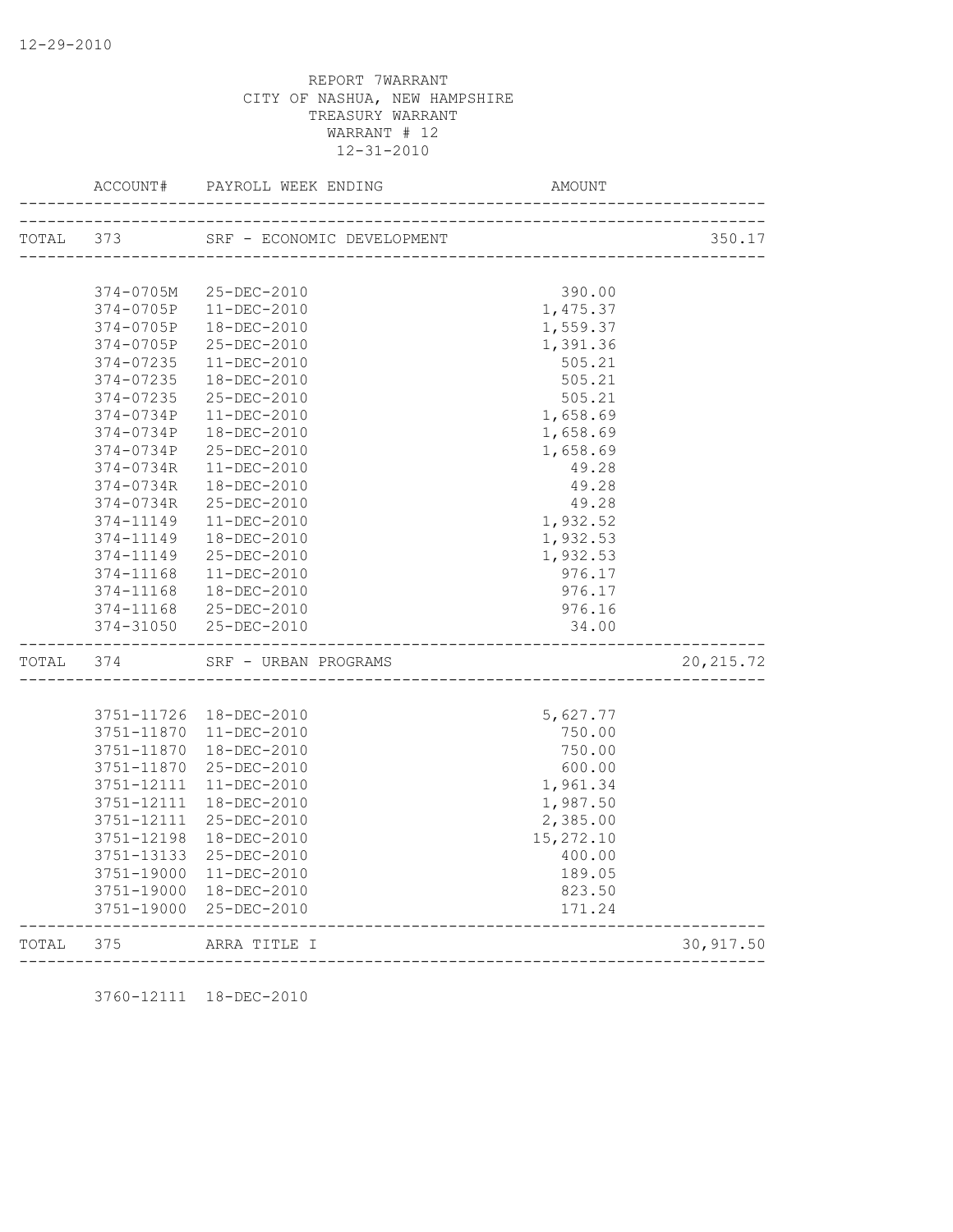|  |                    | ACCOUNT# PAYROLL WEEK ENDING AMO                        | AMOUNT                            |            |
|--|--------------------|---------------------------------------------------------|-----------------------------------|------------|
|  | TOTAL 376 TITLE I  |                                                         |                                   |            |
|  |                    |                                                         |                                   |            |
|  |                    | 3761-11726 18-DEC-2010                                  | 10,248.25                         |            |
|  |                    | 3761-11802  18-DEC-2010                                 | 2,051.77                          |            |
|  |                    | 3761-11805  18-DEC-2010                                 | 1,294.57                          |            |
|  | 3761-11870         | 18-DEC-2010                                             | 2,843.02                          |            |
|  | 3761-12111         | 11-DEC-2010                                             | 6,337.32                          |            |
|  | 3761-12111         | 18-DEC-2010                                             | 6, 153.42                         |            |
|  |                    | 3761-12111 25-DEC-2010                                  | 7,408.57                          |            |
|  | 3761-12126         | 11-DEC-2010                                             | 614.90                            |            |
|  | 3761-12126         | 18-DEC-2010                                             | 614.90                            |            |
|  | 3761-12126         | 25-DEC-2010                                             | 737.88                            |            |
|  | 3761-12135         | 11-DEC-2010                                             | 222.72                            |            |
|  | 3761-12198         | 18-DEC-2010                                             | 53,719.30                         |            |
|  | 3761-12201         | 11-DEC-2010                                             | 713.00                            |            |
|  | 3761-12201         | 18-DEC-2010                                             | 1,193.50                          |            |
|  | 3761-13133         | 18-DEC-2010                                             | 1,693.75                          |            |
|  | 3761-13137         | 25-DEC-2010                                             | 27.44                             |            |
|  | 3761-19000         | 11-DEC-2010                                             | 4,345.38                          |            |
|  |                    | 3761-19000 18-DEC-2010                                  | 4,264.31                          |            |
|  |                    | 3761-19000 25-DEC-2010                                  | 3,972.36                          |            |
|  | TOTAL 376 TITLE IA |                                                         |                                   | 108,456.36 |
|  |                    |                                                         |                                   |            |
|  |                    | 3771-13133 11-DEC-2010                                  | 350.00                            |            |
|  |                    | 3771-13133  18-DEC-2010                                 | 1,105.00                          |            |
|  |                    | 3771-13133 25-DEC-2010<br>----------------------------- | 587.50<br>----------------------- |            |
|  |                    | TOTAL 377 TITLE III ENHANCING ENG LANG                  |                                   | 2,042.50   |
|  |                    |                                                         |                                   |            |
|  |                    | 378-01210  11-DEC-2010                                  | 550.37                            |            |
|  |                    | 378-01210  18-DEC-2010                                  | 550.36                            |            |
|  | 378-01210          | 25-DEC-2010                                             | 550.37                            |            |
|  |                    | 378-09003  11-DEC-2010                                  | 550.37                            |            |
|  | 378-09003          | 18-DEC-2010                                             | 550.37                            |            |
|  | 378-09003          | 25-DEC-2010                                             | 550.37                            |            |
|  | 378-11676          | $11 - DEC - 2010$                                       | 929.41                            |            |
|  | 378-11676          | 18-DEC-2010                                             | 929.42                            |            |
|  | 378-11676          | 25-DEC-2010                                             | 929.41                            |            |
|  | 378-11677          | 11-DEC-2010                                             | 783.71                            |            |
|  | 378-11677          | 18-DEC-2010                                             | 783.71                            |            |
|  | 378-11677          | 25-DEC-2010                                             | 783.71                            |            |
|  | 378-11679          | 11-DEC-2010<br>18-DEC-2010                              | 928.77                            |            |
|  | 378-11679          |                                                         | 928.77                            |            |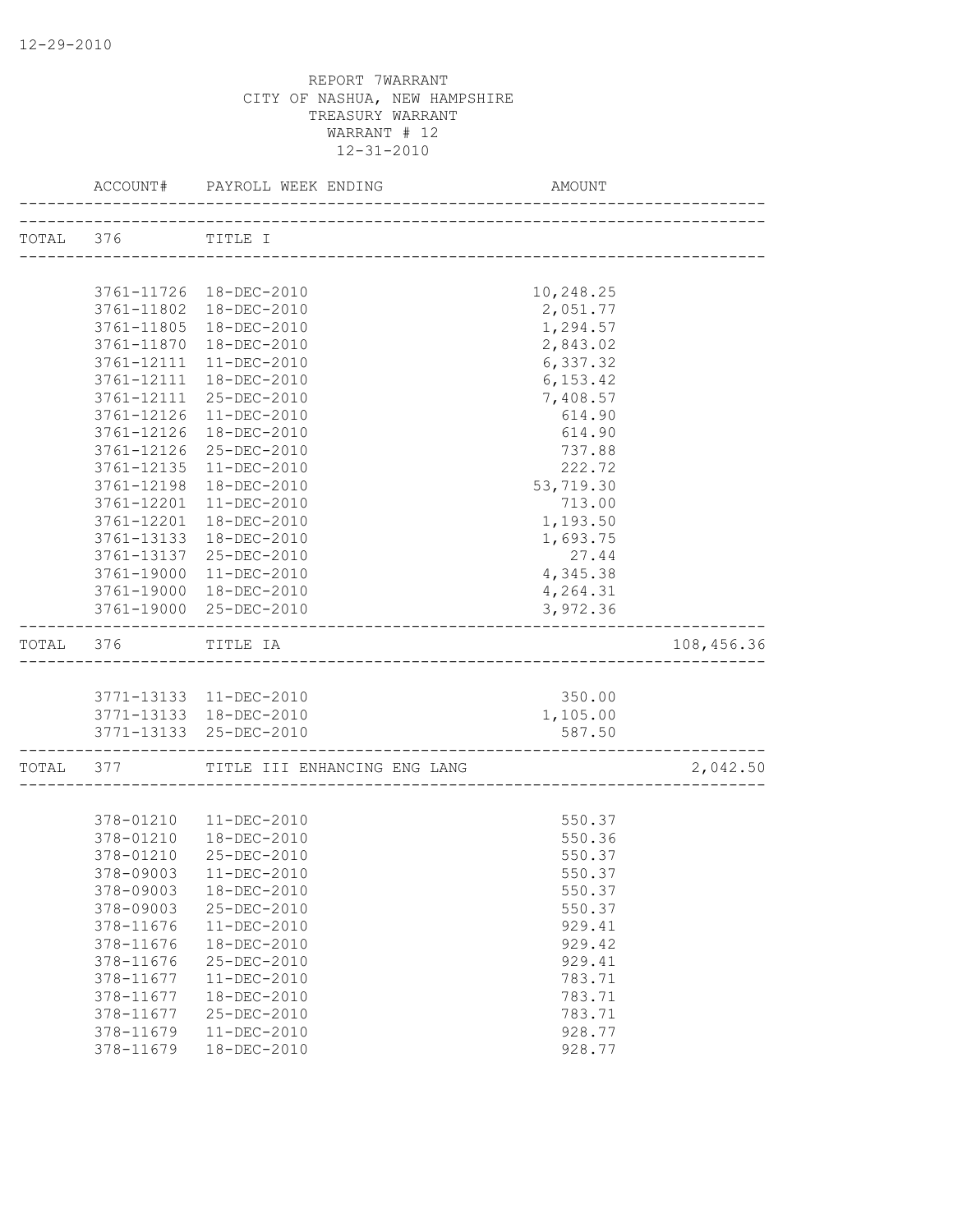|           | ACCOUNT#                 | PAYROLL WEEK ENDING        | AMOUNT              |            |
|-----------|--------------------------|----------------------------|---------------------|------------|
|           | 378-11679                | 25-DEC-2010                | 928.76              |            |
|           | 378-11680                | 11-DEC-2010                | 833.90              |            |
|           | 378-11680                | 18-DEC-2010                | 833.90              |            |
|           | 378-11680                | 25-DEC-2010                | 833.90              |            |
|           | 378-11683                | $11 - DEC - 2010$          | 1,753.19            |            |
|           | 378-11683                | 18-DEC-2010                | 1,753.20            |            |
|           | 378-11683                | 25-DEC-2010                | 1,753.19            |            |
|           | 378-11688                | $11 - DEC - 2010$          | 620.56              |            |
|           | 378-11688                | 18-DEC-2010                | 620.56              |            |
|           | 378-11688                | 25-DEC-2010                | 620.55              |            |
|           | 378-11751                | 11-DEC-2010                | 1,337.77            |            |
|           | 378-11751                | 18-DEC-2010                | 1,337.77            |            |
|           | 378-11751                | 25-DEC-2010                | 1,337.78            |            |
|           | 378-12188                | $11 - DEC - 2010$          | 151.84              |            |
|           | 378-12188                | 18-DEC-2010                | 151.84              |            |
|           | 378-12188                | 25-DEC-2010                | 151.84              |            |
|           | 378-13004                | 25-DEC-2010                | 63.80               |            |
| TOTAL     | 378                      | TRANSPORTATION             |                     | 25, 383.47 |
|           |                          |                            |                     |            |
|           |                          | 3897-11726 18-DEC-2010     | 21,819.13           |            |
|           |                          | 3897-19000 11-DEC-2010     | 3,258.50            |            |
|           |                          | 3897-19000 25-DEC-2010     | 2,915.50            |            |
| TOTAL 389 |                          | GEN VOCATIONAL ED          |                     | 27,993.13  |
|           |                          |                            |                     |            |
|           |                          | 3901-12111 11-DEC-2010     | 428.63              |            |
|           | 3901-12111               | 18-DEC-2010                | 428.63              |            |
|           |                          | 3901-12111 25-DEC-2010     | 514.36              |            |
|           |                          | 3901-19000 18-DEC-2010     | 1,600.61            |            |
| TOTAL 390 |                          | PERKINS VOCATIONAL ED      |                     | 2,972.23   |
|           |                          | 3937-19000 18-DEC-2010     | 841.70              |            |
|           |                          | -------------------------- |                     |            |
| TOTAL     | 393                      | DAY CARE                   |                     | 841.70     |
|           |                          | 18-DEC-2010                |                     |            |
|           | 3940-11579<br>3940-11726 | 18-DEC-2010                | 914.75<br>19,571.83 |            |
|           | 3940-11803               | 18-DEC-2010                | 1,318.15            |            |
|           | 3940-12111               | $11-DEC-2010$              | 15,507.16           |            |
|           | 3940-12111               | 18-DEC-2010                | 15,550.25           |            |
|           | 3940-12111               | 25-DEC-2010                | 18,298.89           |            |
|           | 3940-12198               | 18-DEC-2010                | 1,603.90            |            |
|           |                          |                            |                     |            |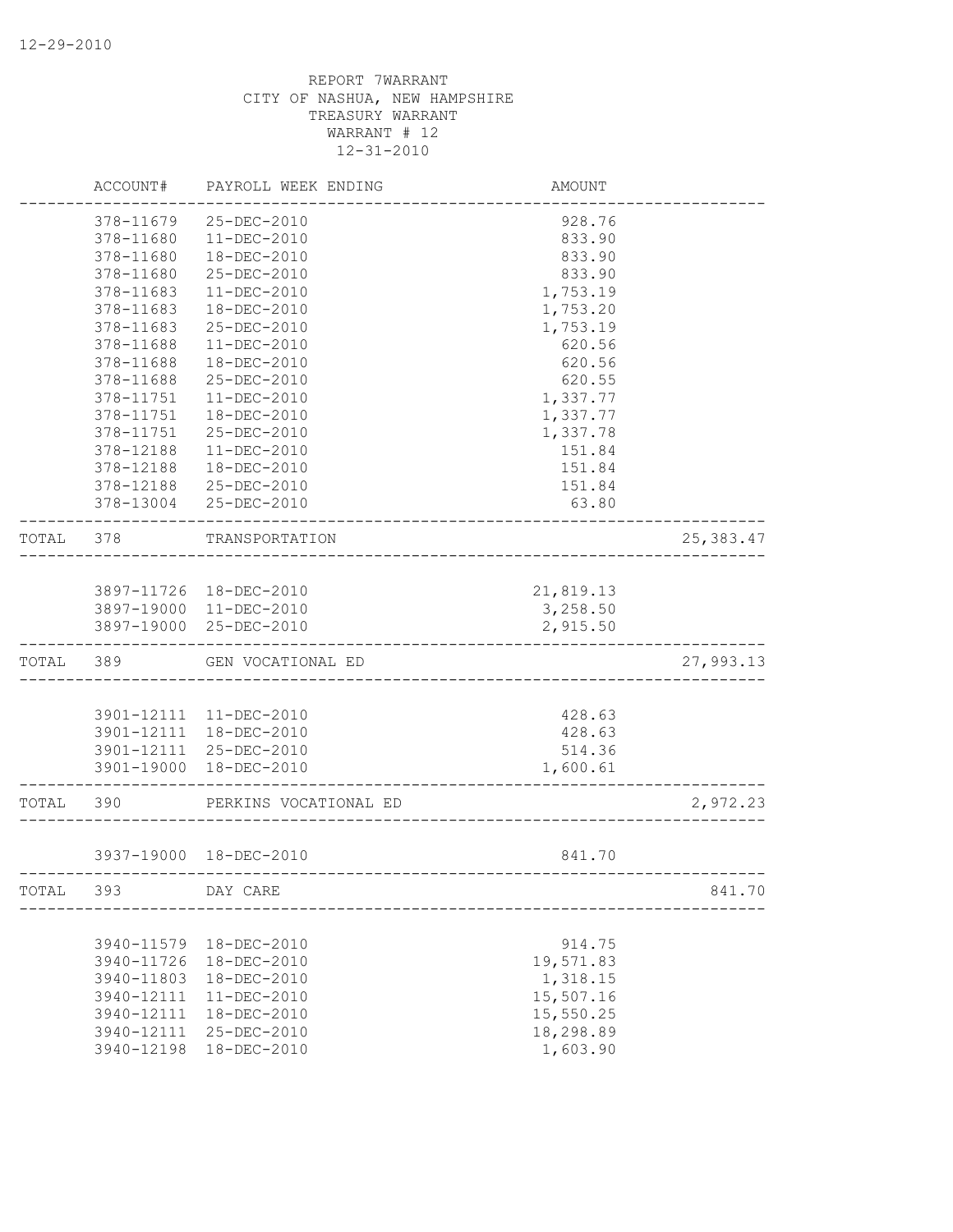|  | ACCOUNT# PAYROLL WEEK ENDING                                               | AMOUNT                                      | ________________ |
|--|----------------------------------------------------------------------------|---------------------------------------------|------------------|
|  | 3940-19000 18-DEC-2010                                                     | 900.54<br>_________________________________ |                  |
|  | TOTAL 394 ARRA IDEA SPEC ED                                                |                                             | 73,665.47        |
|  | 3951-11726 18-DEC-2010<br>3951-11803 18-DEC-2010<br>3951-12201 11-DEC-2010 | 70,104.95<br>459.49<br>310.00               |                  |
|  | 3951-12201 18-DEC-2010<br>3951-12201 25-DEC-2010                           | 496.00<br>434.00                            |                  |
|  | TOTAL 395 IDEA B SPECIAL EDUCATION                                         |                                             | 71,804.44        |
|  | 3961-11726 18-DEC-2010                                                     | 1,696.93                                    |                  |
|  | TOTAL 396 IDEA PRESCHOOL                                                   |                                             | 1,696.93         |
|  | 3977-12111 11-DEC-2010<br>3977-12111 18-DEC-2010<br>3977-12111 25-DEC-2010 | 407.50<br>407.50<br>489.00                  |                  |
|  | TOTAL 397 SPECIAL ED LOCAL                                                 | ____________________________________        | 1,304.00         |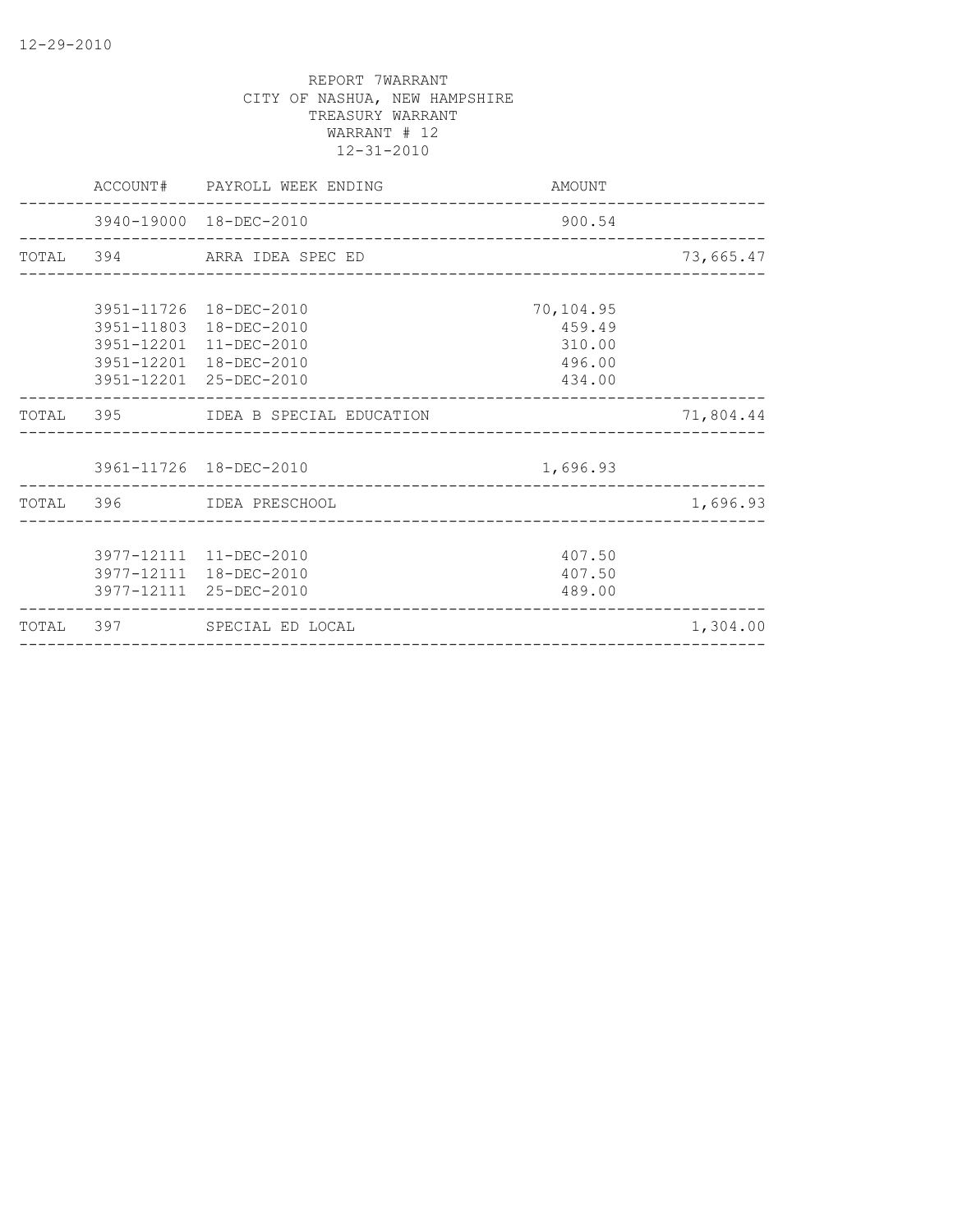|       | ACCOUNT#      | PAYROLL WEEK ENDING | AMOUNT                        |           |
|-------|---------------|---------------------|-------------------------------|-----------|
|       | 501-11033     | $11 - DEC - 2010$   | 827.73                        |           |
|       | 501-11033     | 18-DEC-2010         | 827.74                        |           |
|       | 501-11033     | 25-DEC-2010         | 827.74                        |           |
|       | 501-11445     | 11-DEC-2010         | 437.44                        |           |
|       | 501-11445     | 18-DEC-2010         | 437.44                        |           |
|       | 501-11445     | 25-DEC-2010         | 437.44                        |           |
|       | $501 - 11463$ | $11 - DEC - 2010$   | 598.73                        |           |
|       | $501 - 11463$ | 18-DEC-2010         | 598.73                        |           |
|       | $501 - 11463$ | 25-DEC-2010         | 478.99                        |           |
|       | 501-11470     | $11 - DEC - 2010$   | 852.14                        |           |
|       | 501-11470     | 18-DEC-2010         | 852.14                        |           |
|       | 501-11470     | 25-DEC-2010         | 852.14                        |           |
|       | 501-11471     | 11-DEC-2010         | 1,990.00                      |           |
|       | 501-11471     | 18-DEC-2010         | 1,990.00                      |           |
|       | 501-11471     | 25-DEC-2010         | 1,990.00                      |           |
|       | 501-11611     | $11 - DEC - 2010$   | 546.80                        |           |
|       | 501-11611     | 18-DEC-2010         | 546.80                        |           |
|       | 501-11611     | 25-DEC-2010         | 546.80                        |           |
|       |               |                     | 80.00                         |           |
|       | 501-31050     | 25-DEC-2010         |                               |           |
| TOTAL | 501           | MAYOR'S OFFICE      | _____________________________ | 15,718.80 |
|       |               |                     |                               |           |
|       | 502-11113     | 11-DEC-2010         | 1,618.06                      |           |
|       | 502-11113     | 18-DEC-2010         | 1,618.06                      |           |
|       | 502-11113     | 25-DEC-2010         | 1,618.06                      |           |
|       | 502-11195     | 11-DEC-2010         | 2,059.23                      |           |
|       | $502 - 11195$ | 18-DEC-2010         | 2,059.24                      |           |
|       | 502-11195     | 25-DEC-2010         | 2,059.24                      |           |
|       | 502-11219     | $11 - DEC - 2010$   | 1,873.48                      |           |
|       | 502-11219     | 18-DEC-2010         | 1,873.48                      |           |
|       | 502-11219     | 25-DEC-2010         | 1,873.48                      |           |
|       | 502-11518     | $11 - DEC - 2010$   | 1,767.52                      |           |
|       | 502-11518     | $18 - DEC - 2010$   | 1,767.52                      |           |
|       | 502-11518     | 25-DEC-2010         |                               |           |
|       | 502-31050     | 25-DEC-2010         | 1,767.52<br>80.00             |           |
|       |               |                     |                               |           |
| TOTAL | 502           | LEGAL DEPARTMENT    |                               | 22,034.89 |
|       |               |                     |                               |           |
|       | 503-11071     | 11-DEC-2010         | 1,286.71                      |           |
|       | 503-11071     | 18-DEC-2010         | 2,573.43                      |           |
|       | 503-11071     | 25-DEC-2010         | 1,286.71                      |           |
|       | 503-12092     | 11-DEC-2010         | 519.86                        |           |
|       | 503-12092     | 18-DEC-2010         | 519.86                        |           |
|       | 503-12092     | 25-DEC-2010         | 519.86                        |           |
|       |               |                     |                               |           |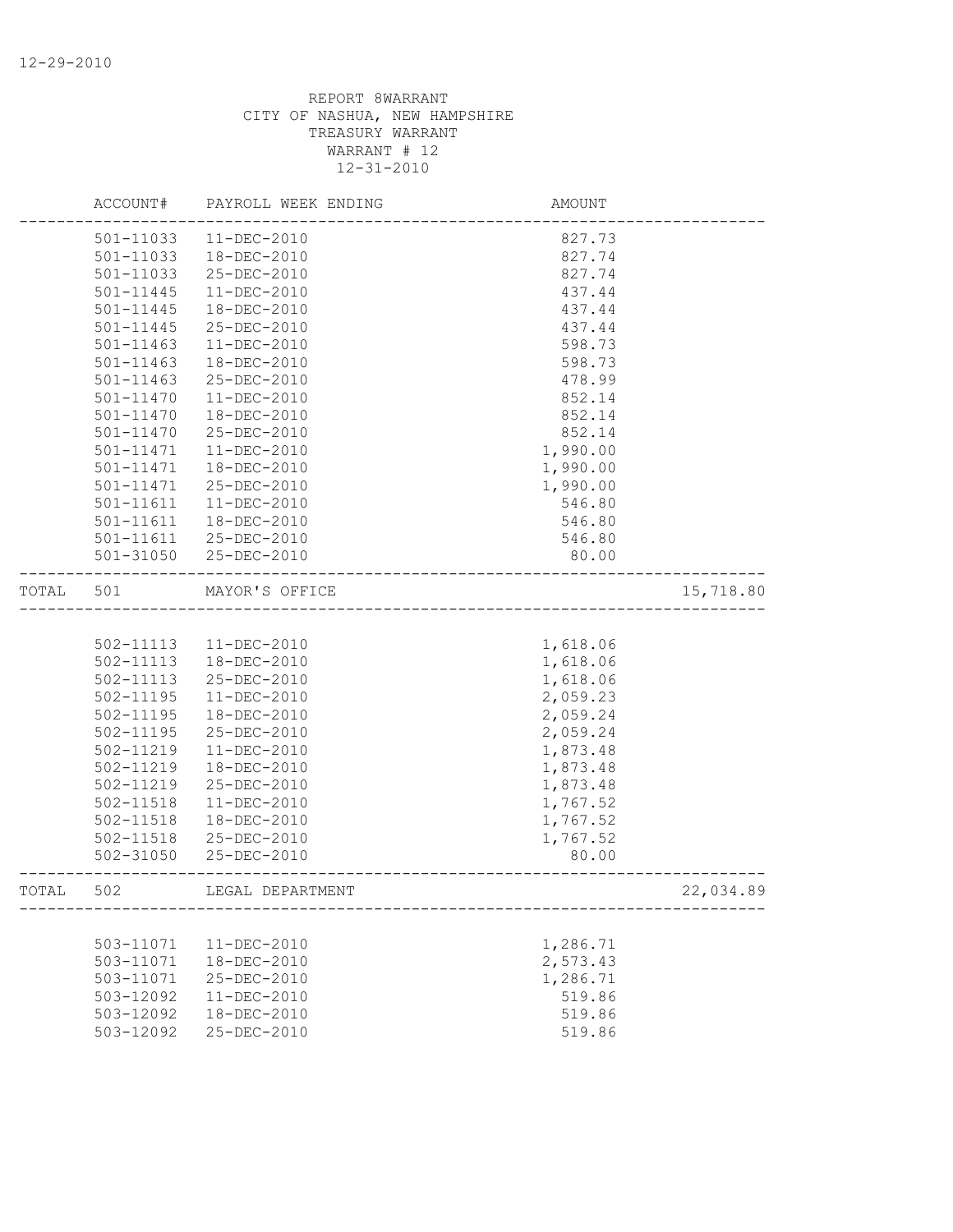|           |           | ACCOUNT# PAYROLL WEEK ENDING | AMOUNT   |          |
|-----------|-----------|------------------------------|----------|----------|
|           |           | TOTAL 503 BOARD OF ALDERMEN  |          | 6,706.43 |
|           |           |                              |          |          |
|           |           | 507-82010 25-DEC-2010        | 381.59   |          |
| TOTAL 507 |           | PENSIONS                     |          | 381.59   |
|           |           |                              |          |          |
|           |           | 511-11247 25-DEC-2010        | 666.94   |          |
|           |           | 511-11248  11-DEC-2010       | 1,401.24 |          |
|           |           | 511-11248  18-DEC-2010       | 1,401.23 |          |
|           |           | 511-11248 25-DEC-2010        | 1,401.24 |          |
| TOTAL 511 |           | CITI-STAT                    |          | 4,870.65 |
|           |           |                              |          |          |
|           |           | 512-11005 11-DEC-2010        | 437.50   |          |
|           | 512-11005 | 18-DEC-2010                  | 231.25   |          |
|           | 512-11005 | 25-DEC-2010                  | 225.00   |          |
|           | 512-11050 | $11 - DEC - 2010$            | 742.06   |          |
|           |           | 512-11050  18-DEC-2010       | 742.06   |          |
|           | 512-11050 | 25-DEC-2010                  | 742.06   |          |
|           | 512-11064 | 11-DEC-2010                  | 1,012.48 |          |
|           | 512-11064 | 18-DEC-2010                  | 1,012.48 |          |
|           | 512-11064 | 25-DEC-2010                  | 1,012.48 |          |
|           | 512-11073 | 11-DEC-2010                  | 1,627.85 |          |
|           | 512-11073 | 18-DEC-2010                  | 1,627.84 |          |
|           | 512-11073 | 25-DEC-2010                  | 1,627.85 |          |
|           | 512-11134 | 11-DEC-2010                  | 796.66   |          |
|           | 512-11134 | 18-DEC-2010                  | 796.65   |          |
|           | 512-11134 | 25-DEC-2010                  | 796.65   |          |
|           | 512-11165 | 11-DEC-2010                  | 1,918.03 |          |
|           | 512-11165 | 18-DEC-2010                  | 1,918.03 |          |
|           | 512-11165 | 25-DEC-2010                  | 1,918.03 |          |
|           | 512-11167 | 11-DEC-2010                  | 290.45   |          |
|           | 512-11167 | 18-DEC-2010                  | 290.45   |          |
|           | 512-11167 | 25-DEC-2010                  | 290.45   |          |
|           | 512-11173 | $11 - DEC - 2010$            | 1,446.40 |          |
|           | 512-11173 | 18-DEC-2010                  | 1,446.40 |          |
|           | 512-11173 | 25-DEC-2010                  | 1,446.40 |          |
|           | 512-11177 | 11-DEC-2010                  | 1,885.72 |          |
|           | 512-11177 | 18-DEC-2010                  | 1,885.72 |          |
|           | 512-11177 | 25-DEC-2010                  | 1,885.71 |          |
|           | 512-11222 | 11-DEC-2010                  | 1,015.00 |          |
|           | 512-11222 | 18-DEC-2010                  | 1,015.00 |          |
|           | 512-11222 | 25-DEC-2010                  | 1,015.00 |          |
|           | 512-11224 | 11-DEC-2010                  | 1,005.33 |          |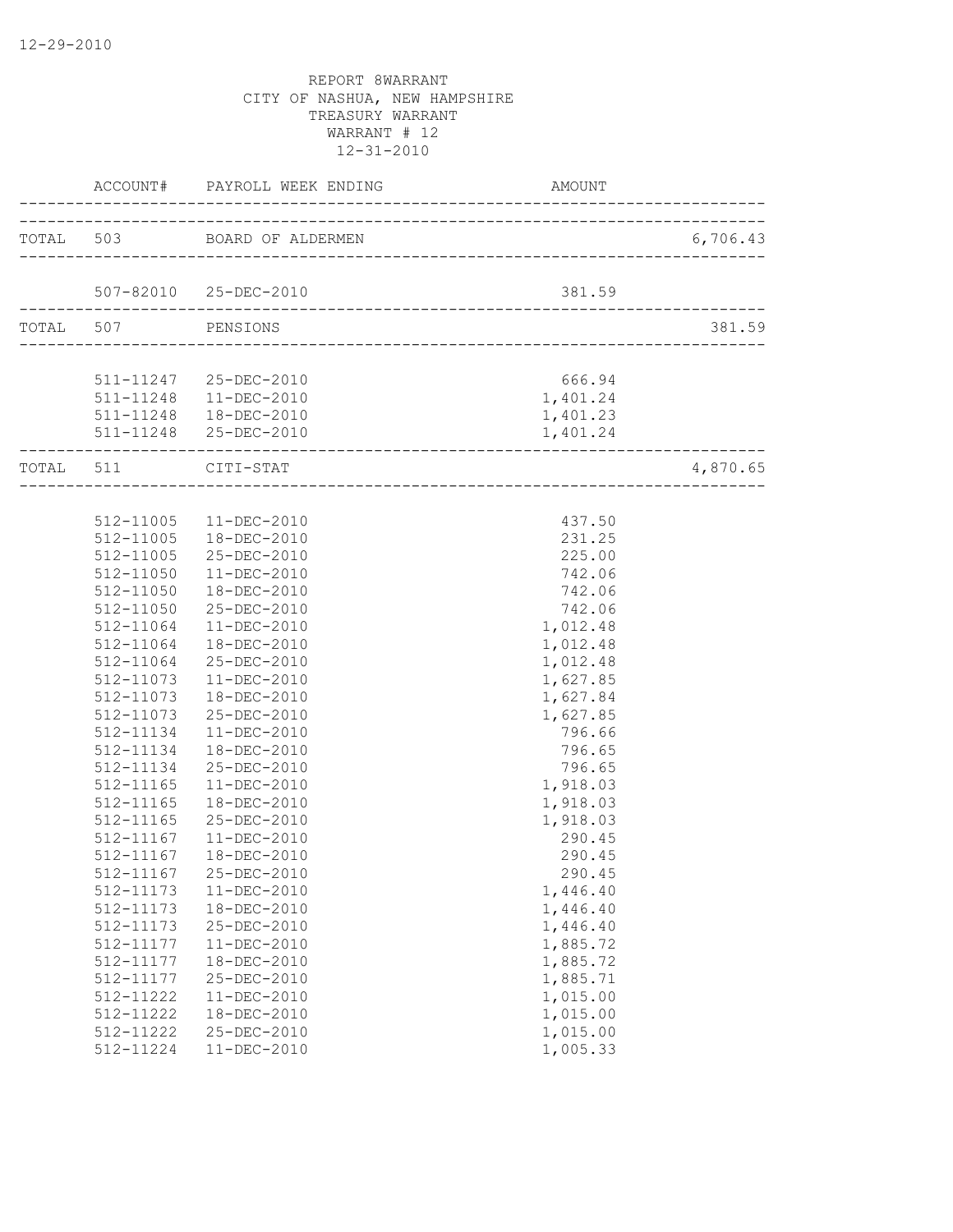| ACCOUNT#  | PAYROLL WEEK ENDING          | AMOUNT                                        |  |
|-----------|------------------------------|-----------------------------------------------|--|
| 512-11224 | 18-DEC-2010                  | 1,005.33                                      |  |
| 512-11224 | 25-DEC-2010                  | 1,005.33                                      |  |
| 512-11232 | $11-DEC-2010$                | 1,062.19                                      |  |
| 512-11232 | 18-DEC-2010                  | 1,062.19                                      |  |
| 512-11265 | $11 - DEC - 2010$            | 883.76                                        |  |
| 512-11265 | 18-DEC-2010                  | 883.76                                        |  |
| 512-11265 | 25-DEC-2010                  | 883.76                                        |  |
| 512-11431 | $11 - DEC - 2010$            | 2,192.84                                      |  |
| 512-11431 | 18-DEC-2010                  | 2,192.84                                      |  |
| 512-11431 | 25-DEC-2010                  | 2,192.84                                      |  |
| 512-11531 | 11-DEC-2010                  | 1,798.23                                      |  |
| 512-11531 | 18-DEC-2010                  | 1,798.22                                      |  |
| 512-11531 | 25-DEC-2010                  | 1,798.21                                      |  |
| 512-11673 | 25-DEC-2010                  | 1,062.19                                      |  |
| 512-11684 | 11-DEC-2010                  | 877.27                                        |  |
| 512-11684 | 18-DEC-2010                  | 877.27                                        |  |
| 512-11684 | 25-DEC-2010                  | 877.26                                        |  |
| 512-11714 | $11-DEC-2010$                | 957.28                                        |  |
| 512-11714 | 18-DEC-2010                  | 957.28                                        |  |
| 512-11714 | 25-DEC-2010                  | 957.28                                        |  |
| 512-11740 | 11-DEC-2010                  | 1,670.35                                      |  |
| 512-11740 | 18-DEC-2010                  | 1,670.34                                      |  |
| 512-11740 | 25-DEC-2010                  | 1,670.35                                      |  |
| 512-12033 | 11-DEC-2010                  | 615.98                                        |  |
| 512-12033 | 18-DEC-2010                  | 615.98                                        |  |
| 512-12033 | 25-DEC-2010                  | 615.98                                        |  |
| 512-12052 | $11-DEC-2010$                | 573.99                                        |  |
| 512-12052 | 18-DEC-2010                  | 573.99                                        |  |
| 512-12052 | 25-DEC-2010                  | 577.40                                        |  |
| 512-12056 | $11 - DEC - 2010$            | 363.07                                        |  |
| 512-12056 | 18-DEC-2010                  | 363.07                                        |  |
| 512-12056 | 25-DEC-2010                  | 363.06                                        |  |
| 512-12749 | 11-DEC-2010                  | 622.72                                        |  |
| 512-12749 | 18-DEC-2010                  | 622.72                                        |  |
| 512-12749 | 25-DEC-2010                  | 622.71                                        |  |
| 512-13004 | $11-DEC-2010$                | 73.91                                         |  |
| 512-13004 | 18-DEC-2010                  | 95.16                                         |  |
| 512-13004 | 25-DEC-2010                  | 18.95<br>------------------------------------ |  |
|           | TOTAL 512 FINANCIAL SERVICES | 71,158.05                                     |  |
|           |                              |                                               |  |
| 513-11117 | 11-DEC-2010                  | 1,579.19                                      |  |
| 513-11117 | 18-DEC-2010                  | 1,579.19                                      |  |
| 513-11117 | 25-DEC-2010                  | 1,579.19                                      |  |
| 513-11171 | $11-DEC-2010$                | 2,056.01                                      |  |
| 513-11171 | 18-DEC-2010                  | 2,825.68                                      |  |
| 513-11171 | 25-DEC-2010                  | 2,056.01                                      |  |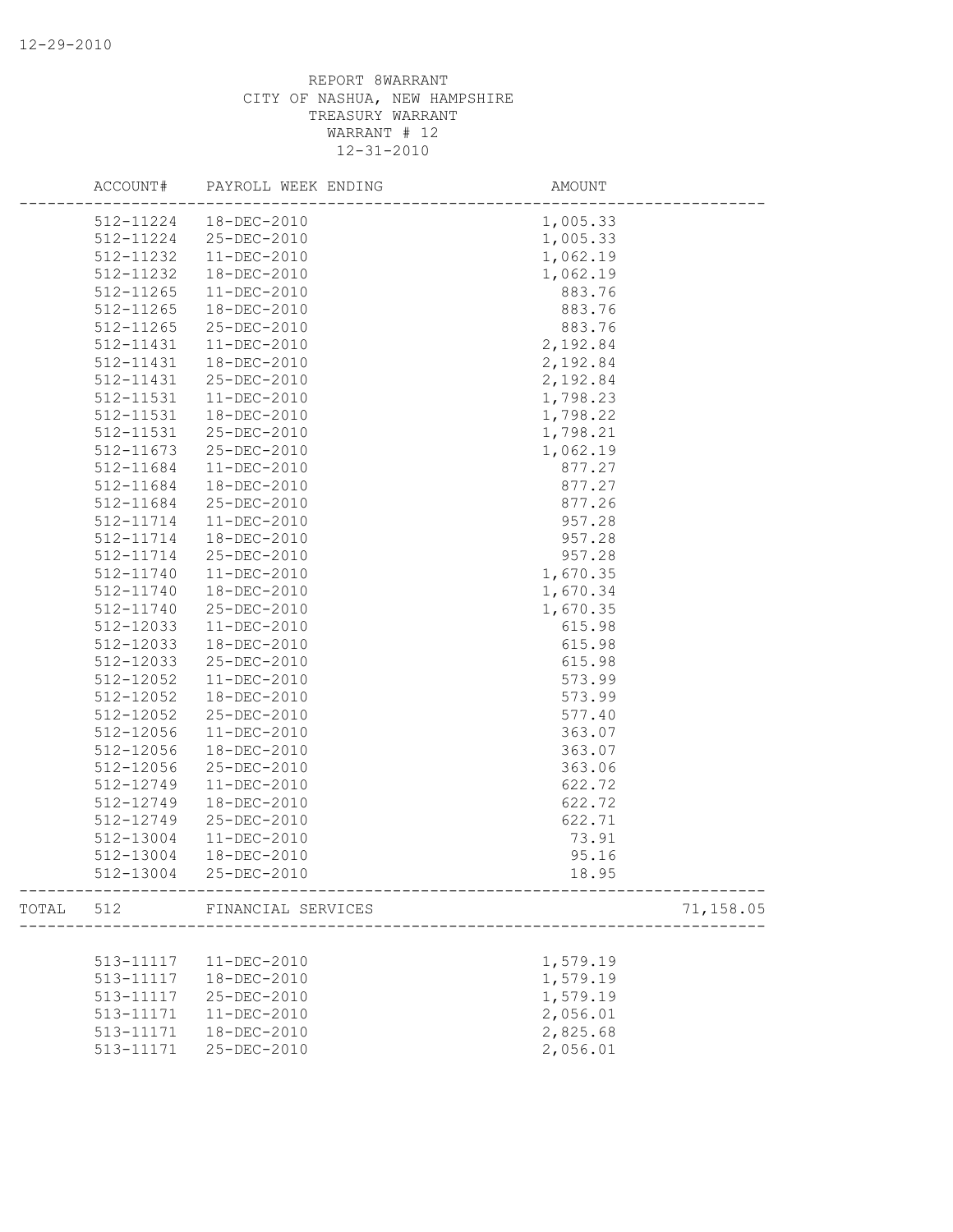|           |           | ACCOUNT# PAYROLL WEEK ENDING | AMOUNT                             |           |
|-----------|-----------|------------------------------|------------------------------------|-----------|
|           |           | 513-11213  11-DEC-2010       | 1,293.12                           |           |
|           |           | 513-11213  18-DEC-2010       | 1,293.11                           |           |
|           | 513-11213 | 25-DEC-2010                  | 1,293.11                           |           |
|           | 513-11223 | $11 - DEC - 2010$            | 774.94                             |           |
|           | 513-11223 | $18 - DEC - 2010$            | 774.94                             |           |
|           | 513-11223 | 25-DEC-2010                  | 774.95                             |           |
|           | 513-18018 | 25-DEC-2010                  | 131.25                             |           |
|           |           | 513-18021 25-DEC-2010        | 156.25                             |           |
|           |           | 513-18024 25-DEC-2010        | 131.25<br>________________________ |           |
| TOTAL 513 |           | CITY CLERK'S OFFICE          | ________________                   | 18,298.19 |
|           |           |                              |                                    |           |
|           |           | 515-11031  11-DEC-2010       | 69.68                              |           |
|           | 515-11031 | 18-DEC-2010                  | 60.97                              |           |
|           | 515-11031 | 25-DEC-2010                  | 52.26                              |           |
|           | 515-11350 | $11 - DEC - 2010$            | 957.28                             |           |
|           | 515-11350 | 18-DEC-2010                  | 957.28                             |           |
|           | 515-11350 | 25-DEC-2010                  | 957.28                             |           |
|           | 515-11447 | 11-DEC-2010                  | 711.02                             |           |
|           | 515-11447 | 18-DEC-2010                  | 711.02                             |           |
|           | 515-11447 | 25-DEC-2010                  | 711.02                             |           |
|           | 515-12028 | 11-DEC-2010                  | 609.67                             |           |
|           |           | 515-12028  18-DEC-2010       | 609.67                             |           |
|           |           | 515-12028 25-DEC-2010        | 609.66                             |           |
| TOTAL 515 |           | HUMAN RESOURCES              | _______________________            | 7,016.81  |
|           |           |                              |                                    |           |
|           |           | 516-11147   11-DEC-2010      | 637.19                             |           |
|           | 516-11147 | 18-DEC-2010                  | 637.19                             |           |
|           | 516-11147 | 25-DEC-2010                  | 637.19                             |           |
|           | 516-11148 | $11 - DEC - 2010$            | 985.60                             |           |
|           | 516-11148 | 18-DEC-2010                  | 985.60                             |           |
|           | 516-11148 | 25-DEC-2010                  | 985.60                             |           |
|           | 516-11459 | 11-DEC-2010                  | 1,286.72                           |           |
|           | 516-11459 | 18-DEC-2010                  | 1,286.72                           |           |
|           | 516-11459 | 25-DEC-2010                  | 1,286.71                           |           |
|           | 516-11573 | 11-DEC-2010                  | 939.12                             |           |
|           | 516-11573 | 18-DEC-2010                  | 939.11                             |           |
|           | 516-11573 | 25-DEC-2010                  | 939.11                             |           |
| TOTAL     | 516       | PURCHASING DEPARTMENT        |                                    | 11,545.86 |
|           |           |                              |                                    |           |
|           | 517-11198 | 11-DEC-2010                  | 1,127.96                           |           |
|           | 517-11198 | 18-DEC-2010                  | 1,127.96                           |           |
|           | 517-11198 | 25-DEC-2010                  | 1,127.97                           |           |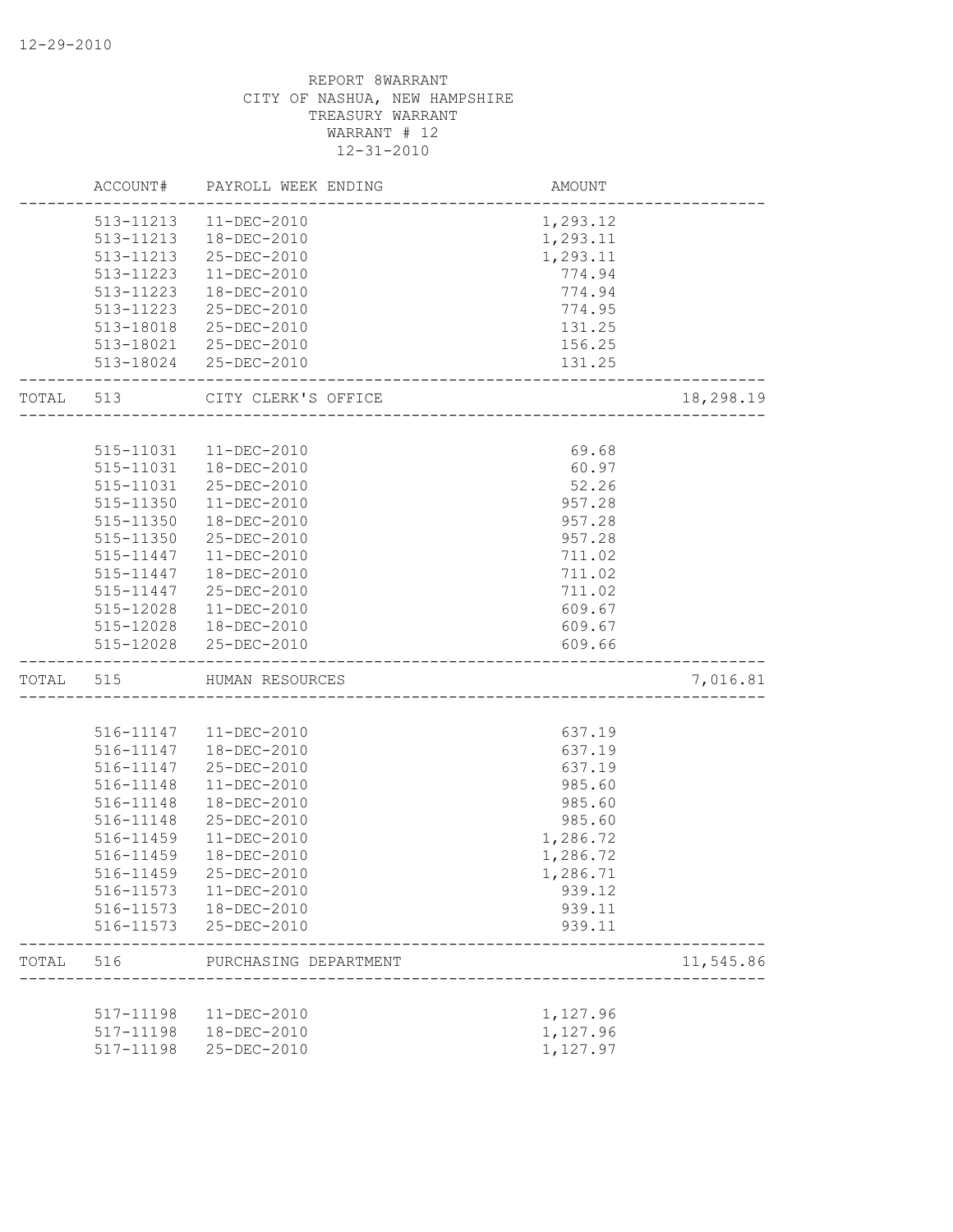|       |                        | ACCOUNT# PAYROLL WEEK ENDING               | AMOUNT<br>---------------------------                              |           |
|-------|------------------------|--------------------------------------------|--------------------------------------------------------------------|-----------|
|       |                        | 517-11266 11-DEC-2010                      | 641.15<br>641.15<br>641.15<br>744.15<br>744.15<br>744.15<br>296.86 |           |
|       | 517-11266              | 18-DEC-2010                                |                                                                    |           |
|       | 517-11266              | 25-DEC-2010                                |                                                                    |           |
|       | 517-11420              | 11-DEC-2010                                |                                                                    |           |
|       | 517-11420              | 18-DEC-2010                                |                                                                    |           |
|       | 517-11420              | 25-DEC-2010                                |                                                                    |           |
|       | 517-12063              | 11-DEC-2010                                | 296.86                                                             |           |
|       |                        | 517-12063  18-DEC-2010                     | 296.86                                                             |           |
|       |                        | 517-12063 25-DEC-2010                      | 296.86                                                             |           |
|       |                        | TOTAL 517 BUILDING MAINT - CITY ADMIN 8,43 |                                                                    | 8,430.37  |
|       |                        |                                            |                                                                    |           |
|       |                        | 519-11014 11-DEC-2010                      | 1,122.77                                                           |           |
|       |                        | 519-11014  18-DEC-2010                     | 1,122.77                                                           |           |
|       | 519-11014<br>519-11016 | 25-DEC-2010                                | 1,122.76                                                           |           |
|       | 519-11016              | 11-DEC-2010<br>18-DEC-2010                 | 985.60<br>985.60                                                   |           |
|       |                        | 25-DEC-2010                                |                                                                    |           |
|       | 519-11016<br>519-11017 | 11-DEC-2010                                | 985.60<br>824.00                                                   |           |
|       | 519-11017              | 18-DEC-2010                                |                                                                    |           |
|       | 519-11017              | 25-DEC-2010                                | 824.00<br>824.00                                                   |           |
|       | 519-11115              | 11-DEC-2010                                | 1,986.69                                                           |           |
|       | 519-11115              | $18 - DEC - 2010$                          | 1,986.69                                                           |           |
|       | 519-11115              | 25-DEC-2010                                | 1,986.69                                                           |           |
|       | 519-11146              | 11-DEC-2010                                | 858.42                                                             |           |
|       | 519-11146              | 18-DEC-2010                                | 858.42                                                             |           |
|       | 519-11146              | 25-DEC-2010                                | 858.41                                                             |           |
|       | 519-11153              | 11-DEC-2010                                | 620.56                                                             |           |
|       | 519-11153              | 18-DEC-2010                                | 620.55                                                             |           |
|       | 519-11153              | 25-DEC-2010                                | 620.55                                                             |           |
|       | 519-11154              | $11 - DEC - 2010$                          | 652.11                                                             |           |
|       | 519-11154              | 18-DEC-2010                                | 652.12                                                             |           |
|       | 519-11154              | 25-DEC-2010                                | 652.11                                                             |           |
|       | 519-11205              | $11 - DEC - 2010$                          | 815.22                                                             |           |
|       | 519-11205              | 18-DEC-2010                                | 815.21                                                             |           |
|       | 519-11205              | 25-DEC-2010                                | 815.21                                                             |           |
|       | 519-18006              | 25-DEC-2010                                | 375.00                                                             |           |
| TOTAL | 519                    | ASSESSORS                                  |                                                                    | 23,971.06 |
|       |                        |                                            |                                                                    |           |
|       | 520-12077              | 11-DEC-2010                                | 275.65                                                             |           |
|       | 520-12077              | 18-DEC-2010                                | 275.65                                                             |           |
|       | 520-12077              | 25-DEC-2010                                | 275.65                                                             |           |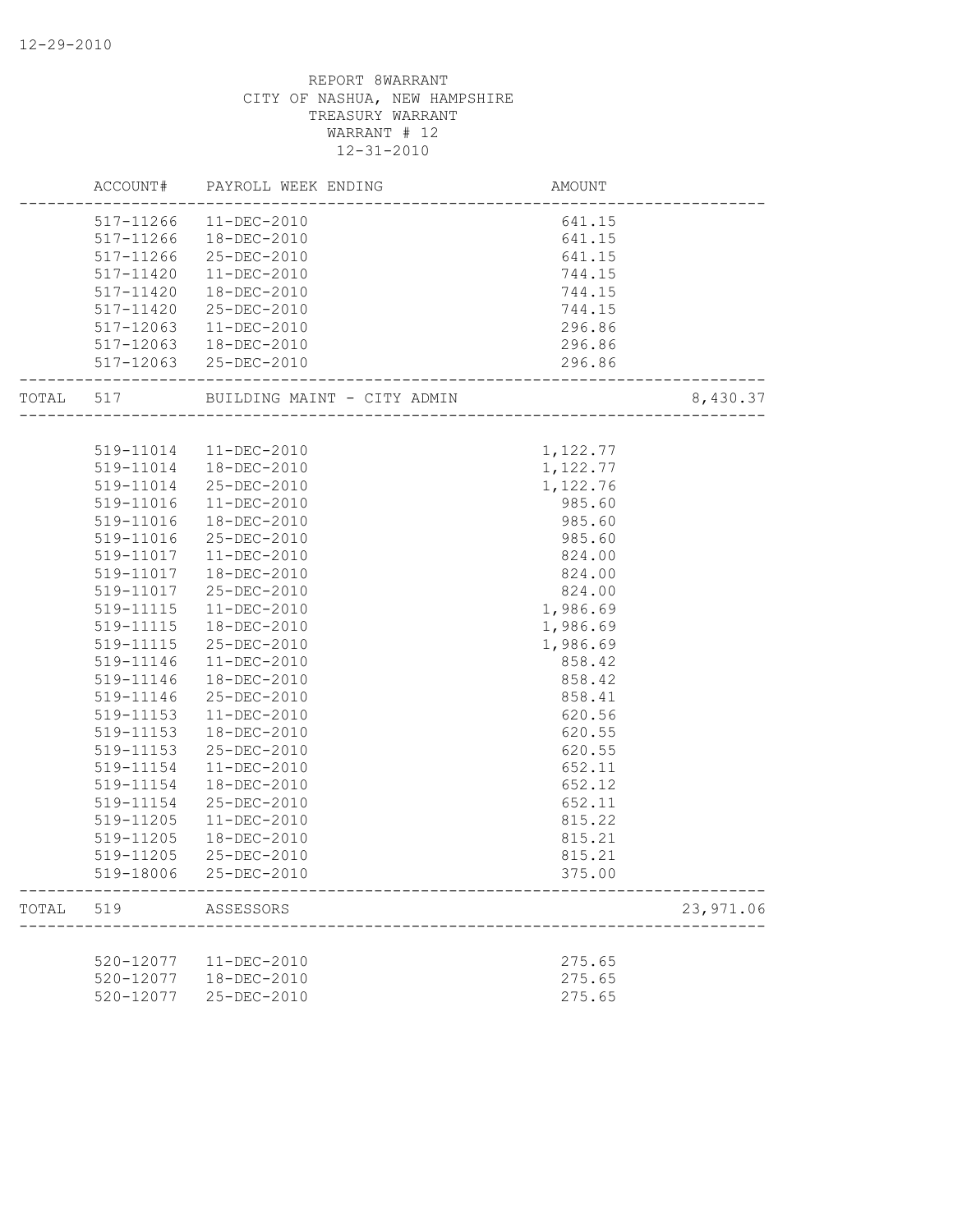|       | ACCOUNT#               | PAYROLL WEEK ENDING              | AMOUNT               |            |
|-------|------------------------|----------------------------------|----------------------|------------|
|       | TOTAL 520              | HUNT BUILDING                    |                      | 826.95     |
|       |                        |                                  |                      |            |
|       | 522-11127              | 11-DEC-2010                      | 1,709.64             |            |
|       | 522-11127              | 18-DEC-2010                      | 1,709.64             |            |
|       | 522-11127              | 25-DEC-2010                      | 1,709.64             |            |
|       | 522-11128              | $11 - DEC - 2010$                | 1,152.83             |            |
|       | 522-11128              | $18 - DEC - 2010$                | 1,152.83             |            |
|       | 522-11128              | 25-DEC-2010                      | 1,152.83             |            |
|       | 522-11286              | $11 - DEC - 2010$                | 608.85               |            |
|       | 522-11286              | 18-DEC-2010                      | 608.85               |            |
|       | 522-11286              | 25-DEC-2010                      | 608.85               |            |
|       | 522-11429              | $11 - DEC - 2010$                | 1,819.33             |            |
|       | 522-11429              | 18-DEC-2010                      | 1,819.34             |            |
|       | 522-11429              | 25-DEC-2010                      | 1,819.34             |            |
|       | 522-11641              | $11 - DEC - 2010$                | 1,409.38             |            |
|       | 522-11641              | 18-DEC-2010                      | 1,409.38             |            |
|       | 522-11641              | 25-DEC-2010                      | 1,409.39             |            |
|       | $522 - 11652$          | $11 - DEC - 2010$                | 1,489.36             |            |
|       | 522-11652              | $18 - DEC - 2010$                | 1,489.36             |            |
|       | 522-11652              | 25-DEC-2010                      | 1,489.36             |            |
|       | 522-11721              | $11 - DEC - 2010$                | 1,556.11             |            |
|       | 522-11721              | 18-DEC-2010                      | 1,556.12             |            |
|       | 522-11721              | 25-DEC-2010                      | 1,556.11             |            |
|       | 522-11724              | $11 - DEC - 2010$                | 1,370.98             |            |
|       | 522-11724              | 18-DEC-2010                      | 1,370.98             |            |
|       | 522-11724              | 25-DEC-2010                      | 1,370.99             |            |
|       | 522-11725              | $11 - DEC - 2010$                | 998.12               |            |
|       | 522-11725              | 18-DEC-2010                      | 998.11               |            |
|       | 522-11725              | 25-DEC-2010                      | 998.11               |            |
|       | 522-11729              | $11 - DEC - 2010$                | 2,231.12             |            |
|       | 522-11729              | 18-DEC-2010                      | 2,231.11             |            |
|       | 522-11729              | 25-DEC-2010                      | 2,231.11             |            |
|       | 522-31050              | 25-DEC-2010                      | 177.00               |            |
| TOTAL | 522                    | INFORMATION TECHNOLOGY           |                      | 43, 214.17 |
|       |                        |                                  |                      |            |
|       | 523-11332              | $11 - DEC - 2010$                | 1,006.32             |            |
|       | 523-11332              | 18-DEC-2010                      | 1,006.33             |            |
|       | 523-11332              | 25-DEC-2010                      | 1,006.34             |            |
| TOTAL | 523                    | GIS                              |                      | 3,018.99   |
|       |                        |                                  |                      |            |
|       | 531-11065<br>531-11065 | $11 - DEC - 2010$<br>18-DEC-2010 | 1,143.31<br>1,143.31 |            |
|       |                        |                                  |                      |            |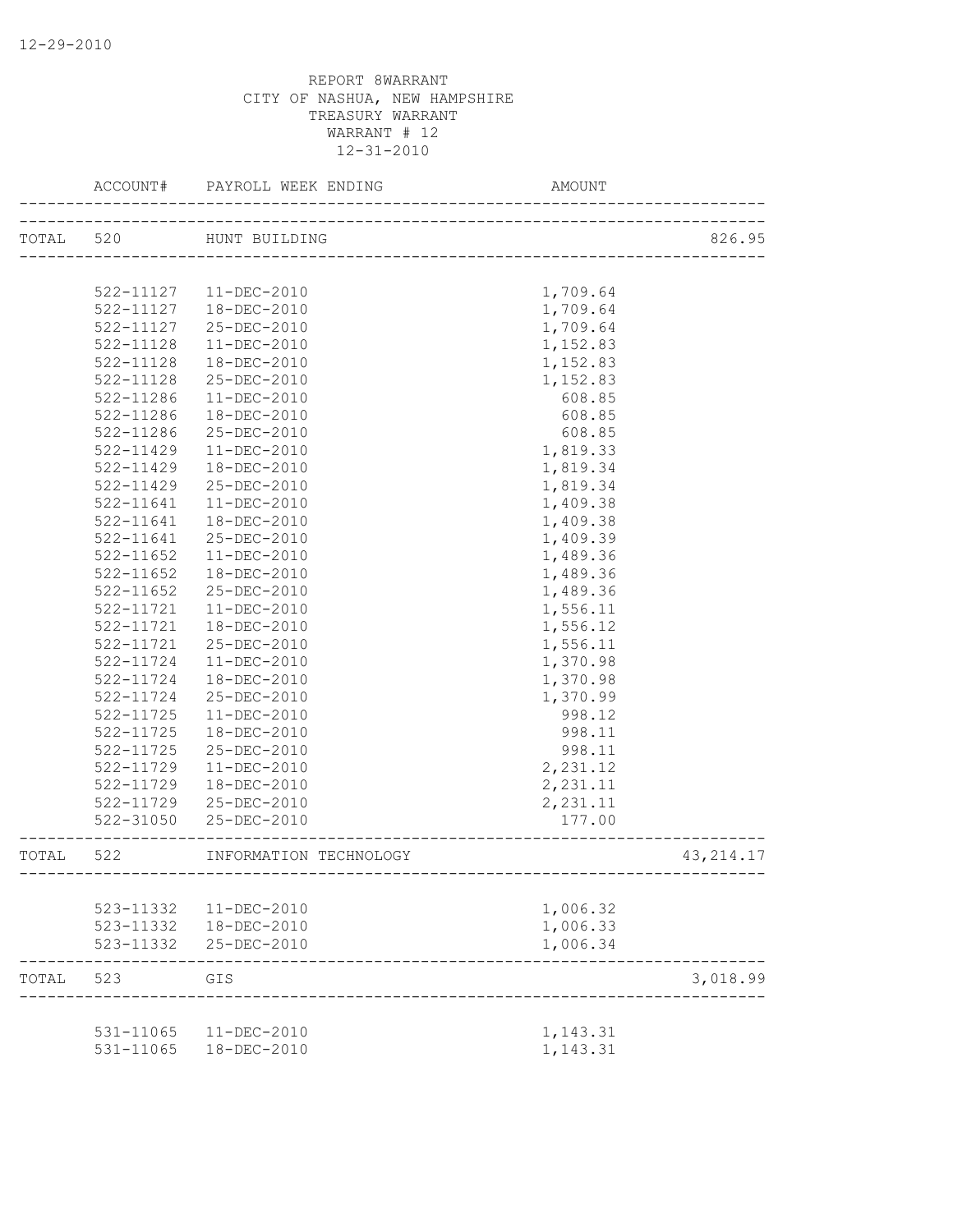| ACCOUNT#  | PAYROLL WEEK ENDING | AMOUNT   |
|-----------|---------------------|----------|
| 531-11065 | 25-DEC-2010         | 1,143.31 |
| 531-11085 | $11-DEC-2010$       | 922.04   |
| 531-11085 | 18-DEC-2010         | 922.04   |
| 531-11085 | 25-DEC-2010         | 922.04   |
| 531-11114 | 11-DEC-2010         | 1,884.22 |
| 531-11114 | 18-DEC-2010         | 2,355.27 |
| 531-11114 | 25-DEC-2010         | 2,355.27 |
| 531-11129 | 11-DEC-2010         | 1,998.79 |
| 531-11129 | 18-DEC-2010         | 1,998.79 |
| 531-11129 | 25-DEC-2010         | 1,998.79 |
| 531-11164 | $11 - DEC - 2010$   | 1,178.65 |
| 531-11164 | 18-DEC-2010         | 1,178.65 |
| 531-11164 | 25-DEC-2010         | 1,178.65 |
| 531-11166 | 11-DEC-2010         | 2,603.52 |
| 531-11166 | 18-DEC-2010         | 2,603.52 |
| 531-11166 | 25-DEC-2010         | 2,603.51 |
| 531-11170 | $11 - DEC - 2010$   | 1,526.04 |
| 531-11170 | 18-DEC-2010         | 1,526.03 |
| 531-11170 | 25-DEC-2010         | 1,526.03 |
| 531-11201 | $11-DEC-2010$       | 682.42   |
| 531-11201 | 18-DEC-2010         | 682.42   |
| 531-11201 | 25-DEC-2010         | 682.41   |
| 531-11203 | 11-DEC-2010         | 1,349.54 |
| 531-11203 | $18 - DEC - 2010$   | 1,349.54 |
| 531-11203 | 25-DEC-2010         | 1,349.54 |
| 531-11226 | $11 - DEC - 2010$   | 776.25   |
| 531-11226 | 18-DEC-2010         | 776.25   |
| 531-11226 | 25-DEC-2010         | 776.25   |
| 531-11242 | $11 - DEC - 2010$   | 1,158.79 |
| 531-11242 | 18-DEC-2010         | 1,158.79 |
| 531-11242 | 25-DEC-2010         | 1,158.79 |
| 531-11245 | 11-DEC-2010         | 643.00   |
| 531-11245 | 18-DEC-2010         | 643.00   |
| 531-11245 | 25-DEC-2010         | 643.00   |
| 531-11257 | $11 - DEC - 2010$   | 3,490.10 |
| 531-11257 | 18-DEC-2010         | 3,490.10 |
| 531-11257 | 25-DEC-2010         | 3,490.10 |
| 531-11287 | 11-DEC-2010         | 846.15   |
| 531-11287 | 18-DEC-2010         | 846.15   |
| 531-11287 | 25-DEC-2010         | 846.15   |
| 531-11398 | $11 - DEC - 2010$   | 646.25   |
| 531-11398 | 18-DEC-2010         | 646.25   |
| 531-11398 | 25-DEC-2010         | 646.25   |
| 531-11477 | 11-DEC-2010         | 648.93   |
| 531-11477 | 18-DEC-2010         | 648.93   |
| 531-11477 | 25-DEC-2010         | 796.06   |
| 531-11487 | 11-DEC-2010         | 1,400.35 |
| 531-11487 | 18-DEC-2010         | 1,400.35 |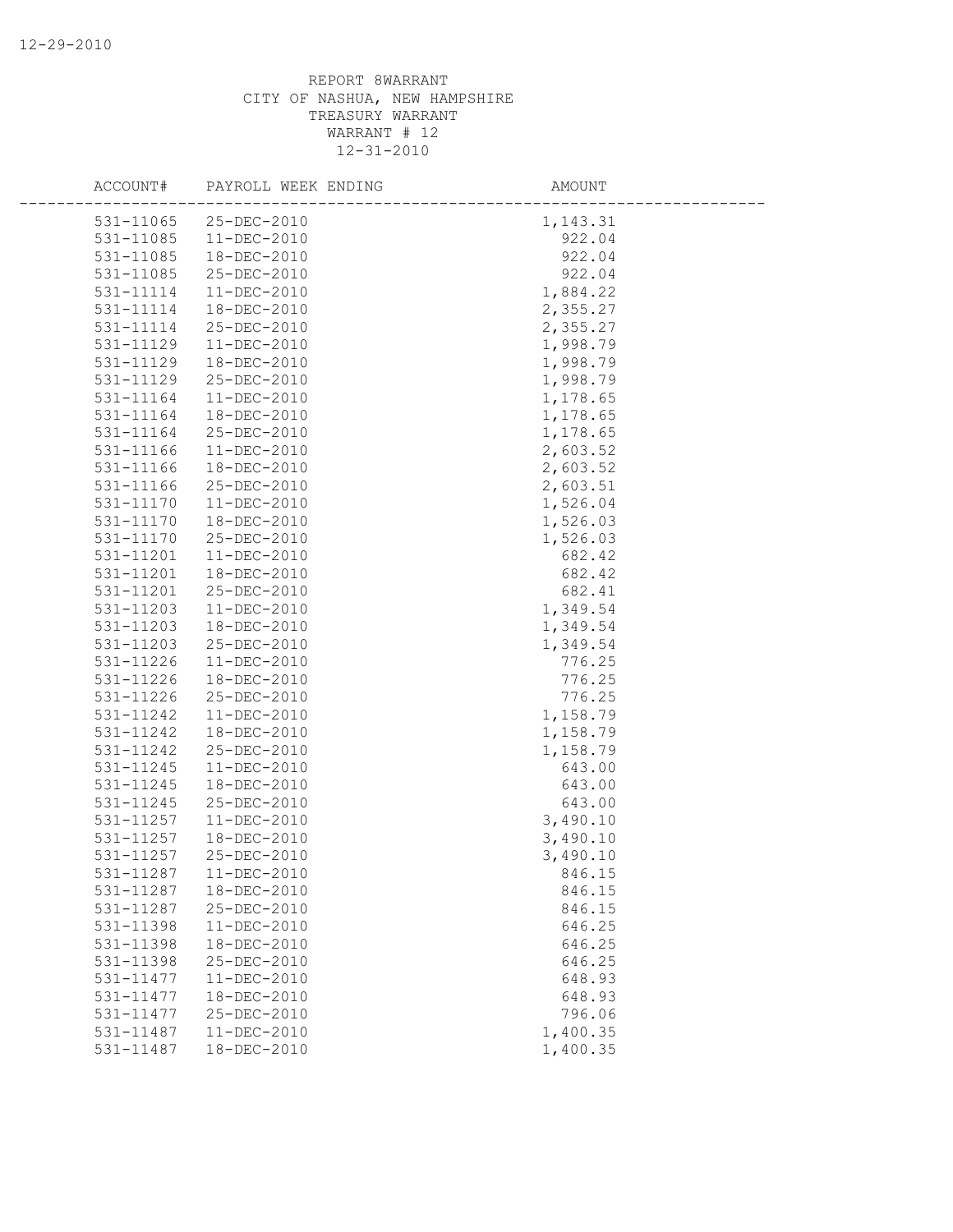| ACCOUNT#      | PAYROLL WEEK ENDING | AMOUNT      |  |
|---------------|---------------------|-------------|--|
| 531-11487     | 25-DEC-2010         | 1,400.35    |  |
| 531-11495     | $11 - DEC - 2010$   | 1,037.27    |  |
| 531-11495     | 18-DEC-2010         | 1,037.27    |  |
| 531-11495     | 25-DEC-2010         | 1,037.26    |  |
| 531-11498     | 11-DEC-2010         | 878.19      |  |
| 531-11498     | 18-DEC-2010         | 878.19      |  |
| 531-11498     | 25-DEC-2010         | 878.18      |  |
| 531-11516     | $11 - DEC - 2010$   | 884.57      |  |
| 531-11516     | 18-DEC-2010         | 884.57      |  |
| 531-11516     | 25-DEC-2010         | 884.56      |  |
| 531-11534     | $11 - DEC - 2010$   | 1,496.62    |  |
| 531-11534     | 18-DEC-2010         | 1,496.62    |  |
| 531-11534     | 25-DEC-2010         | 1,496.61    |  |
| 531-11535     | 11-DEC-2010         | 11,851.67   |  |
| 531-11535     | 18-DEC-2010         | 13,380.91   |  |
| 531-11535     | 25-DEC-2010         | 13,380.89   |  |
| 531-11537     | 11-DEC-2010         | 14,485.34   |  |
| 531-11537     | 18-DEC-2010         | 14,485.35   |  |
| 531-11537     | 25-DEC-2010         | 14,485.35   |  |
| 531-11538     | $11 - DEC - 2010$   | 922.04      |  |
| 531-11538     | 18-DEC-2010         | 922.04      |  |
| 531-11538     | 25-DEC-2010         | 922.04      |  |
| 531-11539     | 11-DEC-2010         | 1,579.18    |  |
| 531-11539     | 18-DEC-2010         | 1,579.18    |  |
| 531-11539     | 25-DEC-2010         | 1,579.19    |  |
| 531-11544     | 11-DEC-2010         | 3,841.75    |  |
| 531-11544     | 18-DEC-2010         | 4,268.61    |  |
| 531-11544     | 25-DEC-2010         | 4,268.62    |  |
| 531-11549     | $11 - DEC - 2010$   | 7,328.04    |  |
| 531-11549     | 18-DEC-2010         | 7,328.04    |  |
| 531-11549     | 25-DEC-2010         | 7,511.28    |  |
| 531-11550     | 11-DEC-2010         | 1,914.70    |  |
| 531-11550     | 18-DEC-2010         | 1,914.70    |  |
| 531-11550     | 25-DEC-2010         | 1,914.70    |  |
| 531-11552     | $11 - DEC - 2010$   | 11,398.20   |  |
| $531 - 11552$ | 18-DEC-2010         | 7,253.40    |  |
| 531-11552     | 25-DEC-2010         | 10,289.88   |  |
| 531-11555     | 11-DEC-2010         | 41,940.01   |  |
| 531-11555     | 18-DEC-2010         | 46, 445. 44 |  |
| 531-11555     | 25-DEC-2010         | 43,105.00   |  |
| 531-11558     | 11-DEC-2010         | 72,910.42   |  |
| 531-11558     | 18-DEC-2010         | 72,910.42   |  |
| 531-11558     | 25-DEC-2010         | 74,155.40   |  |
| 531-11561     | $11 - DEC - 2010$   | 11,756.55   |  |
| 531-11561     | 18-DEC-2010         | 11,756.55   |  |
| 531-11561     | 25-DEC-2010         | 14,086.04   |  |
| 531-11567     | 11-DEC-2010         | 34, 187. 12 |  |
| 531-11567     | 18-DEC-2010         | 34, 187. 14 |  |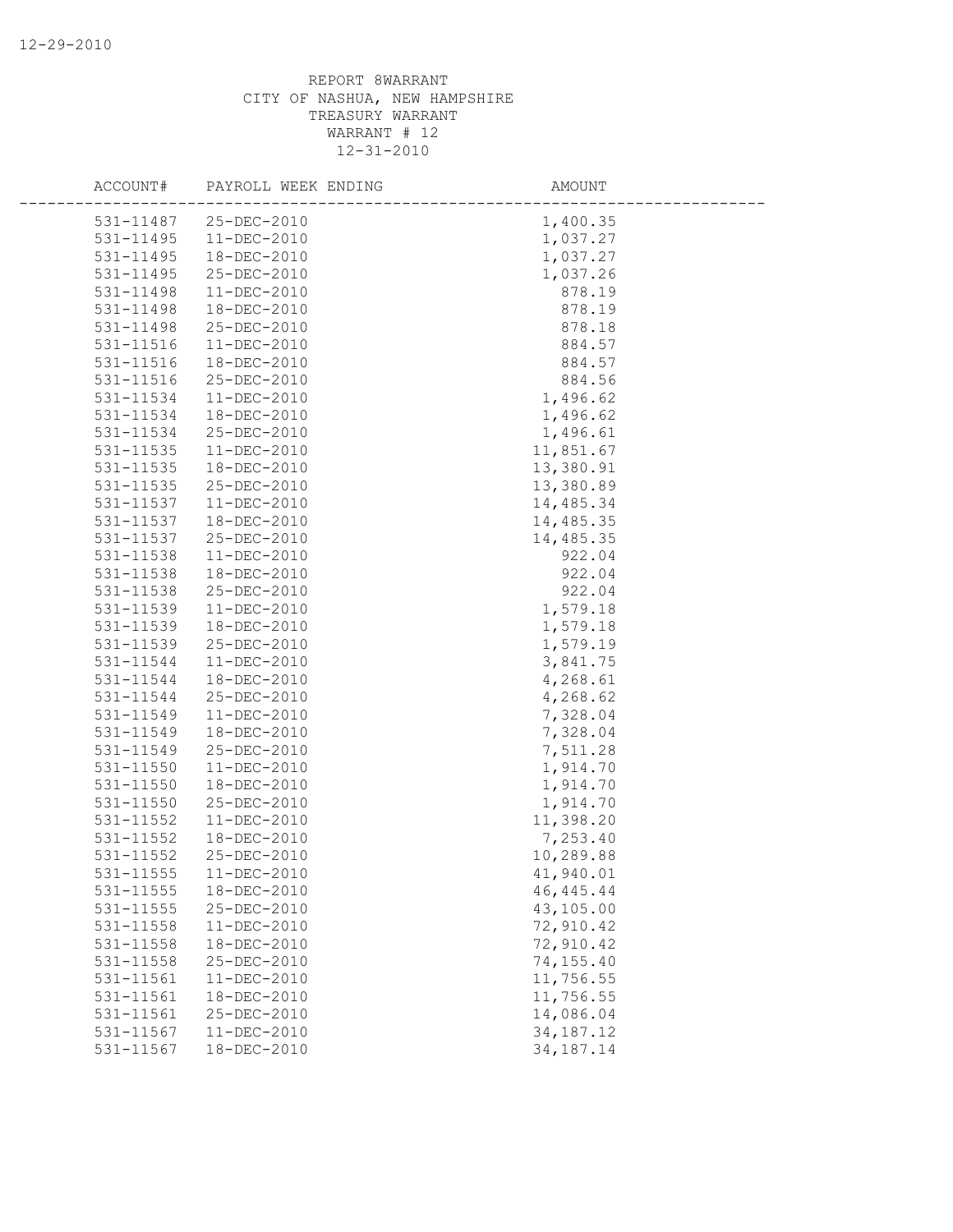| ACCOUNT#  | PAYROLL WEEK ENDING | AMOUNT      |
|-----------|---------------------|-------------|
| 531-11567 | $25 - DEC - 2010$   | 34, 187. 14 |
| 531-11569 | $11 - DEC - 2010$   | 1,214.02    |
| 531-11569 | 18-DEC-2010         | 1,214.02    |
| 531-11569 | 25-DEC-2010         | 1,214.01    |
| 531-11618 | 11-DEC-2010         | 2,713.47    |
| 531-11618 | 18-DEC-2010         | 2,713.46    |
| 531-11618 | 25-DEC-2010         | 2,713.46    |
| 531-11622 | $11-DEC-2010$       | 3,081.20    |
| 531-11622 | 18-DEC-2010         | 637.99      |
| 531-11622 | 25-DEC-2010         | 2,491.50    |
| 531-11634 | $11-DEC-2010$       | 720.10      |
| 531-11634 | 18-DEC-2010         | 720.10      |
| 531-11634 | 25-DEC-2010         | 720.10      |
| 531-11636 | 11-DEC-2010         | 1,003.45    |
| 531-11636 | 18-DEC-2010         | 1,003.45    |
| 531-11636 | 25-DEC-2010         | 1,003.45    |
| 531-11664 | 11-DEC-2010         | 1,171.18    |
| 531-11664 | 18-DEC-2010         | 1,171.18    |
| 531-11664 | 25-DEC-2010         | 1,171.17    |
| 531-11665 | $11-DEC-2010$       | 809.40      |
| 531-11665 | 18-DEC-2010         | 809.40      |
| 531-11665 | 25-DEC-2010         | 809.40      |
| 531-11719 | 11-DEC-2010         | 949.27      |
| 531-11719 | 18-DEC-2010         | 949.27      |
| 531-11719 | 25-DEC-2010         | 949.26      |
| 531-11722 | $11-DEC-2010$       | 611.85      |
| 531-11722 | 18-DEC-2010         | 611.85      |
| 531-11722 | 25-DEC-2010         | 611.85      |
| 531-11732 | $11 - DEC - 2010$   | 6,034.25    |
| 531-11732 | 18-DEC-2010         | 6,034.25    |
| 531-11732 | 25-DEC-2010         | 6,034.25    |
| 531-12020 | 11-DEC-2010         | 984.98      |
| 531-12020 | 18-DEC-2010         | 984.98      |
| 531-12020 | 25-DEC-2010         | 984.99      |
| 531-12042 | $11-DEC-2010$       | 1,442.54    |
| 531-12042 | 18-DEC-2010         | 112.45      |
| 531-12042 | 25-DEC-2010         | 478.97      |
| 531-12066 | 11-DEC-2010         | 708.06      |
| 531-12066 | 18-DEC-2010         | 708.05      |
| 531-12066 | 25-DEC-2010         | 708.05      |
| 531-12068 | $11 - DEC - 2010$   | 771.36      |
| 531-12068 | 18-DEC-2010         | 771.36      |
| 531-12068 | 25-DEC-2010         | 771.36      |
| 531-12071 | 11-DEC-2010         | 266.52      |
| 531-12071 | 18-DEC-2010         | 266.52      |
| 531-12071 | 25-DEC-2010         | 266.52      |
| 531-12119 | $11 - DEC - 2010$   | 1,158.52    |
| 531-12119 | 18-DEC-2010         | 1,158.52    |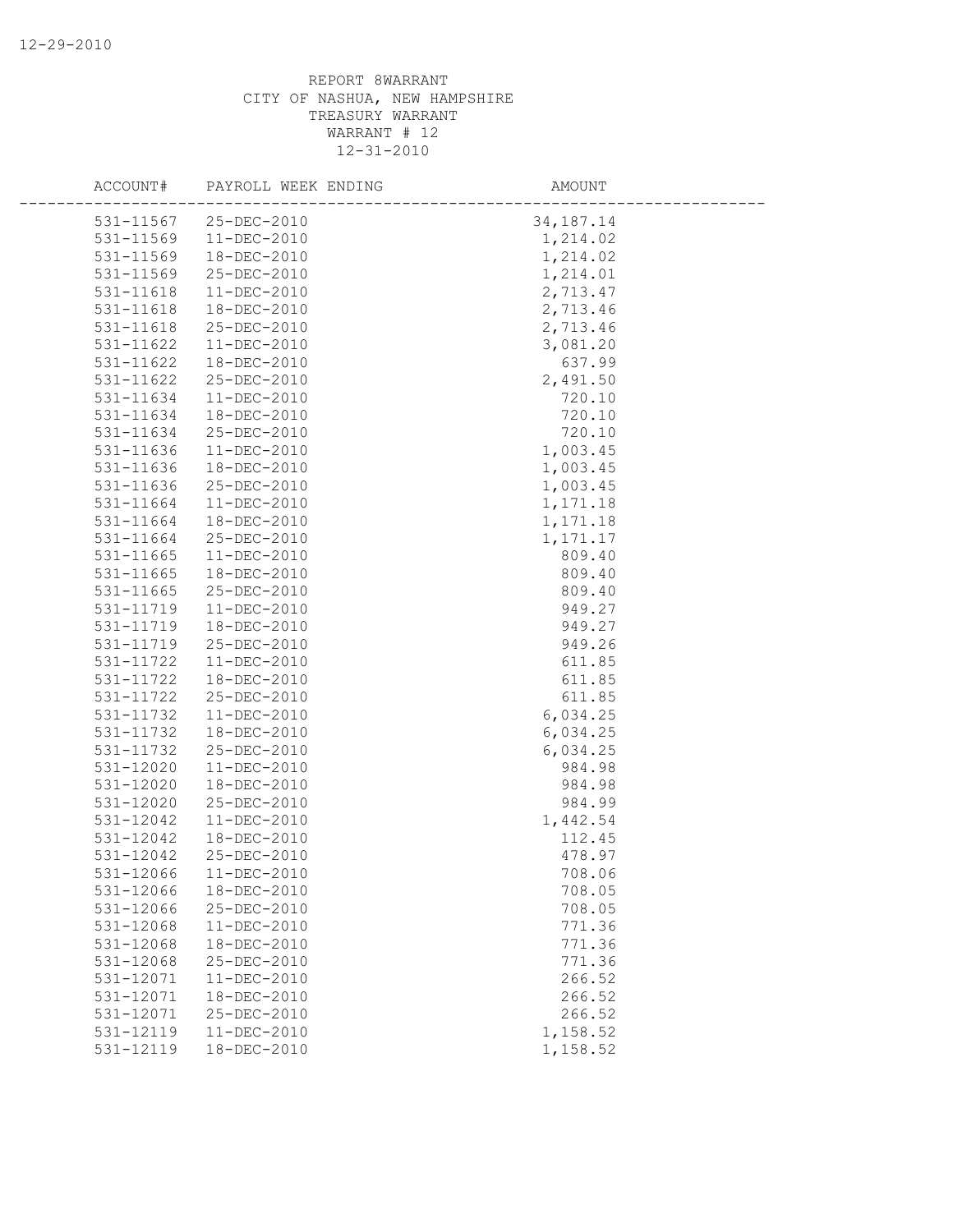|       | ACCOUNT#  | PAYROLL WEEK ENDING        | AMOUNT               |            |
|-------|-----------|----------------------------|----------------------|------------|
|       | 531-12119 | 25-DEC-2010                | 1,158.52             |            |
|       | 531-13004 | 11-DEC-2010                | 2,181.89             |            |
|       | 531-13004 | 18-DEC-2010                | 2,153.38             |            |
|       | 531-13004 | 25-DEC-2010                | 2,388.19             |            |
|       | 531-13038 | 11-DEC-2010                | 574.93               |            |
|       | 531-13038 | 18-DEC-2010                | 1,383.00             |            |
|       | 531-13040 | $11-DEC-2010$              | 4,708.76             |            |
|       | 531-13040 | 18-DEC-2010                | 3,945.98             |            |
|       | 531-13040 | 25-DEC-2010                | 5, 471.32            |            |
|       | 531-13044 | $11-DEC-2010$              | 509.85               |            |
|       | 531-13044 | 18-DEC-2010                | 1,543.56             |            |
|       | 531-13044 | 25-DEC-2010                | 1,340.40             |            |
|       | 531-13047 | 11-DEC-2010                | 7,725.42             |            |
|       | 531-13047 | 18-DEC-2010                | 12, 227.19           |            |
|       | 531-13047 | 25-DEC-2010                | 15,625.01            |            |
|       | 531-13048 | $11-DEC-2010$              | 3,724.14             |            |
|       | 531-13048 | 18-DEC-2010                | 7,459.66             |            |
|       | 531-13048 | 25-DEC-2010                | 2,683.48             |            |
|       | 531-15002 | $11-DEC-2010$              | 2,427.15             |            |
|       | 531-15002 | 18-DEC-2010                | 382.31               |            |
|       | 531-15002 | 25-DEC-2010                | 47,556.89            |            |
|       | 531-17001 | 11-DEC-2010                | 100.00               |            |
|       | 531-17001 | 18-DEC-2010                | 100.00               |            |
|       | 531-17003 | $11-DEC-2010$              | 600.00               |            |
|       | 531-17003 | 18-DEC-2010                | 900.00               |            |
|       | 531-17003 | 25-DEC-2010                | 2,300.00             |            |
|       | 531-17006 | 11-DEC-2010                | 1,200.00             |            |
|       | 531-17006 | 18-DEC-2010                | 2,800.00             |            |
| TOTAL | 531       | POLICE DEPARTMENT          | ____________________ | 932,712.87 |
|       |           |                            |                      |            |
|       | 532-11024 | 11-DEC-2010                | 2,120.50             |            |
|       | 532-11024 | 18-DEC-2010                | 2,120.49             |            |
|       | 532-11024 | 25-DEC-2010                | 2,120.48             |            |
|       | 532-11036 | 11-DEC-2010<br>18-DEC-2010 | 1,929.25             |            |
|       | 532-11036 |                            | 1,929.25             |            |
|       | 532-11036 | 25-DEC-2010                | 1,929.25             |            |
|       | 532-11063 | $11 - DEC - 2010$          | 1,356.86             |            |
|       | 532-11063 | 18-DEC-2010                | 1,356.87             |            |
|       | 532-11063 | 25-DEC-2010                | 1,356.88             |            |
|       | 532-11066 | 11-DEC-2010                | 1,330.14             |            |
|       | 532-11066 | 18-DEC-2010                | 1,330.13             |            |
|       | 532-11066 | 25-DEC-2010                | 1,330.13             |            |
|       | 532-11069 | 11-DEC-2010                | 2,713.88             |            |
|       | 532-11069 | 18-DEC-2010                | 2,713.88             |            |
|       | 532-11069 | 25-DEC-2010                | 2,713.88             |            |
|       | 532-11111 | 11-DEC-2010                | 2,229.62             |            |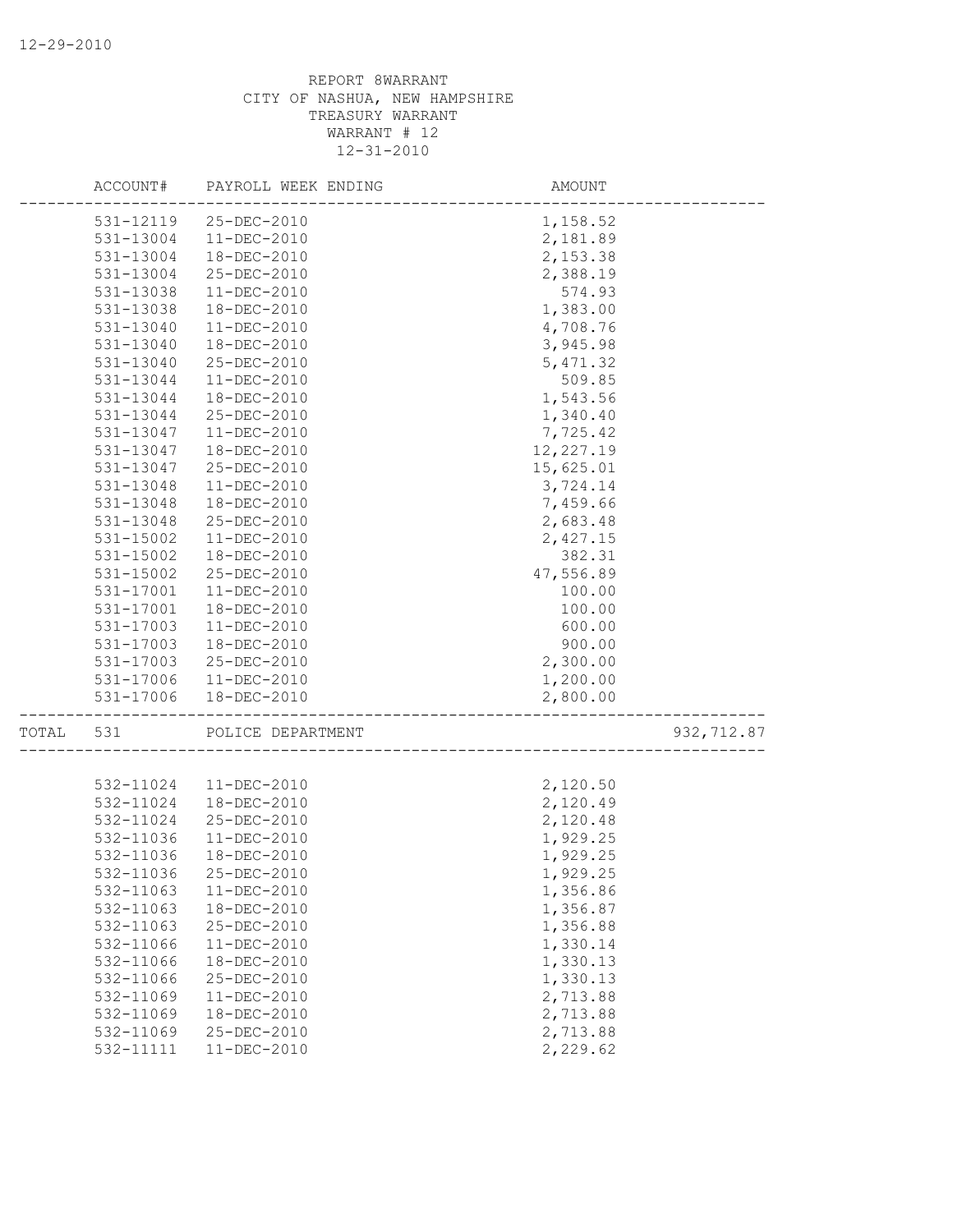| ACCOUNT#  | PAYROLL WEEK ENDING | AMOUNT     |
|-----------|---------------------|------------|
| 532-11111 | 18-DEC-2010         | 2,229.63   |
| 532-11111 | 25-DEC-2010         | 2,229.63   |
| 532-11207 | 11-DEC-2010         | 6,431.53   |
| 532-11207 | 18-DEC-2010         | 6,838.59   |
| 532-11207 | 25-DEC-2010         | 6,838.59   |
| 532-11281 | $11 - DEC - 2010$   | 1,005.79   |
| 532-11281 | 18-DEC-2010         | 1,005.79   |
| 532-11281 | 25-DEC-2010         | 1,005.79   |
| 532-11285 | 11-DEC-2010         | 8,222.79   |
| 532-11285 | 18-DEC-2010         | 8,222.79   |
| 532-11285 | 25-DEC-2010         | 8,222.77   |
| 532-11291 | 11-DEC-2010         | 6,612.12   |
| 532-11291 | 18-DEC-2010         | 6, 211.35  |
| 532-11291 | 25-DEC-2010         | 5,956.20   |
| 532-11298 | $11-DEC-2010$       | 1,077.63   |
| 532-11298 | 18-DEC-2010         | 1,361.22   |
| 532-11298 | 25-DEC-2010         | 1,361.22   |
| 532-11300 | $11 - DEC - 2010$   | 36,829.84  |
| 532-11300 | 18-DEC-2010         | 36,829.84  |
| 532-11300 | 25-DEC-2010         | 36,829.83  |
| 532-11303 | 11-DEC-2010         | 1,203.00   |
| 532-11303 | 18-DEC-2010         | 1,203.00   |
| 532-11303 | 25-DEC-2010         | 1,203.00   |
| 532-11305 | $11 - DEC - 2010$   | 4,788.13   |
| 532-11305 | 18-DEC-2010         | 4,788.13   |
| 532-11305 | 25-DEC-2010         | 4,788.14   |
| 532-11309 | $11 - DEC - 2010$   | 106,657.17 |
| 532-11309 | 18-DEC-2010         | 107,576.48 |
| 532-11309 | 25-DEC-2010         | 106,789.08 |
| 532-11660 | $11 - DEC - 2010$   | 1,528.55   |
| 532-11660 | 18-DEC-2010         | 1,528.55   |
| 532-11660 | 25-DEC-2010         | 1,528.54   |
| 532-11663 | 11-DEC-2010         | 1,498.40   |
| 532-11663 | 18-DEC-2010         | 1,498.40   |
| 532-11663 | 25-DEC-2010         | 1,498.40   |
| 532-11666 | $11-DEC-2010$       | 1,498.40   |
| 532-11666 | 18-DEC-2010         | 1,498.40   |
| 532-11666 | 25-DEC-2010         | 1,498.40   |
| 532-11668 | 25-DEC-2010         | 1,513.38   |
| 532-11669 | 11-DEC-2010         | 1,513.38   |
| 532-11669 | 18-DEC-2010         | 1,513.38   |
| 532-12070 | 11-DEC-2010         | 21,570.54  |
| 532-12070 | 18-DEC-2010         | 21,099.62  |
| 532-12070 | 25-DEC-2010         | 12,694.72  |
| 532-13003 | $11 - DEC - 2010$   | 1,847.07   |
| 532-13003 | 18-DEC-2010         | 3,340.04   |
| 532-13003 | 25-DEC-2010         | 2,250.80   |
| 532-13004 | 18-DEC-2010         | 190.91     |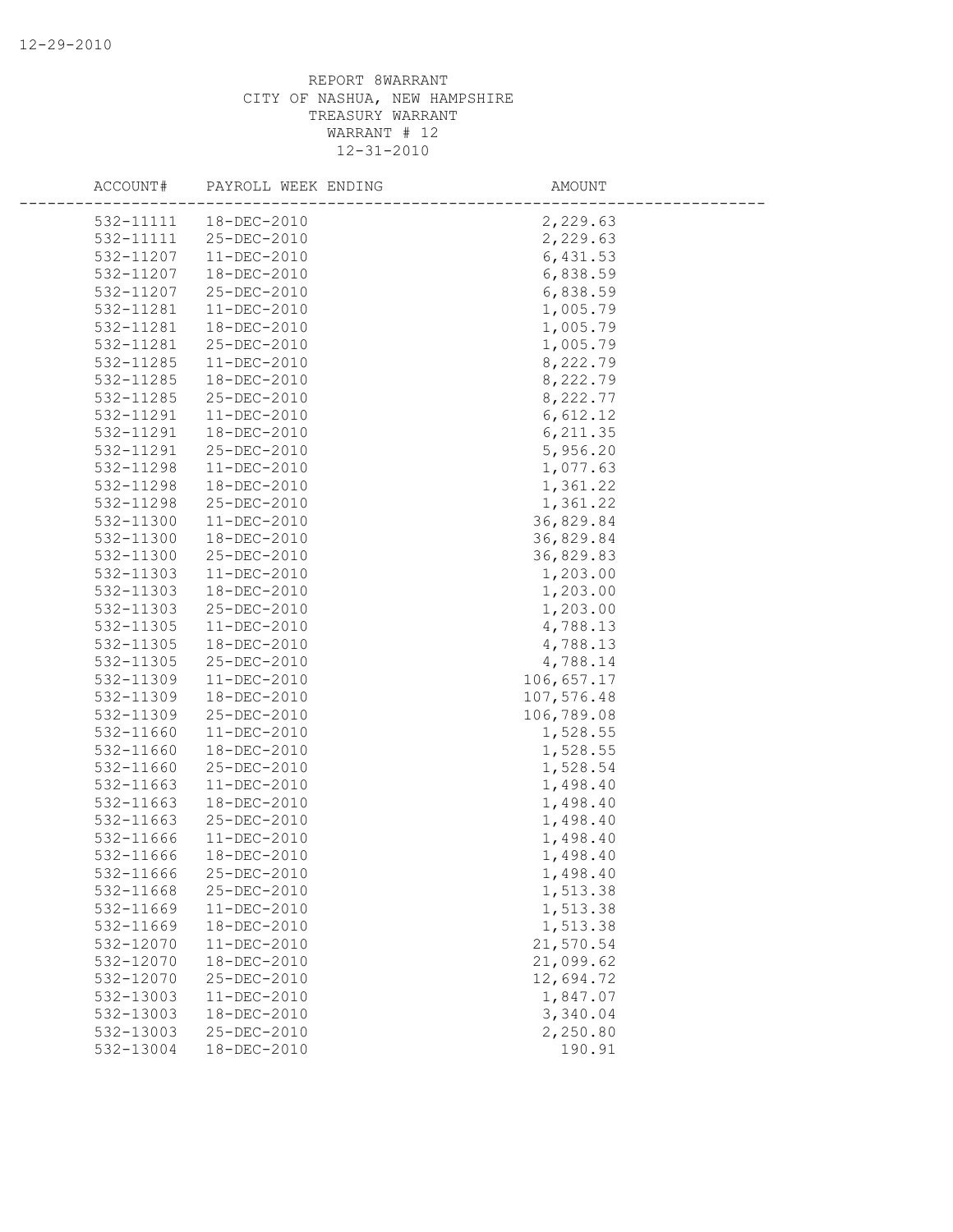|       | ACCOUNT#      | PAYROLL WEEK ENDING  | AMOUNT    |            |
|-------|---------------|----------------------|-----------|------------|
|       | 532-13004     | 25-DEC-2010          | 76.49     |            |
|       | 532-13018     | $11 - DEC - 2010$    | 1,897.72  |            |
|       | 532-13018     | 18-DEC-2010          | 4,949.54  |            |
|       | 532-13018     | 25-DEC-2010          | 3,168.97  |            |
|       | 532-13024     | $11 - DEC - 2010$    | 454.19    |            |
|       | 532-13024     | 18-DEC-2010          | 408.35    |            |
|       | 532-13024     | 25-DEC-2010          | 962.60    |            |
|       | 532-13050     | $11 - DEC - 2010$    | 7,551.81  |            |
|       | 532-13050     | 18-DEC-2010          | 6,745.76  |            |
|       | $532 - 13050$ | 25-DEC-2010          | 4,354.94  |            |
|       | 532-15002     | $25 - DEC - 2010$    | 47,502.34 |            |
|       | 532-18030     | 25-DEC-2010          | 100.00    |            |
|       | 532-18039     | 25-DEC-2010          | 1,875.00  |            |
|       | 532-19231     | $11 - DEC - 2010$    | 1,359.67  |            |
|       | 532-19231     | 18-DEC-2010          | 1,359.67  |            |
|       | 532-19231     | 25-DEC-2010          | 1,359.67  |            |
|       | 532-19232     | $11 - DEC - 2010$    | 2,011.25  |            |
|       | 532-19232     | 18-DEC-2010          | 2,011.25  |            |
|       | 532-19232     | 25-DEC-2010          | 2,011.25  |            |
|       | 532-19233     | $11 - DEC - 2010$    | 2,959.23  |            |
|       | 532-19233     | $18 - DEC - 2010$    | 2,959.23  |            |
|       | 532-19233     | 25-DEC-2010          | 2,959.23  |            |
|       | 532-19234     | $11 - DEC - 2010$    | 1,876.31  |            |
|       | 532-19234     | 18-DEC-2010          | 1,876.31  |            |
|       | 532-19234     | 25-DEC-2010          | 1,876.31  |            |
|       | 532-31050     | 25-DEC-2010          | 51.00     |            |
| TOTAL | 532           | FIRE DEPARTMENT      |           | 740,728.53 |
|       |               |                      |           |            |
|       | 535-11980     | $11 - DEC - 2010$    | 96.15     |            |
|       | 535-11980     | 18-DEC-2010          | 96.15     |            |
|       | 535-11980     | 25-DEC-2010          | 96.15     |            |
|       | 535-31050     | 25-DEC-2010          | 80.00     |            |
| TOTAL | 535           | EMERGENCY MANAGEMENT |           | 368.45     |
|       |               |                      |           |            |
|       | 536-11200     | 11-DEC-2010          | 1,449.60  |            |
|       | 536-11200     | 18-DEC-2010          | 1,449.60  |            |
|       | 536-11200     | 25-DEC-2010          | 1,449.60  |            |
|       | 536-12137     | 11-DEC-2010          | 1,230.12  |            |
|       | 536-12137     | 18-DEC-2010          | 1,230.12  |            |
|       | 536-12137     | 25-DEC-2010          | 1,230.12  |            |
|       | 536-31050     | 25-DEC-2010          | 80.00     |            |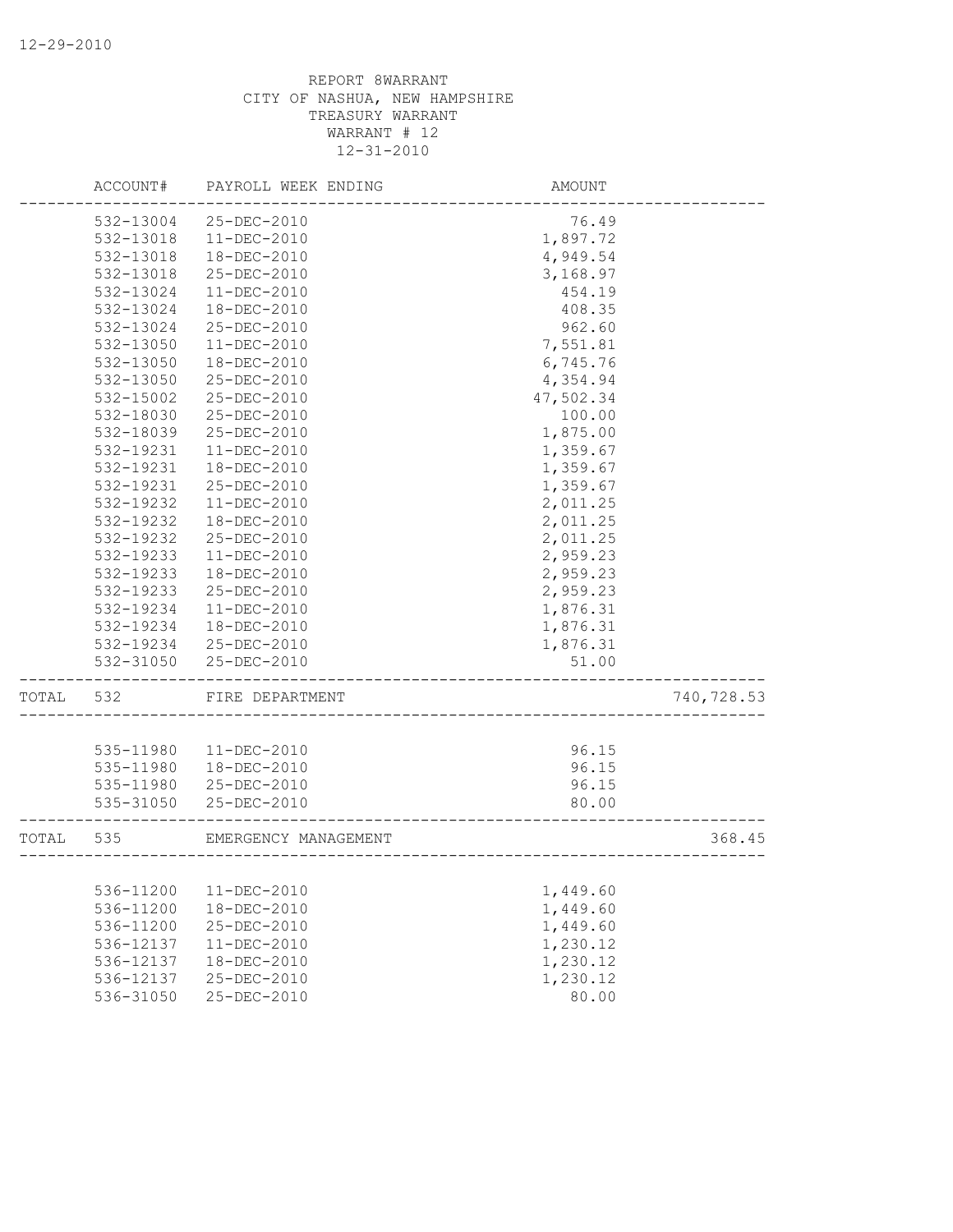|           | ACCOUNT#      | PAYROLL WEEK ENDING               | AMOUNT                        |           |
|-----------|---------------|-----------------------------------|-------------------------------|-----------|
|           |               | TOTAL 536 CITYWIDE COMMUNICATIONS | _____________________________ | 8,119.16  |
|           |               |                                   |                               |           |
|           | 541-11024     | 11-DEC-2010                       | 263.04                        |           |
|           | 541-11024     | 18-DEC-2010                       | 263.04                        |           |
|           | 541-11024     | 25-DEC-2010                       | 263.04                        |           |
|           | 541-11104     | 11-DEC-2010                       | 1,044.26                      |           |
|           | 541-11104     | 18-DEC-2010                       | 1,044.26                      |           |
|           | $541 - 11104$ | 25-DEC-2010                       | 1,044.25                      |           |
|           | 541-11240     | 11-DEC-2010                       | 1,503.02                      |           |
|           | 541-11240     | 18-DEC-2010                       | 1,503.01                      |           |
|           | 541-11240     | 25-DEC-2010                       | 1,503.02                      |           |
|           | 541-11346     | 11-DEC-2010                       | 435.31                        |           |
|           | 541-11346     | 18-DEC-2010                       | 435.31                        |           |
|           | 541-11346     | 25-DEC-2010                       | 435.30                        |           |
|           |               | 541-31050 25-DEC-2010             | 160.00                        |           |
| TOTAL 541 |               | COMMUNITY SERVICES DIVISION       |                               | 9,896.86  |
|           |               |                                   |                               |           |
|           | 542-11024     | 11-DEC-2010                       | 657.59                        |           |
|           | 542-11024     | 18-DEC-2010                       | 657.59                        |           |
|           | 542-11024     | 25-DEC-2010                       | 657.59                        |           |
|           | 542-11426     | 11-DEC-2010                       | 1,404.69                      |           |
|           | 542-11426     | 18-DEC-2010                       | 1,404.70                      |           |
|           | 542-11426     | 25-DEC-2010                       | 1,404.69                      |           |
|           | 542-11584     | $11 - DEC - 2010$                 | 3,787.06                      |           |
|           | 542-11584     | 18-DEC-2010                       | 3,787.05                      |           |
|           | 542-11584     | 25-DEC-2010                       | 3,787.06                      |           |
|           | 542-12044     | 11-DEC-2010                       | 106.05                        |           |
|           | 542-12044     | 25-DEC-2010                       | 90.90                         |           |
|           | 542-12109     | 11-DEC-2010                       | 187.00                        |           |
|           | 542-12109     | 18-DEC-2010                       | 136.00                        |           |
|           | 542-12109     | 25-DEC-2010                       | 204.00                        |           |
| TOTAL     | 542           | COMMUNITY HEALTH                  |                               | 18,271.97 |
|           |               |                                   |                               |           |
|           | 543-11380     | 11-DEC-2010                       | 988.21                        |           |
|           | 543-11380     | 18-DEC-2010                       | 988.21                        |           |
|           | 543-11380     | 25-DEC-2010                       | 988.21                        |           |
|           | 543-11438     | $11-DEC-2010$                     | 1,324.89                      |           |
|           | 543-11438     | 18-DEC-2010                       | 1,324.88                      |           |
|           | 543-11438     | $25 - DEC - 2010$                 | 1,324.89                      |           |
|           | 543-11602     | $11 - DEC - 2010$                 | 909.84                        |           |
|           | 543-11602     | 18-DEC-2010                       | 909.84                        |           |
|           | 543-11602     | 25-DEC-2010                       | 909.84                        |           |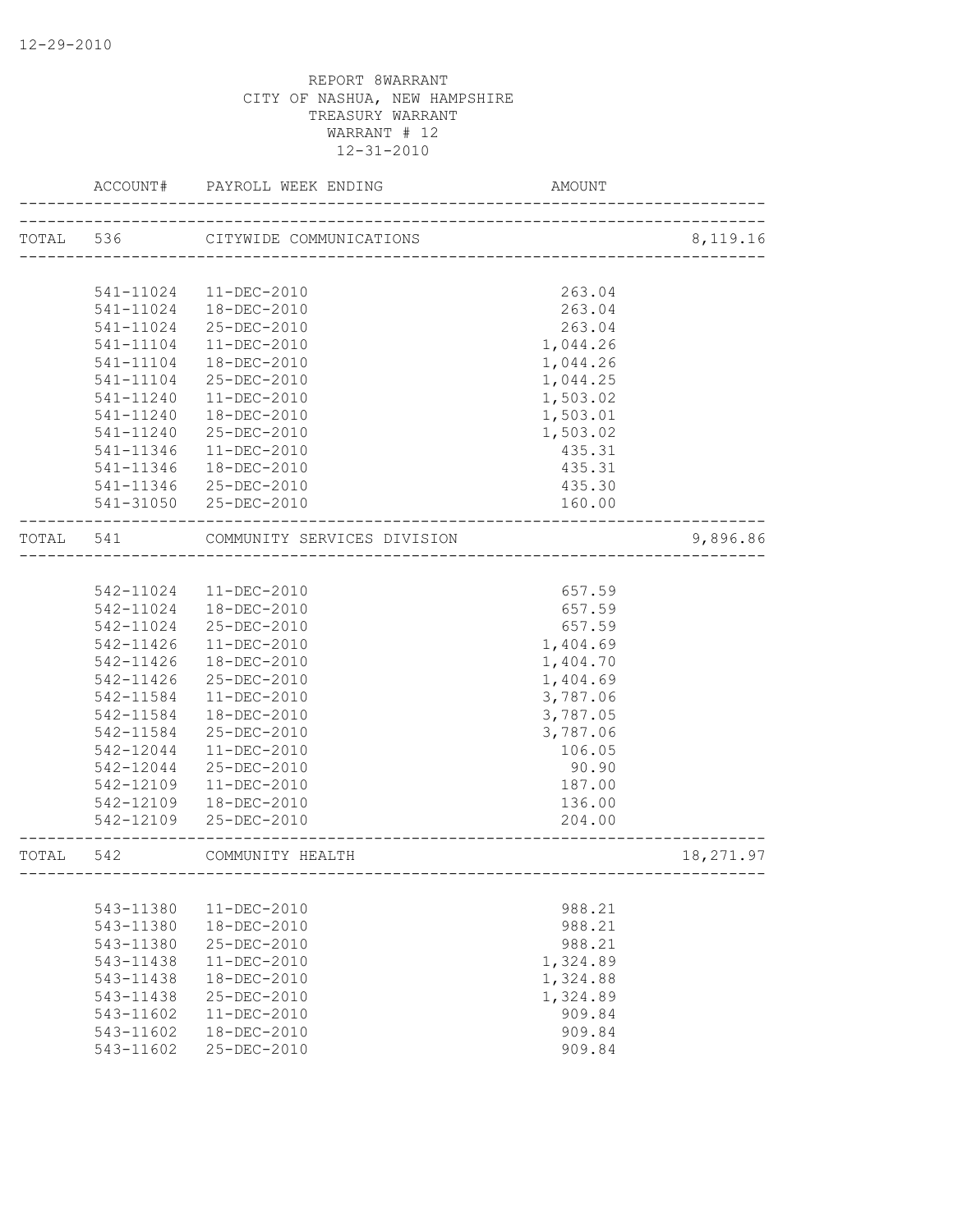| 543-11604<br>11-DEC-2010<br>1,573.63<br>543-11604<br>18-DEC-2010<br>944.18<br>472.08<br>543-11604<br>25-DEC-2010<br>543-11605<br>11-DEC-2010<br>985.14<br>543-11605<br>18-DEC-2010<br>985.14<br>985.14<br>543-11605<br>25-DEC-2010<br>543-31050<br>25-DEC-2010<br>97.00<br>15,711.12<br>TOTAL 543<br>ENVIRONMENTAL HEALTH DEPT.<br>766.46<br>544-11008<br>11-DEC-2010<br>18-DEC-2010<br>766.45<br>544-11008<br>544-11008<br>25-DEC-2010<br>766.45<br>2,161.16<br>544-11099<br>$11 - DEC - 2010$<br>544-11099<br>18-DEC-2010<br>2,161.16<br>25-DEC-2010<br>544-11099<br>2,161.17<br>877.26<br>544-11112<br>$11 - DEC - 2010$<br>18-DEC-2010<br>877.27<br>544-11112<br>877.26<br>544-11112<br>25-DEC-2010<br>858.44<br>544-11367<br>$11 - DEC - 2010$<br>544-11367<br>18-DEC-2010<br>858.44<br>544-11367<br>25-DEC-2010<br>858.44<br>544-11777<br>$11 - DEC - 2010$<br>1,328.18<br>1,328.18<br>544-11777<br>18-DEC-2010<br>1,328.19<br>544-11777<br>25-DEC-2010<br>544-12101<br>$11 - DEC - 2010$<br>441.56<br>544-12101<br>18-DEC-2010<br>441.56<br>544-12101 25-DEC-2010<br>441.56<br>544-31050 25-DEC-2010<br>80.00<br>19,379.19<br>544<br>WELFARE ADMINISTRATION<br>551-11024 11-DEC-2010<br>639.71<br>639.71<br>551-11024<br>18-DEC-2010<br>639.71<br>551-11024<br>25-DEC-2010<br>557.83<br>551-11028<br>18-DEC-2010<br>557.83<br>551-11028<br>25-DEC-2010<br>557.82<br>$551 - 11057$<br>11-DEC-2010<br>920.69<br>551-11057<br>18-DEC-2010<br>920.69<br>551-11057<br>25-DEC-2010<br>920.70<br>551-11094<br>$11 - DEC - 2010$<br>313.79<br>551-11094<br>18-DEC-2010<br>313.78<br>551-11094<br>25-DEC-2010<br>313.79<br>$11 - DEC - 2010$<br>1,101.97<br>551-11097 |       | ACCOUNT#  | PAYROLL WEEK ENDING | AMOUNT   |  |
|---------------------------------------------------------------------------------------------------------------------------------------------------------------------------------------------------------------------------------------------------------------------------------------------------------------------------------------------------------------------------------------------------------------------------------------------------------------------------------------------------------------------------------------------------------------------------------------------------------------------------------------------------------------------------------------------------------------------------------------------------------------------------------------------------------------------------------------------------------------------------------------------------------------------------------------------------------------------------------------------------------------------------------------------------------------------------------------------------------------------------------------------------------------------------------------------------------------------------------------------------------------------------------------------------------------------------------------------------------------------------------------------------------------------------------------------------------------------------------------------------------------------------------------------------------------------------------------------------------------------------------------------------------------------|-------|-----------|---------------------|----------|--|
|                                                                                                                                                                                                                                                                                                                                                                                                                                                                                                                                                                                                                                                                                                                                                                                                                                                                                                                                                                                                                                                                                                                                                                                                                                                                                                                                                                                                                                                                                                                                                                                                                                                                     |       |           |                     |          |  |
|                                                                                                                                                                                                                                                                                                                                                                                                                                                                                                                                                                                                                                                                                                                                                                                                                                                                                                                                                                                                                                                                                                                                                                                                                                                                                                                                                                                                                                                                                                                                                                                                                                                                     |       |           |                     |          |  |
|                                                                                                                                                                                                                                                                                                                                                                                                                                                                                                                                                                                                                                                                                                                                                                                                                                                                                                                                                                                                                                                                                                                                                                                                                                                                                                                                                                                                                                                                                                                                                                                                                                                                     |       |           |                     |          |  |
|                                                                                                                                                                                                                                                                                                                                                                                                                                                                                                                                                                                                                                                                                                                                                                                                                                                                                                                                                                                                                                                                                                                                                                                                                                                                                                                                                                                                                                                                                                                                                                                                                                                                     |       |           |                     |          |  |
|                                                                                                                                                                                                                                                                                                                                                                                                                                                                                                                                                                                                                                                                                                                                                                                                                                                                                                                                                                                                                                                                                                                                                                                                                                                                                                                                                                                                                                                                                                                                                                                                                                                                     |       |           |                     |          |  |
|                                                                                                                                                                                                                                                                                                                                                                                                                                                                                                                                                                                                                                                                                                                                                                                                                                                                                                                                                                                                                                                                                                                                                                                                                                                                                                                                                                                                                                                                                                                                                                                                                                                                     |       |           |                     |          |  |
|                                                                                                                                                                                                                                                                                                                                                                                                                                                                                                                                                                                                                                                                                                                                                                                                                                                                                                                                                                                                                                                                                                                                                                                                                                                                                                                                                                                                                                                                                                                                                                                                                                                                     |       |           |                     |          |  |
|                                                                                                                                                                                                                                                                                                                                                                                                                                                                                                                                                                                                                                                                                                                                                                                                                                                                                                                                                                                                                                                                                                                                                                                                                                                                                                                                                                                                                                                                                                                                                                                                                                                                     |       |           |                     |          |  |
|                                                                                                                                                                                                                                                                                                                                                                                                                                                                                                                                                                                                                                                                                                                                                                                                                                                                                                                                                                                                                                                                                                                                                                                                                                                                                                                                                                                                                                                                                                                                                                                                                                                                     |       |           |                     |          |  |
|                                                                                                                                                                                                                                                                                                                                                                                                                                                                                                                                                                                                                                                                                                                                                                                                                                                                                                                                                                                                                                                                                                                                                                                                                                                                                                                                                                                                                                                                                                                                                                                                                                                                     |       |           |                     |          |  |
|                                                                                                                                                                                                                                                                                                                                                                                                                                                                                                                                                                                                                                                                                                                                                                                                                                                                                                                                                                                                                                                                                                                                                                                                                                                                                                                                                                                                                                                                                                                                                                                                                                                                     |       |           |                     |          |  |
|                                                                                                                                                                                                                                                                                                                                                                                                                                                                                                                                                                                                                                                                                                                                                                                                                                                                                                                                                                                                                                                                                                                                                                                                                                                                                                                                                                                                                                                                                                                                                                                                                                                                     |       |           |                     |          |  |
|                                                                                                                                                                                                                                                                                                                                                                                                                                                                                                                                                                                                                                                                                                                                                                                                                                                                                                                                                                                                                                                                                                                                                                                                                                                                                                                                                                                                                                                                                                                                                                                                                                                                     |       |           |                     |          |  |
|                                                                                                                                                                                                                                                                                                                                                                                                                                                                                                                                                                                                                                                                                                                                                                                                                                                                                                                                                                                                                                                                                                                                                                                                                                                                                                                                                                                                                                                                                                                                                                                                                                                                     |       |           |                     |          |  |
|                                                                                                                                                                                                                                                                                                                                                                                                                                                                                                                                                                                                                                                                                                                                                                                                                                                                                                                                                                                                                                                                                                                                                                                                                                                                                                                                                                                                                                                                                                                                                                                                                                                                     |       |           |                     |          |  |
|                                                                                                                                                                                                                                                                                                                                                                                                                                                                                                                                                                                                                                                                                                                                                                                                                                                                                                                                                                                                                                                                                                                                                                                                                                                                                                                                                                                                                                                                                                                                                                                                                                                                     |       |           |                     |          |  |
|                                                                                                                                                                                                                                                                                                                                                                                                                                                                                                                                                                                                                                                                                                                                                                                                                                                                                                                                                                                                                                                                                                                                                                                                                                                                                                                                                                                                                                                                                                                                                                                                                                                                     |       |           |                     |          |  |
|                                                                                                                                                                                                                                                                                                                                                                                                                                                                                                                                                                                                                                                                                                                                                                                                                                                                                                                                                                                                                                                                                                                                                                                                                                                                                                                                                                                                                                                                                                                                                                                                                                                                     |       |           |                     |          |  |
|                                                                                                                                                                                                                                                                                                                                                                                                                                                                                                                                                                                                                                                                                                                                                                                                                                                                                                                                                                                                                                                                                                                                                                                                                                                                                                                                                                                                                                                                                                                                                                                                                                                                     |       |           |                     |          |  |
|                                                                                                                                                                                                                                                                                                                                                                                                                                                                                                                                                                                                                                                                                                                                                                                                                                                                                                                                                                                                                                                                                                                                                                                                                                                                                                                                                                                                                                                                                                                                                                                                                                                                     |       |           |                     |          |  |
|                                                                                                                                                                                                                                                                                                                                                                                                                                                                                                                                                                                                                                                                                                                                                                                                                                                                                                                                                                                                                                                                                                                                                                                                                                                                                                                                                                                                                                                                                                                                                                                                                                                                     |       |           |                     |          |  |
|                                                                                                                                                                                                                                                                                                                                                                                                                                                                                                                                                                                                                                                                                                                                                                                                                                                                                                                                                                                                                                                                                                                                                                                                                                                                                                                                                                                                                                                                                                                                                                                                                                                                     |       |           |                     |          |  |
|                                                                                                                                                                                                                                                                                                                                                                                                                                                                                                                                                                                                                                                                                                                                                                                                                                                                                                                                                                                                                                                                                                                                                                                                                                                                                                                                                                                                                                                                                                                                                                                                                                                                     |       |           |                     |          |  |
|                                                                                                                                                                                                                                                                                                                                                                                                                                                                                                                                                                                                                                                                                                                                                                                                                                                                                                                                                                                                                                                                                                                                                                                                                                                                                                                                                                                                                                                                                                                                                                                                                                                                     |       |           |                     |          |  |
|                                                                                                                                                                                                                                                                                                                                                                                                                                                                                                                                                                                                                                                                                                                                                                                                                                                                                                                                                                                                                                                                                                                                                                                                                                                                                                                                                                                                                                                                                                                                                                                                                                                                     |       |           |                     |          |  |
|                                                                                                                                                                                                                                                                                                                                                                                                                                                                                                                                                                                                                                                                                                                                                                                                                                                                                                                                                                                                                                                                                                                                                                                                                                                                                                                                                                                                                                                                                                                                                                                                                                                                     |       |           |                     |          |  |
|                                                                                                                                                                                                                                                                                                                                                                                                                                                                                                                                                                                                                                                                                                                                                                                                                                                                                                                                                                                                                                                                                                                                                                                                                                                                                                                                                                                                                                                                                                                                                                                                                                                                     |       |           |                     |          |  |
|                                                                                                                                                                                                                                                                                                                                                                                                                                                                                                                                                                                                                                                                                                                                                                                                                                                                                                                                                                                                                                                                                                                                                                                                                                                                                                                                                                                                                                                                                                                                                                                                                                                                     |       |           |                     |          |  |
|                                                                                                                                                                                                                                                                                                                                                                                                                                                                                                                                                                                                                                                                                                                                                                                                                                                                                                                                                                                                                                                                                                                                                                                                                                                                                                                                                                                                                                                                                                                                                                                                                                                                     | TOTAL |           |                     |          |  |
|                                                                                                                                                                                                                                                                                                                                                                                                                                                                                                                                                                                                                                                                                                                                                                                                                                                                                                                                                                                                                                                                                                                                                                                                                                                                                                                                                                                                                                                                                                                                                                                                                                                                     |       |           |                     |          |  |
|                                                                                                                                                                                                                                                                                                                                                                                                                                                                                                                                                                                                                                                                                                                                                                                                                                                                                                                                                                                                                                                                                                                                                                                                                                                                                                                                                                                                                                                                                                                                                                                                                                                                     |       |           |                     |          |  |
|                                                                                                                                                                                                                                                                                                                                                                                                                                                                                                                                                                                                                                                                                                                                                                                                                                                                                                                                                                                                                                                                                                                                                                                                                                                                                                                                                                                                                                                                                                                                                                                                                                                                     |       |           |                     |          |  |
|                                                                                                                                                                                                                                                                                                                                                                                                                                                                                                                                                                                                                                                                                                                                                                                                                                                                                                                                                                                                                                                                                                                                                                                                                                                                                                                                                                                                                                                                                                                                                                                                                                                                     |       |           |                     |          |  |
|                                                                                                                                                                                                                                                                                                                                                                                                                                                                                                                                                                                                                                                                                                                                                                                                                                                                                                                                                                                                                                                                                                                                                                                                                                                                                                                                                                                                                                                                                                                                                                                                                                                                     |       |           |                     |          |  |
|                                                                                                                                                                                                                                                                                                                                                                                                                                                                                                                                                                                                                                                                                                                                                                                                                                                                                                                                                                                                                                                                                                                                                                                                                                                                                                                                                                                                                                                                                                                                                                                                                                                                     |       |           |                     |          |  |
|                                                                                                                                                                                                                                                                                                                                                                                                                                                                                                                                                                                                                                                                                                                                                                                                                                                                                                                                                                                                                                                                                                                                                                                                                                                                                                                                                                                                                                                                                                                                                                                                                                                                     |       |           |                     |          |  |
|                                                                                                                                                                                                                                                                                                                                                                                                                                                                                                                                                                                                                                                                                                                                                                                                                                                                                                                                                                                                                                                                                                                                                                                                                                                                                                                                                                                                                                                                                                                                                                                                                                                                     |       |           |                     |          |  |
|                                                                                                                                                                                                                                                                                                                                                                                                                                                                                                                                                                                                                                                                                                                                                                                                                                                                                                                                                                                                                                                                                                                                                                                                                                                                                                                                                                                                                                                                                                                                                                                                                                                                     |       |           |                     |          |  |
|                                                                                                                                                                                                                                                                                                                                                                                                                                                                                                                                                                                                                                                                                                                                                                                                                                                                                                                                                                                                                                                                                                                                                                                                                                                                                                                                                                                                                                                                                                                                                                                                                                                                     |       |           |                     |          |  |
|                                                                                                                                                                                                                                                                                                                                                                                                                                                                                                                                                                                                                                                                                                                                                                                                                                                                                                                                                                                                                                                                                                                                                                                                                                                                                                                                                                                                                                                                                                                                                                                                                                                                     |       |           |                     |          |  |
|                                                                                                                                                                                                                                                                                                                                                                                                                                                                                                                                                                                                                                                                                                                                                                                                                                                                                                                                                                                                                                                                                                                                                                                                                                                                                                                                                                                                                                                                                                                                                                                                                                                                     |       |           |                     |          |  |
|                                                                                                                                                                                                                                                                                                                                                                                                                                                                                                                                                                                                                                                                                                                                                                                                                                                                                                                                                                                                                                                                                                                                                                                                                                                                                                                                                                                                                                                                                                                                                                                                                                                                     |       |           |                     |          |  |
|                                                                                                                                                                                                                                                                                                                                                                                                                                                                                                                                                                                                                                                                                                                                                                                                                                                                                                                                                                                                                                                                                                                                                                                                                                                                                                                                                                                                                                                                                                                                                                                                                                                                     |       |           |                     |          |  |
|                                                                                                                                                                                                                                                                                                                                                                                                                                                                                                                                                                                                                                                                                                                                                                                                                                                                                                                                                                                                                                                                                                                                                                                                                                                                                                                                                                                                                                                                                                                                                                                                                                                                     |       | 551-11097 | 18-DEC-2010         | 1,101.98 |  |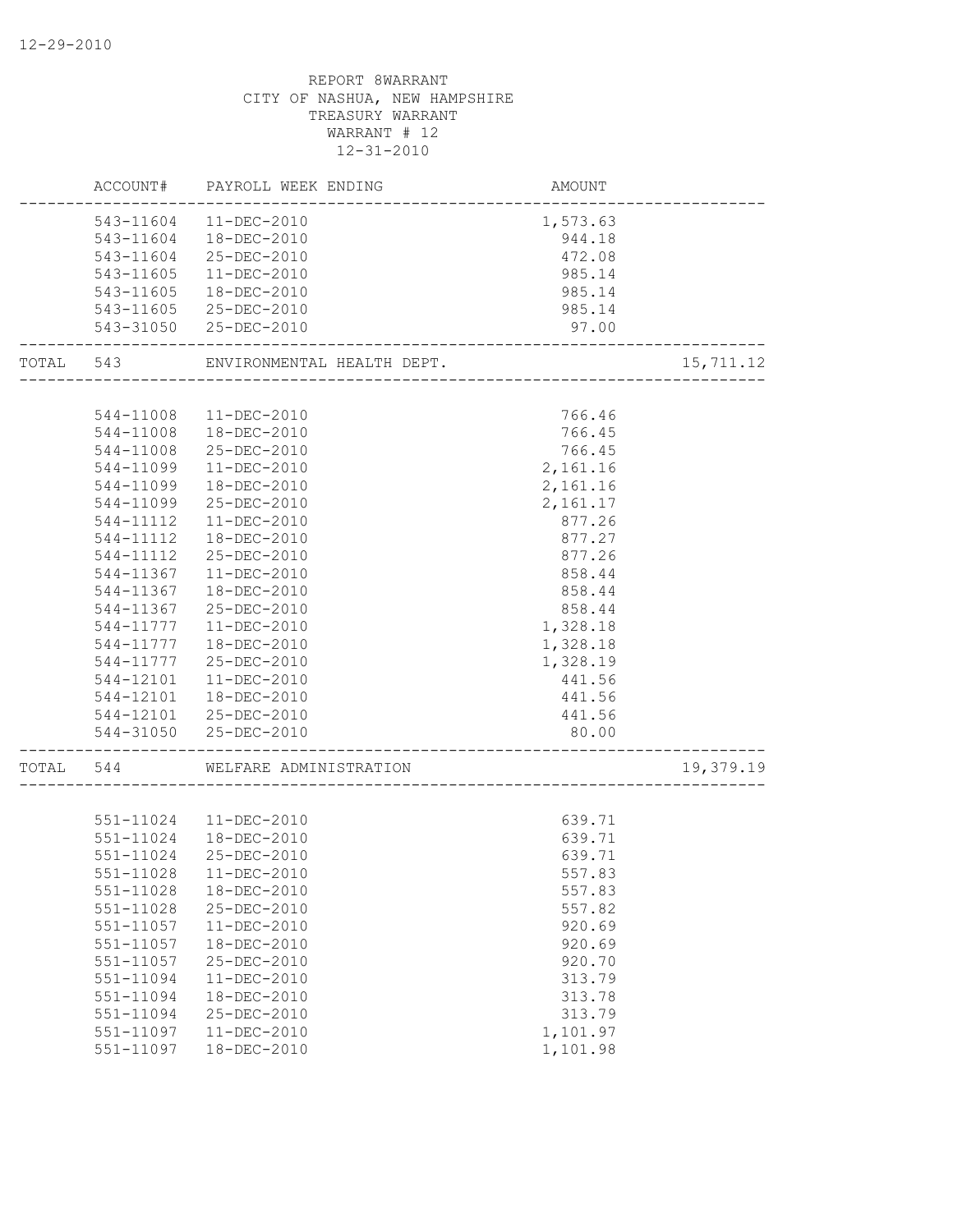|       |               | ACCOUNT# PAYROLL WEEK ENDING   | AMOUNT   |           |
|-------|---------------|--------------------------------|----------|-----------|
|       | 551-11097     | 25-DEC-2010                    | 1,101.98 |           |
|       | 551-11211     | 11-DEC-2010                    | 632.11   |           |
|       | 551-11211     | 18-DEC-2010                    | 632.11   |           |
|       | 551-11211     | 25-DEC-2010                    | 632.11   |           |
|       | 551-11249     | 11-DEC-2010                    | 1,320.00 |           |
|       | 551-11249     | 18-DEC-2010                    | 1,320.01 |           |
|       | 551-11249     | 25-DEC-2010                    | 1,320.00 |           |
|       | 551-11268     | $11 - DEC - 2010$              | 650.13   |           |
|       | 551-11268     | 18-DEC-2010                    | 650.13   |           |
|       | 551-11268     | 25-DEC-2010                    | 650.13   |           |
|       | 551-11273     | $11 - DEC - 2010$              | 1,735.80 |           |
|       | 551-11273     | 18-DEC-2010                    | 1,735.80 |           |
|       | 551-11273     | 25-DEC-2010                    | 1,735.80 |           |
|       | 551-11435     | 11-DEC-2010                    | 936.74   |           |
|       | $551 - 11435$ | 18-DEC-2010                    | 936.74   |           |
|       | 551-11435     | 25-DEC-2010                    | 936.74   |           |
|       | 551-11462     | $11-DEC-2010$                  | 1,059.21 |           |
|       | 551-11462     | 18-DEC-2010                    | 1,059.21 |           |
|       | $551 - 11462$ | 25-DEC-2010                    | 1,059.21 |           |
|       | 551-11620     | 11-DEC-2010                    | 1,184.60 |           |
|       | 551-11620     | 18-DEC-2010                    | 1,184.60 |           |
|       | 551-11620     | 25-DEC-2010                    | 1,184.60 |           |
|       | 551-11638     | 11-DEC-2010                    | 1,212.06 |           |
|       | 551-11638     | 18-DEC-2010                    | 1,212.06 |           |
|       | 551-11638     | 25-DEC-2010                    | 1,212.05 |           |
|       | 551-13004     | $11 - DEC - 2010$              | 69.06    |           |
|       | 551-13004     | 18-DEC-2010                    | 289.27   |           |
|       | 551-18015     | 25-DEC-2010                    | 2,000.00 |           |
|       |               | 551-91010 25-DEC-2010          | 1,990.00 |           |
| TOTAL | 551           | PUBLIC WORKS DIV & ENGINEERING |          | 41,142.26 |
|       |               |                                |          |           |
|       |               | 552-11024  11-DEC-2010         | 706.27   |           |
|       | 552-11024     | 18-DEC-2010                    | 706.26   |           |
|       | 552-11024     | 25-DEC-2010                    | 706.26   |           |
|       | 552-11077     | $11 - DEC - 2010$              | 1,331.47 |           |
|       |               | 552-11077   18-DEC-2010        | 1,331.47 |           |
|       | 552-11077     | 25-DEC-2010                    | 1,331.45 |           |
|       | 552-11087     | 11-DEC-2010                    | 879.92   |           |
|       | 552-11087     | 18-DEC-2010                    | 882.00   |           |
|       | 552-11087     | 25-DEC-2010                    | 862.24   |           |
|       | 552-11143     | 11-DEC-2010                    | 878.00   |           |
|       | 552-11143     | 18-DEC-2010                    | 878.00   |           |
|       | 552-11143     | 25-DEC-2010                    | 878.00   |           |
|       | 552-11324     | 11-DEC-2010                    | 4,236.84 |           |
|       | 552-11324     | 18-DEC-2010                    | 4,236.84 |           |
|       | 552-11324     | 25-DEC-2010                    | 4,236.84 |           |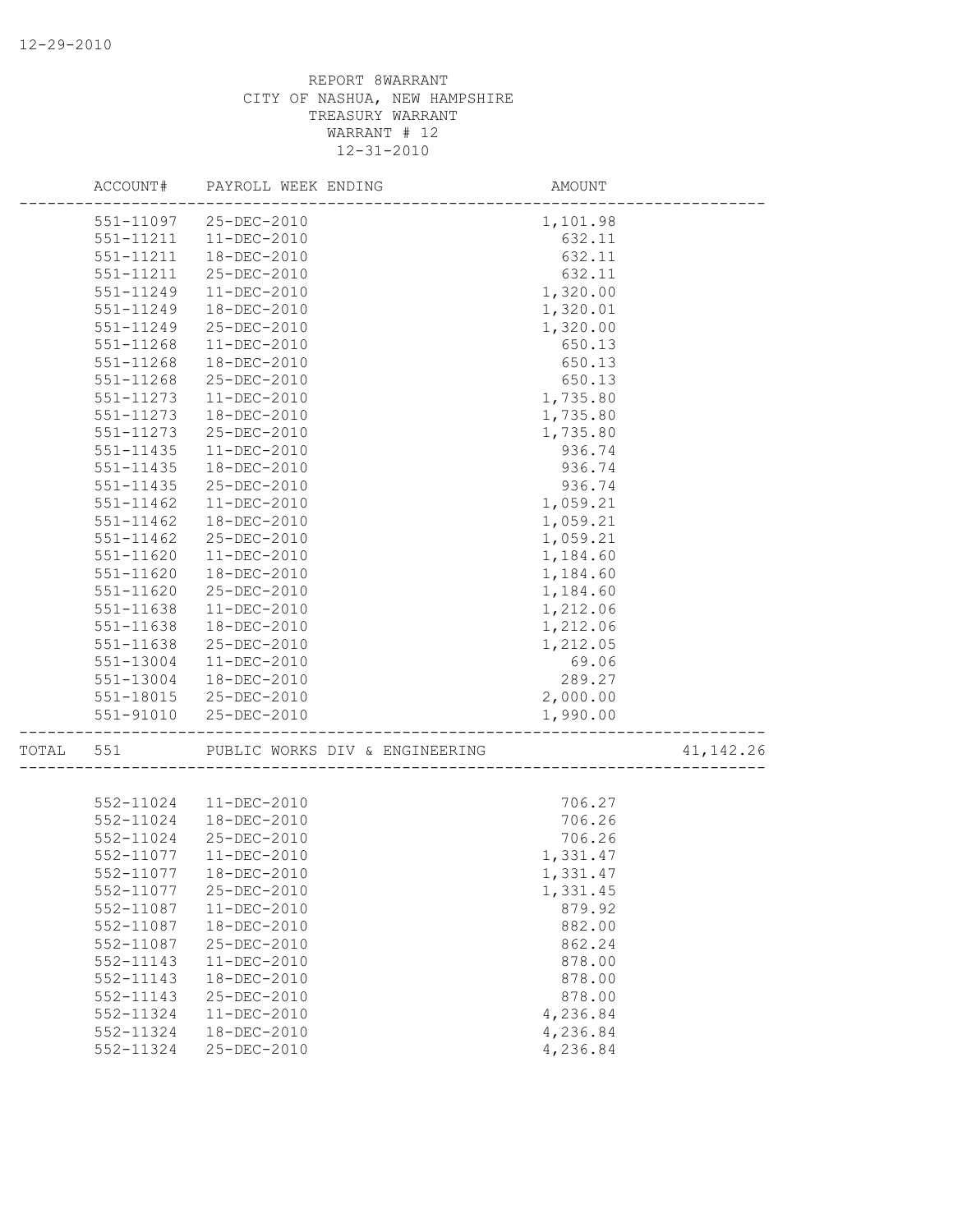|       | ACCOUNT#  | PAYROLL WEEK ENDING  | AMOUNT    |  |
|-------|-----------|----------------------|-----------|--|
|       | 552-11339 | 11-DEC-2010          | 2,259.60  |  |
|       | 552-11339 | 18-DEC-2010          | 2,259.60  |  |
|       | 552-11339 | 25-DEC-2010          | 3,012.80  |  |
|       | 552-11342 | $11 - DEC - 2010$    | 790.80    |  |
|       | 552-11342 | 18-DEC-2010          | 790.80    |  |
|       | 552-11342 | 25-DEC-2010          | 790.80    |  |
|       | 552-11343 | $11 - DEC - 2010$    | 1,776.80  |  |
|       | 552-11343 | 18-DEC-2010          | 1,776.80  |  |
|       | 552-11343 | 25-DEC-2010          | 1,776.80  |  |
|       | 552-11407 | 11-DEC-2010          | 5,469.60  |  |
|       | 552-11407 | 18-DEC-2010          | 5,469.60  |  |
|       | 552-11407 | 25-DEC-2010          | 5,469.60  |  |
|       | 552-11492 | $11-DEC-2010$        | 836.40    |  |
|       | 552-11492 | 18-DEC-2010          | 836.40    |  |
|       | 552-11492 | 25-DEC-2010          | 836.40    |  |
|       | 552-11562 | 11-DEC-2010          | 420.52    |  |
|       | 552-11562 | 18-DEC-2010          | 420.53    |  |
|       | 552-11562 | 25-DEC-2010          | 420.52    |  |
|       | 552-11580 | $11 - DEC - 2010$    | 1,014.70  |  |
|       | 552-11580 | 18-DEC-2010          | 1,014.70  |  |
|       | 552-11580 | 25-DEC-2010          | 1,014.70  |  |
|       | 552-11595 | 18-DEC-2010          |           |  |
|       | 552-11672 | 11-DEC-2010          | 1,489.36  |  |
|       | 552-11672 | 18-DEC-2010          | 1,489.36  |  |
|       | 552-11672 | 25-DEC-2010          | 1,489.36  |  |
|       | 552-11750 | $11-DEC-2010$        | 803.60    |  |
|       | 552-11750 | 18-DEC-2010          | 803.60    |  |
|       | 552-11750 | 25-DEC-2010          | 803.60    |  |
|       | 552-13004 | 11-DEC-2010          | 398.68    |  |
|       | 552-13004 | 18-DEC-2010          | 278.04    |  |
|       | 552-13004 | 25-DEC-2010          | 456.78    |  |
|       | 552-13009 | 25-DEC-2010          | 3,075.81  |  |
|       | 552-13067 | 11-DEC-2010          | 1,875.22  |  |
|       | 552-13067 | 18-DEC-2010          | 4,008.93  |  |
|       | 552-13067 | 25-DEC-2010          | 1,783.43  |  |
|       | 552-31050 | 25-DEC-2010          | 34.00     |  |
| TOTAL | 552       | PARKS AND RECREATION | 81,330.10 |  |
|       |           |                      |           |  |
|       | 553-11024 | 11-DEC-2010          | 329.42    |  |
|       | 553-11024 | 18-DEC-2010          | 327.27    |  |
|       | 553-11024 | 25-DEC-2010          | 344.49    |  |
|       | 553-11078 | 11-DEC-2010          | 2,695.77  |  |
|       | 553-11078 | 18-DEC-2010          | 2,695.77  |  |
|       | 553-11078 | 25-DEC-2010          | 2,695.77  |  |
|       | 553-11098 | $11-DEC-2010$        | 1,038.42  |  |
|       | 553-11098 | 18-DEC-2010          | 1,038.42  |  |
|       |           |                      |           |  |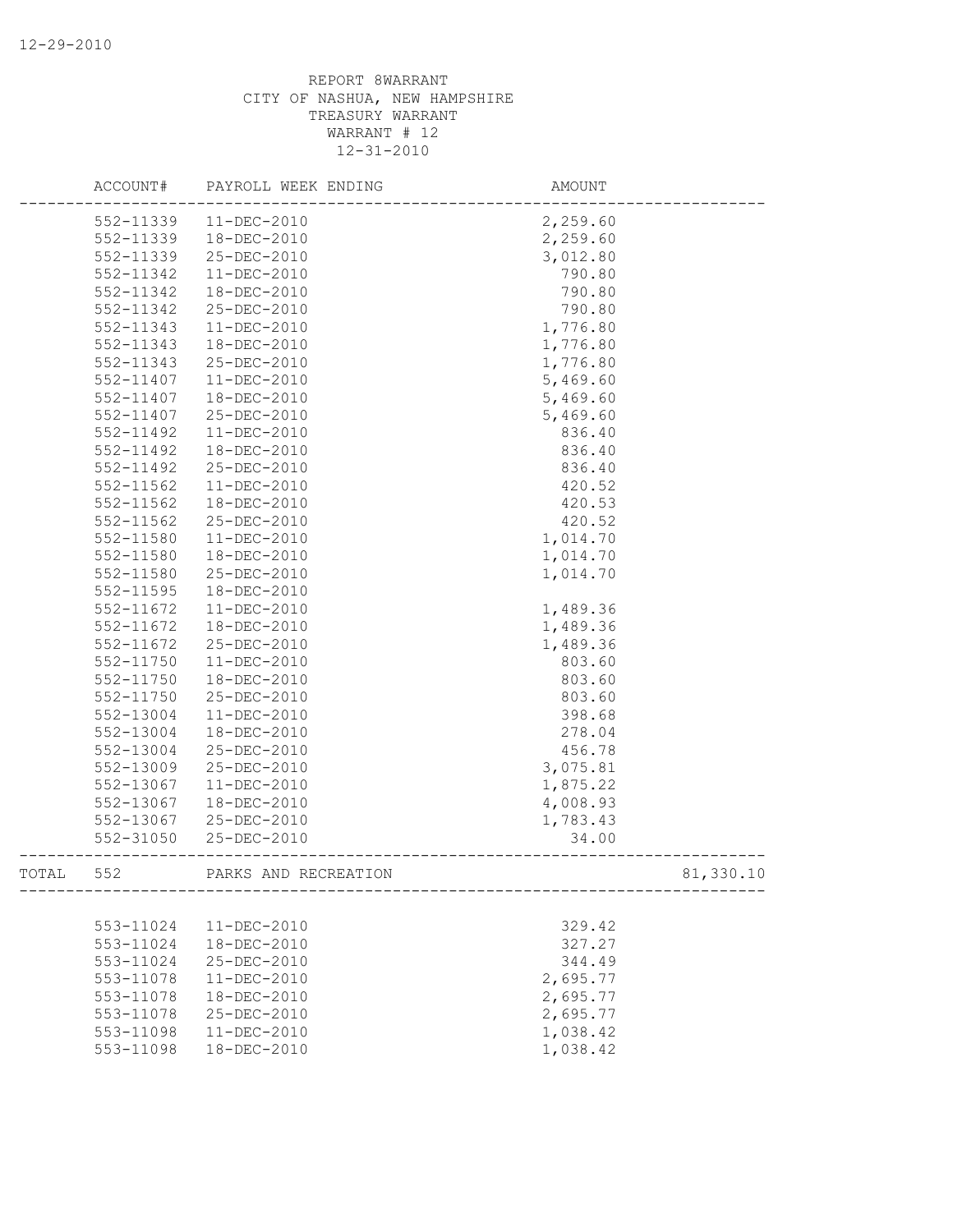| ACCOUNT#  | PAYROLL WEEK ENDING | AMOUNT     |  |
|-----------|---------------------|------------|--|
| 553-11098 | 25-DEC-2010         | 1,038.42   |  |
| 553-11169 | $11 - DEC - 2010$   | 1,071.44   |  |
| 553-11169 | 18-DEC-2010         | 1,071.44   |  |
| 553-11169 | 25-DEC-2010         | 1,071.45   |  |
| 553-11192 | 11-DEC-2010         | 977.06     |  |
| 553-11192 | 18-DEC-2010         | 977.06     |  |
| 553-11192 | 25-DEC-2010         | 977.06     |  |
| 553-11279 | 11-DEC-2010         | 4,477.80   |  |
| 553-11279 | 18-DEC-2010         | 5,268.00   |  |
| 553-11279 | 25-DEC-2010         | 5,531.40   |  |
| 553-11327 | $11-DEC-2010$       | 4,236.84   |  |
| 553-11327 | 18-DEC-2010         | 4,236.84   |  |
| 553-11327 | 25-DEC-2010         | 4,236.80   |  |
| 553-11375 | 11-DEC-2010         | 1,591.14   |  |
| 553-11375 | 18-DEC-2010         | 1,591.14   |  |
| 553-11375 | 25-DEC-2010         | 1,591.14   |  |
| 553-11465 | 11-DEC-2010         | 3,173.09   |  |
| 553-11465 | 18-DEC-2010         | 2,848.99   |  |
| 553-11465 | 25-DEC-2010         | 2,509.20   |  |
| 553-11474 | $11 - DEC - 2010$   | 3,856.80   |  |
| 553-11474 | 18-DEC-2010         | 3,340.16   |  |
| 553-11474 | 25-DEC-2010         | 3,280.08   |  |
| 553-11475 | 11-DEC-2010         | 2,931.60   |  |
| 553-11475 | 18-DEC-2010         | 2,931.60   |  |
| 553-11475 | 25-DEC-2010         | 2,931.60   |  |
| 553-11630 | 11-DEC-2010         | 1,616.00   |  |
| 553-11630 | 18-DEC-2010         | 1,616.00   |  |
| 553-11630 | 25-DEC-2010         | 1,616.00   |  |
| 553-11648 | $11 - DEC - 2010$   | 860.55     |  |
| 553-11648 | 18-DEC-2010         | 860.55     |  |
| 553-11648 | 25-DEC-2010         | 901.13     |  |
| 553-11678 | 11-DEC-2010         | 1,485.69   |  |
| 553-11678 | 18-DEC-2010         | 1,485.69   |  |
| 553-11678 | 25-DEC-2010         | 1,485.69   |  |
| 553-11759 | 11-DEC-2010         | 14,602.24  |  |
| 553-11759 | 18-DEC-2010         | 15, 176.32 |  |
| 553-11759 | 25-DEC-2010         | 15,869.88  |  |
| 553-11771 | 11-DEC-2010         | 1,901.60   |  |
| 553-11771 | 18-DEC-2010         | 1,901.60   |  |
| 553-11771 | 25-DEC-2010         | 1,901.60   |  |
| 553-13004 | 11-DEC-2010         | 355.16     |  |
| 553-13004 | 18-DEC-2010         | 362.55     |  |
| 553-13004 | 25-DEC-2010         | 646.44     |  |
| 553-13009 | 11-DEC-2010         | 376.22     |  |
| 553-13009 | 18-DEC-2010         | 3,169.20   |  |
| 553-13009 | 25-DEC-2010         | 12,181.56  |  |
| 553-13901 | 11-DEC-2010         | 12,337.13  |  |
| 553-13901 | 18-DEC-2010         | 11,404.79  |  |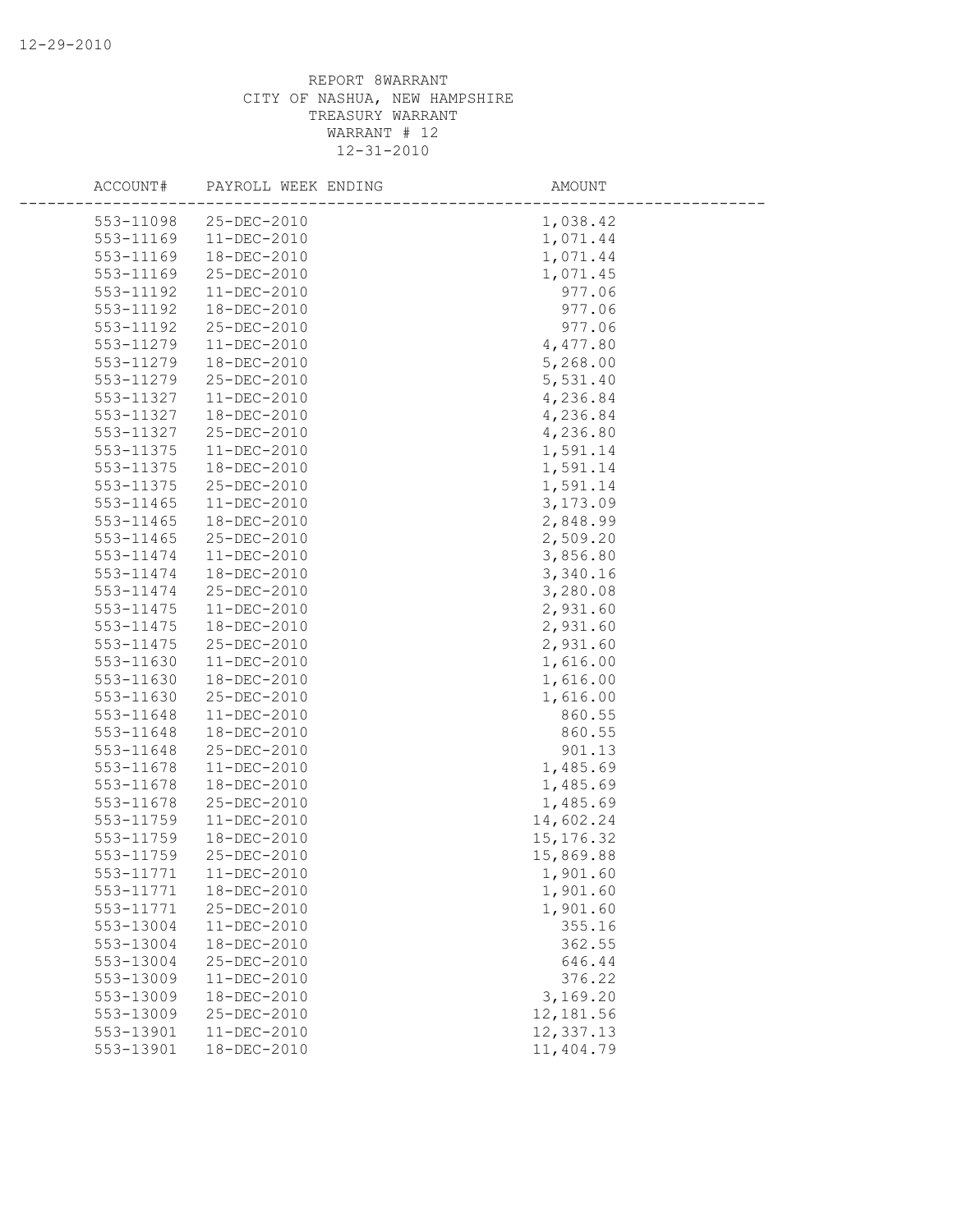|           |               | ACCOUNT# PAYROLL WEEK ENDING | AMOUNT    |             |
|-----------|---------------|------------------------------|-----------|-------------|
|           |               | 553-13901 25-DEC-2010        | 10,494.39 |             |
|           |               | 553-17002  11-DEC-2010       | 500.00    |             |
|           |               | 553-17002  18-DEC-2010       | 500.00    |             |
|           |               | 553-17008  11-DEC-2010       | 900.00    |             |
| TOTAL 553 |               | STREET DEPARTMENT            |           | 195, 421.46 |
|           |               |                              |           |             |
|           |               | 555-11024 11-DEC-2010        | 329.42    |             |
|           | 555-11024     | 18-DEC-2010                  | 327.27    |             |
|           |               | 555-11024 25-DEC-2010        | 344.50    |             |
|           | 555-11058     | 11-DEC-2010                  | 1,014.70  |             |
|           | 555-11058     | 18-DEC-2010                  | 1,014.70  |             |
|           | 555-11058     | 25-DEC-2010                  | 1,014.70  |             |
|           | 555-11461     | 11-DEC-2010                  | 1,533.61  |             |
|           | 555-11461     | 18-DEC-2010                  | 1,533.61  |             |
|           | 555-11461     | 25-DEC-2010                  | 1,533.61  |             |
|           | 555-11505     | 11-DEC-2010                  | 1,219.71  |             |
|           | 555-11505     | 18-DEC-2010                  | 1,219.71  |             |
|           | $555 - 11505$ | 25-DEC-2010                  | 1,219.71  |             |
|           | 555-11639     | 11-DEC-2010                  | 836.40    |             |
|           | 555-11639     | 18-DEC-2010                  | 836.40    |             |
|           | 555-11639     | 25-DEC-2010                  | 836.40    |             |
|           | 555-11640     | 11-DEC-2010                  | 779.20    |             |
|           | 555-11640     | 18-DEC-2010                  | 802.08    |             |
|           | 555-11640     | 25-DEC-2010                  | 790.64    |             |
|           | 555-11738     | 11-DEC-2010                  | 2,000.00  |             |
|           | 555-11738     | 18-DEC-2010                  | 2,000.00  |             |
|           | 555-11738     | 25-DEC-2010                  | 1,800.00  |             |
|           | 555-11745     | 11-DEC-2010                  | 831.60    |             |
|           | 555-11745     | 18-DEC-2010                  | 831.60    |             |
|           | 555-11745     | 25-DEC-2010                  | 831.60    |             |
|           | 555-11746     | 11-DEC-2010                  | 1,173.50  |             |
|           | 555-11746     | 18-DEC-2010                  | 1,173.50  |             |
|           | 555-11746     | 25-DEC-2010                  | 1,173.51  |             |
|           | 555-13004     | 18-DEC-2010                  | 225.00    |             |
|           | 555-13004     | 25-DEC-2010                  | 96.04     |             |
|           |               | 555-13068 11-DEC-2010        | 263.15    |             |
|           |               | 555-13068 18-DEC-2010        | 263.37    |             |
|           |               | 555-13068 25-DEC-2010        | 263.15    |             |
| TOTAL     | 555           | TRAFFIC DEPARTMENT           |           | 30, 112.39  |
|           |               |                              |           |             |
|           |               | 557-11024  11-DEC-2010       | 639.71    |             |
|           |               | 557-11024  18-DEC-2010       | 639.71    |             |
|           | 557-11024     | 25-DEC-2010                  | 639.71    |             |
|           | 557-11161     | 11-DEC-2010                  | 1,268.16  |             |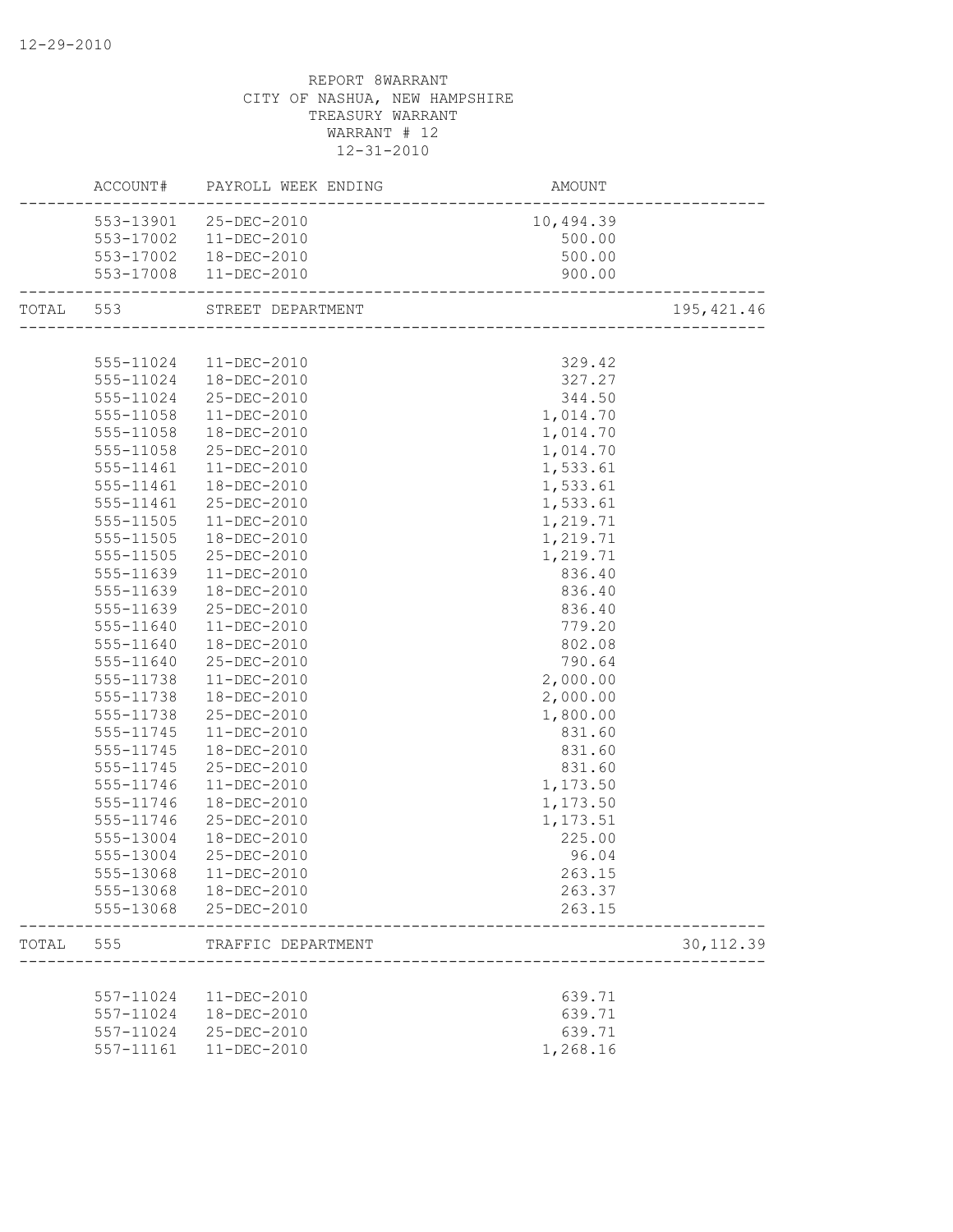|           | ACCOUNT#  | PAYROLL WEEK ENDING                                | AMOUNT   |           |
|-----------|-----------|----------------------------------------------------|----------|-----------|
|           | 557-11161 | 18-DEC-2010                                        | 1,268.16 |           |
|           | 557-11161 | 25-DEC-2010                                        | 1,268.15 |           |
|           | 557-11751 | 11-DEC-2010                                        | 70.41    |           |
|           | 557-11751 | 18-DEC-2010                                        | 70.41    |           |
|           |           | 557-11751 25-DEC-2010                              | 70.41    |           |
|           |           | 557-13004 25-DEC-2010                              | 332.88   |           |
| TOTAL     | 557       | PARKING LOTS                                       |          | 6, 267.71 |
|           |           |                                                    |          |           |
|           | 561-11345 | 11-DEC-2010                                        | 1,240.90 |           |
|           |           | 561-11345  18-DEC-2010                             | 1,240.90 |           |
|           | 561-11345 | 25-DEC-2010                                        | 1,240.90 |           |
|           | 561-11651 | 11-DEC-2010                                        | 885.76   |           |
|           | 561-11651 | 18-DEC-2010                                        | 885.76   |           |
|           | 561-11651 | 25-DEC-2010                                        | 885.76   |           |
|           | 561-11658 | $11-DEC-2010$                                      | 1,075.61 |           |
|           | 561-11658 | 18-DEC-2010                                        | 1,075.61 |           |
|           | 561-11658 | 25-DEC-2010                                        | 1,075.61 |           |
|           |           | 561-91010 25-DEC-2010                              | 100.00   |           |
| TOTAL     | 561       | EDGEWOOD CEMETERY                                  |          | 9,706.81  |
|           |           |                                                    |          |           |
|           |           | 562-19236 25-DEC-2010                              | 1,592.00 |           |
| TOTAL 562 |           | SUBURBAN CEMETERIES                                |          | 1,592.00  |
|           |           |                                                    |          |           |
|           | 563-11345 | 11-DEC-2010                                        | 1,193.50 |           |
|           | 563-11345 | 18-DEC-2010                                        | 1,193.50 |           |
|           | 563-11345 | 25-DEC-2010                                        | 1,193.49 |           |
|           | 563-11651 | $11-DEC-2010$                                      | 788.59   |           |
|           | 563-11651 | 18-DEC-2010                                        | 758.59   |           |
|           | 563-11651 | 25-DEC-2010                                        | 788.59   |           |
|           | 563-11657 | $11 - DEC - 2010$                                  | 985.56   |           |
|           | 563-11657 | 18-DEC-2010                                        | 985.56   |           |
|           | 563-11657 | 25-DEC-2010<br>----------------------------------- | 985.56   |           |
|           |           | TOTAL 563 WOODLAWN CEMETERY                        |          | 8,872.94  |
|           |           |                                                    |          |           |
|           | 571-11174 | 11-DEC-2010                                        | 639.72   |           |
|           | 571-11174 | 18-DEC-2010                                        | 639.72   |           |
|           | 571-11174 | 25-DEC-2010                                        | 639.71   |           |
|           | 571-11237 | $11 - DEC - 2010$                                  | 1,999.68 |           |
|           | 571-11237 | 18-DEC-2010                                        | 1,999.68 |           |
|           | 571-11237 | 25-DEC-2010                                        | 1,999.68 |           |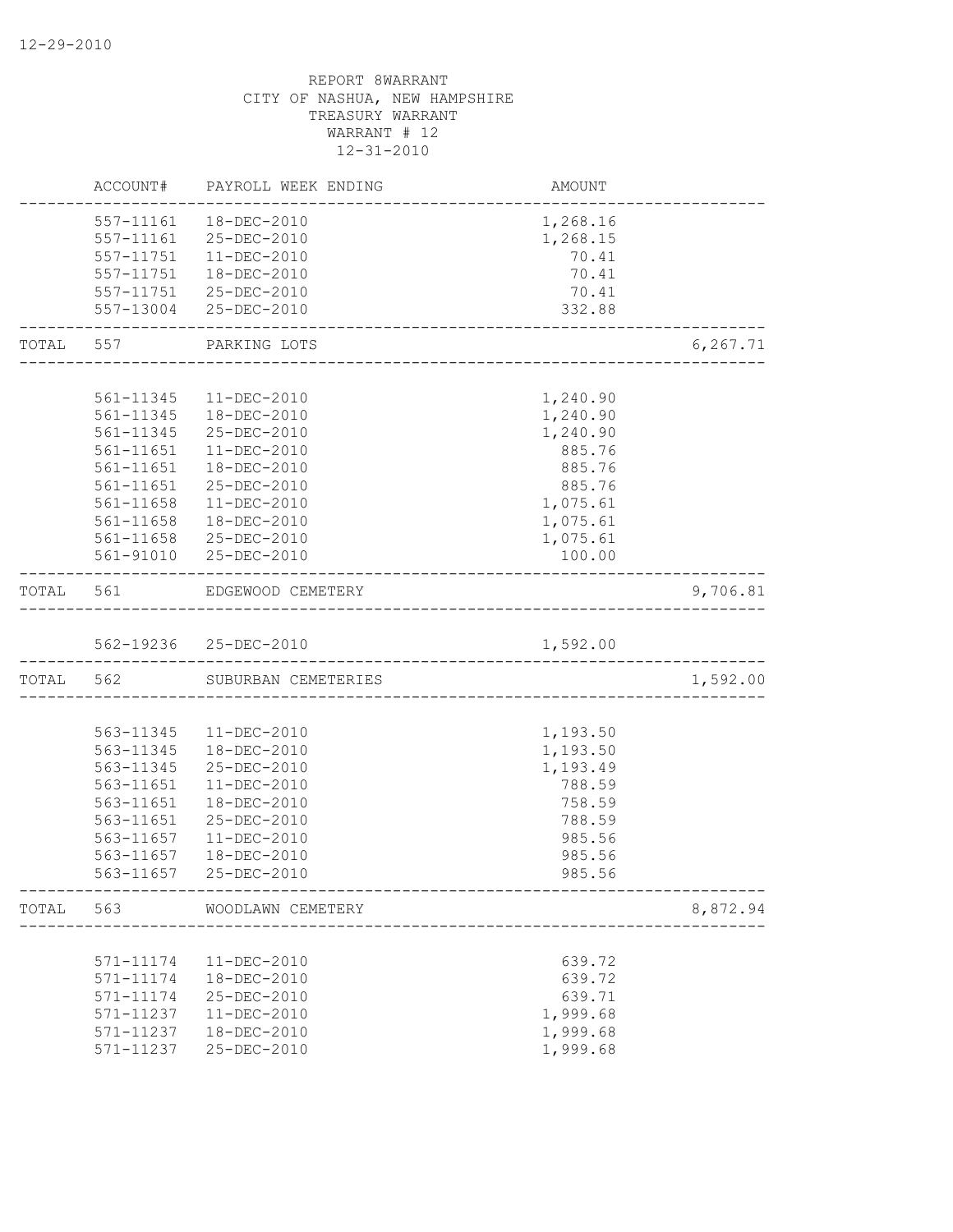|                    | ACCOUNT#               | PAYROLL WEEK ENDING             | AMOUNT                              |           |
|--------------------|------------------------|---------------------------------|-------------------------------------|-----------|
| TOTAL 572<br>TOTAL |                        | TOTAL 571 COMMUNITY DEVELOPMENT | -------------------------------     | 7,918.19  |
|                    |                        |                                 |                                     |           |
|                    | 572-11024              | 11-DEC-2010                     | 672.17                              |           |
|                    | 572-11024              | 18-DEC-2010                     | 672.17                              |           |
|                    | 572-11024              | 25-DEC-2010                     | 672.17                              |           |
|                    | 572-11215              | 11-DEC-2010                     | 3,727.01                            |           |
|                    | 572-11215              | 18-DEC-2010                     | 3,727.01                            |           |
|                    | 572-11215              | 25-DEC-2010                     | 3,727.01                            |           |
|                    | 572-11238              | 11-DEC-2010                     | 882.38                              |           |
|                    | 572-11238              | 18-DEC-2010                     | 882.38                              |           |
|                    | 572-11238              | 25-DEC-2010                     | 882.39                              |           |
|                    | 572-11450              | $11 - DEC - 2010$               | 1,771.19                            |           |
|                    | 572-11450              | 18-DEC-2010                     | 1,771.19                            |           |
|                    | 572-11450              | 25-DEC-2010                     | 1,771.19                            |           |
|                    | 572-11522              | 11-DEC-2010                     | 858.42                              |           |
|                    | 572-11522              | 18-DEC-2010                     | 858.42                              |           |
|                    | 572-11522              | 25-DEC-2010                     | 858.42                              |           |
|                    | 572-11525              | $11 - DEC - 2010$               | 1,058.00                            |           |
|                    | $572 - 11525$          | 18-DEC-2010                     | 1,058.00                            |           |
|                    | 572-11525              | 25-DEC-2010                     | 1,058.00                            |           |
|                    | 572-31050              | 25-DEC-2010                     | 17.00                               |           |
|                    | 572-58005              | 11-DEC-2010                     | 200.00                              |           |
|                    | 572-58005              | 18-DEC-2010                     | 100.00                              |           |
|                    | 572-58005              | 25-DEC-2010                     | 200.00                              |           |
|                    |                        | 572-98046  11-DEC-2010          | 100.00                              |           |
|                    |                        | 572-98046 25-DEC-2010           | 100.00                              |           |
|                    |                        | PLANNING DEPARTMENT             | ----------------------------------- | 27,624.52 |
|                    |                        |                                 |                                     |           |
|                    |                        | 573-11444   11-DEC-2010         | 1,666.17                            |           |
|                    | 573-11444              | 18-DEC-2010                     | 1,666.16                            |           |
|                    | 573-11444              | 25-DEC-2010                     | 1,666.16                            |           |
|                    | 573-12029              | $11 - DEC - 2010$               | 368.59                              |           |
|                    | 573-12029              | 18-DEC-2010                     | 368.59                              |           |
|                    | 573-12029              | 25-DEC-2010                     | 368.59                              |           |
|                    |                        | 573-31050 25-DEC-2010           | 80.00                               |           |
|                    | 573                    | ECONOMIC DEVELOPMENT            |                                     | 6,184.26  |
|                    |                        |                                 | 738.32                              |           |
|                    | 575-11032              | 11-DEC-2010                     |                                     |           |
|                    | 575-11032<br>575-11032 | 18-DEC-2010                     | 738.32                              |           |
|                    | 575-11042              | 25-DEC-2010                     | 738.31                              |           |
|                    | 575-11042              | 11-DEC-2010<br>18-DEC-2010      | 1,471.30                            |           |
|                    |                        |                                 | 1,471.30                            |           |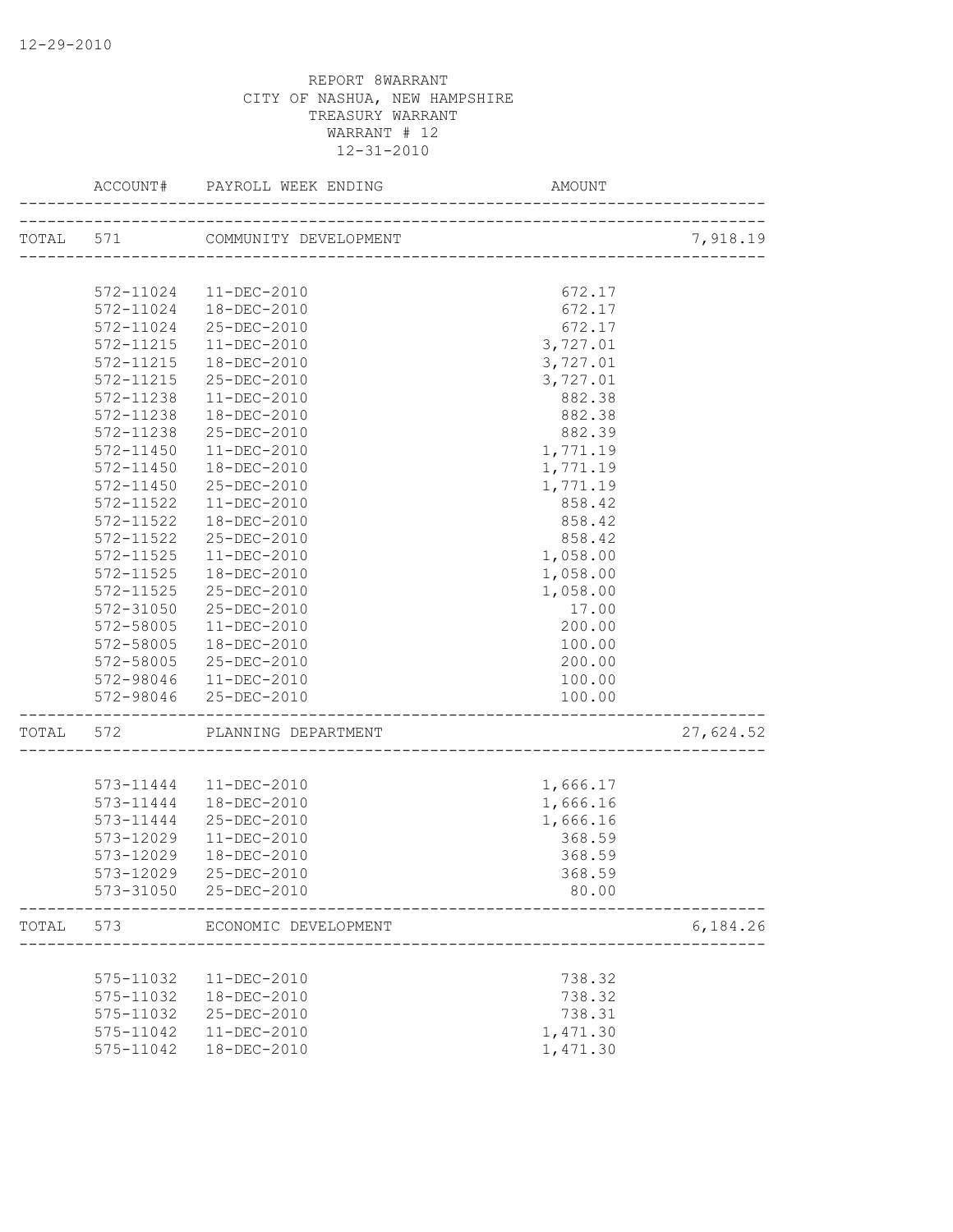|       | ACCOUNT#                                                                                                                                                                                                                                                                                                                                                                                                                                                                                                                                                                                                                                                                                                                                                                                                                                                                                                                                                                                                                                                                                                                                                                                                                             | PAYROLL WEEK ENDING | AMOUNT     |
|-------|--------------------------------------------------------------------------------------------------------------------------------------------------------------------------------------------------------------------------------------------------------------------------------------------------------------------------------------------------------------------------------------------------------------------------------------------------------------------------------------------------------------------------------------------------------------------------------------------------------------------------------------------------------------------------------------------------------------------------------------------------------------------------------------------------------------------------------------------------------------------------------------------------------------------------------------------------------------------------------------------------------------------------------------------------------------------------------------------------------------------------------------------------------------------------------------------------------------------------------------|---------------------|------------|
|       | 575-11042                                                                                                                                                                                                                                                                                                                                                                                                                                                                                                                                                                                                                                                                                                                                                                                                                                                                                                                                                                                                                                                                                                                                                                                                                            | 25-DEC-2010         | 1,471.30   |
|       | 575-11189<br>$11 - DEC - 2010$<br>575-11189<br>18-DEC-2010<br>575-11189<br>25-DEC-2010<br>575-11246<br>11-DEC-2010<br>575-11246<br>18-DEC-2010<br>575-11246<br>25-DEC-2010<br>575-11365<br>11-DEC-2010<br>575-11365<br>18-DEC-2010<br>575-11365<br>25-DEC-2010<br>575-11387<br>$11-DEC-2010$<br>575-11387<br>18-DEC-2010<br>575-11387<br>25-DEC-2010<br>575-11393<br>11-DEC-2010<br>575-11393<br>18-DEC-2010<br>575-11393<br>25-DEC-2010<br>575-11400<br>11-DEC-2010<br>575-11400<br>18-DEC-2010<br>575-11400<br>25-DEC-2010<br>575-11401<br>11-DEC-2010<br>575-11401<br>18-DEC-2010<br>575-11401<br>25-DEC-2010<br>575-11403<br>11-DEC-2010<br>575-11403<br>18-DEC-2010<br>575-11403<br>25-DEC-2010<br>575-11404<br>11-DEC-2010<br>575-11404<br>18-DEC-2010<br>575-11404<br>25-DEC-2010<br>575-11627<br>11-DEC-2010<br>18-DEC-2010<br>575-11627<br>575-11627<br>25-DEC-2010<br>575-12073<br>11-DEC-2010<br>575-12073<br>18-DEC-2010<br>575-12073<br>25-DEC-2010<br>575-12090<br>$11-DEC-2010$<br>575-12090<br>18-DEC-2010<br>575-12090<br>25-DEC-2010<br>$11 - DEC - 2010$<br>575-12114<br>18-DEC-2010<br>575-12114<br>25-DEC-2010<br>575-12114<br>575-13004<br>25-DEC-2010<br>575-13035<br>11-DEC-2010<br>575-13035<br>18-DEC-2010 | 1,130.09            |            |
|       |                                                                                                                                                                                                                                                                                                                                                                                                                                                                                                                                                                                                                                                                                                                                                                                                                                                                                                                                                                                                                                                                                                                                                                                                                                      |                     | 1,130.09   |
|       |                                                                                                                                                                                                                                                                                                                                                                                                                                                                                                                                                                                                                                                                                                                                                                                                                                                                                                                                                                                                                                                                                                                                                                                                                                      |                     | 1,130.10   |
|       |                                                                                                                                                                                                                                                                                                                                                                                                                                                                                                                                                                                                                                                                                                                                                                                                                                                                                                                                                                                                                                                                                                                                                                                                                                      |                     | 1,726.92   |
|       |                                                                                                                                                                                                                                                                                                                                                                                                                                                                                                                                                                                                                                                                                                                                                                                                                                                                                                                                                                                                                                                                                                                                                                                                                                      |                     | 1,726.92   |
|       |                                                                                                                                                                                                                                                                                                                                                                                                                                                                                                                                                                                                                                                                                                                                                                                                                                                                                                                                                                                                                                                                                                                                                                                                                                      |                     | 1,726.92   |
|       |                                                                                                                                                                                                                                                                                                                                                                                                                                                                                                                                                                                                                                                                                                                                                                                                                                                                                                                                                                                                                                                                                                                                                                                                                                      |                     | 460.00     |
|       |                                                                                                                                                                                                                                                                                                                                                                                                                                                                                                                                                                                                                                                                                                                                                                                                                                                                                                                                                                                                                                                                                                                                                                                                                                      |                     | 460.00     |
|       |                                                                                                                                                                                                                                                                                                                                                                                                                                                                                                                                                                                                                                                                                                                                                                                                                                                                                                                                                                                                                                                                                                                                                                                                                                      |                     | 460.00     |
|       |                                                                                                                                                                                                                                                                                                                                                                                                                                                                                                                                                                                                                                                                                                                                                                                                                                                                                                                                                                                                                                                                                                                                                                                                                                      |                     | 7,026.40   |
|       |                                                                                                                                                                                                                                                                                                                                                                                                                                                                                                                                                                                                                                                                                                                                                                                                                                                                                                                                                                                                                                                                                                                                                                                                                                      |                     | 7,026.41   |
|       |                                                                                                                                                                                                                                                                                                                                                                                                                                                                                                                                                                                                                                                                                                                                                                                                                                                                                                                                                                                                                                                                                                                                                                                                                                      |                     | 7,016.45   |
|       |                                                                                                                                                                                                                                                                                                                                                                                                                                                                                                                                                                                                                                                                                                                                                                                                                                                                                                                                                                                                                                                                                                                                                                                                                                      |                     | 3,715.05   |
|       |                                                                                                                                                                                                                                                                                                                                                                                                                                                                                                                                                                                                                                                                                                                                                                                                                                                                                                                                                                                                                                                                                                                                                                                                                                      |                     | 3,715.05   |
|       |                                                                                                                                                                                                                                                                                                                                                                                                                                                                                                                                                                                                                                                                                                                                                                                                                                                                                                                                                                                                                                                                                                                                                                                                                                      |                     | 3,715.07   |
|       |                                                                                                                                                                                                                                                                                                                                                                                                                                                                                                                                                                                                                                                                                                                                                                                                                                                                                                                                                                                                                                                                                                                                                                                                                                      |                     | 7,704.08   |
|       |                                                                                                                                                                                                                                                                                                                                                                                                                                                                                                                                                                                                                                                                                                                                                                                                                                                                                                                                                                                                                                                                                                                                                                                                                                      |                     | 7,704.08   |
|       |                                                                                                                                                                                                                                                                                                                                                                                                                                                                                                                                                                                                                                                                                                                                                                                                                                                                                                                                                                                                                                                                                                                                                                                                                                      |                     | 7,704.04   |
|       |                                                                                                                                                                                                                                                                                                                                                                                                                                                                                                                                                                                                                                                                                                                                                                                                                                                                                                                                                                                                                                                                                                                                                                                                                                      |                     | 4,099.80   |
|       |                                                                                                                                                                                                                                                                                                                                                                                                                                                                                                                                                                                                                                                                                                                                                                                                                                                                                                                                                                                                                                                                                                                                                                                                                                      |                     | 4,099.81   |
|       |                                                                                                                                                                                                                                                                                                                                                                                                                                                                                                                                                                                                                                                                                                                                                                                                                                                                                                                                                                                                                                                                                                                                                                                                                                      |                     | 4,099.82   |
|       |                                                                                                                                                                                                                                                                                                                                                                                                                                                                                                                                                                                                                                                                                                                                                                                                                                                                                                                                                                                                                                                                                                                                                                                                                                      |                     | 786.81     |
|       |                                                                                                                                                                                                                                                                                                                                                                                                                                                                                                                                                                                                                                                                                                                                                                                                                                                                                                                                                                                                                                                                                                                                                                                                                                      |                     | 786.81     |
|       |                                                                                                                                                                                                                                                                                                                                                                                                                                                                                                                                                                                                                                                                                                                                                                                                                                                                                                                                                                                                                                                                                                                                                                                                                                      |                     | 786.81     |
|       |                                                                                                                                                                                                                                                                                                                                                                                                                                                                                                                                                                                                                                                                                                                                                                                                                                                                                                                                                                                                                                                                                                                                                                                                                                      |                     | 799.50     |
|       |                                                                                                                                                                                                                                                                                                                                                                                                                                                                                                                                                                                                                                                                                                                                                                                                                                                                                                                                                                                                                                                                                                                                                                                                                                      |                     | 799.50     |
|       |                                                                                                                                                                                                                                                                                                                                                                                                                                                                                                                                                                                                                                                                                                                                                                                                                                                                                                                                                                                                                                                                                                                                                                                                                                      |                     | 799.50     |
|       |                                                                                                                                                                                                                                                                                                                                                                                                                                                                                                                                                                                                                                                                                                                                                                                                                                                                                                                                                                                                                                                                                                                                                                                                                                      |                     | 563.06     |
|       |                                                                                                                                                                                                                                                                                                                                                                                                                                                                                                                                                                                                                                                                                                                                                                                                                                                                                                                                                                                                                                                                                                                                                                                                                                      |                     | 563.06     |
|       |                                                                                                                                                                                                                                                                                                                                                                                                                                                                                                                                                                                                                                                                                                                                                                                                                                                                                                                                                                                                                                                                                                                                                                                                                                      |                     | 563.06     |
|       |                                                                                                                                                                                                                                                                                                                                                                                                                                                                                                                                                                                                                                                                                                                                                                                                                                                                                                                                                                                                                                                                                                                                                                                                                                      |                     | 399.68     |
|       |                                                                                                                                                                                                                                                                                                                                                                                                                                                                                                                                                                                                                                                                                                                                                                                                                                                                                                                                                                                                                                                                                                                                                                                                                                      |                     | 391.85     |
|       |                                                                                                                                                                                                                                                                                                                                                                                                                                                                                                                                                                                                                                                                                                                                                                                                                                                                                                                                                                                                                                                                                                                                                                                                                                      |                     | 313.48     |
|       |                                                                                                                                                                                                                                                                                                                                                                                                                                                                                                                                                                                                                                                                                                                                                                                                                                                                                                                                                                                                                                                                                                                                                                                                                                      |                     | 857.14     |
|       |                                                                                                                                                                                                                                                                                                                                                                                                                                                                                                                                                                                                                                                                                                                                                                                                                                                                                                                                                                                                                                                                                                                                                                                                                                      |                     | 857.14     |
|       |                                                                                                                                                                                                                                                                                                                                                                                                                                                                                                                                                                                                                                                                                                                                                                                                                                                                                                                                                                                                                                                                                                                                                                                                                                      |                     | 857.13     |
|       |                                                                                                                                                                                                                                                                                                                                                                                                                                                                                                                                                                                                                                                                                                                                                                                                                                                                                                                                                                                                                                                                                                                                                                                                                                      |                     | 1,689.30   |
|       |                                                                                                                                                                                                                                                                                                                                                                                                                                                                                                                                                                                                                                                                                                                                                                                                                                                                                                                                                                                                                                                                                                                                                                                                                                      |                     | 1,665.97   |
|       |                                                                                                                                                                                                                                                                                                                                                                                                                                                                                                                                                                                                                                                                                                                                                                                                                                                                                                                                                                                                                                                                                                                                                                                                                                      |                     | 1,080.71   |
|       |                                                                                                                                                                                                                                                                                                                                                                                                                                                                                                                                                                                                                                                                                                                                                                                                                                                                                                                                                                                                                                                                                                                                                                                                                                      |                     | 59.96      |
|       |                                                                                                                                                                                                                                                                                                                                                                                                                                                                                                                                                                                                                                                                                                                                                                                                                                                                                                                                                                                                                                                                                                                                                                                                                                      |                     | 953.17     |
|       |                                                                                                                                                                                                                                                                                                                                                                                                                                                                                                                                                                                                                                                                                                                                                                                                                                                                                                                                                                                                                                                                                                                                                                                                                                      |                     | 937.23     |
|       | 575-13035                                                                                                                                                                                                                                                                                                                                                                                                                                                                                                                                                                                                                                                                                                                                                                                                                                                                                                                                                                                                                                                                                                                                                                                                                            | 25-DEC-2010         | 968.63     |
| TOTAL | 575                                                                                                                                                                                                                                                                                                                                                                                                                                                                                                                                                                                                                                                                                                                                                                                                                                                                                                                                                                                                                                                                                                                                                                                                                                  | PUBLIC LIBRARIES    | 101,685.45 |
|       |                                                                                                                                                                                                                                                                                                                                                                                                                                                                                                                                                                                                                                                                                                                                                                                                                                                                                                                                                                                                                                                                                                                                                                                                                                      |                     |            |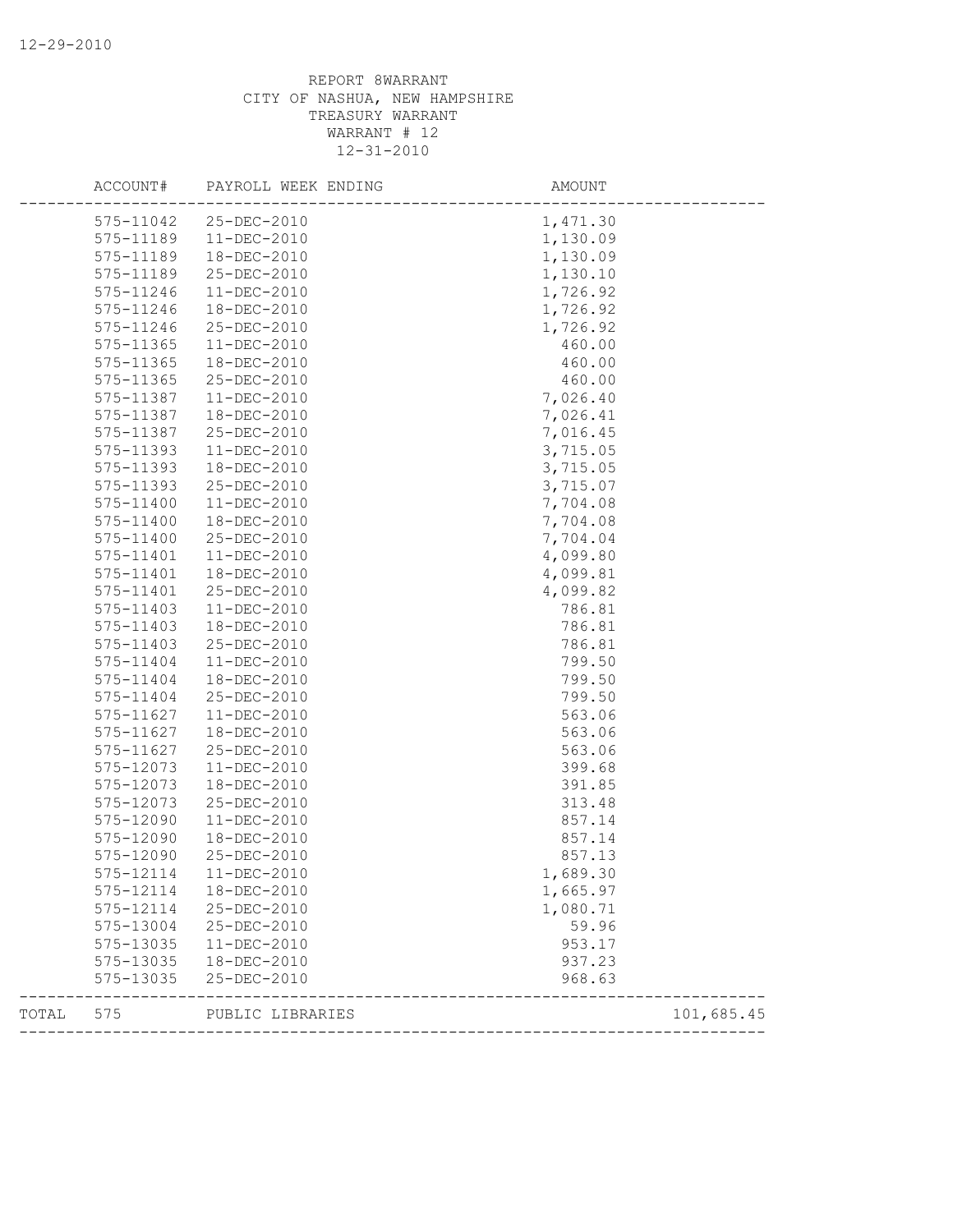|       | ACCOUNT#  | PAYROLL WEEK ENDING    | AMOUNT                            |           |
|-------|-----------|------------------------|-----------------------------------|-----------|
|       | 576-11059 | $11 - DEC - 2010$      | 1,328.19                          |           |
|       | 576-11059 | 18-DEC-2010            | 1,328.18                          |           |
|       | 576-11059 | 25-DEC-2010            | 1,328.18                          |           |
|       | 576-11221 | $11 - DEC - 2010$      | 1,092.14                          |           |
|       | 576-11221 | 18-DEC-2010            | 1,092.14                          |           |
|       | 576-11221 | 25-DEC-2010            | 1,092.14                          |           |
|       | 576-11315 | $11 - DEC - 2010$      | 787.18                            |           |
|       | 576-11315 | 18-DEC-2010            | 762.16                            |           |
|       | 576-11315 | 25-DEC-2010            | 762.17                            |           |
|       | 576-11361 | $11 - DEC - 2010$      | 4,102.83                          |           |
|       | 576-11361 | 18-DEC-2010            | 4,102.83                          |           |
|       | 576-11361 | 25-DEC-2010            | 4,102.83                          |           |
|       | 576-11362 | 11-DEC-2010            | 1, 114.73                         |           |
|       | 576-11362 | 18-DEC-2010            | 1, 114.73                         |           |
|       | 576-11362 | 25-DEC-2010            | 1, 114.74                         |           |
|       | 576-12045 | $11 - DEC - 2010$      | 312.27                            |           |
|       | 576-12045 | 18-DEC-2010            | 380.32                            |           |
|       | 576-12045 | 25-DEC-2010            | 360.31                            |           |
|       | 576-31050 | 25-DEC-2010            | 17.00                             |           |
|       | 576-91010 | 25-DEC-2010            | 1,520.00                          |           |
| TOTAL | 576       | BUILDING DEPARTMENT    |                                   | 27,815.07 |
|       |           |                        |                                   |           |
|       | 577-11067 | 11-DEC-2010            | 1,216.69                          |           |
|       | 577-11067 | 18-DEC-2010            | 1,216.69                          |           |
|       | 577-11067 | 25-DEC-2010            | 1,216.69                          |           |
|       | 577-11183 | 11-DEC-2010            | 2,248.90                          |           |
|       | 577-11183 | 18-DEC-2010            | 1,894.23                          |           |
|       | 577-11183 | 25-DEC-2010            | 1,894.22                          |           |
|       | 577-91010 | 25-DEC-2010            | 510.00<br>_______________________ |           |
| TOTAL | 577       | CODE ENFORCEMENT       | _______________________           | 10,197.42 |
|       |           |                        |                                   |           |
|       |           | 581-11012  18-DEC-2010 | 3,766.23                          |           |
|       | 581-11076 | 18-DEC-2010            | 3,884.61                          |           |
|       |           | 581-11081  18-DEC-2010 | 2,550.00                          |           |
|       | 581-11162 | 11-DEC-2010            | 55, 558.54                        |           |
|       | 581-11162 | 18-DEC-2010            | 56,096.90                         |           |
|       | 581-11162 | 25-DEC-2010            | 62,794.96                         |           |
|       | 581-11204 | 11-DEC-2010            | 12,340.40                         |           |
|       | 581-11204 | 18-DEC-2010            | 12,759.00                         |           |
|       | 581-11204 | 25-DEC-2010            | 12,340.40                         |           |
|       | 581-11347 | 18-DEC-2010            | 2,462.73                          |           |
|       | 581-11348 | 18-DEC-2010            | 91,858.70                         |           |
|       | 581-11366 | 11-DEC-2010            | 55, 562.52                        |           |
|       | 581-11366 | 18-DEC-2010            | 55,060.09                         |           |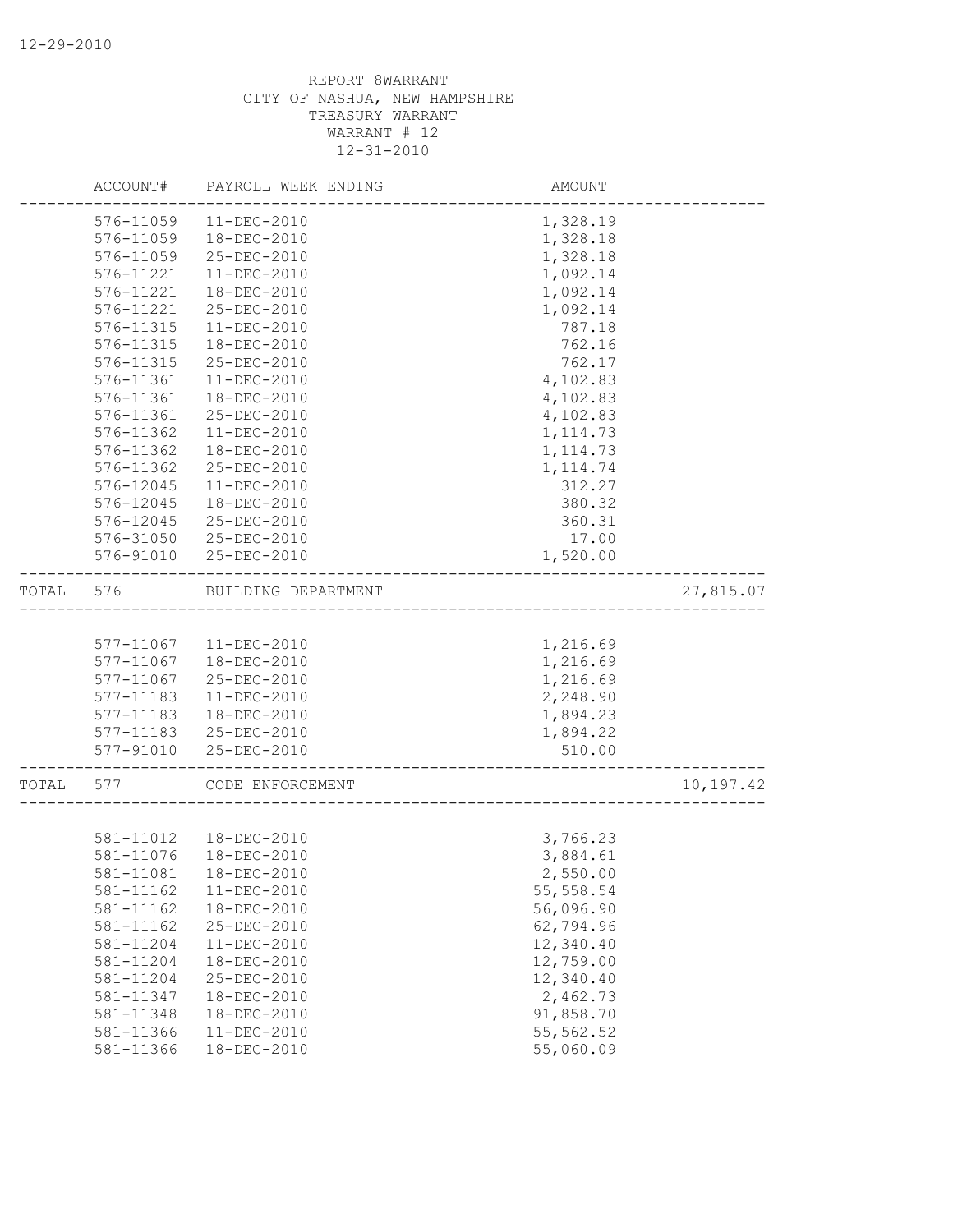| ACCOUNT#  | PAYROLL WEEK ENDING | AMOUNT       |  |
|-----------|---------------------|--------------|--|
| 581-11366 | 25-DEC-2010         | 57,206.55    |  |
| 581-11396 | 18-DEC-2010         | 40,592.17    |  |
| 581-11402 | 11-DEC-2010         | 3,432.87     |  |
| 581-11402 | 18-DEC-2010         | 3,432.87     |  |
| 581-11402 | 25-DEC-2010         | 2,746.29     |  |
| 581-11408 | $11 - DEC - 2010$   | 18,201.22    |  |
| 581-11408 | 18-DEC-2010         | 17,869.46    |  |
| 581-11408 | 25-DEC-2010         | 17,980.04    |  |
| 581-11486 | 18-DEC-2010         | 44, 211.30   |  |
| 581-11515 | 18-DEC-2010         | 1,669.66     |  |
| 581-11570 | 18-DEC-2010         | 61, 164. 14  |  |
| 581-11572 | 18-DEC-2010         | 57,847.04    |  |
| 581-11579 | 18-DEC-2010         | 39,460.25    |  |
| 581-11628 | 11-DEC-2010         | 3,285.20     |  |
| 581-11628 | 18-DEC-2010         | 3,285.20     |  |
| 581-11628 | 25-DEC-2010         | 3,942.24     |  |
| 581-11675 | 18-DEC-2010         | 5, 192.31    |  |
| 581-11709 | 18-DEC-2010         | 5,781.40     |  |
| 581-11711 | 18-DEC-2010         | 2,705.80     |  |
| 581-11726 | 18-DEC-2010         | 1,683,363.77 |  |
| 581-11800 | 18-DEC-2010         | 38,949.52    |  |
| 581-11801 | 11-DEC-2010         | 274.50       |  |
| 581-11801 | 18-DEC-2010         | 13, 224.81   |  |
| 581-11801 | 25-DEC-2010         | 274.50       |  |
| 581-11802 | 18-DEC-2010         | 13,010.00    |  |
| 581-11803 | 11-DEC-2010         | 727.18       |  |
| 581-11803 | 18-DEC-2010         | 16,229.06    |  |
| 581-11803 | 25-DEC-2010         | 581.74       |  |
| 581-11805 | 18-DEC-2010         | 33,288.34    |  |
| 581-11812 | 18-DEC-2010         | 2,683.92     |  |
| 581-11830 | 18-DEC-2010         | 4,069.46     |  |
| 581-11850 | 11-DEC-2010         | 1,903.06     |  |
| 581-11850 | 18-DEC-2010         | 1,903.06     |  |
| 581-11850 | 25-DEC-2010         | 1,522.45     |  |
| 581-11860 | 18-DEC-2010         | 4,231.11     |  |
| 581-11870 | 18-DEC-2010         | 3, 153.84    |  |
| 581-12006 | $11-DEC-2010$       | 525.00       |  |
| 581-12006 | 18-DEC-2010         | 205.36       |  |
| 581-12021 | 18-DEC-2010         | 2,010.11     |  |
| 581-12060 | 11-DEC-2010         | 2,856.20     |  |
| 581-12060 | 18-DEC-2010         | 3,801.35     |  |
| 581-12060 | 25-DEC-2010         | 2,237.55     |  |
| 581-12078 | 11-DEC-2010         | 912.50       |  |
| 581-12078 | 18-DEC-2010         | 6,800.00     |  |
| 581-12078 | 25-DEC-2010         | 949.42       |  |
| 581-12081 | 18-DEC-2010         | 2,449.06     |  |
| 581-12084 | $11 - DEC - 2010$   | 1,862.50     |  |
| 581-12084 | 18-DEC-2010         | 2,400.00     |  |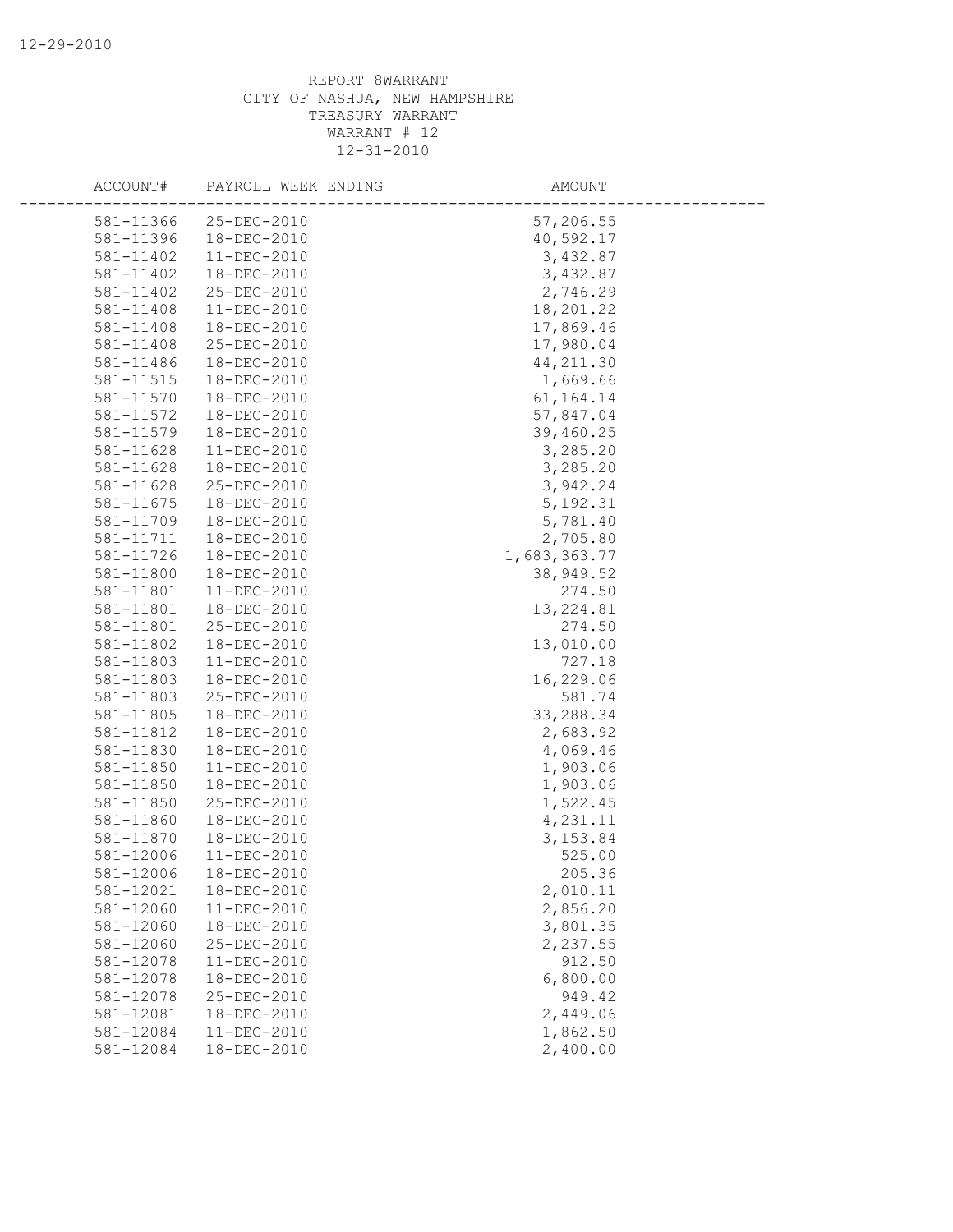|       | ACCOUNT#  | PAYROLL WEEK ENDING | AMOUNT      |                |
|-------|-----------|---------------------|-------------|----------------|
|       | 581-12111 | 11-DEC-2010         | 145, 420.39 |                |
|       | 581-12111 | 18-DEC-2010         | 148,528.44  |                |
|       | 581-12111 | 25-DEC-2010         | 172, 265.03 |                |
|       | 581-12112 | $11-DEC-2010$       | 6, 414.67   |                |
|       | 581-12112 | 18-DEC-2010         | 5,256.61    |                |
|       | 581-12112 | 25-DEC-2010         | 5,261.41    |                |
|       | 581-12126 | 11-DEC-2010         | 4,284.18    |                |
|       | 581-12126 | 18-DEC-2010         | 3,875.68    |                |
|       | 581-12126 | 25-DEC-2010         | 5,014.06    |                |
|       | 581-12135 | $11 - DEC - 2010$   | 5,185.77    |                |
|       | 581-12135 | 18-DEC-2010         | 5,186.59    |                |
|       | 581-12135 | 25-DEC-2010         | 4,753.68    |                |
|       | 581-12136 | 11-DEC-2010         | 1,130.51    |                |
|       | 581-12136 | 18-DEC-2010         | 1,661.09    |                |
|       | 581-12136 | 25-DEC-2010         | 915.26      |                |
|       | 581-12138 | $11 - DEC - 2010$   | 179.70      |                |
|       | 581-12153 | $11 - DEC - 2010$   | 60.00       |                |
|       | 581-12153 | 18-DEC-2010         | 45.00       |                |
|       | 581-12153 | 25-DEC-2010         | 60.00       |                |
|       | 581-12198 | 18-DEC-2010         | 30, 327.59  |                |
|       | 581-12201 | $11 - DEC - 2010$   | 23,709.31   |                |
|       | 581-12201 | 18-DEC-2010         | 26, 257.27  |                |
|       | 581-12201 | 25-DEC-2010         | 17,247.03   |                |
|       | 581-13004 | 18-DEC-2010         | 825.00      |                |
|       | 581-13004 | 25-DEC-2010         | 444.96      |                |
|       | 581-13021 | $11 - DEC - 2010$   | 586.44      |                |
|       | 581-13021 | 18-DEC-2010         | 571.64      |                |
|       | 581-13021 | 25-DEC-2010         | 988.27      |                |
|       | 581-13032 | $11 - DEC - 2010$   | 221.63      |                |
|       | 581-13032 | 18-DEC-2010         | 197.67      |                |
|       | 581-13032 | 25-DEC-2010         | 89.85       |                |
|       | 581-13120 | 11-DEC-2010         | 2,882.79    |                |
|       | 581-13120 | 18-DEC-2010         | 2,300.44    |                |
|       | 581-13120 | 25-DEC-2010         | 1,930.95    |                |
|       | 581-13133 | $11 - DEC - 2010$   | 1,287.50    |                |
|       | 581-13133 | 18-DEC-2010         | 4,599.46    |                |
|       | 581-13133 | 25-DEC-2010         | 395.00      |                |
|       | 581-13137 | $11 - DEC - 2010$   | 160.00      |                |
|       | 581-18008 | 18-DEC-2010         | 9,000.00    |                |
|       | 581-19000 | 18-DEC-2010         | 7,835.80    |                |
|       | 581-19230 | 18-DEC-2010         | 6,576.85    |                |
|       | 581-19240 | 18-DEC-2010         | 773.64      |                |
| TOTAL | 581       | SCHOOL DEPARTMENT   |             | 3, 318, 147.62 |
|       |           |                     |             |                |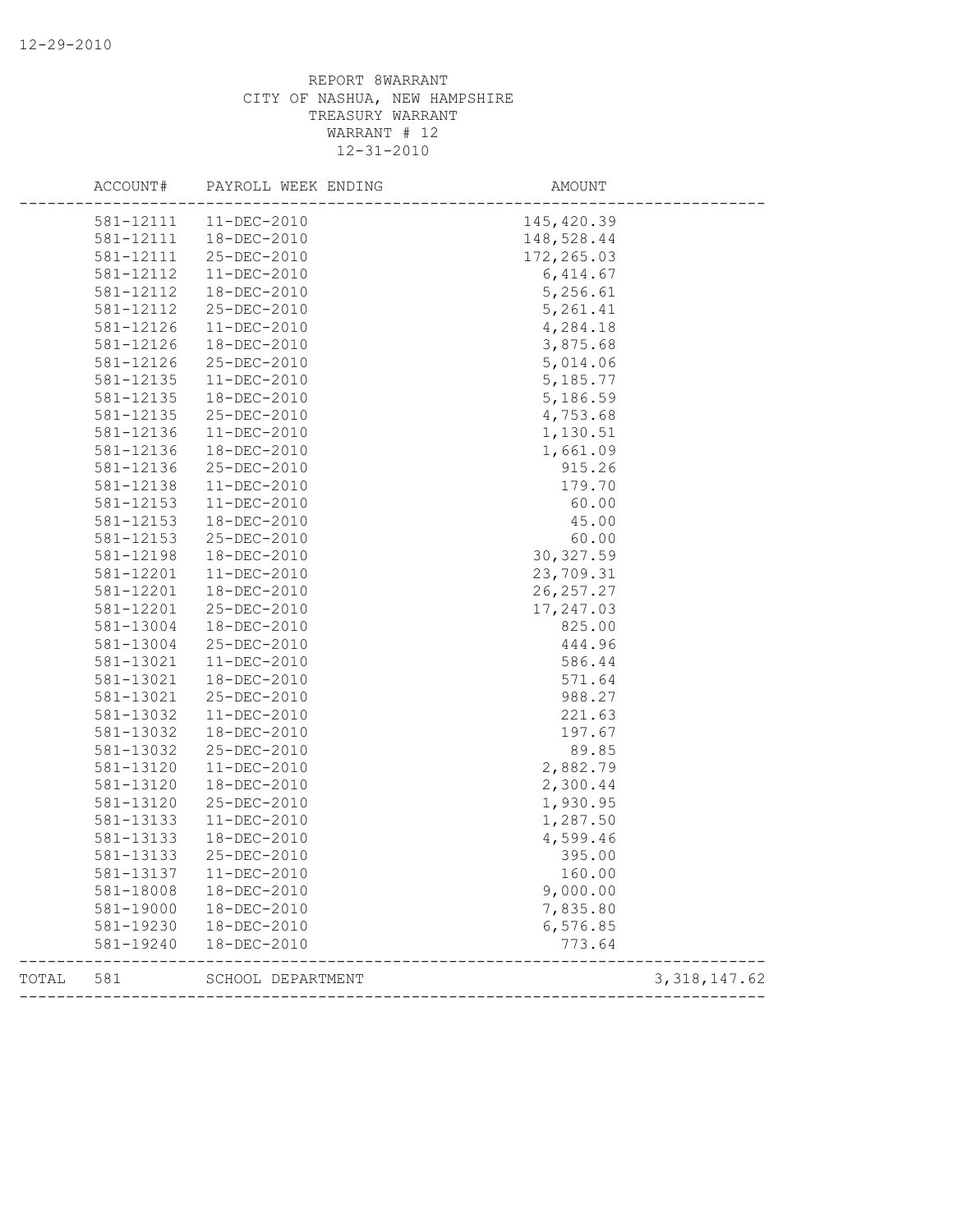|           | ACCOUNT# PAYROLL WEEK ENDING |  |  | AMOUNT |
|-----------|------------------------------|--|--|--------|
|           |                              |  |  |        |
| TOTAL 951 |                              |  |  |        |
|           |                              |  |  |        |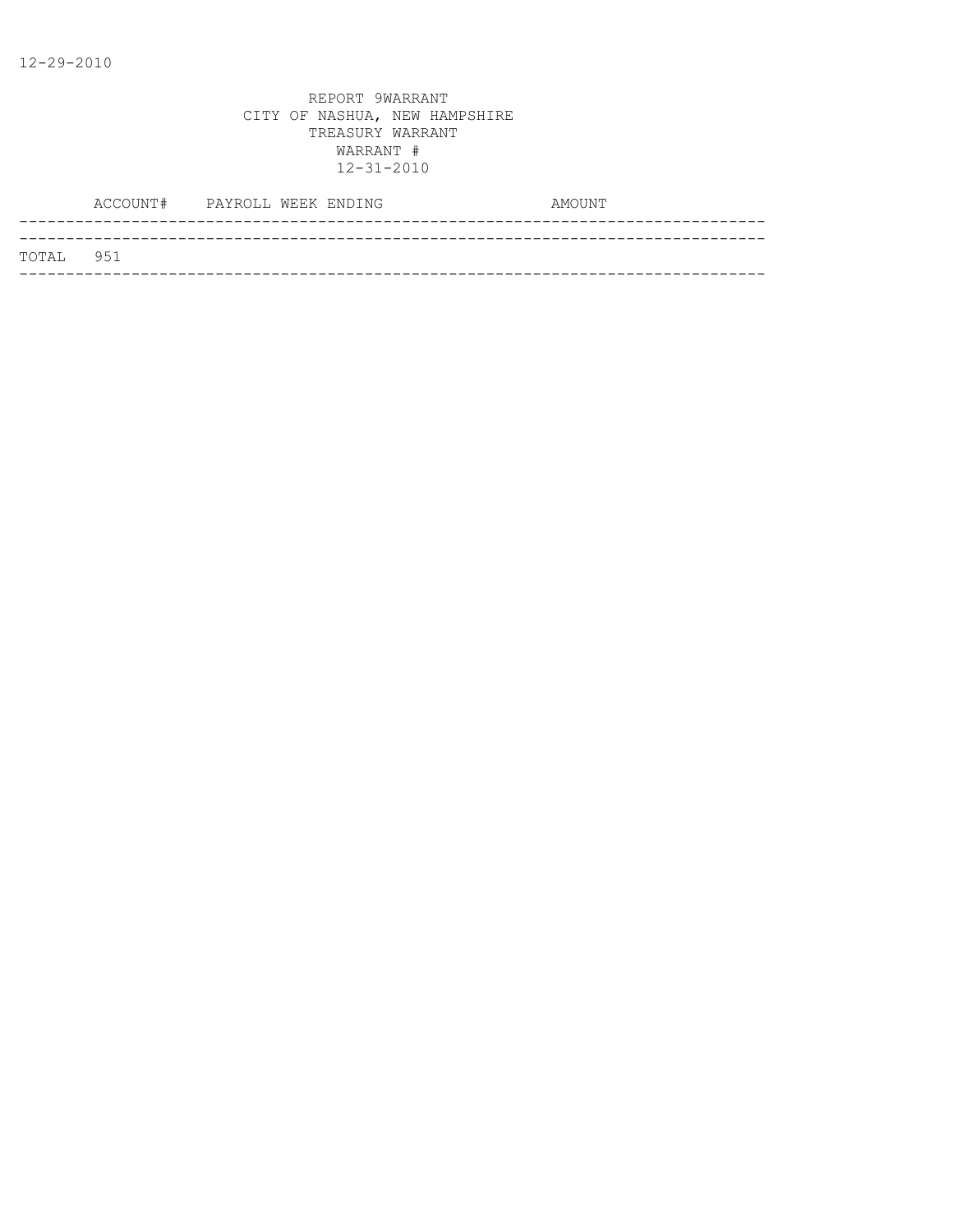| ACCOUNT#  | PAYROLL WEEK ENDING | AMOUNT   |  |
|-----------|---------------------|----------|--|
| 801-11008 | 11-DEC-2010         | 608.42   |  |
| 801-11008 | 18-DEC-2010         | 608.43   |  |
| 801-11008 | 25-DEC-2010         | 608.42   |  |
| 801-11024 | 11-DEC-2010         | 639.70   |  |
| 801-11024 | 18-DEC-2010         | 639.71   |  |
| 801-11024 | 25-DEC-2010         | 639.71   |  |
| 801-11028 | $11 - DEC - 2010$   | 61.98    |  |
| 801-11028 | 18-DEC-2010         | 61.98    |  |
| 801-11028 | 25-DEC-2010         | 61.98    |  |
| 801-11064 | $11 - DEC - 2010$   | 144.64   |  |
| 801-11064 | 18-DEC-2010         | 144.64   |  |
| 801-11064 | 25-DEC-2010         | 144.64   |  |
| 801-11094 | 11-DEC-2010         | 104.60   |  |
| 801-11094 | 18-DEC-2010         | 104.59   |  |
| 801-11094 | 25-DEC-2010         | 104.60   |  |
| 801-11188 | 11-DEC-2010         | 368.61   |  |
| 801-11188 | 18-DEC-2010         | 368.61   |  |
| 801-11188 | 25-DEC-2010         | 368.61   |  |
| 801-11190 | $11 - DEC - 2010$   | 421.45   |  |
| 801-11190 | 18-DEC-2010         | 421.45   |  |
| 801-11190 | 25-DEC-2010         | 421.45   |  |
| 801-11193 | 11-DEC-2010         | 1,025.44 |  |
| 801-11193 | 18-DEC-2010         | 1,025.44 |  |
| 801-11193 | 25-DEC-2010         | 1,025.45 |  |
| 801-11211 | 11-DEC-2010         | 70.23    |  |
| 801-11211 | 18-DEC-2010         | 70.23    |  |
| 801-11211 | 25-DEC-2010         | 70.23    |  |
| 801-11222 | $11 - DEC - 2010$   | 217.50   |  |
| 801-11222 | 18-DEC-2010         | 217.50   |  |
| 801-11222 | 25-DEC-2010         | 217.50   |  |
| 801-11249 | $11 - DEC - 2010$   | 188.57   |  |
| 801-11249 | 18-DEC-2010         | 188.57   |  |
| 801-11249 | 25-DEC-2010         | 188.57   |  |
| 801-11268 | 11-DEC-2010         | 139.32   |  |
| 801-11268 | 18-DEC-2010         | 139.32   |  |
| 801-11268 | $25 - DEC - 2010$   | 139.31   |  |
| 801-11271 | $11 - DEC - 2010$   | 1,184.60 |  |
| 801-11271 | 18-DEC-2010         | 1,184.60 |  |
| 801-11271 | 25-DEC-2010         | 1,184.60 |  |
| 801-11276 | 11-DEC-2010         | 4,498.40 |  |
| 801-11276 | 18-DEC-2010         | 4,498.40 |  |
| 801-11276 | 25-DEC-2010         | 4,498.40 |  |
| 801-11431 | 11-DEC-2010         | 193.49   |  |
| 801-11431 | 18-DEC-2010         | 193.49   |  |
| 801-11431 | 25-DEC-2010         | 193.49   |  |
| 801-11435 | $11 - DEC - 2010$   | 281.02   |  |
| 801-11435 | 18-DEC-2010         | 281.02   |  |
| 801-11435 | 25-DEC-2010         | 281.02   |  |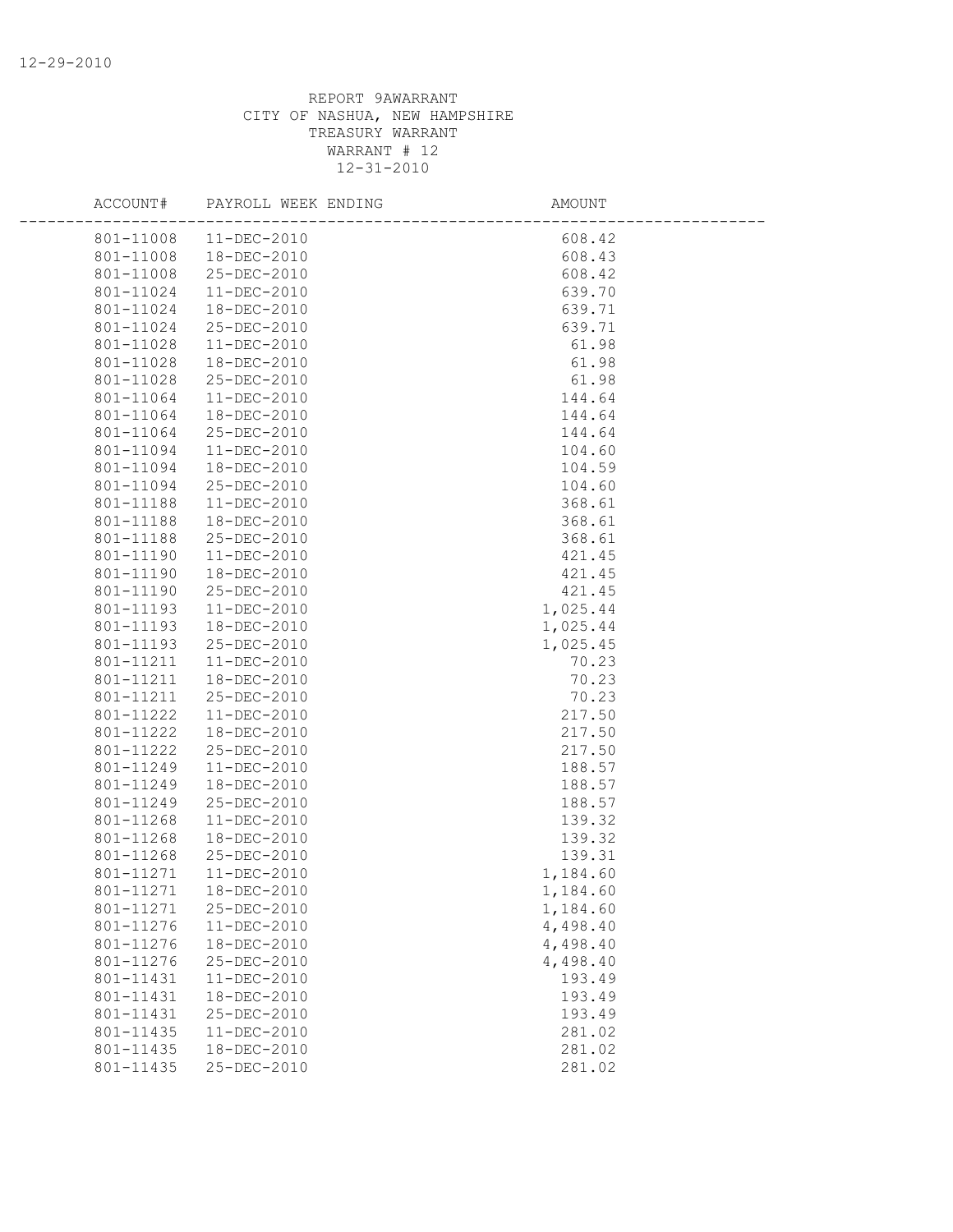|       | ACCOUNT#  | PAYROLL WEEK ENDING                                                                                                                                                                                                                                                                                            | AMOUNT    |  |
|-------|-----------|----------------------------------------------------------------------------------------------------------------------------------------------------------------------------------------------------------------------------------------------------------------------------------------------------------------|-----------|--|
|       | 801-11595 | $11-DEC-2010$                                                                                                                                                                                                                                                                                                  | 5,003.68  |  |
|       | 801-11595 | 11-DEC-2010                                                                                                                                                                                                                                                                                                    | 4,154.00  |  |
|       | 801-11595 | 18-DEC-2010<br>18-DEC-2010<br>25-DEC-2010<br>25-DEC-2010<br>11-DEC-2010<br>18-DEC-2010<br>25-DEC-2010<br>11-DEC-2010<br>18-DEC-2010<br>25-DEC-2010<br>11-DEC-2010<br>11-DEC-2010<br>18-DEC-2010<br>18-DEC-2010<br>25-DEC-2010<br>25-DEC-2010<br>11-DEC-2010<br>18-DEC-2010<br>25-DEC-2010<br>$11 - DEC - 2010$ | 5,022.56  |  |
|       | 801-11595 |                                                                                                                                                                                                                                                                                                                | 4,154.00  |  |
|       | 801-11595 |                                                                                                                                                                                                                                                                                                                | 4,828.08  |  |
|       | 801-11595 |                                                                                                                                                                                                                                                                                                                | 4,154.00  |  |
|       | 801-11596 |                                                                                                                                                                                                                                                                                                                | 3,512.00  |  |
|       | 801-11596 |                                                                                                                                                                                                                                                                                                                | 3,512.00  |  |
|       | 801-11596 |                                                                                                                                                                                                                                                                                                                | 3,512.00  |  |
|       | 801-11598 |                                                                                                                                                                                                                                                                                                                | 870.00    |  |
|       | 801-11598 |                                                                                                                                                                                                                                                                                                                | 870.00    |  |
|       | 801-11598 |                                                                                                                                                                                                                                                                                                                | 870.00    |  |
|       | 801-11599 |                                                                                                                                                                                                                                                                                                                | 1, 114.71 |  |
|       | 801-11599 |                                                                                                                                                                                                                                                                                                                | 1, 114.71 |  |
|       | 801-11599 |                                                                                                                                                                                                                                                                                                                | 1, 114.71 |  |
|       | 801-11599 |                                                                                                                                                                                                                                                                                                                | 1, 114.71 |  |
|       | 801-11599 |                                                                                                                                                                                                                                                                                                                | 1, 114.71 |  |
|       | 801-11599 |                                                                                                                                                                                                                                                                                                                | 891.76    |  |
|       | 801-11606 |                                                                                                                                                                                                                                                                                                                | 725.29    |  |
|       | 801-11606 |                                                                                                                                                                                                                                                                                                                | 725.29    |  |
|       | 801-11606 |                                                                                                                                                                                                                                                                                                                | 725.29    |  |
|       | 801-11647 |                                                                                                                                                                                                                                                                                                                | 1,442.84  |  |
|       | 801-11647 | 18-DEC-2010                                                                                                                                                                                                                                                                                                    | 1,442.84  |  |
|       | 801-11647 | 25-DEC-2010                                                                                                                                                                                                                                                                                                    | 1,442.84  |  |
|       | 801-13004 | $11 - DEC - 2010$                                                                                                                                                                                                                                                                                              | 988.70    |  |
|       | 801-13004 | $11 - DEC - 2010$                                                                                                                                                                                                                                                                                              | 734.56    |  |
|       | 801-13004 | 18-DEC-2010                                                                                                                                                                                                                                                                                                    | $-354.09$ |  |
|       | 801-13004 | 18-DEC-2010                                                                                                                                                                                                                                                                                                    | 1,219.91  |  |
|       | 801-13004 | 18-DEC-2010                                                                                                                                                                                                                                                                                                    | 930.82    |  |
|       | 801-13004 | 25-DEC-2010                                                                                                                                                                                                                                                                                                    | 3,099.59  |  |
|       | 801-13004 | 25-DEC-2010                                                                                                                                                                                                                                                                                                    | 3,281.64  |  |
|       | 801-13004 | 25-DEC-2010                                                                                                                                                                                                                                                                                                    | 1,267.54  |  |
|       | 801-17002 | 11-DEC-2010                                                                                                                                                                                                                                                                                                    | 500.00    |  |
|       | 801-31050 | 25-DEC-2010                                                                                                                                                                                                                                                                                                    | 17.00     |  |
| TOTAL | 801       | SOLID WASTE DISPOSAL                                                                                                                                                                                                                                                                                           | 95,561.62 |  |
|       |           |                                                                                                                                                                                                                                                                                                                |           |  |
|       | 802-11024 | 11-DEC-2010                                                                                                                                                                                                                                                                                                    | 155.94    |  |
|       | 802-11024 | 11-DEC-2010                                                                                                                                                                                                                                                                                                    | 623.77    |  |
|       | 802-11024 | 18-DEC-2010                                                                                                                                                                                                                                                                                                    | 155.94    |  |
|       | 802-11024 | 18-DEC-2010                                                                                                                                                                                                                                                                                                    | 623.77    |  |
|       | 802-11024 | 25-DEC-2010                                                                                                                                                                                                                                                                                                    | 158.31    |  |
|       | 802-11024 | $25 - DEC - 2010$                                                                                                                                                                                                                                                                                              | 633.24    |  |
|       | 802-11028 | $11 - DEC - 2010$                                                                                                                                                                                                                                                                                              | 421.47    |  |
|       | 802-11028 | $11 - DEC - 2010$                                                                                                                                                                                                                                                                                              | 198.34    |  |
|       | 802-11028 | 18-DEC-2010                                                                                                                                                                                                                                                                                                    | 421.47    |  |
|       | 802-11028 | 18-DEC-2010                                                                                                                                                                                                                                                                                                    | 198.34    |  |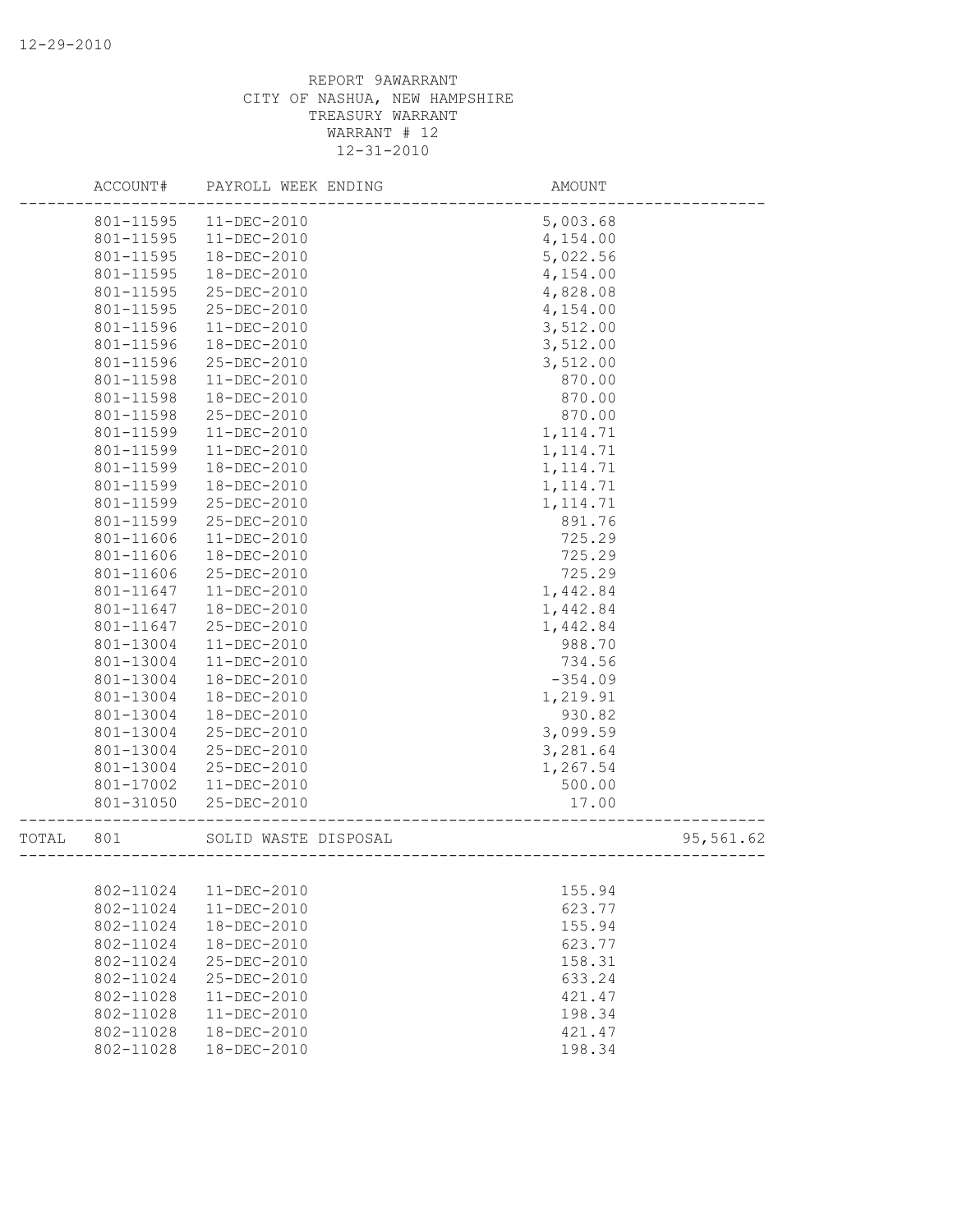| ACCOUNT#  | PAYROLL WEEK ENDING | AMOUNT   |  |
|-----------|---------------------|----------|--|
| 802-11028 | 25-DEC-2010         | 421.47   |  |
| 802-11028 | 25-DEC-2010         | 198.34   |  |
| 802-11064 | 11-DEC-2010         | 144.64   |  |
| 802-11064 | 11-DEC-2010         | 144.64   |  |
| 802-11064 | 18-DEC-2010         | 144.64   |  |
| 802-11064 | 18-DEC-2010         | 144.64   |  |
| 802-11064 | 25-DEC-2010         | 144.64   |  |
| 802-11064 | 25-DEC-2010         | 144.64   |  |
| 802-11091 | 11-DEC-2010         | 1,139.75 |  |
| 802-11091 | 18-DEC-2010         | 1,139.75 |  |
| 802-11091 | 25-DEC-2010         | 1,139.75 |  |
| 802-11092 | $11 - DEC - 2010$   | 816.40   |  |
| 802-11092 | 18-DEC-2010         | 803.60   |  |
| 802-11092 | 25-DEC-2010         | 809.04   |  |
| 802-11094 | 11-DEC-2010         | 313.77   |  |
| 802-11094 | 11-DEC-2010         | 313.79   |  |
| 802-11094 | 18-DEC-2010         | 313.79   |  |
| 802-11094 | 18-DEC-2010         | 313.78   |  |
| 802-11094 | 25-DEC-2010         | 313.77   |  |
| 802-11094 | 25-DEC-2010         | 313.79   |  |
| 802-11096 | $11 - DEC - 2010$   | 959.79   |  |
| 802-11096 | 18-DEC-2010         | 959.79   |  |
| 802-11096 | 25-DEC-2010         | 959.79   |  |
| 802-11102 | $11 - DEC - 2010$   | 929.19   |  |
| 802-11102 | 18-DEC-2010         | 929.19   |  |
| 802-11102 | 25-DEC-2010         | 929.19   |  |
| 802-11105 | $11 - DEC - 2010$   | 1,037.27 |  |
| 802-11105 | 18-DEC-2010         | 3,148.90 |  |
| 802-11105 | 25-DEC-2010         | 1,037.26 |  |
| 802-11124 | 11-DEC-2010         | 760.66   |  |
| 802-11124 | 18-DEC-2010         | 760.65   |  |
| 802-11124 | 25-DEC-2010         | 760.65   |  |
| 802-11155 | 11-DEC-2010         | 1,050.42 |  |
| 802-11155 | 18-DEC-2010         | 1,050.42 |  |
| 802-11155 | 25-DEC-2010         | 1,050.41 |  |
| 802-11157 | 11-DEC-2010         | 1,859.04 |  |
| 802-11157 | 18-DEC-2010         | 1,870.72 |  |
| 802-11157 | 25-DEC-2010         | 1,768.88 |  |
| 802-11158 | 11-DEC-2010         | 1,040.99 |  |
| 802-11158 | 18-DEC-2010         | 942.40   |  |
| 802-11158 | 25-DEC-2010         | 962.40   |  |
| 802-11188 | 11-DEC-2010         | 368.62   |  |
| 802-11188 | 18-DEC-2010         | 368.62   |  |
| 802-11188 | 25-DEC-2010         | 368.62   |  |
| 802-11190 | 11-DEC-2010         | 421.44   |  |
| 802-11190 | 18-DEC-2010         | 421.44   |  |
| 802-11190 | 25-DEC-2010         | 421.44   |  |
| 802-11211 | 11-DEC-2010         | 280.94   |  |
|           |                     |          |  |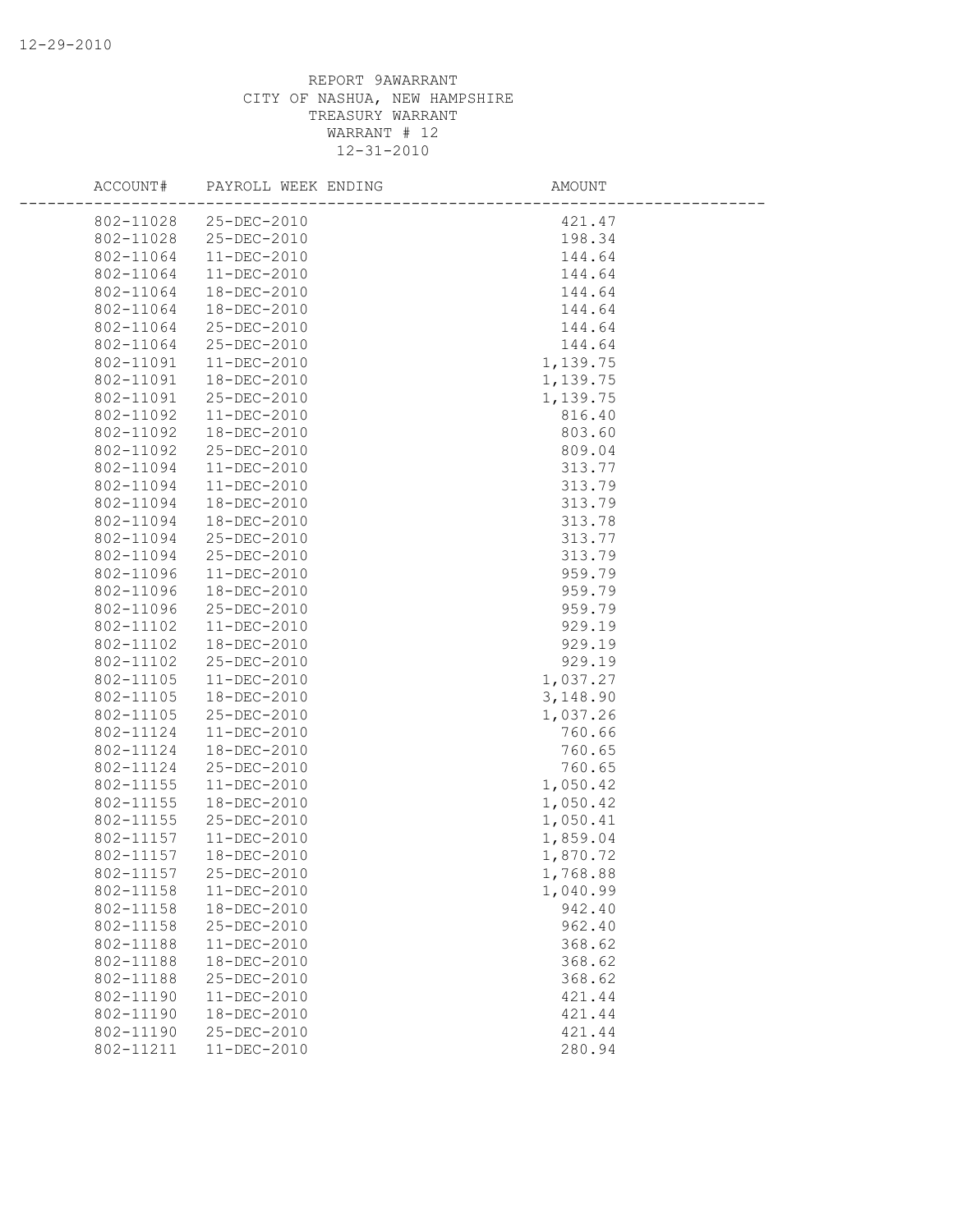| ACCOUNT#  | PAYROLL WEEK ENDING | AMOUNT    |
|-----------|---------------------|-----------|
| 802-11211 | 11-DEC-2010         | 421.41    |
| 802-11211 | 18-DEC-2010         | 280.94    |
| 802-11211 | 18-DEC-2010         | 421.41    |
| 802-11211 | 25-DEC-2010         | 280.94    |
| 802-11211 | 25-DEC-2010         | 421.41    |
| 802-11222 | $11-DEC-2010$       | 217.50    |
| 802-11222 | 18-DEC-2010         | 217.50    |
| 802-11222 | 25-DEC-2010         | 217.50    |
| 802-11249 | 11-DEC-2010         | 188.57    |
| 802-11249 | $11 - DEC - 2010$   | 188.57    |
| 802-11249 | 18-DEC-2010         | 188.57    |
| 802-11249 | 18-DEC-2010         | 188.57    |
| 802-11249 | 25-DEC-2010         | 188.57    |
| 802-11249 | 25-DEC-2010         | 188.57    |
| 802-11260 | 11-DEC-2010         | 2,008.00  |
| 802-11260 | 18-DEC-2010         | 2,008.00  |
| 802-11260 | 25-DEC-2010         | 2,008.00  |
| 802-11268 | 11-DEC-2010         | 46.44     |
| 802-11268 | $11 - DEC - 2010$   | 92.88     |
| 802-11268 | 18-DEC-2010         | 46.44     |
| 802-11268 | 18-DEC-2010         | 92.88     |
| 802-11268 | 25-DEC-2010         | 46.44     |
| 802-11268 | 25-DEC-2010         | 92.88     |
| 802-11270 | $11 - DEC - 2010$   | 1, 114.73 |
| 802-11270 | 18-DEC-2010         | 1, 114.73 |
| 802-11270 | 25-DEC-2010         | 1, 114.74 |
| 802-11330 | 11-DEC-2010         | 1, 114.71 |
| 802-11330 | 18-DEC-2010         | 1, 114.71 |
| 802-11330 | 25-DEC-2010         | 1, 114.71 |
| 802-11333 | 11-DEC-2010         | 1,092.86  |
| 802-11333 | 18-DEC-2010         | 1,092.86  |
| 802-11333 | 25-DEC-2010         | 1,092.86  |
| 802-11431 | 11-DEC-2010         | 193.49    |
| 802-11431 | 18-DEC-2010         | 193.49    |
| 802-11431 | 25-DEC-2010         | 193.49    |
| 802-11435 | 11-DEC-2010         | 468.37    |
| 802-11435 | $11 - DEC - 2010$   | 187.35    |
| 802-11435 | 18-DEC-2010         | 468.37    |
| 802-11435 | 18-DEC-2010         | 187.35    |
| 802-11435 | 25-DEC-2010         | 468.37    |
| 802-11435 | 25-DEC-2010         | 187.35    |
| 802-11480 | 11-DEC-2010         | 3,300.47  |
| 802-11480 | 18-DEC-2010         | 3,191.76  |
| 802-11480 | 25-DEC-2010         | 3,303.37  |
| 802-11513 | 11-DEC-2010         | 6,103.87  |
| 802-11513 | 18-DEC-2010         | 6,103.87  |
| 802-11513 | 25-DEC-2010         | 6,087.87  |
| 802-11514 | 11-DEC-2010         | 3,002.95  |